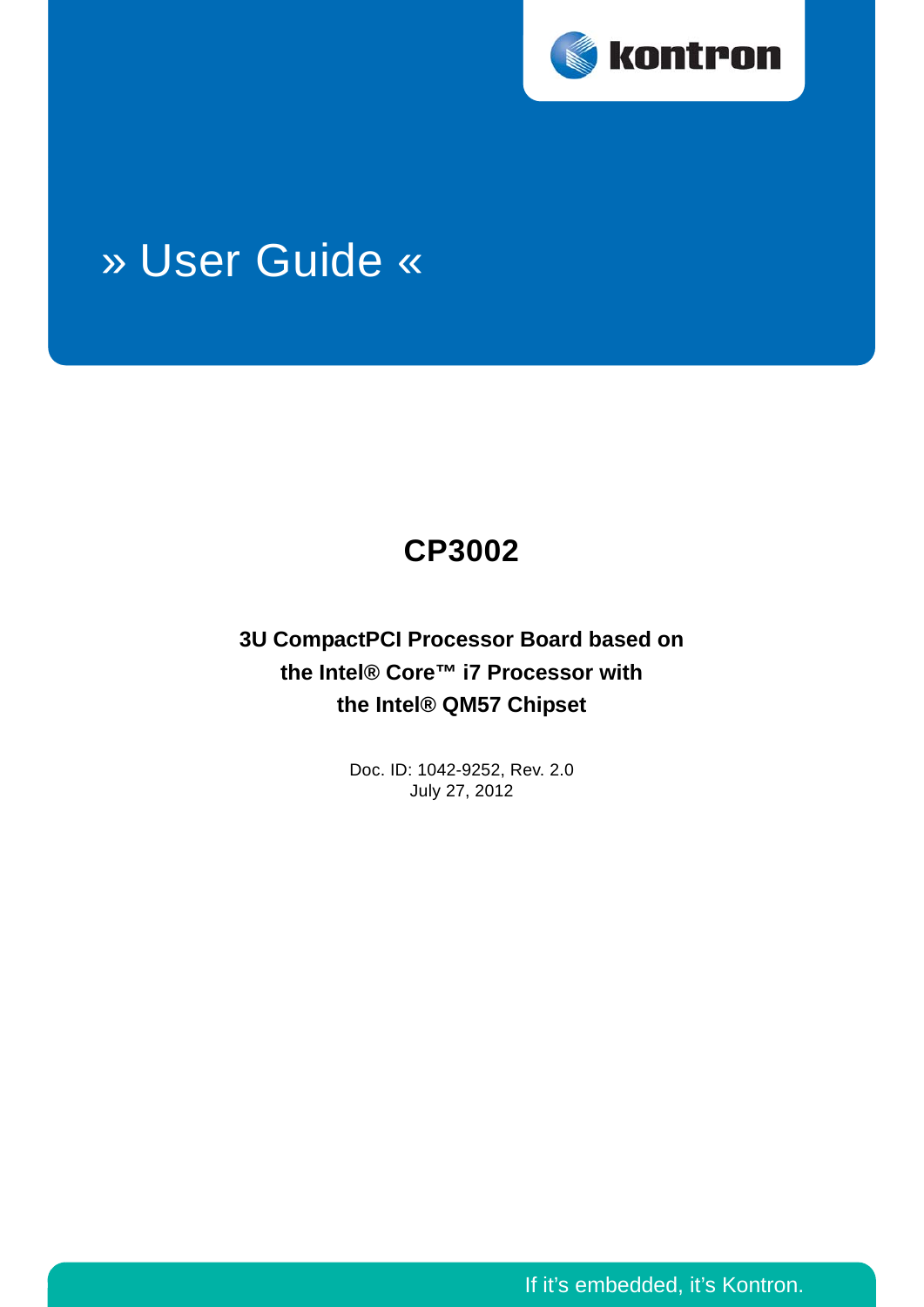# <span id="page-1-0"></span>**Revision History**

| <b>Publication Title:</b> |               | CP3002: 3U CompactPCI Processor Board based on the Intel® Core™<br>i7 Processor with the Intel® QM57 Chipset |               |  |
|---------------------------|---------------|--------------------------------------------------------------------------------------------------------------|---------------|--|
|                           | Doc. ID:      | 1042-9252                                                                                                    |               |  |
| Rev.                      |               | <b>Brief Description of Changes</b>                                                                          | Date of Issue |  |
| 1.0                       | Initial issue |                                                                                                              | 19-Jan-2011   |  |
| 2.0                       |               | General update, added description for the Intel® Core™ i7-660UE<br>and the Intel® Celeron® U3405 processors. | 27-Jul-2012   |  |
|                           |               |                                                                                                              |               |  |
|                           |               |                                                                                                              |               |  |
|                           |               |                                                                                                              |               |  |
|                           |               |                                                                                                              |               |  |
|                           |               |                                                                                                              |               |  |
|                           |               |                                                                                                              |               |  |

# <span id="page-1-1"></span>**Imprint**

Kontron Modular Computers GmbH may be contacted via the following:

#### **MAILING ADDRESS TELEPHONE AND E-MAIL**

Kontron Europe GmbH +49 (0) 800-SALESKONTRON

Sudetenstraße 7 sales@kontron.com

D - 87600 Kaufbeuren Germany

For further information about other Kontron products, please visit our Internet web site: www.kontron.com.

# <span id="page-1-2"></span>**Disclaimer**

Copyright © 2012 Kontron AG. All rights reserved. All data is for information purposes only and not guaranteed for legal purposes. Information has been carefully checked and is believed to be accurate; however, no responsibility is assumed for inaccuracies. Kontron and the Kontron logo and all other trademarks or registered trademarks are the property of their respective owners and are recognized. Specifications are subject to change without notice.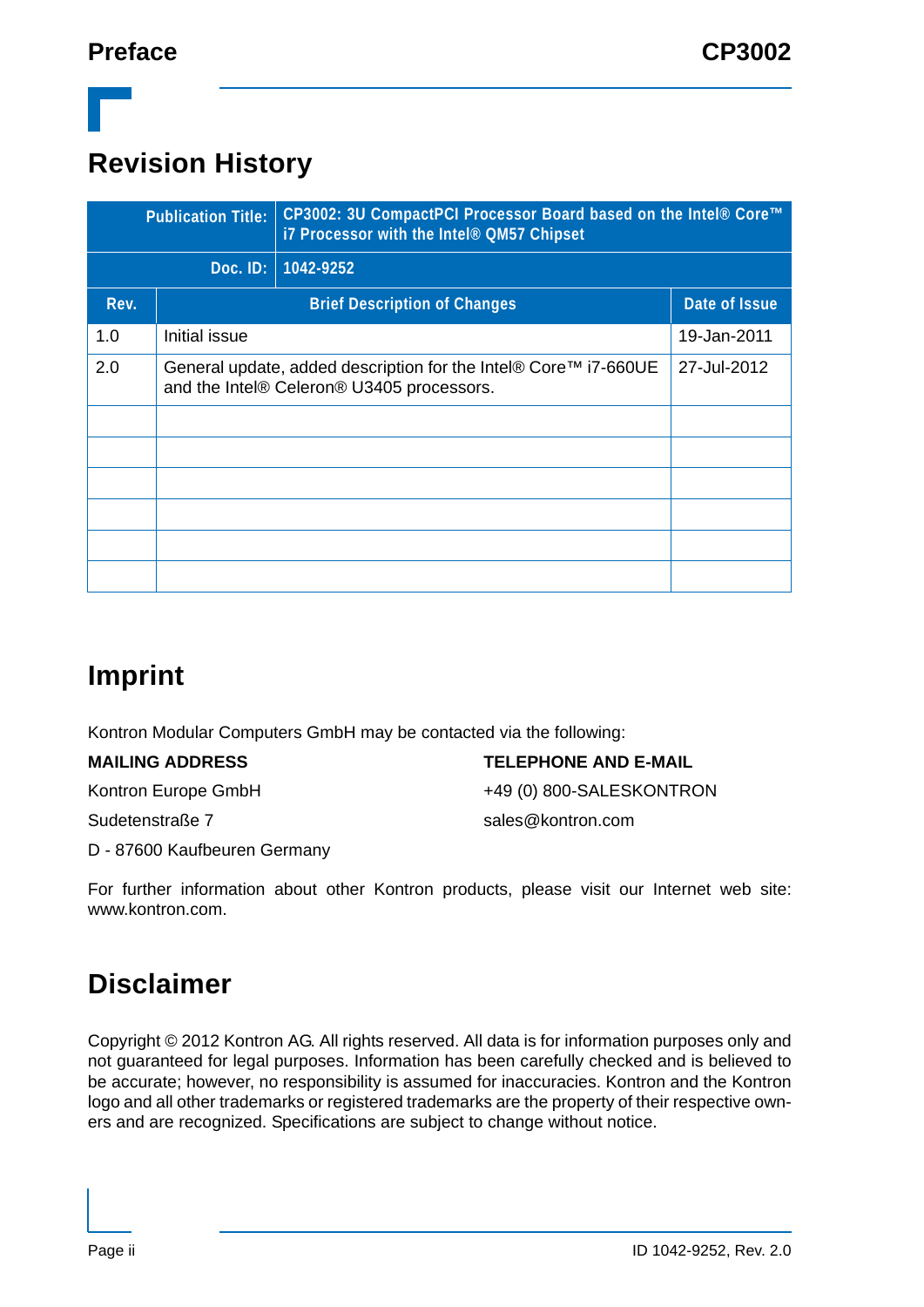# **Table of Contents**

<span id="page-2-0"></span>

| 1.1 |  |
|-----|--|
| 1.2 |  |
|     |  |
|     |  |
|     |  |
|     |  |
|     |  |
|     |  |
|     |  |
|     |  |
|     |  |
| 1.6 |  |
|     |  |
|     |  |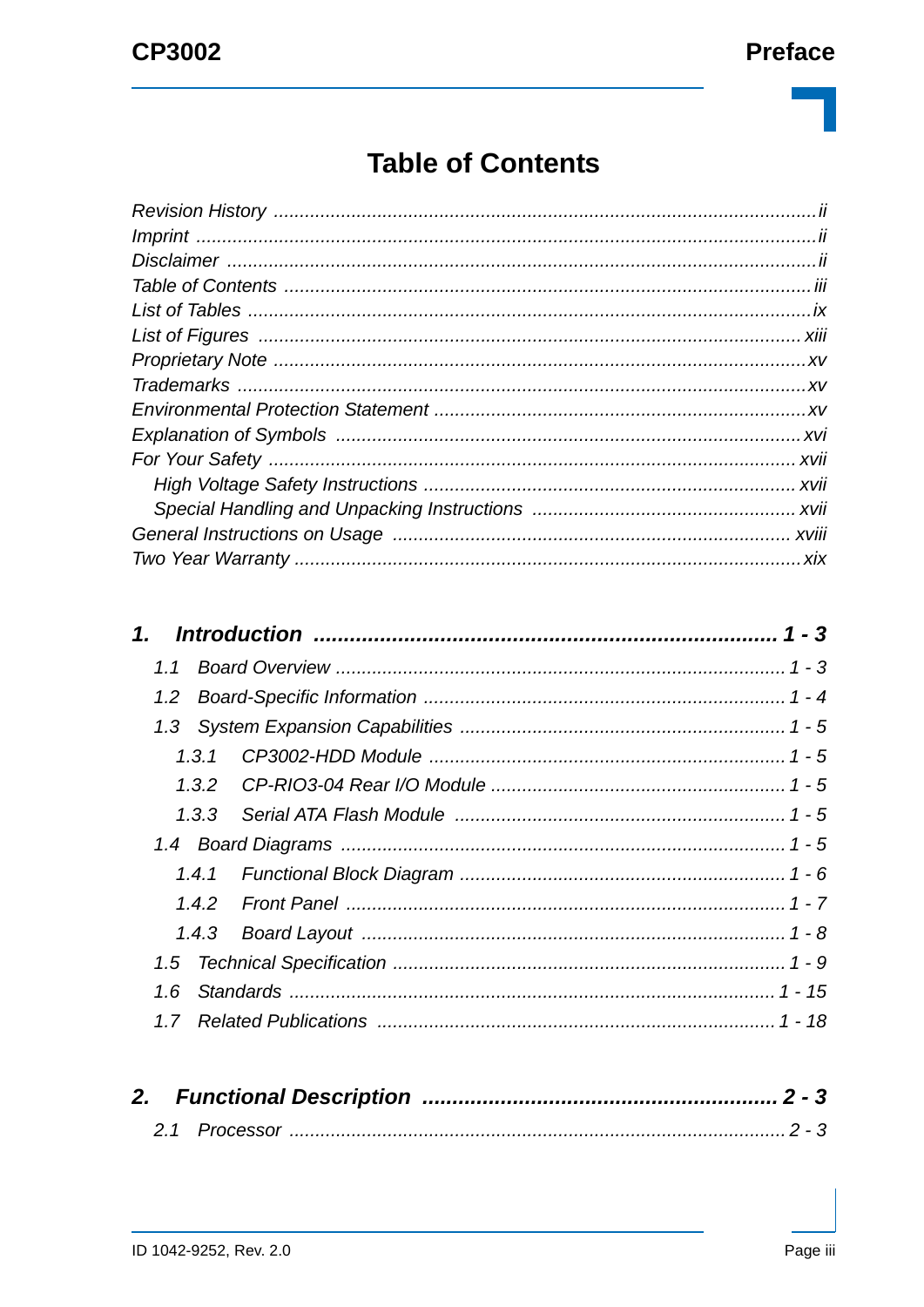# **Preface**

| 2.2 |          |                                                                     |
|-----|----------|---------------------------------------------------------------------|
| 2.3 |          |                                                                     |
| 2.4 |          |                                                                     |
| 2.5 |          |                                                                     |
| 2.6 |          |                                                                     |
| 2.7 |          |                                                                     |
| 2.8 |          |                                                                     |
|     | 2.8.1    |                                                                     |
|     |          |                                                                     |
|     |          |                                                                     |
|     |          |                                                                     |
|     |          |                                                                     |
|     |          |                                                                     |
|     |          | 2.11.1.1 Watchdog and Temperature Status LEDs 2 - 8                 |
|     |          |                                                                     |
|     |          |                                                                     |
|     |          |                                                                     |
|     | 2.11.3.1 |                                                                     |
|     |          |                                                                     |
|     |          |                                                                     |
|     |          | 2.11.4.2 VGA Analog Interface and Connector J6 2 - 12               |
|     |          |                                                                     |
|     | 2.11.6   |                                                                     |
|     |          | 2.11.7 Serial ATA Interfaces<br>.2 - 15                             |
|     | 2.11.7.1 |                                                                     |
|     |          |                                                                     |
|     |          |                                                                     |
|     | 2.11.9.1 | Board Functionality when Installed in System Controller Slot 2 - 16 |
|     | 2.11.9.2 | Board Functionality when Installed in Peripheral Slot 2 - 16        |
|     | 2.11.9.3 |                                                                     |
|     | 2.11.9.4 | Board Insertion/Replacement under Power 2 - 17                      |
|     | 2.11.9.5 |                                                                     |
|     | 2.11.96  |                                                                     |
|     |          |                                                                     |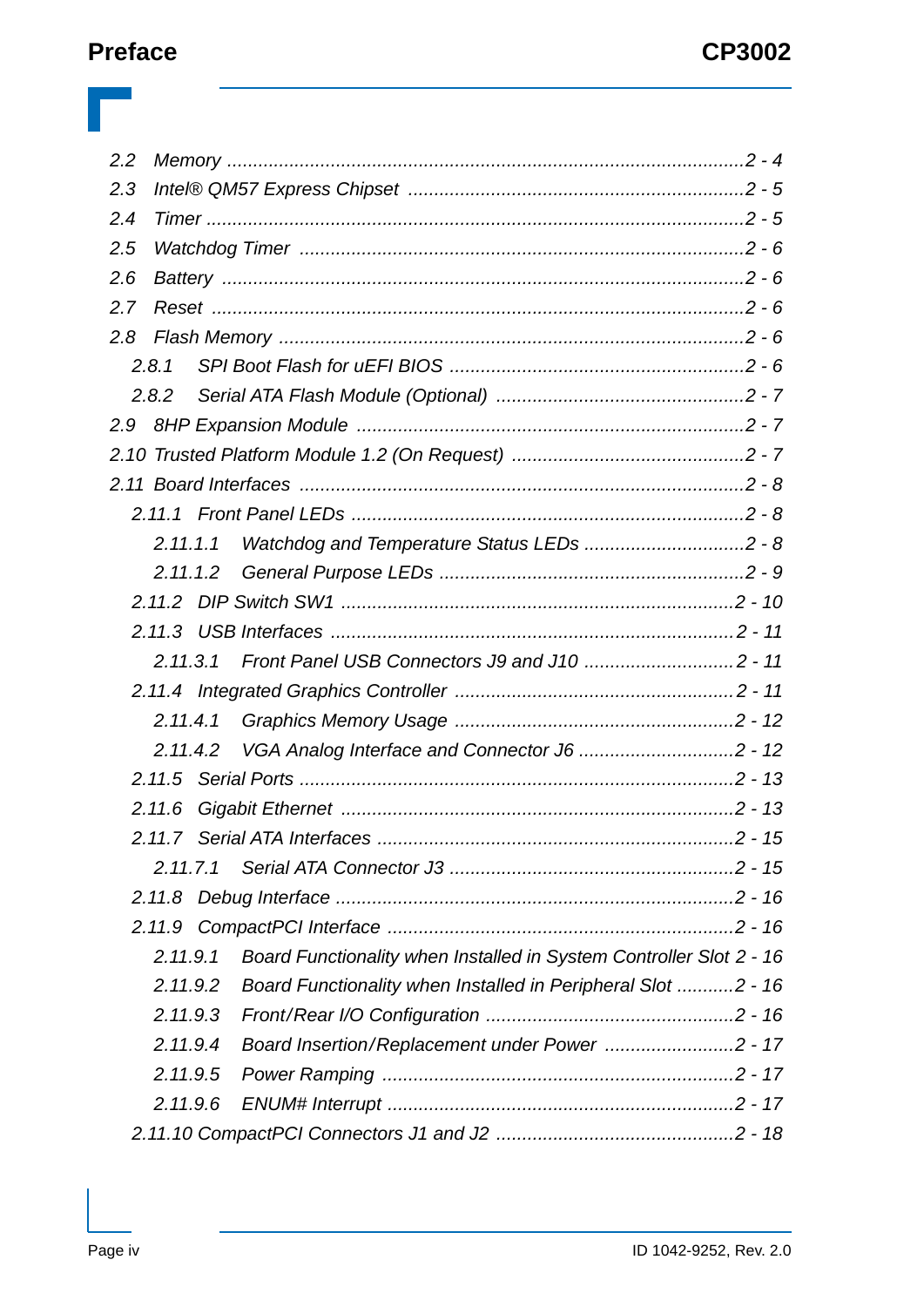|     |       | 2.11.10.2 CompactPCI Connectors J1 and J2 Pinouts  2 - 19 |  |
|-----|-------|-----------------------------------------------------------|--|
|     |       |                                                           |  |
|     |       |                                                           |  |
| 3.  |       |                                                           |  |
| 3.1 |       |                                                           |  |
| 3.2 |       |                                                           |  |
| 3.3 |       |                                                           |  |
| 3.4 |       |                                                           |  |
|     | 3.4.1 |                                                           |  |
|     |       |                                                           |  |
|     | 3.5.1 |                                                           |  |
|     | 3.5.2 |                                                           |  |
|     | 3.5.3 |                                                           |  |
|     | 3.5.4 |                                                           |  |
|     | 3.5.5 |                                                           |  |
|     | 3.5.6 |                                                           |  |
|     | 3.5.7 |                                                           |  |
|     |       |                                                           |  |
|     |       |                                                           |  |

|  | 4.3.7 Board Interrupt Configuration Register (BICFG)  4 - 10 |  |
|--|--------------------------------------------------------------|--|
|  |                                                              |  |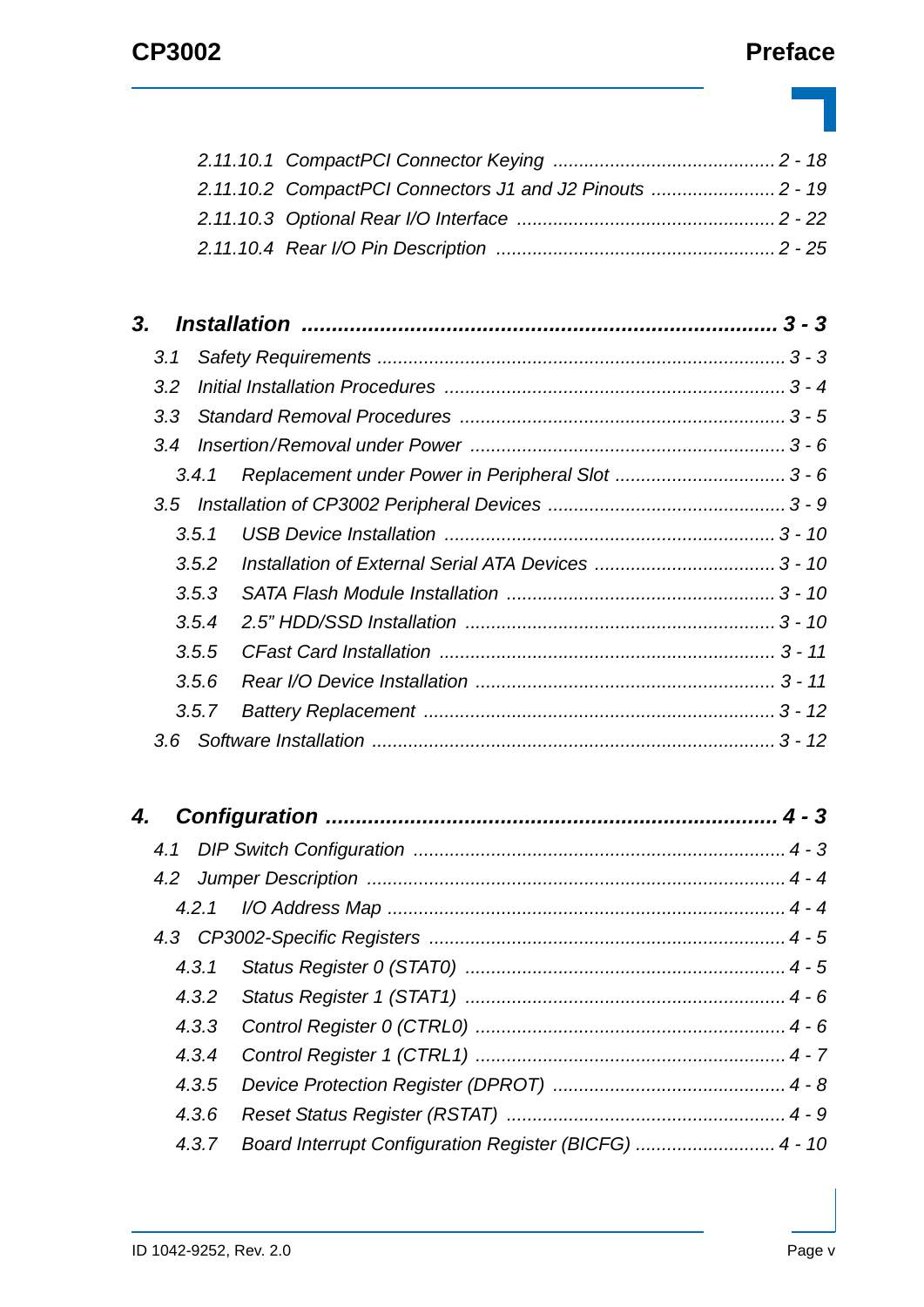# Preface **CP3002**

 $\overline{\phantom{a}}$ 

|  | 4.3.11 Geographic Addressing Register (GEOAD) 4 - 12  |  |
|--|-------------------------------------------------------|--|
|  |                                                       |  |
|  |                                                       |  |
|  |                                                       |  |
|  |                                                       |  |
|  | 4.3.16 General Purpose Output Register (GPOUT) 4 - 18 |  |
|  |                                                       |  |
|  |                                                       |  |

| 5. |  | $5 - 3$ |
|----|--|---------|
|    |  |         |
|    |  |         |
|    |  |         |
|    |  |         |
|    |  |         |
|    |  |         |
|    |  |         |
|    |  |         |
|    |  |         |
|    |  |         |
|    |  |         |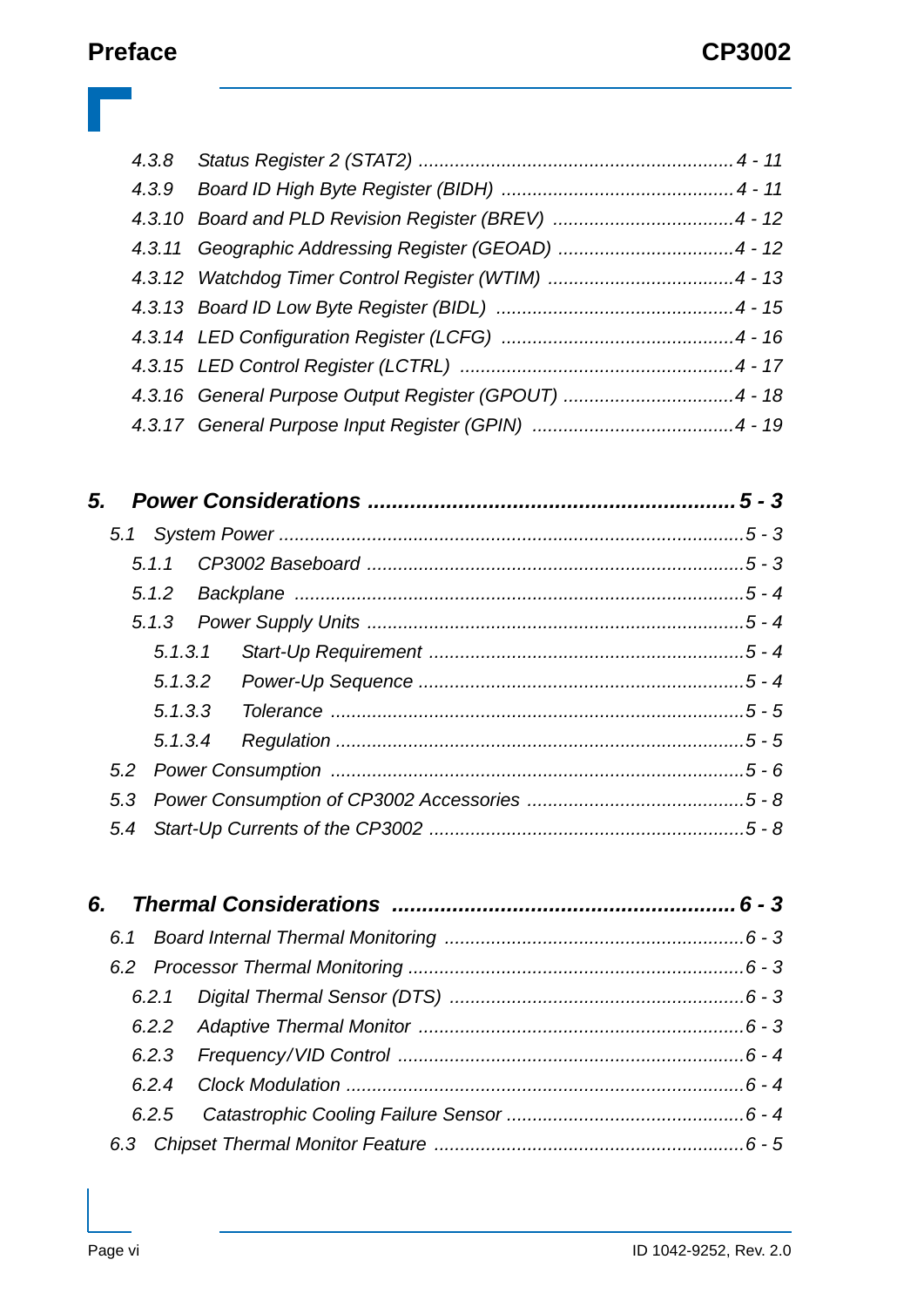|       | A.4 Front Panel of the 8HP CP3002 with CP3002-HDD Module A - 6 |  |
|-------|----------------------------------------------------------------|--|
|       |                                                                |  |
|       |                                                                |  |
|       |                                                                |  |
|       |                                                                |  |
|       |                                                                |  |
|       |                                                                |  |
|       |                                                                |  |
| A.6.6 |                                                                |  |

| B.5.5 |                                                             |  |
|-------|-------------------------------------------------------------|--|
| B.5.6 |                                                             |  |
|       | B.5.7 Rear I/O Interface on CompactPCI Connector rJ2 B - 13 |  |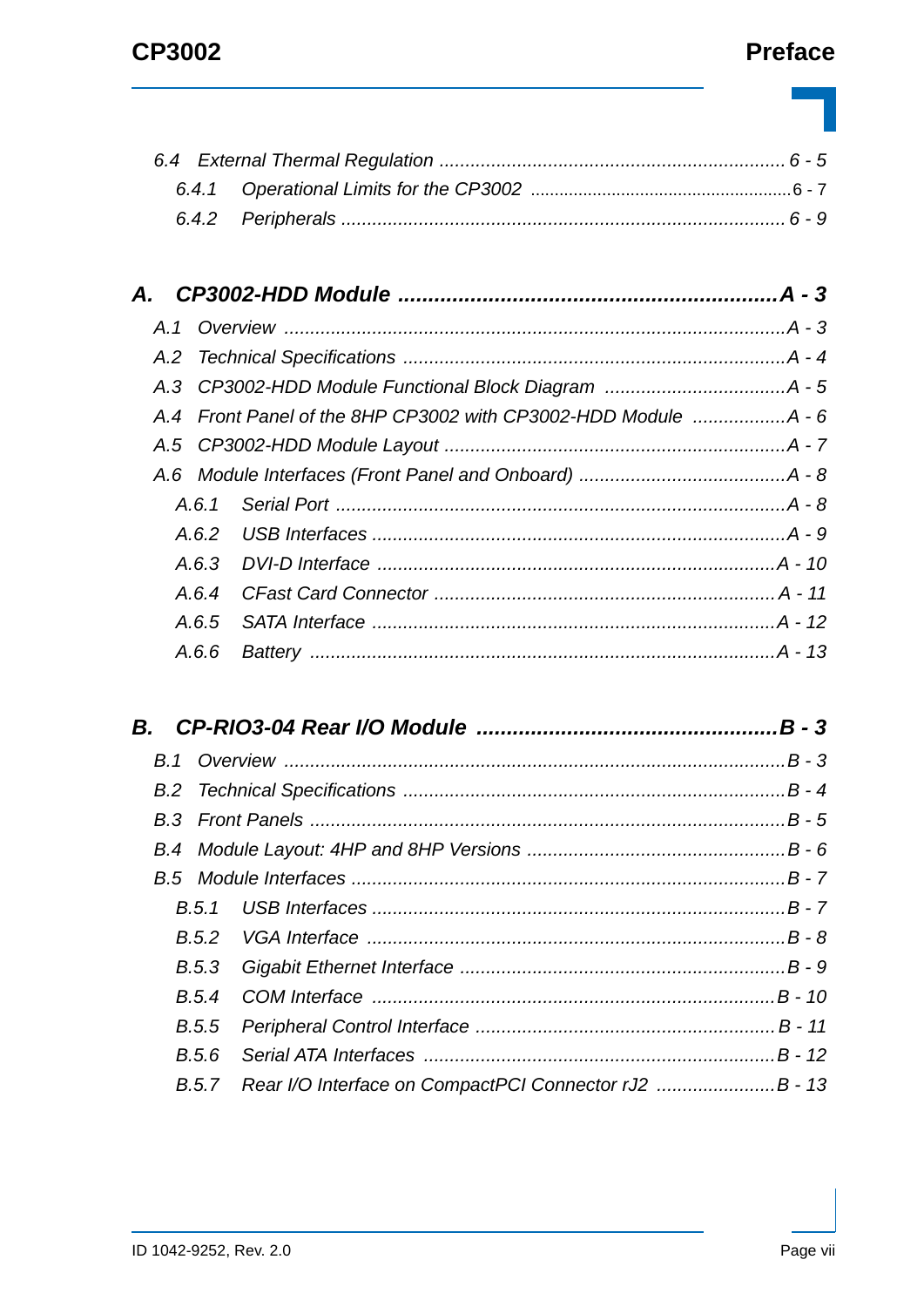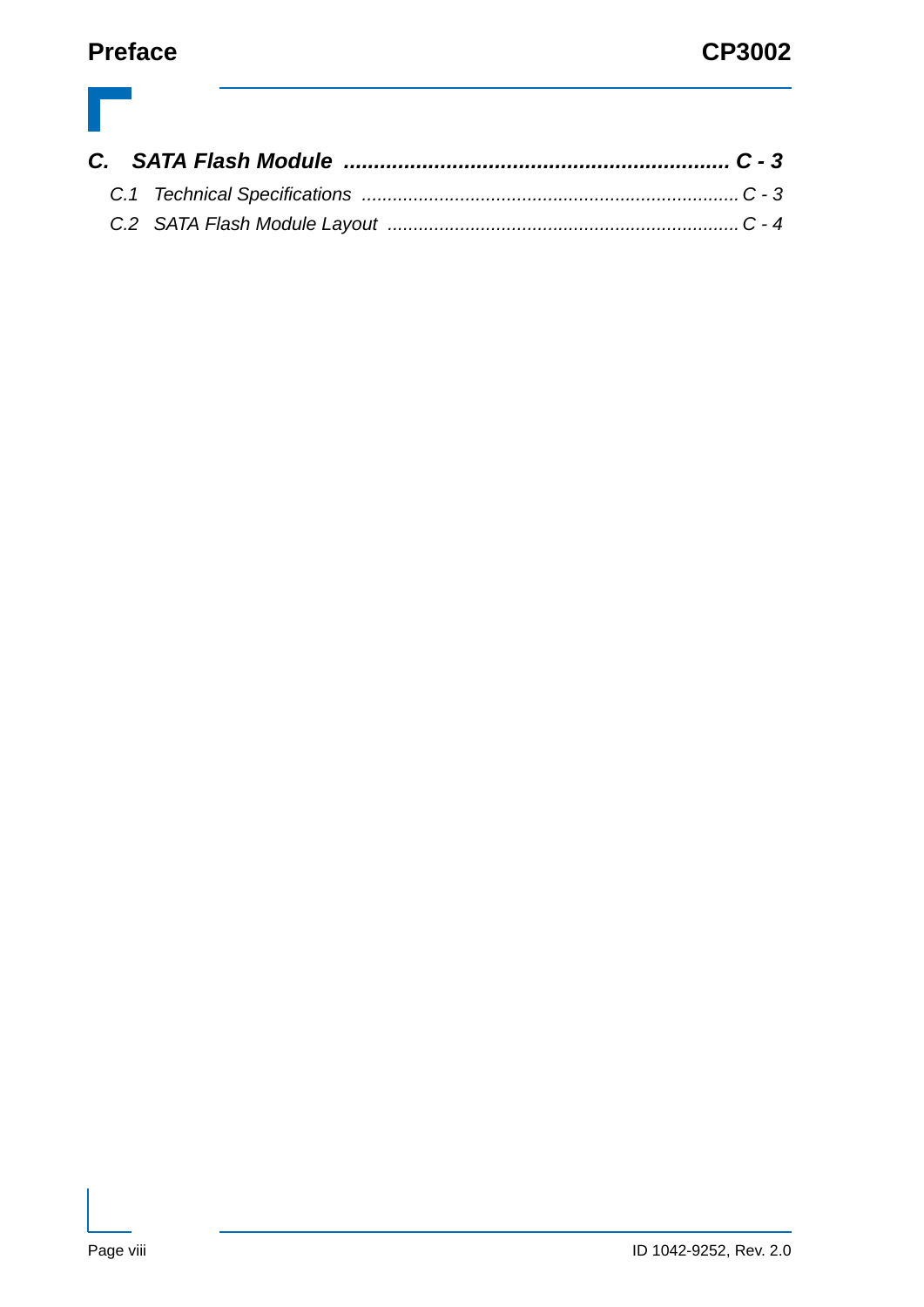# **List of Tables**

<span id="page-8-0"></span>

| $1 - 1$  |                                                                              |
|----------|------------------------------------------------------------------------------|
| $1 - 2$  |                                                                              |
| $1 - 3$  | Additional Standards for Boards Ordered with Ruggedized Service  1 - 16      |
| $1 - 4$  | Add. Standards for CP3002 with Rug. Service and Conformal Coating  1 - 17    |
| $1 - 5$  |                                                                              |
| $2 - 2$  |                                                                              |
| $2 - 1$  |                                                                              |
| $2 - 3$  |                                                                              |
| $2 - 4$  |                                                                              |
| $2 - 5$  |                                                                              |
| $2 - 6$  |                                                                              |
| $2 - 7$  |                                                                              |
| $2 - 8$  |                                                                              |
| $2 - 9$  |                                                                              |
| $2 - 10$ |                                                                              |
| 2-11     |                                                                              |
|          | 2-12 CompactPCI Connector J1 System Controller Slot Pinout  2 - 19           |
|          |                                                                              |
|          | 2-14 64-bit CompactPCI Connector J2 Pinout (CP3002 Front I/O Vers.)  2 - 21  |
|          | 2-15 Rear I/O CompactPCI Connector J2 Pinout (CP3002 Rear I/O Vers.)  2 - 23 |
|          |                                                                              |
|          |                                                                              |
|          |                                                                              |
|          |                                                                              |
|          |                                                                              |
|          |                                                                              |
|          |                                                                              |
|          |                                                                              |
|          | 2-24 Power Supply and Power Management Signal Description  2 - 29            |
| $4 - 1$  |                                                                              |
| $4 - 2$  |                                                                              |
| $4 - 3$  |                                                                              |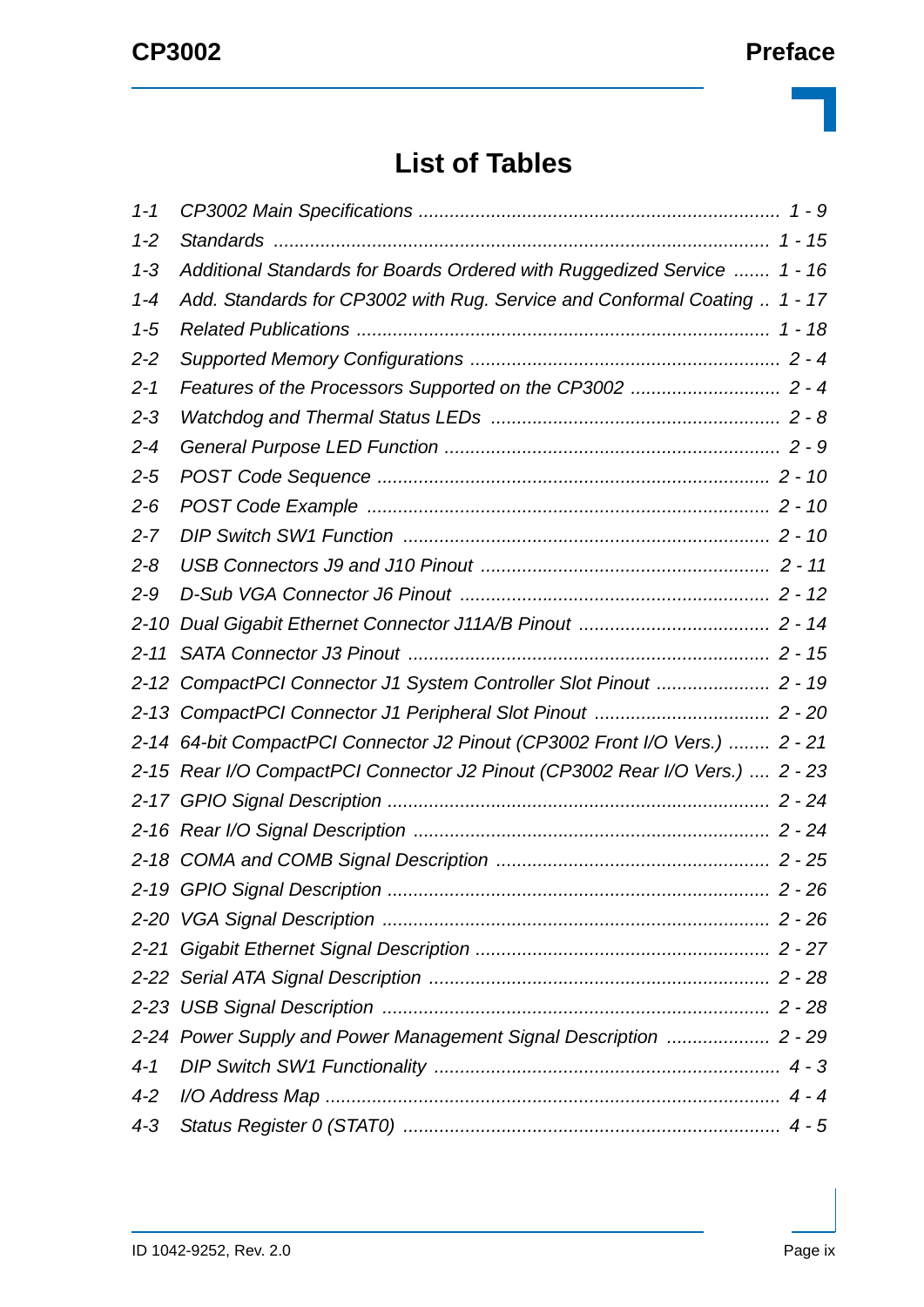# Preface **CP3002**

F

| $4 - 4$ |                                                                              |
|---------|------------------------------------------------------------------------------|
| $4 - 5$ |                                                                              |
| $4 - 6$ |                                                                              |
| $4 - 7$ |                                                                              |
| $4 - 8$ |                                                                              |
| $4 - 9$ |                                                                              |
| 4-10    |                                                                              |
| 4-11    |                                                                              |
|         |                                                                              |
|         |                                                                              |
|         |                                                                              |
|         |                                                                              |
|         |                                                                              |
|         |                                                                              |
|         |                                                                              |
| 4-19    |                                                                              |
| $5 - 1$ |                                                                              |
| $5 - 2$ |                                                                              |
| $5 - 3$ |                                                                              |
| 5-4     |                                                                              |
| $5 - 5$ | CP3002 with Win. XP and Processor and Graphics in Idle State  5 - 7          |
| 5-6     | CP3002 with Win. XP and Max. Proc. Workload and Graphics in Idle State 5 - 7 |
| $5 - 7$ | CP3002 with Win. XP and Max. Processor and Graphics Workload  5 - 7          |
| $5 - 8$ |                                                                              |
| $5-9$   |                                                                              |
| A-1     |                                                                              |
| A-2     |                                                                              |
| $A-3$   |                                                                              |
| A-4     |                                                                              |
| A-5     |                                                                              |
| A-6     |                                                                              |
| B-1     |                                                                              |
| B-2     |                                                                              |
| $B-3$   |                                                                              |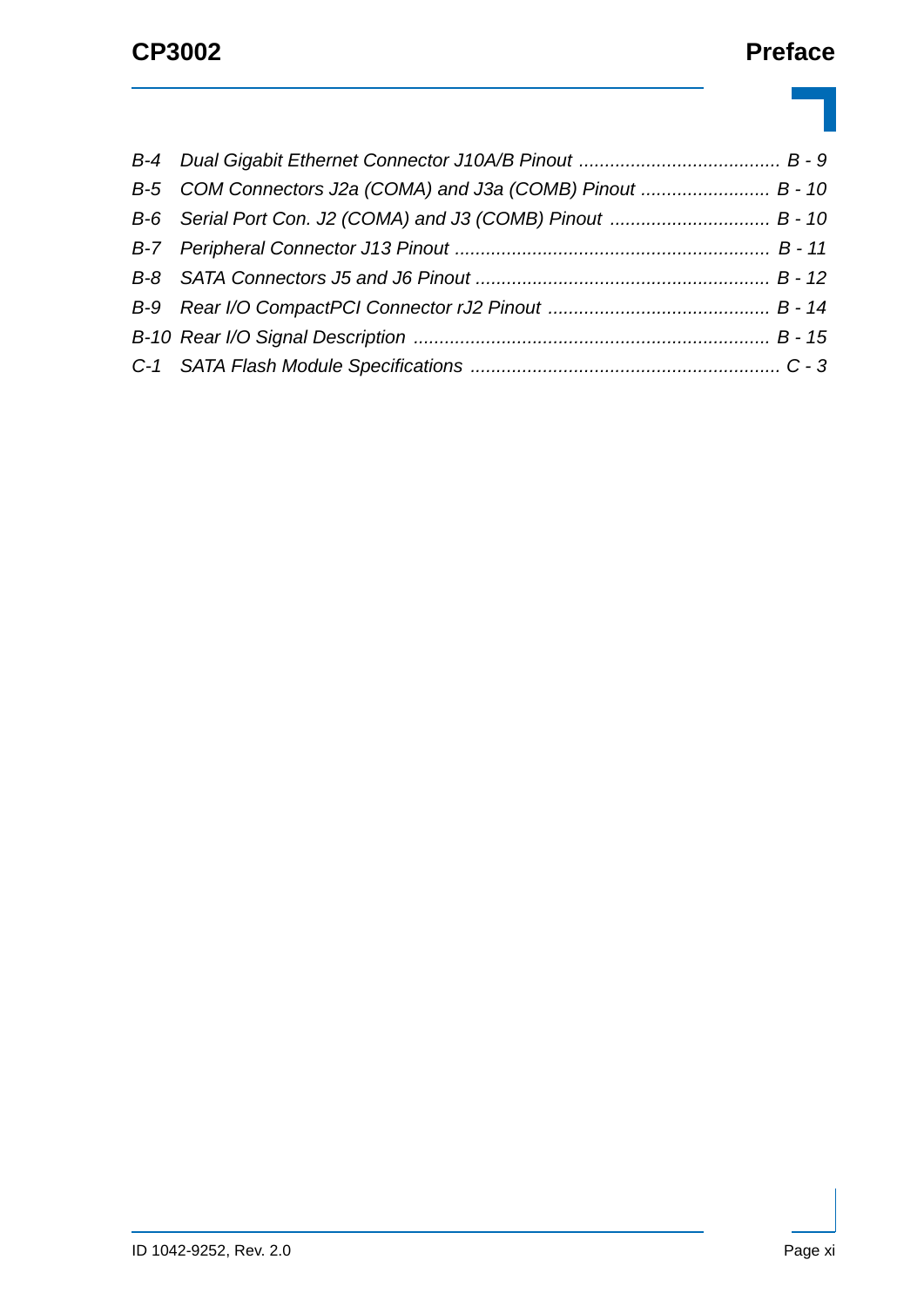# Preface **CP3002**



This page has been intentionally left blank.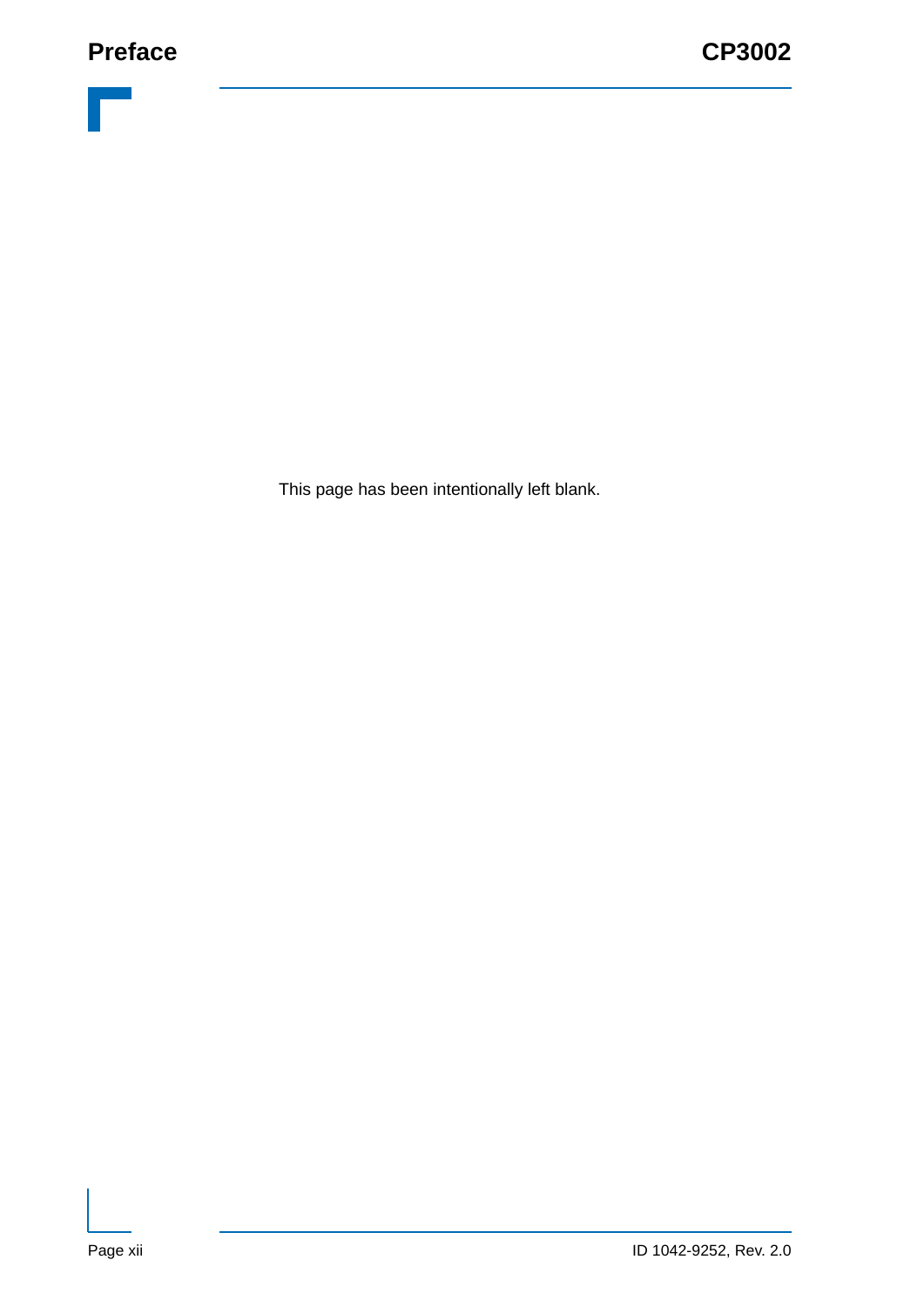# **List of Figures**

<span id="page-12-0"></span>

| $1 - 1$ |                                                                        |
|---------|------------------------------------------------------------------------|
| $1 - 2$ |                                                                        |
| $1 - 3$ |                                                                        |
| $1 - 4$ |                                                                        |
| $2 - 1$ |                                                                        |
| $2 - 2$ |                                                                        |
| $2 - 3$ |                                                                        |
| $2 - 4$ |                                                                        |
| $2 - 5$ |                                                                        |
| $3 - 1$ | Connecting a Peripheral Device to the 4HP CP3002  3 - 9                |
| $3-2$   | Connecting a Peripheral Device to the 8HP CP3002 with CP3002-HDD 3 - 9 |
| $4 - 1$ |                                                                        |
| $6 - 1$ |                                                                        |
| $6 - 2$ |                                                                        |
| $6 - 3$ |                                                                        |
| $6 - 4$ |                                                                        |
| $A-1$   |                                                                        |
| $A-2$   | Front Panel of the 8HP CP3002 with CP3002-HDD Module  A - 6            |
| A-3     |                                                                        |
| A-4     |                                                                        |
| A-5     |                                                                        |
| A-6     |                                                                        |
| A-7     |                                                                        |
| A-8     |                                                                        |
| A-9     |                                                                        |
| $B-1$   |                                                                        |
| $B-2$   |                                                                        |
| $B-3$   | CP-RIO3-04 Rear I/O Module Layout, 8HP Version  B - 6                  |
| B-4     |                                                                        |
| $B-5$   |                                                                        |
| B-6     |                                                                        |
| B-7     |                                                                        |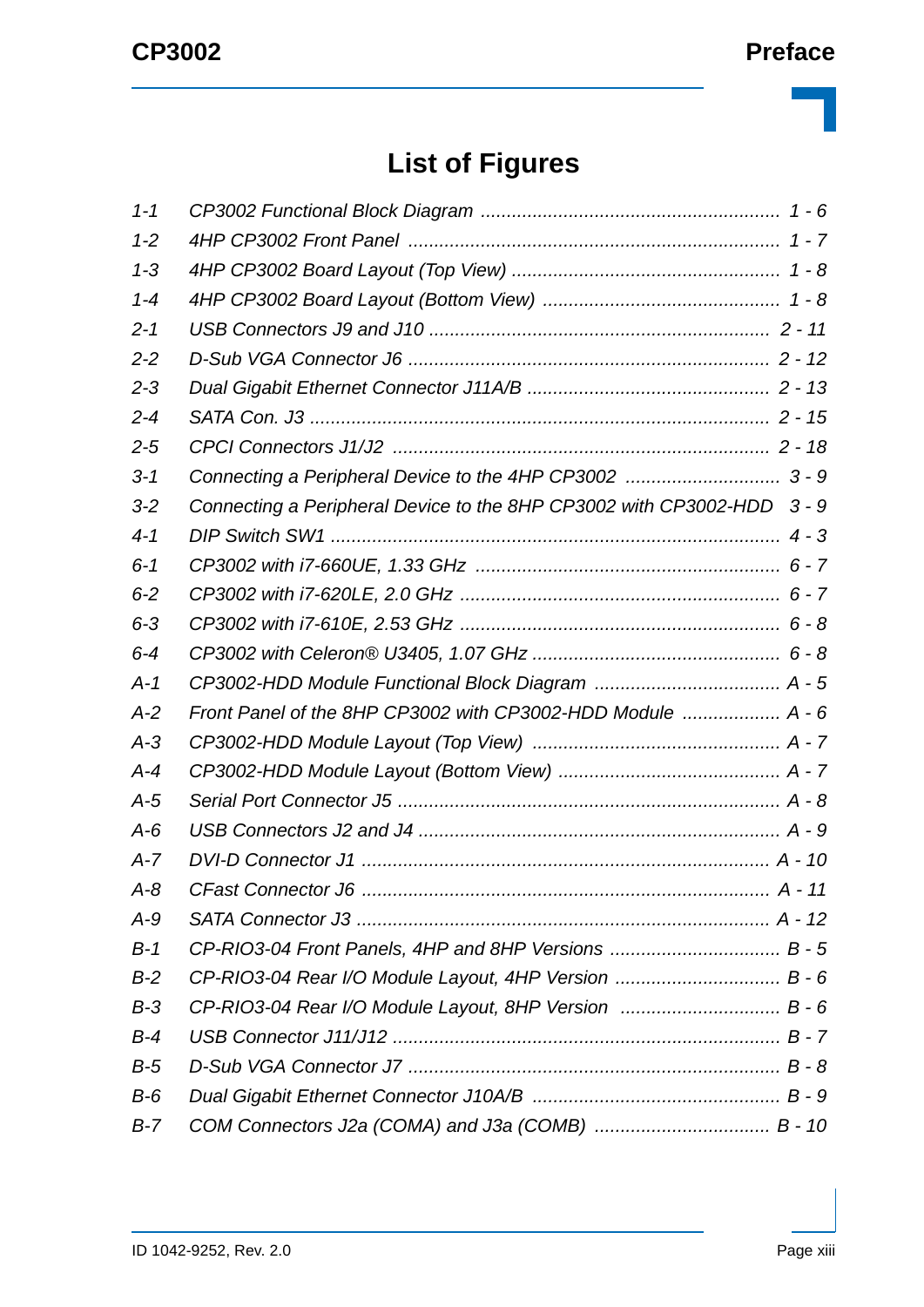# Preface **CP3002**

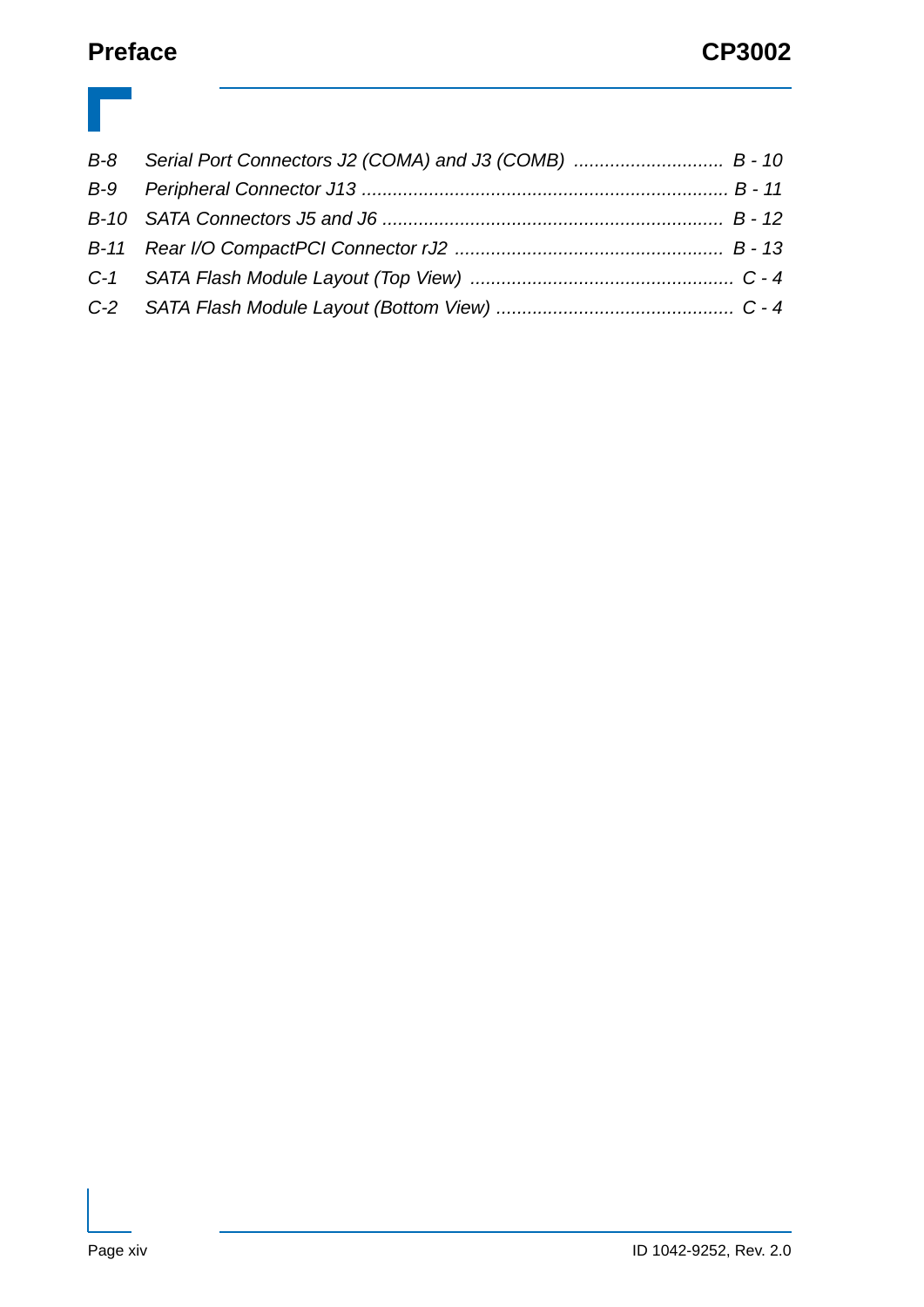

# <span id="page-14-0"></span>**Proprietary Note**

This document contains information proprietary to Kontron. It may not be copied or transmitted by any means, disclosed to others, or stored in any retrieval system or media without the prior written consent of Kontron or one of its authorized agents.

The information contained in this document is, to the best of our knowledge, entirely correct. However, Kontron cannot accept liability for any inaccuracies or the consequences thereof, or for any liability arising from the use or application of any circuit, product, or example shown in this document.

Kontron reserves the right to change, modify, or improve this document or the product described herein, as seen fit by Kontron without further notice.

# <span id="page-14-1"></span>**Trademarks**

Kontron, the *PEP* logo and, if occurring in this manual, "CXM" are trademarks owned by Kontron, Kaufbeuren (Germany). In addition, this document may include names, company logos and trademarks, which are registered trademarks and, therefore, proprietary to their respective owners.

# <span id="page-14-2"></span>**Environmental Protection Statement**

This product has been manufactured to satisfy environmental protection requirements where possible. Many of the components used (structural parts, printed circuit boards, connectors, batteries, etc.) are capable of being recycled.

Final disposition of this product after its service life must be accomplished in accordance with applicable country, state, or local laws or regulations.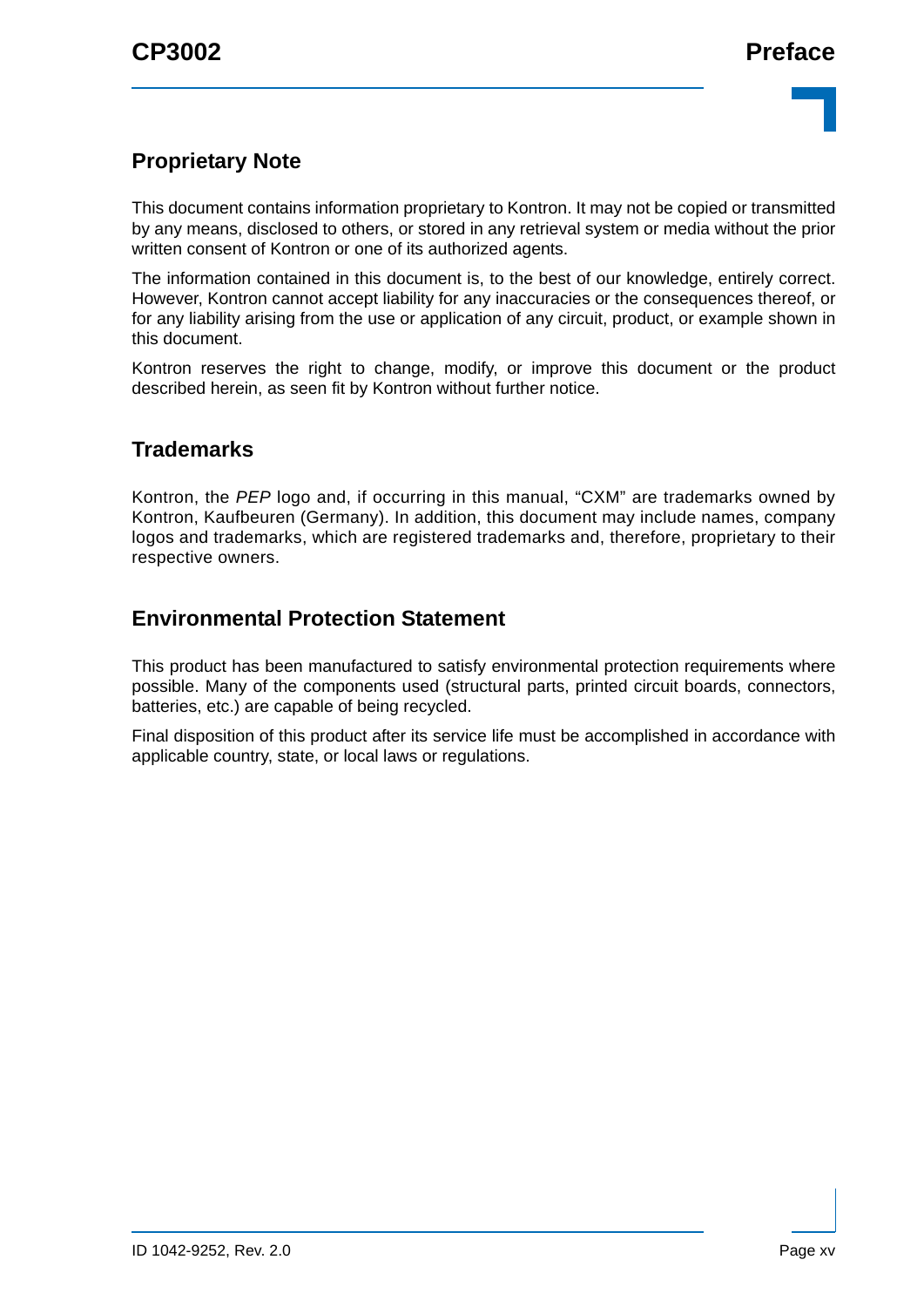# <span id="page-15-0"></span>**Explanation of Symbols**



### *Caution, Electric Shock!*

This symbol and title warn of hazards due to electrical shocks (> 60V) when touching products or parts of them. Failure to observe the precautions indicated and/or prescribed by the law may endanger your life/health and/or result in damage to your material.

Please refer also to the section "High Voltage Safety Instructions" on the following page.



#### *Warning, ESD Sensitive Device!*

This symbol and title inform that electronic boards and their components are sensitive to static electricity. Therefore, care must be taken during all handling operations and inspections of this product, in order to ensure product integrity at all times.

Please read also the section "Special Handling and Unpacking Instructions" on the following page.



#### *Warning!*

This symbol and title emphasize points which, if not fully understood and taken into consideration by the reader, may endanger your health and/or result in damage to your material.



#### *Note ...*

This symbol and title emphasize aspects the reader should read through carefully for his or her own advantage.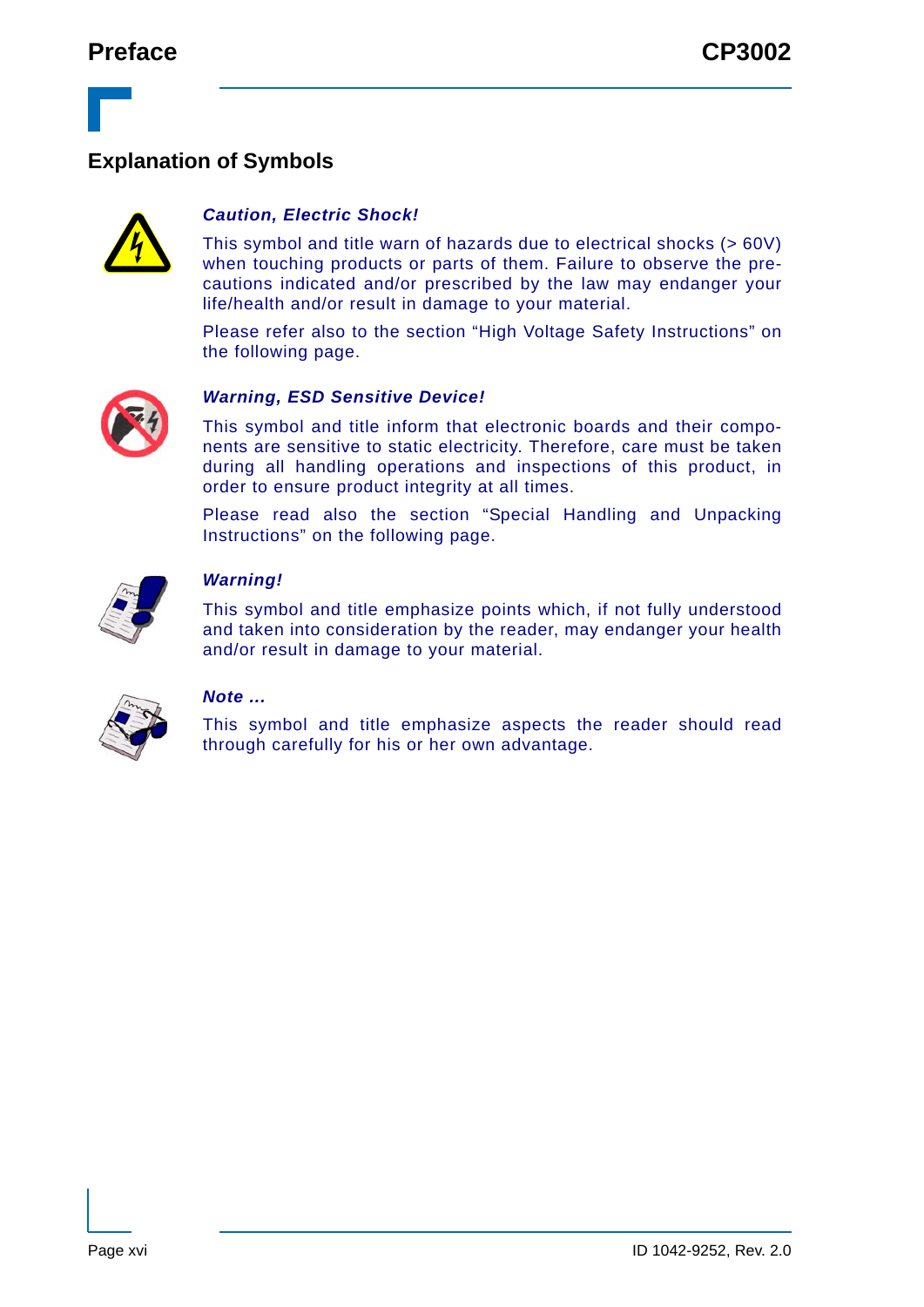# <span id="page-16-0"></span>**For Your Safety**

Your new Kontron product was developed and tested carefully to provide all features necessary to ensure its compliance with electrical safety requirements. It was also designed for a long fault-free life. However, the life expectancy of your product can be drastically reduced by improper treatment during unpacking and installation. Therefore, in the interest of your own safety and of the correct operation of your new Kontron product, you are requested to conform with the following guidelines.

#### <span id="page-16-1"></span>**High Voltage Safety Instructions**



#### *Warning!*

All operations on this device must be carried out by sufficiently skilled personnel only.



#### *Caution, Electric Shock!*

Before installing a not hot-swappable Kontron product into a system always ensure that your mains power is switched off. This applies also to the installation of piggybacks.

Serious electrical shock hazards can exist during all installation, repair and maintenance operations with this product. Therefore, always unplug the power cable and any other cables which provide external voltages before performing work.

#### <span id="page-16-2"></span>**Special Handling and Unpacking Instructions**



#### *ESD Sensitive Device!*

Electronic boards and their components are sensitive to static electricity. Therefore, care must be taken during all handling operations and inspections of this product, in order to ensure product integrity at all times.

Do not handle this product out of its protective enclosure while it is not used for operational purposes unless it is otherwise protected.

Whenever possible, unpack or pack this product only at EOS/ESD safe work stations. Where a safe work station is not guaranteed, it is important for the user to be electrically discharged before touching the product with his/her hands or tools. This is most easily done by touching a metal part of your system housing.

It is particularly important to observe standard anti-static precautions when changing piggybacks, ROM devices, jumper settings etc. If the product contains batteries for RTC or memory backup, ensure that the board is not placed on conductive surfaces, including anti-static plastics or sponges. They can cause short circuits and damage the batteries or conductive circuits on the board.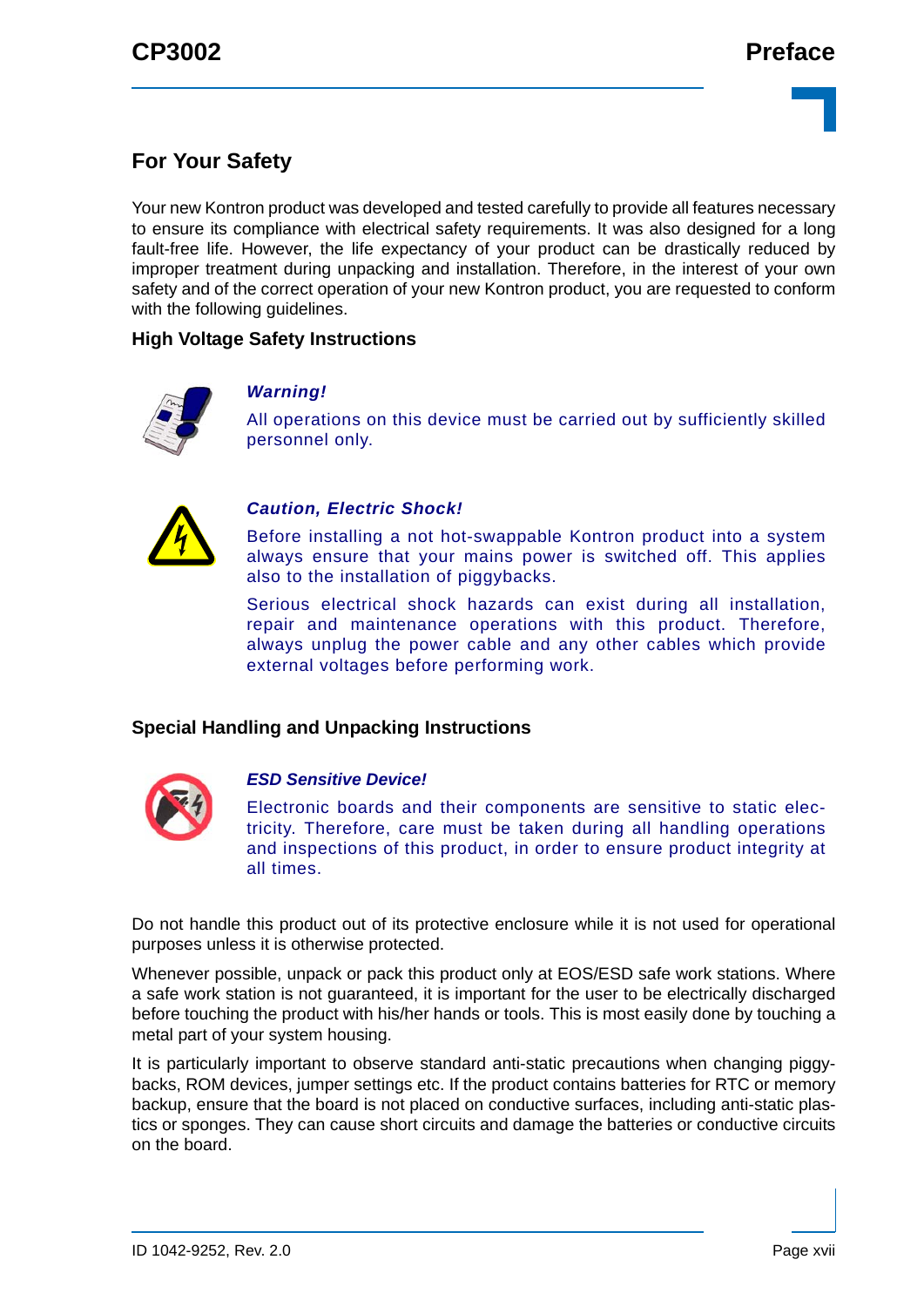# <span id="page-17-0"></span>**General Instructions on Usage**

In order to maintain Kontron's product warranty, this product must not be altered or modified in any way. Changes or modifications to the device, which are not explicitly approved by Kontron and described in this manual or received from Kontron's Technical Support as a special handling instruction, will void your warranty.

This device should only be installed in or connected to systems that fulfill all necessary technical and specific environmental requirements. This applies also to the operational temperature range of the specific board version, which must not be exceeded. If batteries are present, their temperature restrictions must be taken into account.

In performing all necessary installation and application operations, please follow only the instructions supplied by the present manual.

Keep all the original packaging material for future storage or warranty shipments. If it is necessary to store or ship the board, please re-pack it as nearly as possible in the manner in which it was delivered.

Special care is necessary when handling or unpacking the product. Please consult the special handling and unpacking instruction on the previous page of this manual.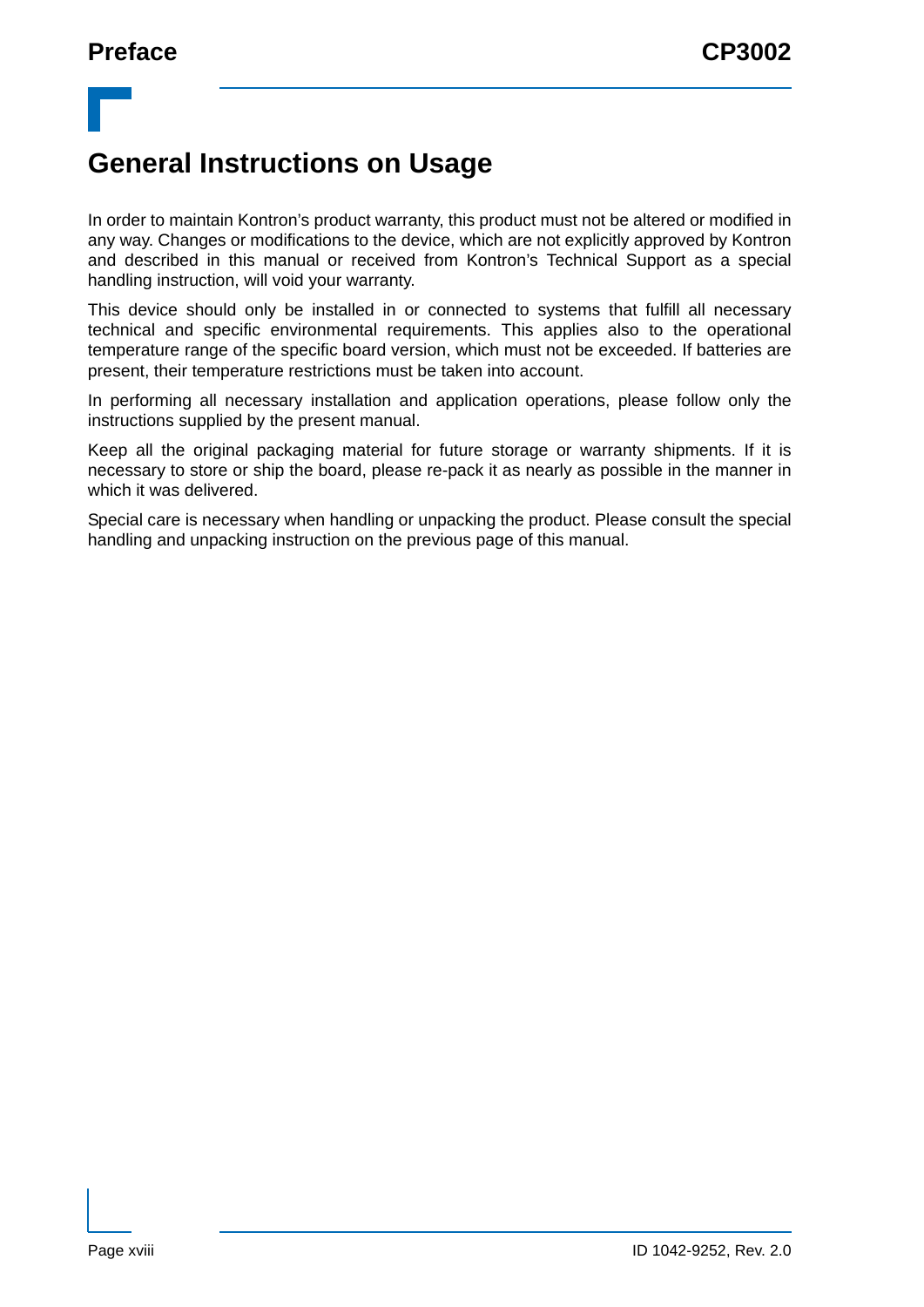

# <span id="page-18-0"></span>**Two Year Warranty**

Kontron grants the original purchaser of Kontron's products a *TWO YEAR LIMITED HARDWARE WARRANTY* as described in the following. However, no other warranties that may be granted or implied by anyone on behalf of Kontron are valid unless the consumer has the express written consent of Kontron.

Kontron warrants their own products, excluding software, to be free from manufacturing and material defects for a period of 24 consecutive months from the date of purchase. This warranty is not transferable nor extendible to cover any other users or long-term storage of the product. It does not cover products which have been modified, altered or repaired by any other party than Kontron or their authorized agents. Furthermore, any product which has been, or is suspected of being damaged as a result of negligence, improper use, incorrect handling, servicing or maintenance, or which has been damaged as a result of excessive current/voltage or temperature, or which has had its serial number(s), any other markings or parts thereof altered, defaced or removed will also be excluded from this warranty.

If the customer's eligibility for warranty has not been voided, in the event of any claim, he may return the product at the earliest possible convenience to the original place of purchase, together with a copy of the original document of purchase, a full description of the application the product is used on and a description of the defect. Pack the product in such a way as to ensure safe transportation (see our safety instructions).

Kontron provides for repair or replacement of any part, assembly or sub-assembly at their own discretion, or to refund the original cost of purchase, if appropriate. In the event of repair, refunding or replacement of any part, the ownership of the removed or replaced parts reverts to Kontron, and the remaining part of the original guarantee, or any new guarantee to cover the repaired or replaced items, will be transferred to cover the new or repaired items. Any extensions to the original guarantee are considered gestures of goodwill, and will be defined in the "Repair Report" issued by Kontron with the repaired or replaced item.

Kontron will not accept liability for any further claims resulting directly or indirectly from any warranty claim, other than the above specified repair, replacement or refunding. In particular, all claims for damage to any system or process in which the product was employed, or any loss incurred as a result of the product not functioning at any given time, are excluded. The extent of Kontron liability to the customer shall not exceed the original purchase price of the item for which the claim exists.

Kontron issues no warranty or representation, either explicit or implicit, with respect to its products' reliability, fitness, quality, marketability or ability to fulfil any particular application or purpose. As a result, the products are sold "as is," and the responsibility to ensure their suitability for any given task remains that of the purchaser. In no event will Kontron be liable for direct, indirect or consequential damages resulting from the use of our hardware or software products, or documentation, even if Kontron were advised of the possibility of such claims prior to the purchase of the product or during any period since the date of its purchase.

Please remember that no Kontron employee, dealer or agent is authorized to make any modification or addition to the above specified terms, either verbally or in any other form, written or electronically transmitted, without the company's consent.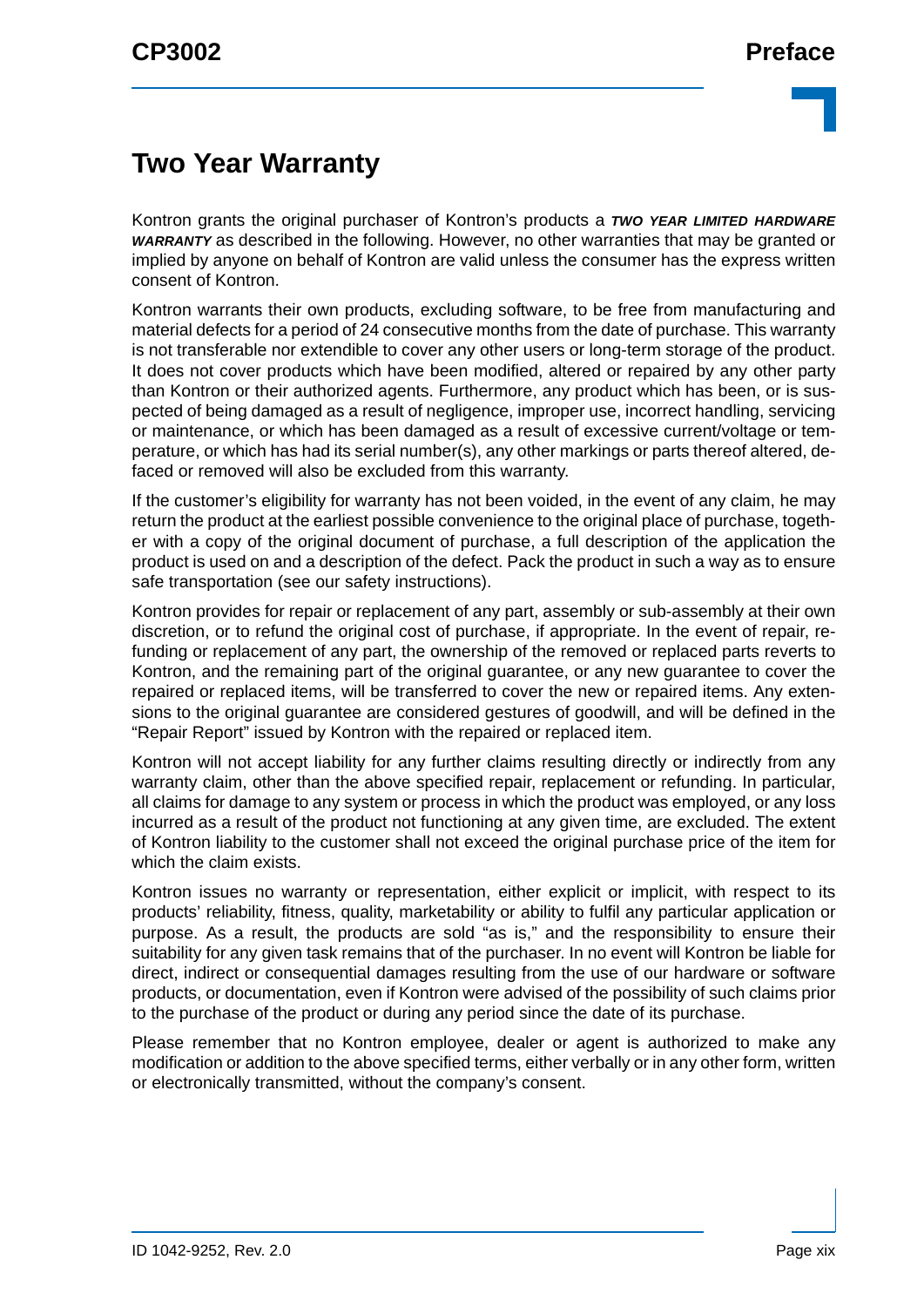# Preface **CP3002**



This page has been intentionally left blank.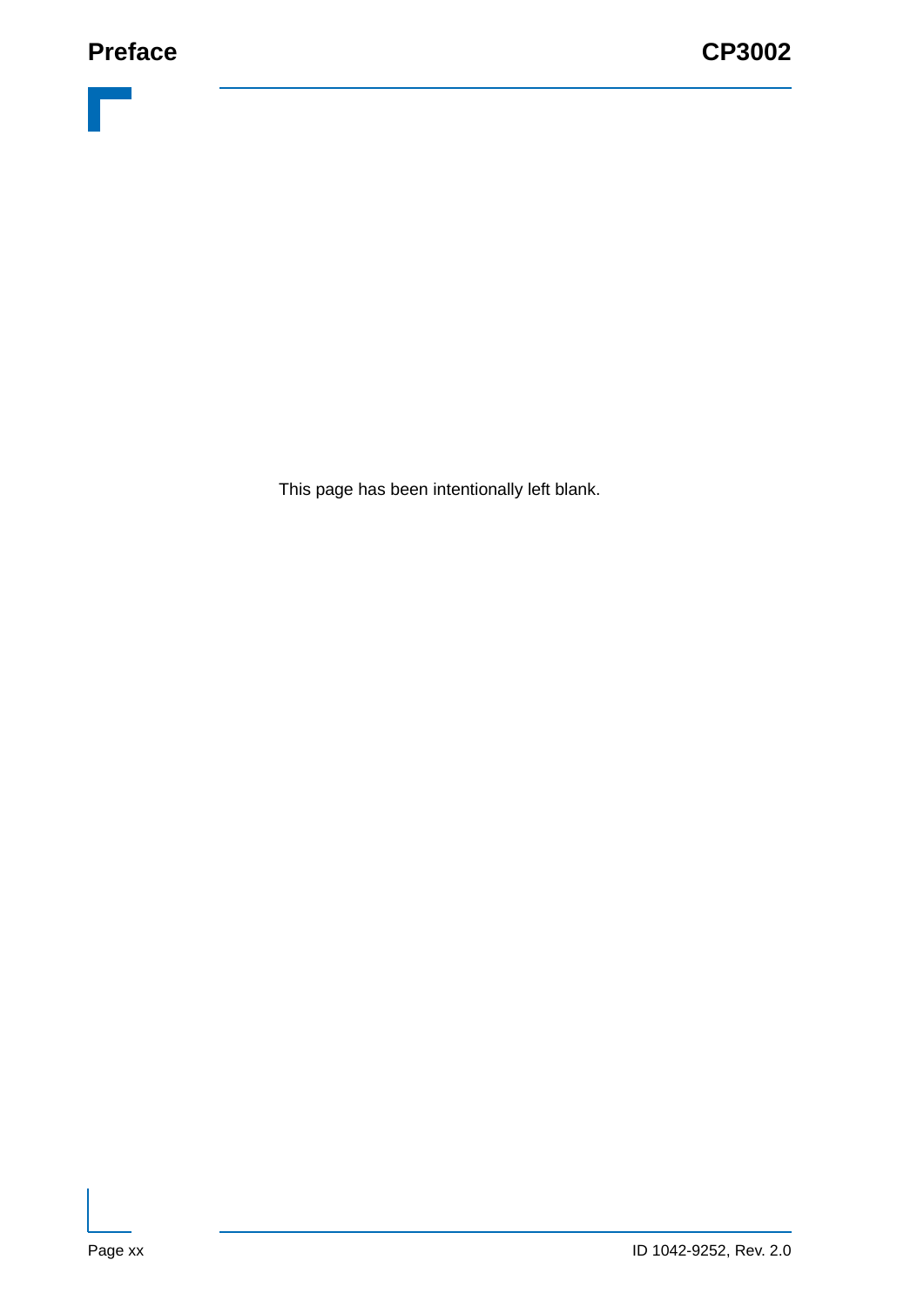

# **Introduction**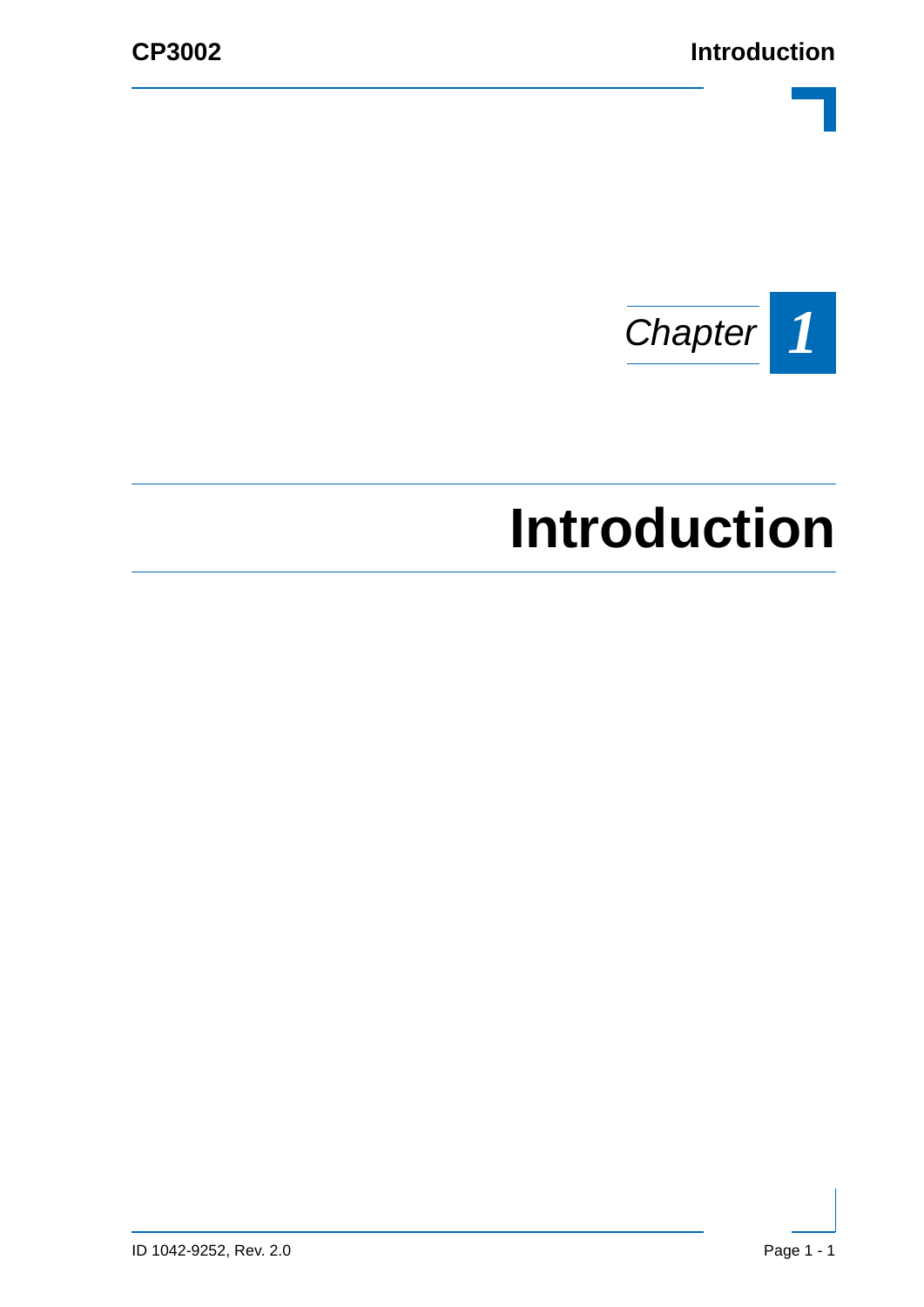

This page has been intentionally left blank.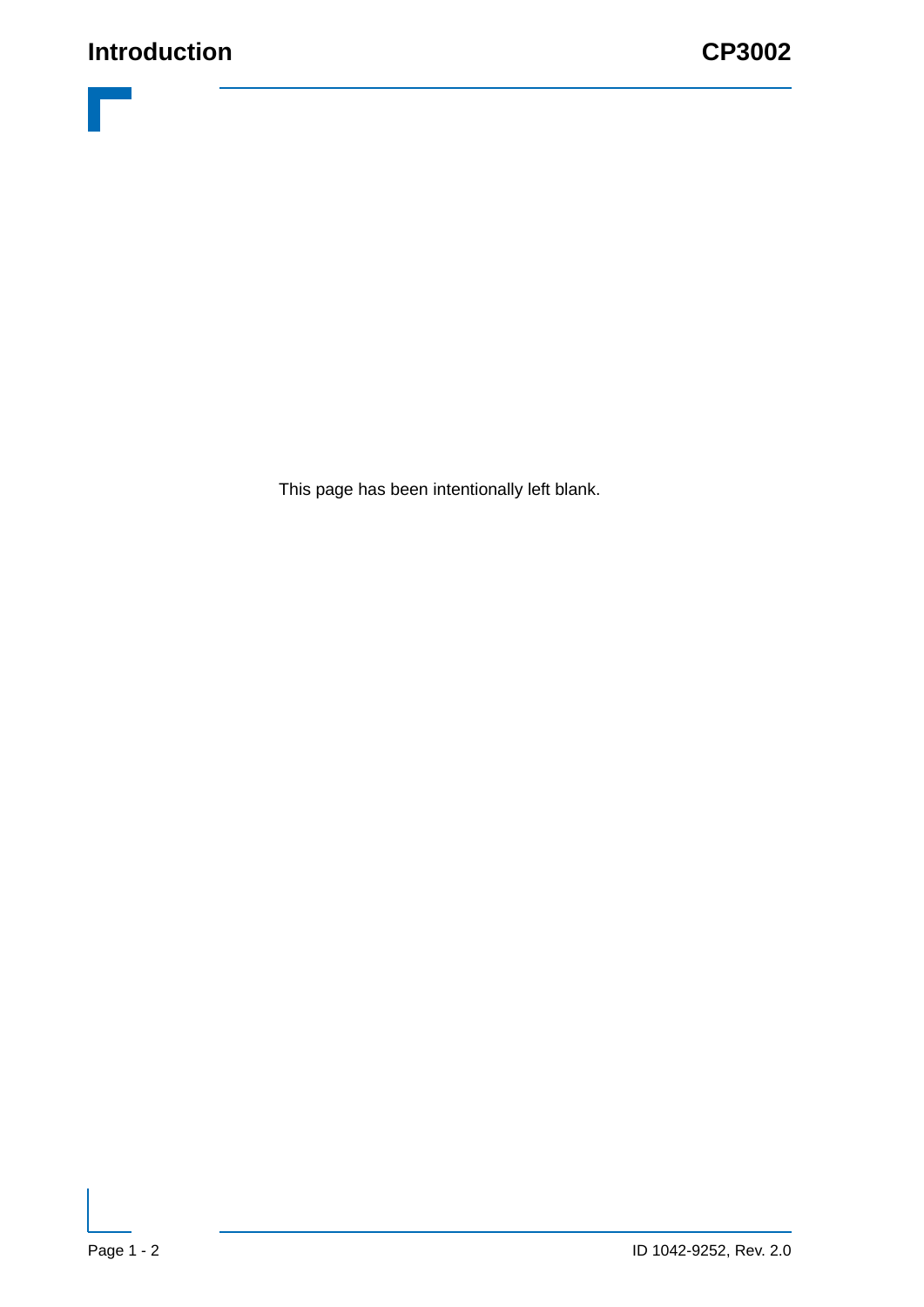# <span id="page-22-0"></span>**1. Introduction**

# <span id="page-22-1"></span>**1.1 Board Overview**

The CP3002 is a highly integrated 3U, 4HP CompactPCI system controller board optionally expandable to 8HP and available either as a front I/O version or as a rear I/O version. It has been designed to support the multi-chip package Intel® Core™ i7 processor and the Intel® Celeron® processor in combination with the mobile Intel® QM57 Express chipset.

The board supports the Intel® Core™ i7-610E processor with 2.53 GHz frequency, the Intel® Core™ i7-620LE processor with 2.0 GHz frequency, and the Intel® Core™ i7-660UE processor with 1.33 GHz frequency, all with 64 kB L1 cache, 256 kB L2 cache and 4 MB L3 cache, as well as the Intel® Celeron® U3405 processor with 1.07 GHz frequency and 64 kB L1 cache, 512 kB L2 cache, 2 MB L3 cache. The processors are built on 32-nm technology and provided in a BGA package.

The processor is soldered on the CP3002 which results in higher Mean Time Between Failures (MTBF) and a significant improvement in cooling.

Two SODIMM sockets are available on the CP3002 to provide up to 8 GB dual-channel, thirdgeneration Double Data Rate (DDR3) memory with Error Checking and Correcting (ECC) running at 1066 MHz. The graphics controller and the memory controller are integrated in the processor.

The board comes with two Gigabit Ethernet ports with Wake-on-LAN support (available on front I/O and switchable to rear I/O), one high-resolution VGA interface (CRT), two COM ports, as well as one onboard high-speed I/O extension connector for flexible 8HP expandability. In addition, six SATA interfaces are provided, one for the onboard SATA connector, one for the SATA Flash module, two for the high-speed I/O extension connector and two for rear I/O. Further interfaces include up to six USB 2.0 ports, two on front I/O, two on rear I/O, two for the onboard high-speed I/O extension connector. The CP3002 provides support for one 8HP I/O expansion module (CP3002-HDD) and one rear I/O module (CP-RIO3-04). The 4HP CP3002 further provides support for up to 16 GB SATA NAND flash memory (SSD) via a SATA Flash module. The SATA Flash module cannot be used in conjunction with the CP3002-HDD module.

The board supports one 32-bit/33 MHz CompactPCI interface. When installed in the system slot, the interface is enabled, and when installed in a peripheral slot, the CP3002 is isolated from the CompactPCI bus.

The CP3002 further provides safety and security features via a Trusted Platform Module (TPM) 1.2 on request.

Designed for stability and packaged in a rugged format, the board fits into all applications situated in industrial environments, including I/O intensive applications where only one slot is available for the CPU, making it a perfect core technology for long-life applications. Components which have high temperature tolerance have been selected from embedded technology programs, and therefore offer long-term availability.

There are various operating systems available for the CP3002. For detailed information, please contact Kontron.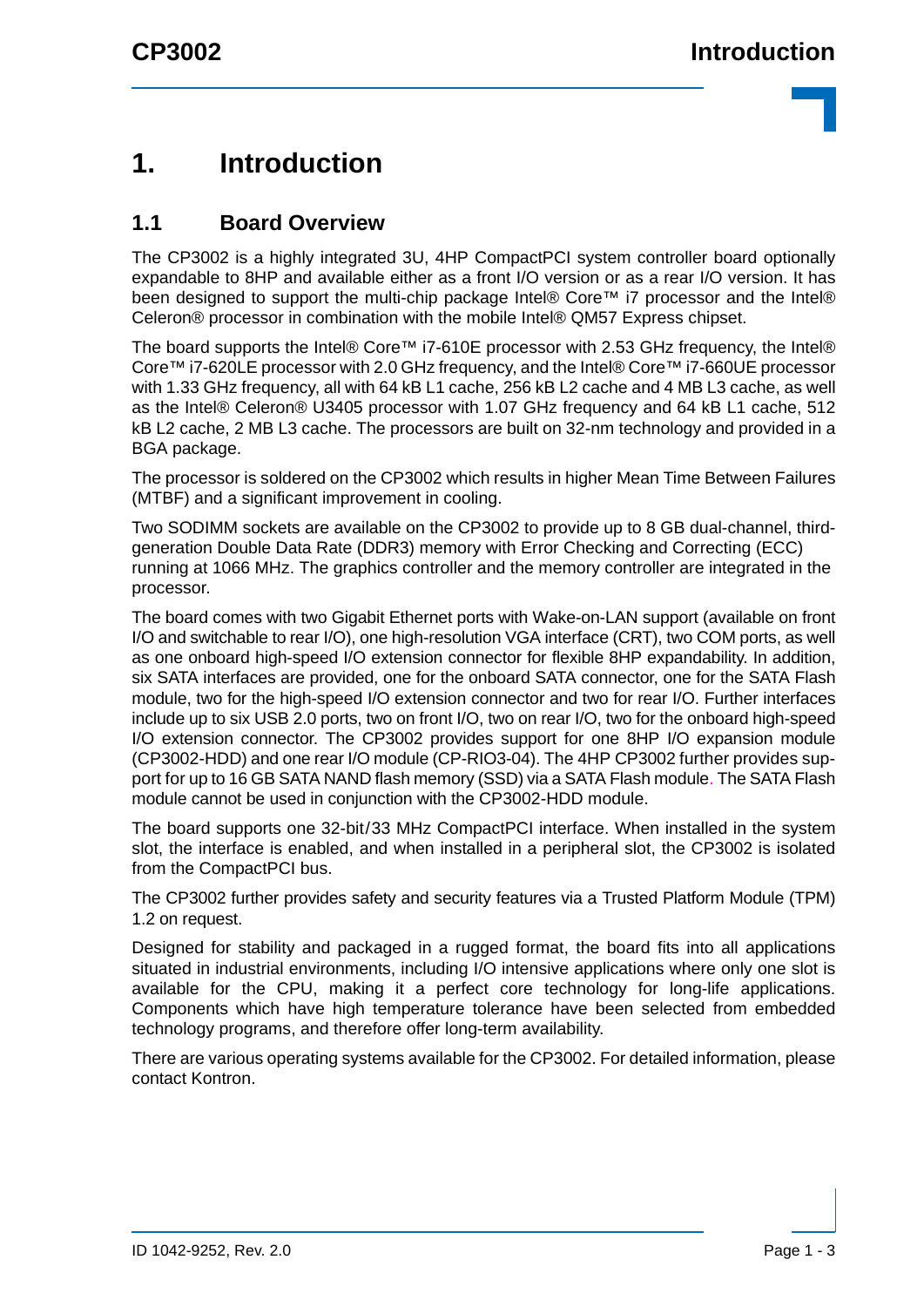

# <span id="page-23-0"></span>**1.2 Board-Specific Information**

The CP3002 is a CompactPCI single-board computer based on the Intel® Core™ i7 and the Intel® Celeron processor and specifically designed for use in highly integrated platforms with solid mechanical interfacing for a wide range of industrial environment applications.

Some of the CP3002's outstanding features are:

- Support for the following multi-chip package (MCP) processors:
	- Intel® Core™ i7-610E (SV), 2.53 GHz, 4 MB L3 cache
	- Intel® Core™ i7-620LE (LV), 2.0 GHz, 4 MB L3 cache
	- Intel® Core™ i7-660UE (ULV), 1.33 GHz, 4 MB L3 cache
	- Intel® Celeron® U3405 (ULV), 1.07 GHz, 2 MB L3 cache
- Intel® QM57 Express chipset
- Up to 8 GB, dual-channel, DDR3 SDRAM memory with ECC running at 1066 MHz
- Integrated 3D high-performance graphics controller
- VGA display support for up to QXGA (2048 x 1536 pixels) resolution
- Two Gigabit Ethernet controllers with Wake-on-LAN support (Intel® 82574L), switchable to rear I/O
- Six Serial ATA (SATA) interfaces with SATA RAID 0/1/5/10 support:
	- One SATA interface for the standard SATA onboard connector
	- One SATA interface for the Serial ATA Flash module (SSD)
	- Two SATA interfaces for the high-speed I/O extension connector
	- Two SATA interfaces for rear I/O
- Six USB ports:
	- Two USB 2.0 on front I/O
	- Two USB 2.0 on rear I/O
	- Two USB 2.0 interfaces for the onboard high-speed I/O extension connector
- 32-bit, 33 MHz PCI CompactPCI interface for support of up to seven peripheral slots (7x REQ/GNT signals)
- Compatible with CompactPCI Specification PICMG 2.0 Rev. 3.0 and usable in the system controller slot as well as in a peripheral slot (the PCI interface is isolated in peripheral slot)
- TCG 1.2 compliant Trusted Platform Module (TPM), on request
- Two SPI boot flashes for two separate uEFI BIOS images:
	- One standard SPI boot flash
	- One recovery SPI boot flash
- Watchdog timer
- Battery-backed real-time clock (RTC)
- Two COM ports:
	- COMA either on the 8HP expansion module or on the rear I/O
	- COMB on the rear I/O
- Peripheral extension connectors:
	- High-speed I/O extension connector
	- SPI extension connector
- Rear I/O on the CompactPCI connector J2
- 4HP or 8HP, 3U CompactPCI
- Several rear I/O configurations
- Power-up sequencing and in-rush current optimized design
- Passive heat sink solution for forced airflow cooling
- AMI Aptio®, a uEFI-compliant platform firmware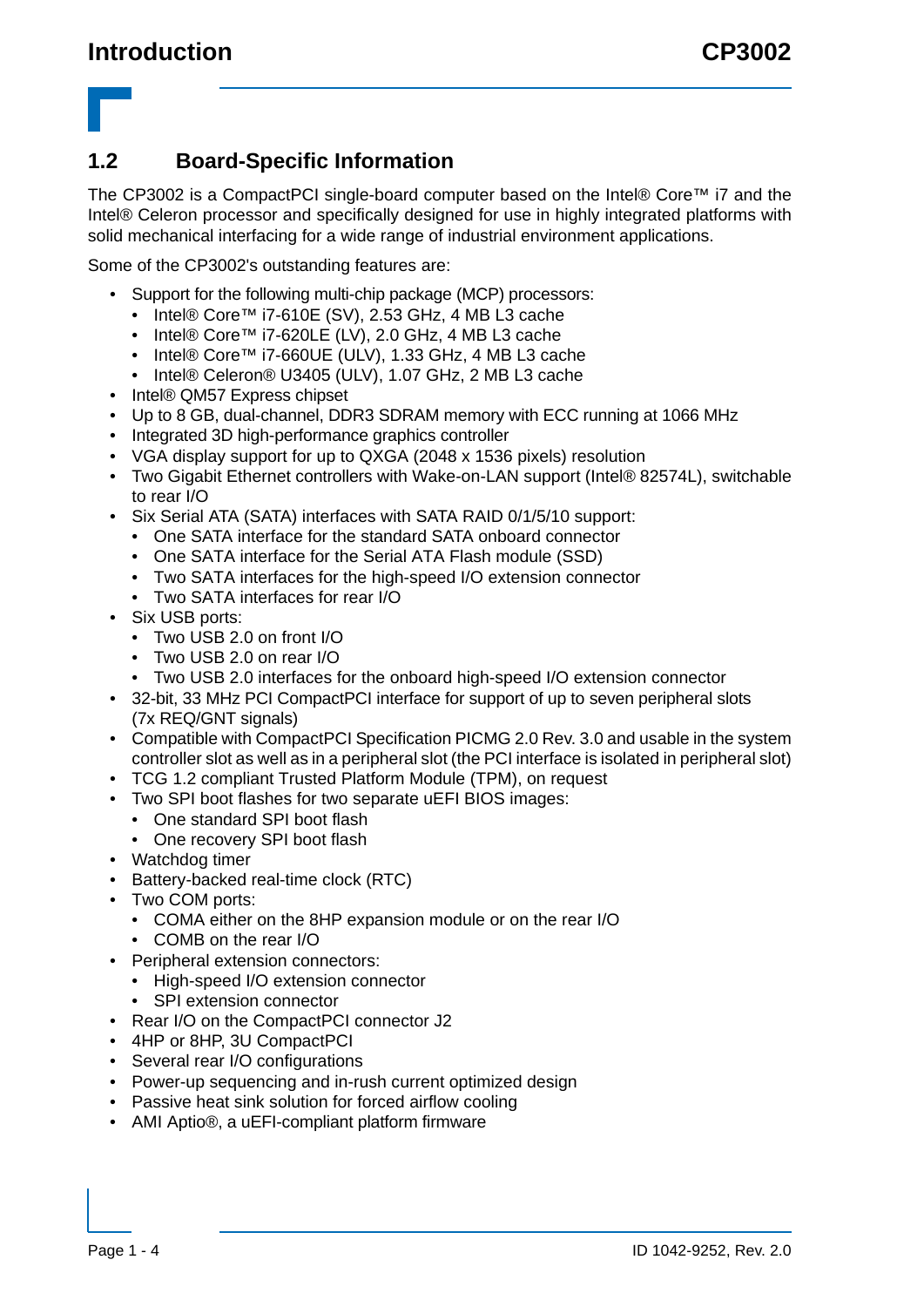

# <span id="page-24-0"></span>**1.3 System Expansion Capabilities**

#### <span id="page-24-1"></span>**1.3.1 CP3002-HDD Module**

The CP3002-HDD module for the 8HP CP3002 version provides legacy PC I/O ports. It includes one digital DVI port, two USB 2.0 ports, one COM port, and one CFast card socket. A SATA hard disk interface is also available for installing a Serial ATA 2.5" HDD or SSD. The CP3002-HDD module cannot be used in conjunction with the SATA Flash module.

For further information concerning the CP3002-HDD module, refer to Appendix A.

#### <span id="page-24-2"></span>**1.3.2 CP-RIO3-04 Rear I/O Module**

The CP-RIO3-04 rear I/O module has been designed for use with the CP3002 board from Kontron and provides comprehensive rear I/O functionality.

For further information concerning the CP-RIO3-04 rear I/O module, refer to Appendix B.

#### <span id="page-24-3"></span>**1.3.3 Serial ATA Flash Module**

The 4HP CP3002 provides support for up to 16 GB of Serial ATA flash memory in combination with an optional Serial ATA Flash module, which is connected to an onboard connector. For further information concerning the Serial ATA Flash module, refer to Appendix C.

### <span id="page-24-4"></span>**1.4 Board Diagrams**

The following diagrams provide additional information concerning board functionality and component layout.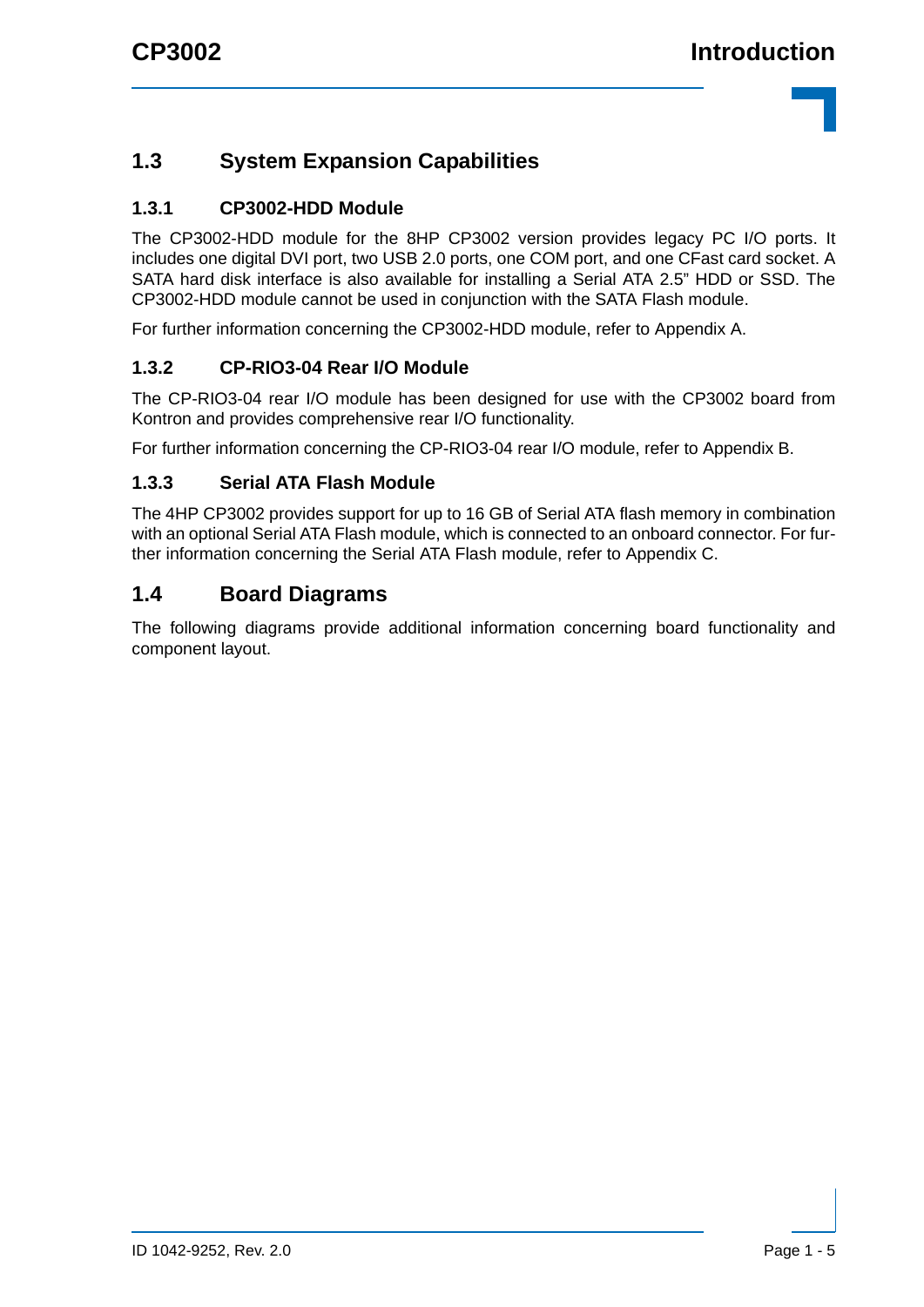

# <span id="page-25-0"></span>**1.4.1 Functional Block Diagram**

<span id="page-25-1"></span>

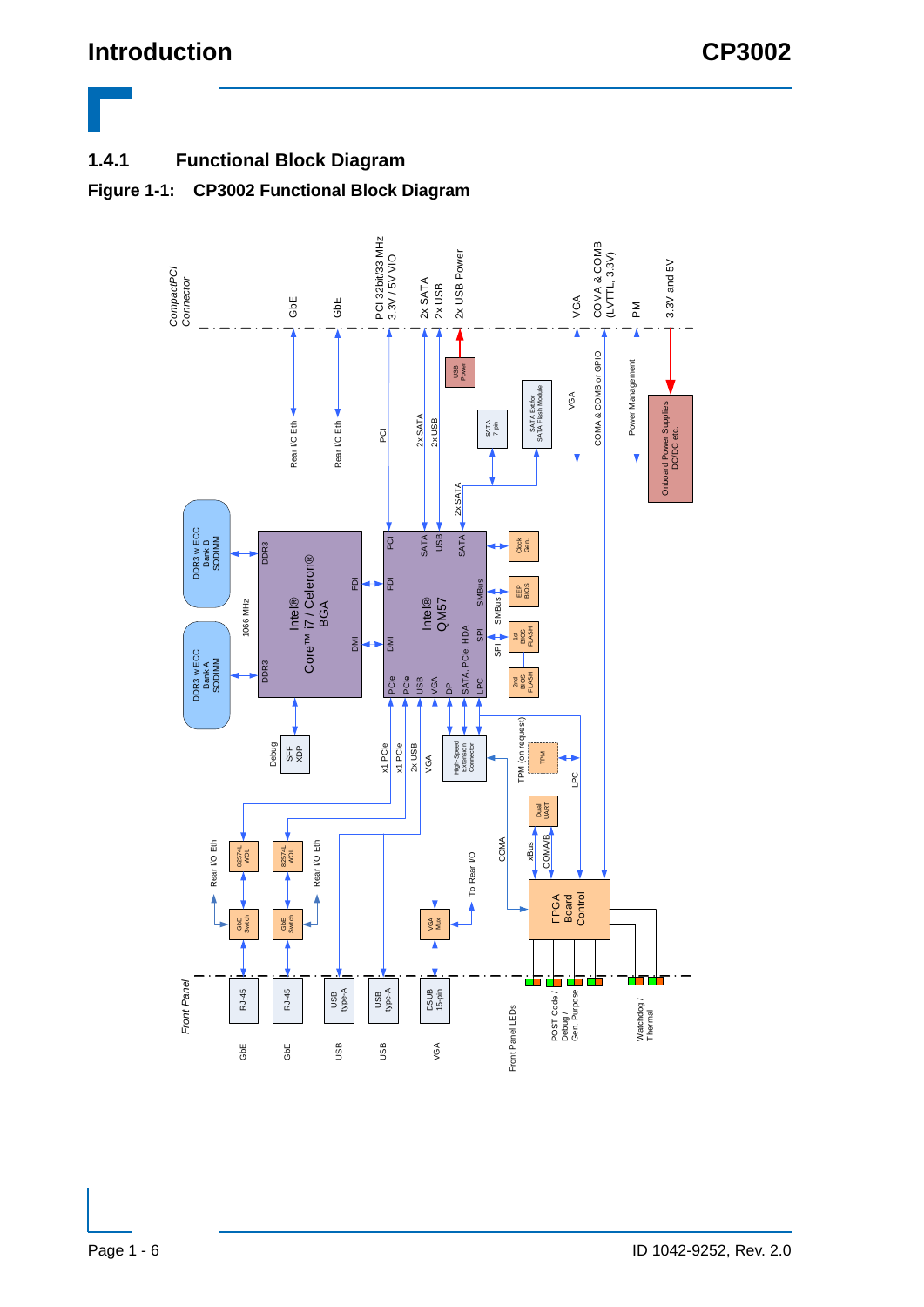

### <span id="page-26-0"></span>**1.4.2 Front Panel**

#### <span id="page-26-1"></span>**Figure 1-2: 4HP CP3002 Front Panel**

|                                                                                                           | <b>LEGEND:</b>                                                                                                                     |  |  |
|-----------------------------------------------------------------------------------------------------------|------------------------------------------------------------------------------------------------------------------------------------|--|--|
| CP3002                                                                                                    | <b>Watchdog and Overtemperature Status LEDs:</b>                                                                                   |  |  |
|                                                                                                           | WD (green):<br><b>Watchdog Status</b><br>TH (red/green):<br><b>Overtemperature Status</b>                                          |  |  |
| VGA                                                                                                       | <b>General Purpose LEDs:</b><br>LED03 (red/green/red+green):<br><b>General Purpose/POST Code</b><br>Note                           |  |  |
| 三八                                                                                                        | If the General Purpose LEDs 03 are lit red dur-<br>ing boot-up, a failure is indicated before the uEFI<br><b>BIOS</b> has started. |  |  |
|                                                                                                           | For further information, please contact Kontron.                                                                                   |  |  |
| O<br><b>USB 2.0</b><br><b>Q</b>                                                                           | <b>Ethernet LEDs:</b>                                                                                                              |  |  |
| $\overline{\mathbf{C}}$<br>GbE A<br>$\overline{\phantom{0}}$<br>Ø<br>2<br>Z<br>GbE <sub>B</sub><br>S<br>Ø | ACT (green): Ethernet Link/Activity<br>SPEED (green/orange): Ethernet Speed                                                        |  |  |
| 0                                                                                                         |                                                                                                                                    |  |  |



*Note ...*

For information regarding the front panel of the 8HP CP3002, refer to Appendix A, CP3002-HDD Module.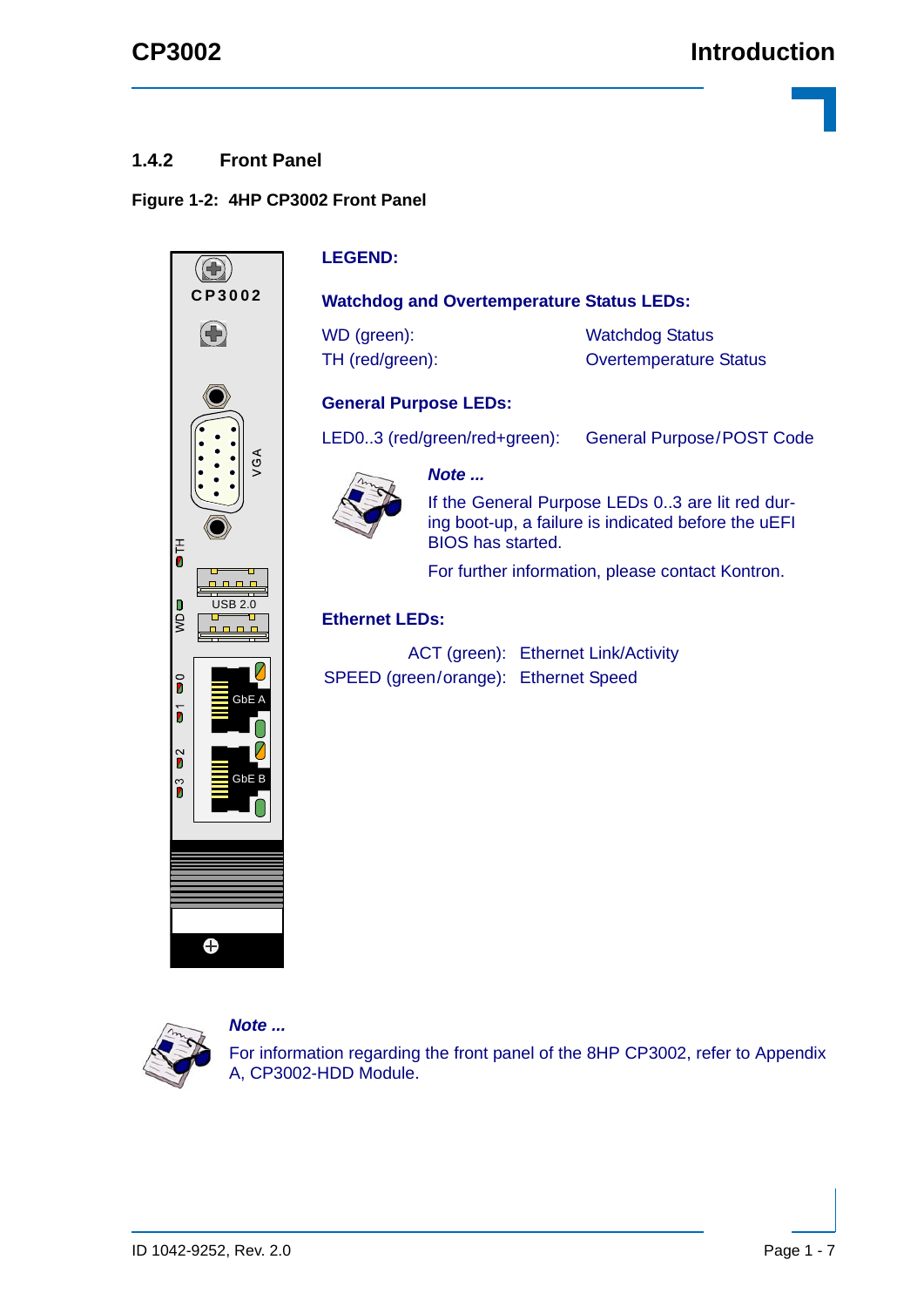# **Introduction CP3002**



# <span id="page-27-0"></span>**1.4.3 Board Layout**

## <span id="page-27-1"></span>**Figure 1-3: 4HP CP3002 Board Layout (Top View)**



<span id="page-27-2"></span>**Figure 1-4: 4HP CP3002 Board Layout (Bottom View)**

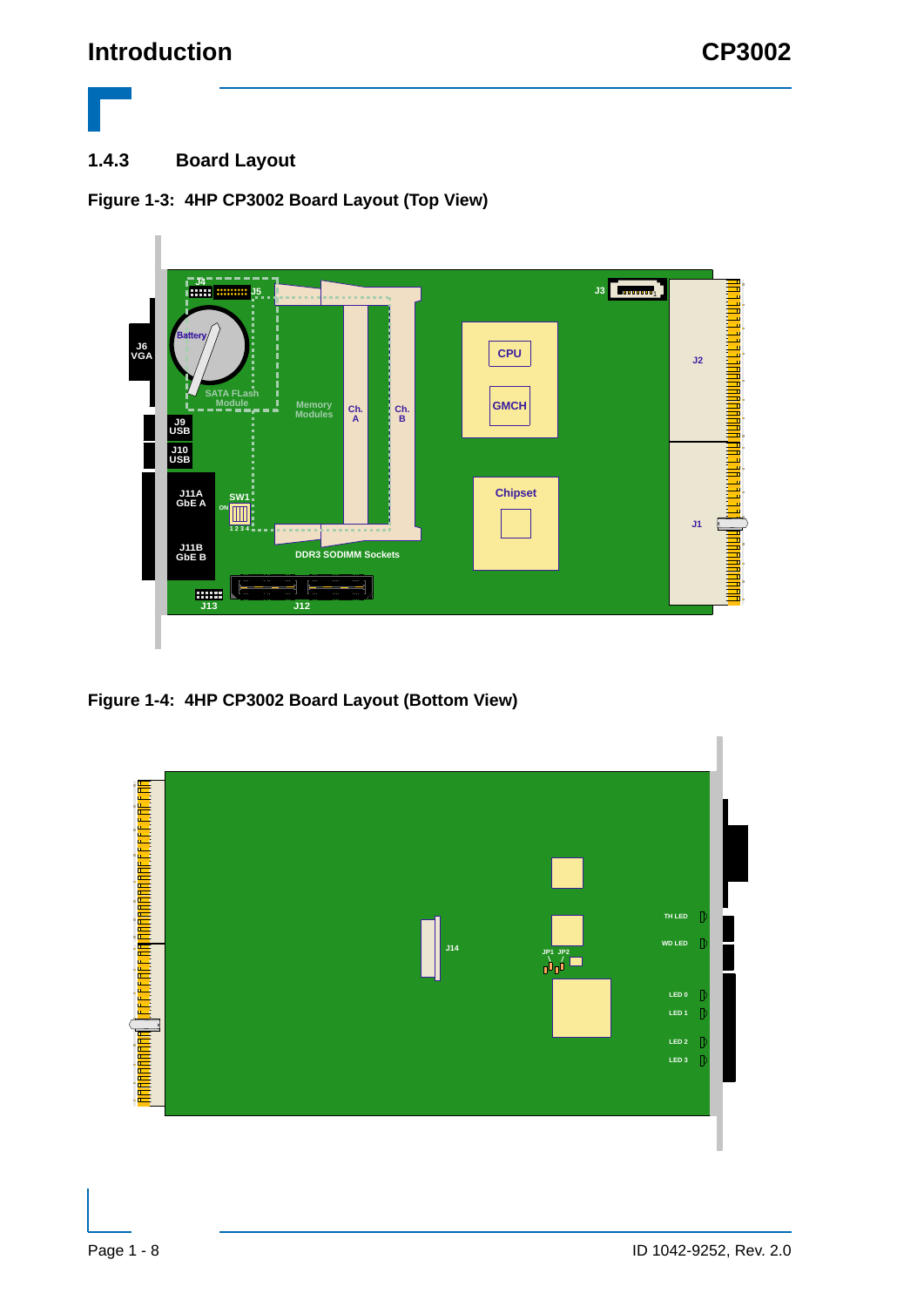# <span id="page-28-0"></span>**1.5 Technical Specification**

# <span id="page-28-1"></span>**Table 1-1: CP3002 Main Specifications**

| <b>FEATURES</b>      |        | <b>SPECIFICATIONS</b>                                                                                                                                                                                                                                                                                                                                                                                                                                                                                                                                                                                                                                                                                                                                                                                                                                                                                                                                                                  |
|----------------------|--------|----------------------------------------------------------------------------------------------------------------------------------------------------------------------------------------------------------------------------------------------------------------------------------------------------------------------------------------------------------------------------------------------------------------------------------------------------------------------------------------------------------------------------------------------------------------------------------------------------------------------------------------------------------------------------------------------------------------------------------------------------------------------------------------------------------------------------------------------------------------------------------------------------------------------------------------------------------------------------------------|
| Processor and Memory | CPU    | The CP3002 supports the following microprocessors:<br>Intel <sup>®</sup> Core™ i7-610E (SV), 2.53 GHz, 4 MB L3 cache<br>Intel <sup>®</sup> Core™ i7-620LE (LV), 2.0 GHz, 4 MB L3 cache<br>Intel <sup>®</sup> Core™ i7-660UE (ULV), 1.33 GHz, 4 MB L3 cache<br>$\bullet$<br>Intel <sup>®</sup> Celeron <sup>®</sup> U3405 (ULV), 1.07 GHz, 2 MB L3 cache<br>Further processor features:<br>• Two execution cores<br>Intel® Hyper-Threading Technology (Core™ i7)<br>Intel <sup>®</sup> 64 Architecture<br>Intel <sup>®</sup> Turbo Boost Technology (Core™ i7)<br>Intel <sup>®</sup> Intelligent Power Sharing (Core™ i7)<br>System Memory interface with optimized support for dual-channel<br>DDR3 SDRAM memory at 1066 MHz with ECC<br>Integrated 2D and 3D Graphics Engines<br>DMI and FDI interfaces to the Intel® QM57 chipset<br>Two x8 PCI Express 2.0 ports operating at 2.5 GT/s<br>$\bullet$<br>Please contact Kontron for further information concerning the suitability of |
|                      | Memory | other Intel processors for use with the CP3002.<br>Main Memory:<br>Up to 8 GB, dual-channel DDR3 SDRAM memory with ECC running at<br>1066 MHz on two SODIMM sockets<br>Cache Structure:<br>• 64 kB L1 cache for each core<br>• 32 kB instruction cache<br>• 32 kB data cache<br>Up to 512 kB L2 shared instruction/data cache for each core<br>Up to 4 MB L3 shared instruction/data cache shared between both cores<br>Flash Memory:<br>Two redundant SPI boot flashes (2 x 8 MB) for two separate uEFI BIOS<br>images<br>Up to 16 GB NAND flash via an onboard Serial ATA Flash module (SSD)<br>Serial EEPROM with 64 kbit                                                                                                                                                                                                                                                                                                                                                           |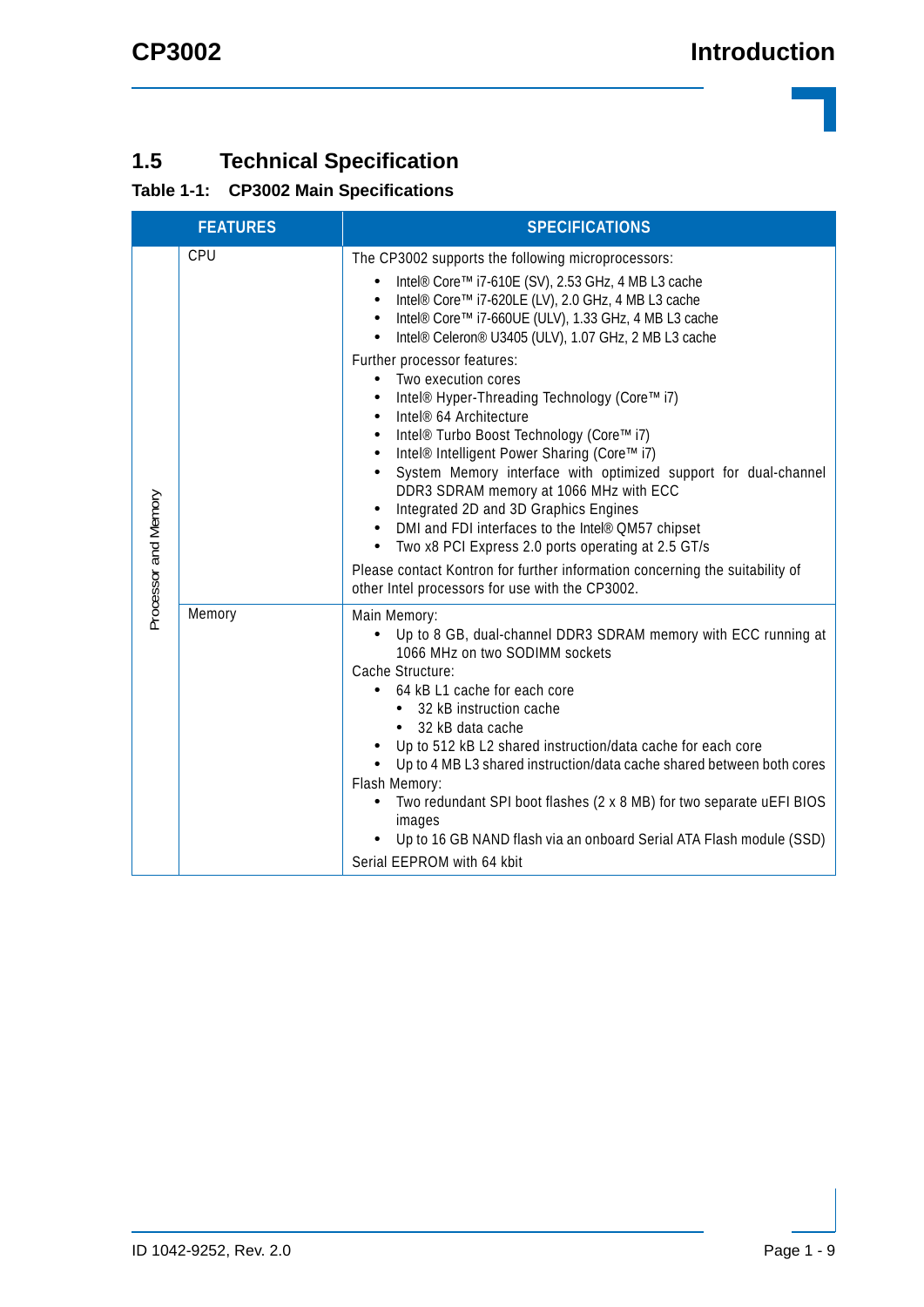| Table 1-1: CP3002 Main Specifications (Continued) |  |  |
|---------------------------------------------------|--|--|
|---------------------------------------------------|--|--|

|                          | <b>FEATURES</b>         | <b>SPECIFICATIONS</b>                                                                                                                                                                                                                                                                                                                                                                                                                                                                                                                                                                                                                                                                                                                                                                                                              |
|--------------------------|-------------------------|------------------------------------------------------------------------------------------------------------------------------------------------------------------------------------------------------------------------------------------------------------------------------------------------------------------------------------------------------------------------------------------------------------------------------------------------------------------------------------------------------------------------------------------------------------------------------------------------------------------------------------------------------------------------------------------------------------------------------------------------------------------------------------------------------------------------------------|
| Chipset                  | Intel <sup>®</sup> QM57 | Mobile Intel® QM57 Express Chipset:<br>Two x4 or eight x1 PCI Express 2.0 ports operating at 2.5 GT/s (only two<br>x1 PCI Express ports are used)<br>SATA host controller with six ports, 3 Gbit/s data transfer rate and<br>RAID 0/1/5/10 support<br>USB 2.0 host interface with up to 14 USB ports available (only six ports<br>are used)<br>SPI flash interface support<br>Low Pin Count (LPC) interface<br>PCI interface, 32-bit/33 MHz<br>Power management logic support<br>Enhanced DMA controller, interrupt controller, and timer functions<br>System Management Bus (SMBus) compatible with most I <sup>2</sup> C™ devices<br>DMI and FDI interfaces to the processor<br>High Definition Audio (HDA) interface (not used)<br>Analog display port<br>Three digital display ports (only one port is used)<br>Integrated RTC |
| Integrated<br>Controller | Graphics controller     | High-performance 3D graphics controller integrated in the processor:<br>Support for two independent displays<br>٠<br>Supports digital display resolutions up to 2560 x 1600 pixels @ 60 Hz<br>Supports analog display resolutions up to 2048 x 1536 pixels @ 75 Hz<br>Dynamic Video Memory Technology (DVMT)                                                                                                                                                                                                                                                                                                                                                                                                                                                                                                                       |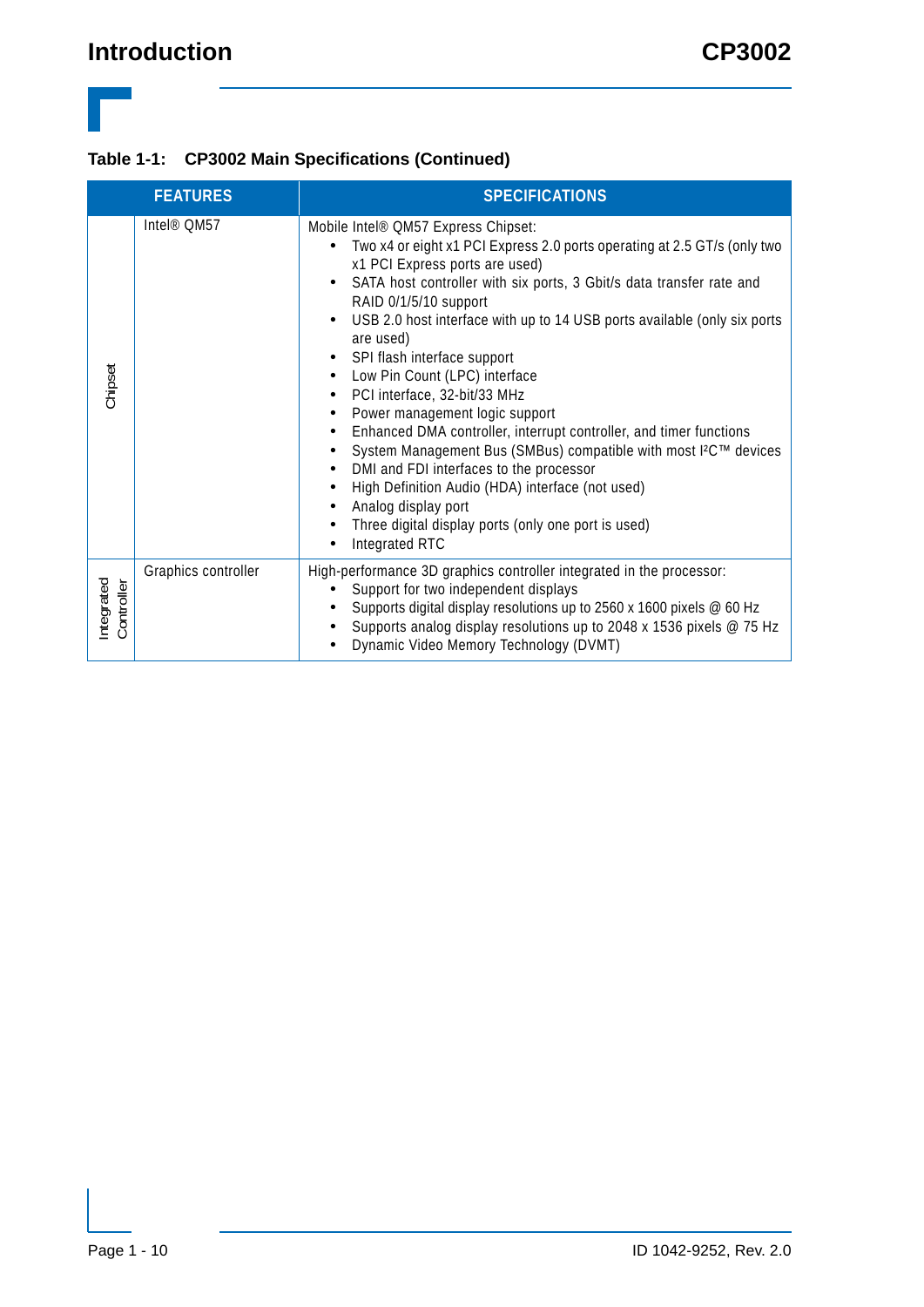

| <b>FEATURES</b> |                  | <b>SPECIFICATIONS</b>                                                                                                                                                                                                           |
|-----------------|------------------|---------------------------------------------------------------------------------------------------------------------------------------------------------------------------------------------------------------------------------|
|                 | CompactPCI       | Compliant with CompactPCI Specification PICMG® 2.0 R 3.0:                                                                                                                                                                       |
|                 |                  | System master operation<br>32-bit/33 MHz master interface<br>3.3 V or 5 V (universal PCI interface)<br>Support for up to seven peripheral slots (7x REQ/GNT signals)                                                            |
|                 |                  | When installed in a peripheral slot, the CP3002 is isolated from the Compact-<br>PCI bus. It receives power from the backplane and supports rear I/O.                                                                           |
|                 |                  | CP3002 removal under power:                                                                                                                                                                                                     |
|                 |                  | When installed in a peripheral slot, the CP3002 supports hot plugging on<br>the power interface through a dedicated power controller, but not on the<br>PCI interface.                                                          |
|                 |                  | Hot swapping of peripheral boards controlled by the CP3002:                                                                                                                                                                     |
|                 |                  | When installed in the system controller slot, the CP3002 supports the hot<br>swapping of other boards. Individual clocks for each slot and Enum signal<br>handling are in compliance with the PICMG 2.1 Hot Swap Specification. |
|                 |                  | The CP3002 itself, however, is not hot swappable. When installed in the sys-<br>tem controller slot, the system must be powered down in order to replace the<br>board.                                                          |
| Interfaces      | Rear I/O         | The following interfaces are routed to the rear I/O connector J2:                                                                                                                                                               |
|                 |                  | COMA and COMB (3.3V LVTTL signaling)<br>2 x USB 2.0                                                                                                                                                                             |
|                 |                  | VGA (analog)                                                                                                                                                                                                                    |
|                 |                  | 2x Gigabit Ethernet                                                                                                                                                                                                             |
|                 |                  | 2x SATA                                                                                                                                                                                                                         |
|                 |                  | System management signals<br>Input for 5V standby power                                                                                                                                                                         |
|                 |                  | General purpose signals<br>٠                                                                                                                                                                                                    |
|                 | Gigabit Ethernet | Two 10 Base-T/100 Base-TX/1000 Base-T Gigabit Ethernet interfaces based<br>on the Intel® 82574L Ethernet PCI Express bus controller individually switch-<br>able to front I/O or rear I/O:                                      |
|                 |                  | Dual RJ-45 connector on the front panel<br>Automatic mode recognition (Auto-Negotiation)<br>Automatic cabling configuration recognition (Auto-MDI/X)<br>Wake-on-LAN support                                                     |
|                 | <b>USB</b>       | Six USB ports supporting UHCI (USB 1.1) and EHCI (USB 2.0):                                                                                                                                                                     |
|                 |                  | Two USB 2.0 ports on the front I/O<br>Two USB 2.0 ports on the rear I/O interface<br>Two USB 2.0 interfaces for the onboard high-speed I/O extension con-                                                                       |
|                 |                  | nector                                                                                                                                                                                                                          |

# **Table 1-1: CP3002 Main Specifications (Continued)**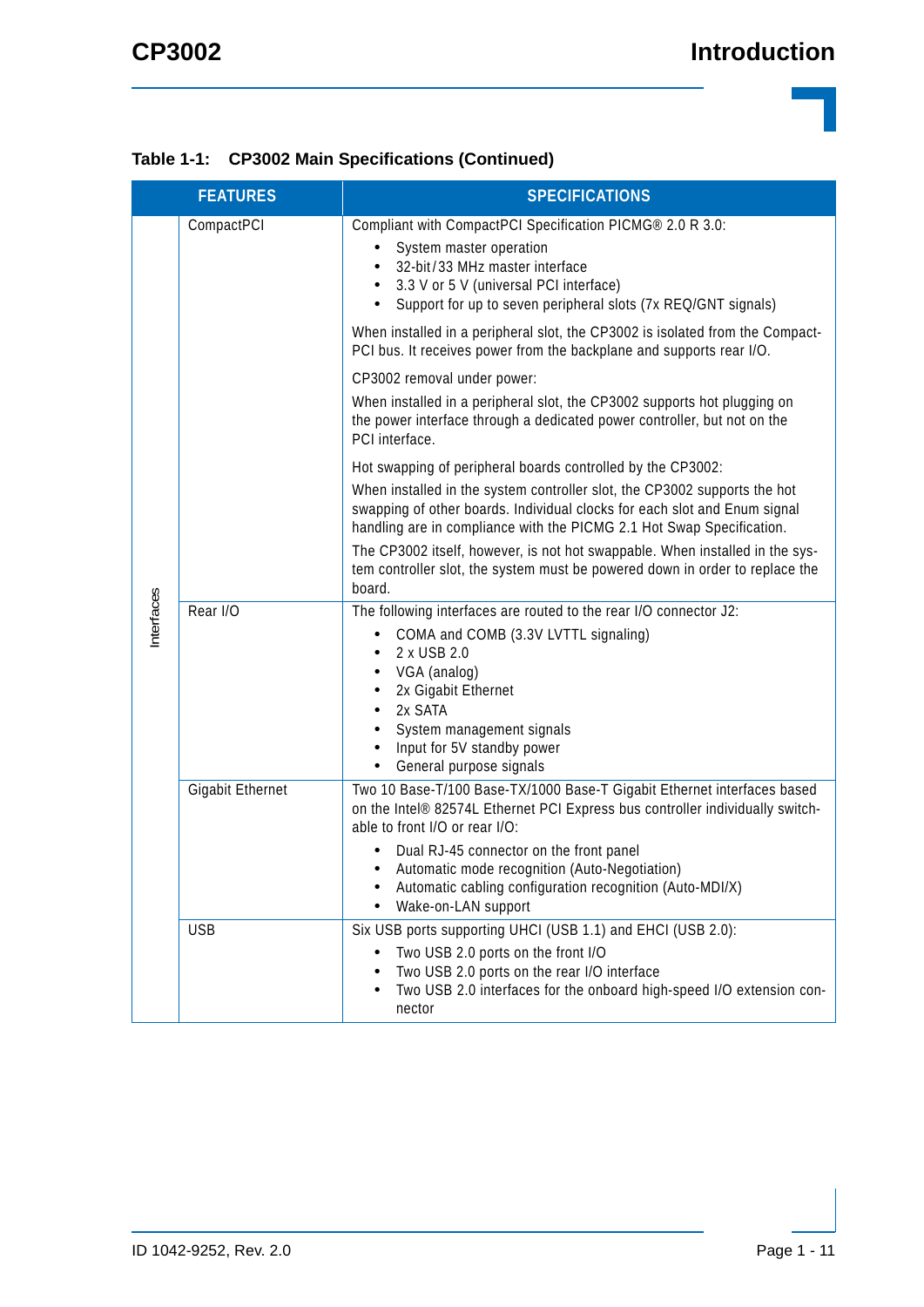## **Table 1-1: CP3002 Main Specifications (Continued)**

| <b>FEATURES</b> |                               | <b>SPECIFICATIONS</b>                                                                                                                                                                                                                                                                                                                                                   |                                           |  |
|-----------------|-------------------------------|-------------------------------------------------------------------------------------------------------------------------------------------------------------------------------------------------------------------------------------------------------------------------------------------------------------------------------------------------------------------------|-------------------------------------------|--|
| Serial          |                               | Two 16C550-compatible UARTs:                                                                                                                                                                                                                                                                                                                                            |                                           |  |
| Interfaces      |                               | COMA available on the 8HP expansion module or on rear I/O<br>COMB available on rear I/O only                                                                                                                                                                                                                                                                            |                                           |  |
|                 | <b>Serial ATA</b>             | Serial ATA Host Controllers integrated in the Intel® QM57 chipset:<br>Provide support for six SATA ports, two onboard, two on rear I/O, and<br>two on the 8HP extension module<br>Data transfer rates up to 300 MB/s<br>High-performance RAID 0/1/5/10 functionality on all SATA ports<br>$\bullet$                                                                     |                                           |  |
|                 | I/O Expansion Inter-          | I/O expansion to 8HP board version:                                                                                                                                                                                                                                                                                                                                     |                                           |  |
|                 | faces                         | 2x SATA<br>$\bullet$<br>2x USB2.0<br>$\bullet$<br>DP (DisplayPort)<br>COMA<br>Monitor and control signals<br><b>LPC</b><br>$\bullet$<br><b>HDA</b><br>$\bullet$<br><b>PCI Express</b>                                                                                                                                                                                   |                                           |  |
| Sockets         | <b>Front Panel Connectors</b> | VGA: 15-pin D-Sub connector<br>$\bullet$<br>USB: two 4-pin, type A connectors<br>Ethernet: dual RJ-45 connector<br>٠                                                                                                                                                                                                                                                    |                                           |  |
|                 | <b>Onboard Connectors</b>     | 7-pin, L-form standard SATA II connector, J3<br>$\bullet$<br>High-speed I/O extension connector, J12<br>$\bullet$<br>SPI extension connector, J4<br>18-pin extension connector for SATA Flash module (SSD), J5<br>JTAG connector, J13<br>$\bullet$<br>XDP-SFF (debug) connector, J14<br>$\bullet$<br>CompactPCI Connectors J1 and J2<br>Two 204-pin DDR3 SODIMM sockets |                                           |  |
|                 | LEDs                          | Watchdog and Overtemperature Status LEDs:                                                                                                                                                                                                                                                                                                                               |                                           |  |
| LEDS            |                               | • WD (green):<br>TH (red/green):                                                                                                                                                                                                                                                                                                                                        | Watchdog Status<br>Overtemperature Status |  |
|                 |                               | <b>General Purpose LEDs:</b>                                                                                                                                                                                                                                                                                                                                            |                                           |  |
|                 |                               | LED03 (red/green/red+green): General Purpose/POST Code                                                                                                                                                                                                                                                                                                                  |                                           |  |
|                 |                               | <b>Ethernet LEDs:</b>                                                                                                                                                                                                                                                                                                                                                   |                                           |  |
|                 |                               | ACT (green):<br>SPEED (green/orange):                                                                                                                                                                                                                                                                                                                                   | Network/Link Activity<br>Network Speed    |  |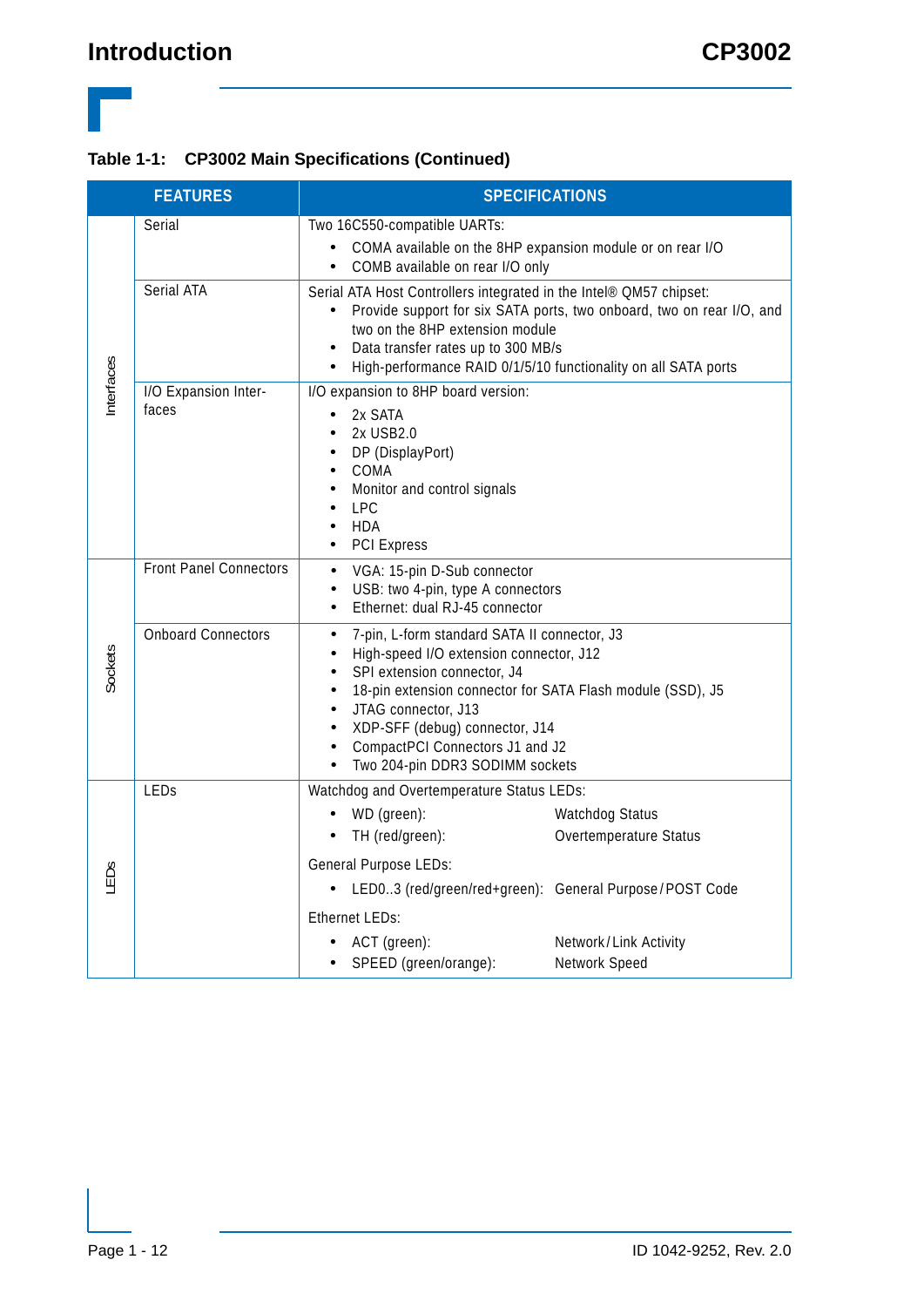

| Table 1-1: CP3002 Main Specifications (Continued) |  |
|---------------------------------------------------|--|
|                                                   |  |

| <b>FEATURES</b>   |                           | <b>SPECIFICATIONS</b>                                                                                                                                                                                                                                                                                                                                                                                                                                                                                                                                                                                                                                      |  |
|-------------------|---------------------------|------------------------------------------------------------------------------------------------------------------------------------------------------------------------------------------------------------------------------------------------------------------------------------------------------------------------------------------------------------------------------------------------------------------------------------------------------------------------------------------------------------------------------------------------------------------------------------------------------------------------------------------------------------|--|
|                   | Watchdog Timer            | Software-configurable, two-stage Watchdog with programmable timeout<br>ranging from 125 ms to 4096 s in 16 steps<br>Serves for generating IRQ or hardware reset                                                                                                                                                                                                                                                                                                                                                                                                                                                                                            |  |
| Timer             | <b>System Timer</b>       | The Intel® QM57 chipset contains three 8254-style counters which have<br>$\bullet$<br>fixed uses<br>In addition to the three 8254-style counters, the Intel® QM57 chipset in-<br>cludes eight individual high-precision event timers that may be used by<br>the operating system. They are implemented as a single counter each<br>with its own comparator and value register.                                                                                                                                                                                                                                                                             |  |
| System Management | <b>Thermal Management</b> | CPU and board overtemperature protection is provided by:<br>Temperature sensors integrated in processor:<br>Two temperature sensors for monitoring the processor cores<br>One temperature sensor for monitoring the graphics controller and<br>the memory controller<br>One temperature sensor integrated in the Intel® QM57 chipset for mon-<br>itoring the chipset<br>Specially designed heat sink                                                                                                                                                                                                                                                       |  |
| Security          | <b>TPM</b>                | Trusted Platform Module (TPM) 1.2 for enhanced hardware- and software-<br>based data and system security (on request)                                                                                                                                                                                                                                                                                                                                                                                                                                                                                                                                      |  |
| Software          | <b>uEFI BIOS</b>          | AMI Aptio®, AMI's next-generation BIOS firmware based on the uEFI Specifi-<br>cation and the Intel Platform Innovation Framework for EFI.<br>LAN boot capability for diskless systems (standard PXE)<br>$\bullet$<br>Redundant image; automatic fail-safe recovery in case of a damaged<br>٠<br>image<br>Non-volatile storage of setting in the SPI flash (battery only required for<br>the RTC)<br>Compatibility Support Module (CSM) providing legacy BIOS compatibil-<br>ity based on AMIBIOS8<br>Command shell for diagnostics and configuration<br>EFI shell commands executable from mass storage device in a Pre-OS<br>environment (open interface) |  |
|                   | <b>Operating Systems</b>  | There are various operating systems available for the CP3002. For detailed<br>information, please contact Kontron.                                                                                                                                                                                                                                                                                                                                                                                                                                                                                                                                         |  |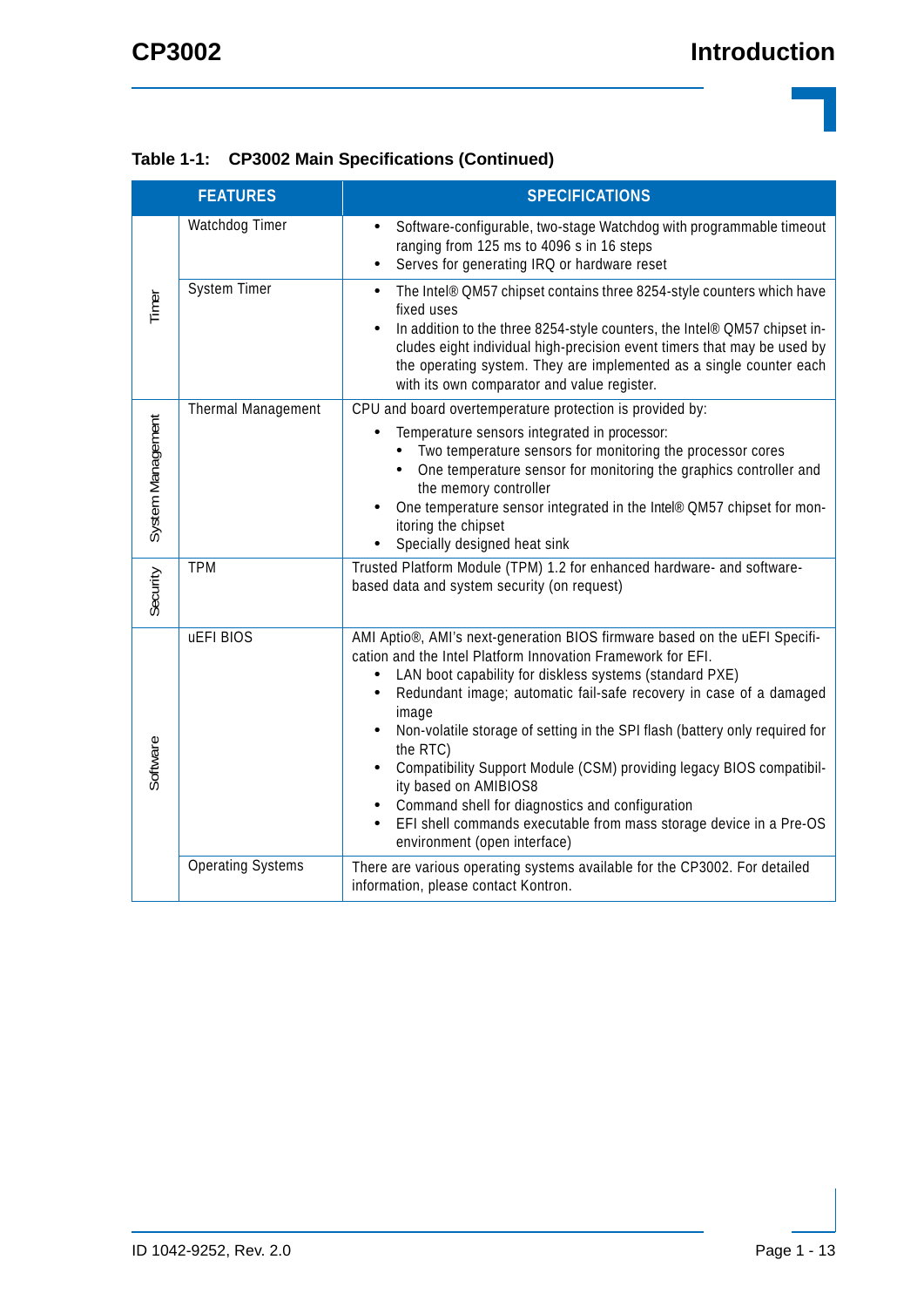## **Table 1-1: CP3002 Main Specifications (Continued)**

| <b>FEATURES</b> |                          | <b>SPECIFICATIONS</b>                                                                                                                                                       |  |  |
|-----------------|--------------------------|-----------------------------------------------------------------------------------------------------------------------------------------------------------------------------|--|--|
|                 | Mechanical               | 3U, 4HP, CompactPCI-compliant form factor                                                                                                                                   |  |  |
| General         | Power Consumption        | See Chapter 5 for details.                                                                                                                                                  |  |  |
|                 | Temperature Range        | $0^{\circ}$ C to +60 $^{\circ}$ C<br>Operational:<br>Standard (depending on processor version<br>and airflow in the system)                                                 |  |  |
|                 |                          | -25 $\degree$ C to +70 $\degree$ C<br>Extended (depending on processor version<br>and airflow in the system)                                                                |  |  |
|                 |                          | Without hard disk and without battery<br>$-55^{\circ}$ C to $+85^{\circ}$ C<br>Storage:                                                                                     |  |  |
|                 |                          | Note                                                                                                                                                                        |  |  |
|                 |                          | When a battery is installed, refer to the operational specifications<br>of the battery as this determines the storage temperature of the<br>CP3002 (See "Battery" below).   |  |  |
|                 |                          | Note                                                                                                                                                                        |  |  |
|                 |                          | When additional components are installed, refer to their opera-<br>tional specifications as this will influence the operational and stor-<br>age temperature of the CP3002. |  |  |
|                 | <b>Battery</b>           | 3.0V lithium battery for RTC with battery socket.<br>Recommended type: CR2025                                                                                               |  |  |
|                 |                          |                                                                                                                                                                             |  |  |
|                 |                          | Temperature ranges:                                                                                                                                                         |  |  |
|                 |                          | Operational (load): -20 $^{\circ}$ C to +70 $^{\circ}$ C typical (refer to the battery manufac-<br>turer's specifications for exact range)                                  |  |  |
|                 |                          | Storage (no load): -55°C to +70°C typical (no discharge)                                                                                                                    |  |  |
|                 | <b>Climatic Humidity</b> | 93% RH at 40 °C, non-condensing (acc. to IEC 60068-2-78)                                                                                                                    |  |  |
|                 | <b>Dimensions</b>        | 100 mm x 160 mm                                                                                                                                                             |  |  |
|                 | <b>Board Weight</b>      | 337 grams (4 HP CP3002 with heat sink, front panel, two 2 GB SODIMM mem-<br>ory modules, and battery but without SATA Flash module)                                         |  |  |



### *Note ...*

For a description of the additional 8HP version interfaces, refer to Appendix A, CP3002-HDD Module.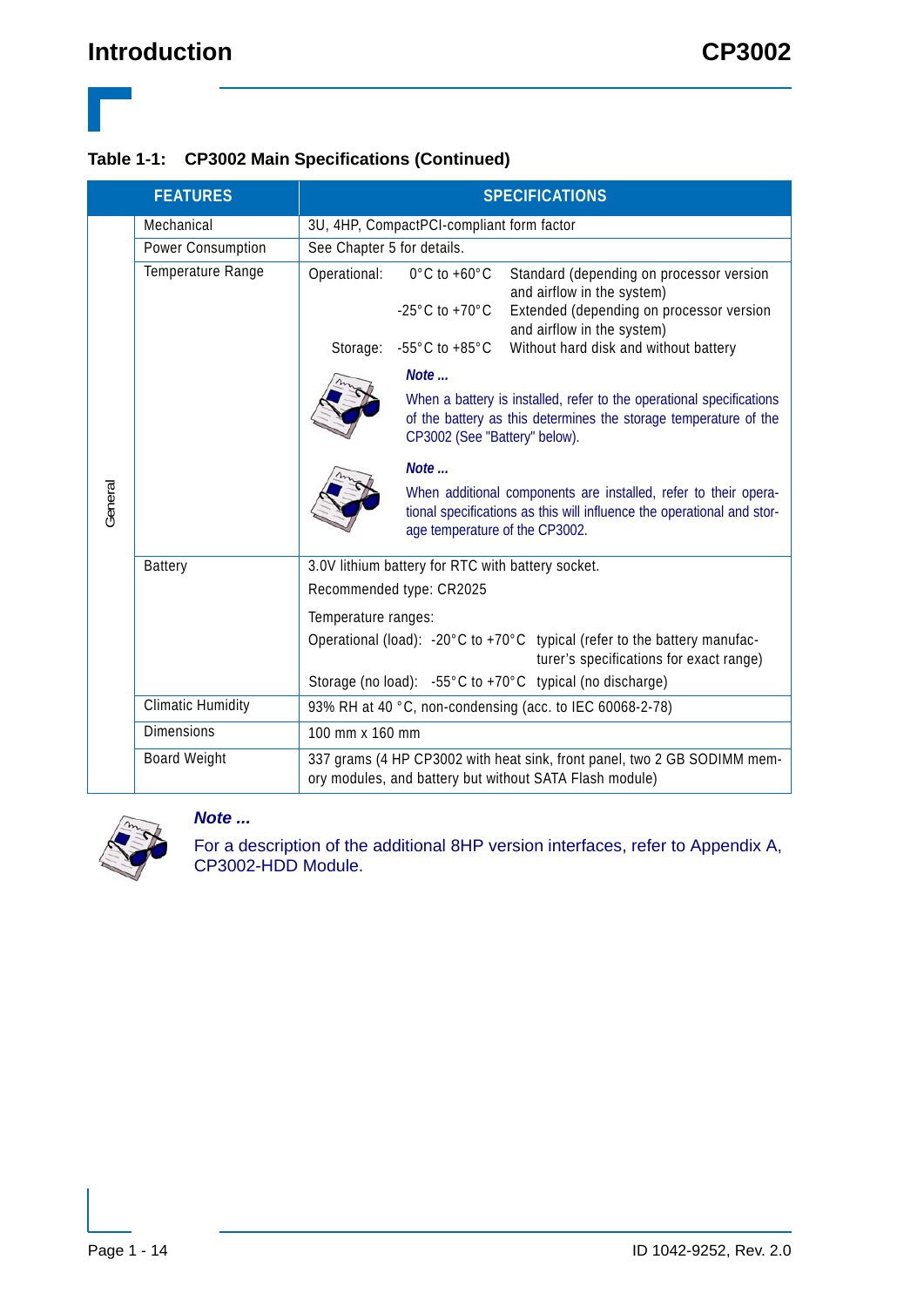

# <span id="page-34-0"></span>**1.6 Standards**

This product complies with the requirements of the following standards.

#### <span id="page-34-1"></span>**Table 1-2: Standards**

| <b>TYPE</b>   | <b>ASPECT</b>                | <b>STANDARD</b>                                                                                    |
|---------------|------------------------------|----------------------------------------------------------------------------------------------------|
| СE            | Emission                     | EN55022<br>EN61000-6-3                                                                             |
|               | Immission                    | EN55024<br>EN61000-6-2                                                                             |
|               | <b>Electrical Safety</b>     | EN60950-1                                                                                          |
| Mechanical    | <b>Mechanical Dimensions</b> | IEEE 1101.10                                                                                       |
| Environmental | <b>Climatic Humidity</b>     | IEC60068-2-78                                                                                      |
|               |                              | (see note below)                                                                                   |
|               | WEEE                         | Directive 2002/96/EC                                                                               |
|               |                              | Waste electrical and electronic equipment                                                          |
|               | <b>RoHS</b>                  | Directive 2002/95/EC                                                                               |
|               |                              | Restriction of the use of certain hazardous sub-<br>stances in electrical and electronic equipment |



# *Note ...*

Kontron performs comprehensive environmental testing of its products in accordance with applicable standards.

Customers desiring to perform further environmental testing of Kontron products must contact Kontron for assistance prior to performing any such testing. This is necessary, as it is possible that environmental testing can be destructive when not performed in accordance with the applicable specifications.

In particular, for example, boards **without conformal coating** must not be exposed to a change of temperature exceeding 1K/minute, averaged over a period of not more than five minutes. Otherwise, condensation may cause irreversible damage, especially when the board is powered up again.

Kontron does not accept any responsibility for damage to products resulting from destructive environmental testing.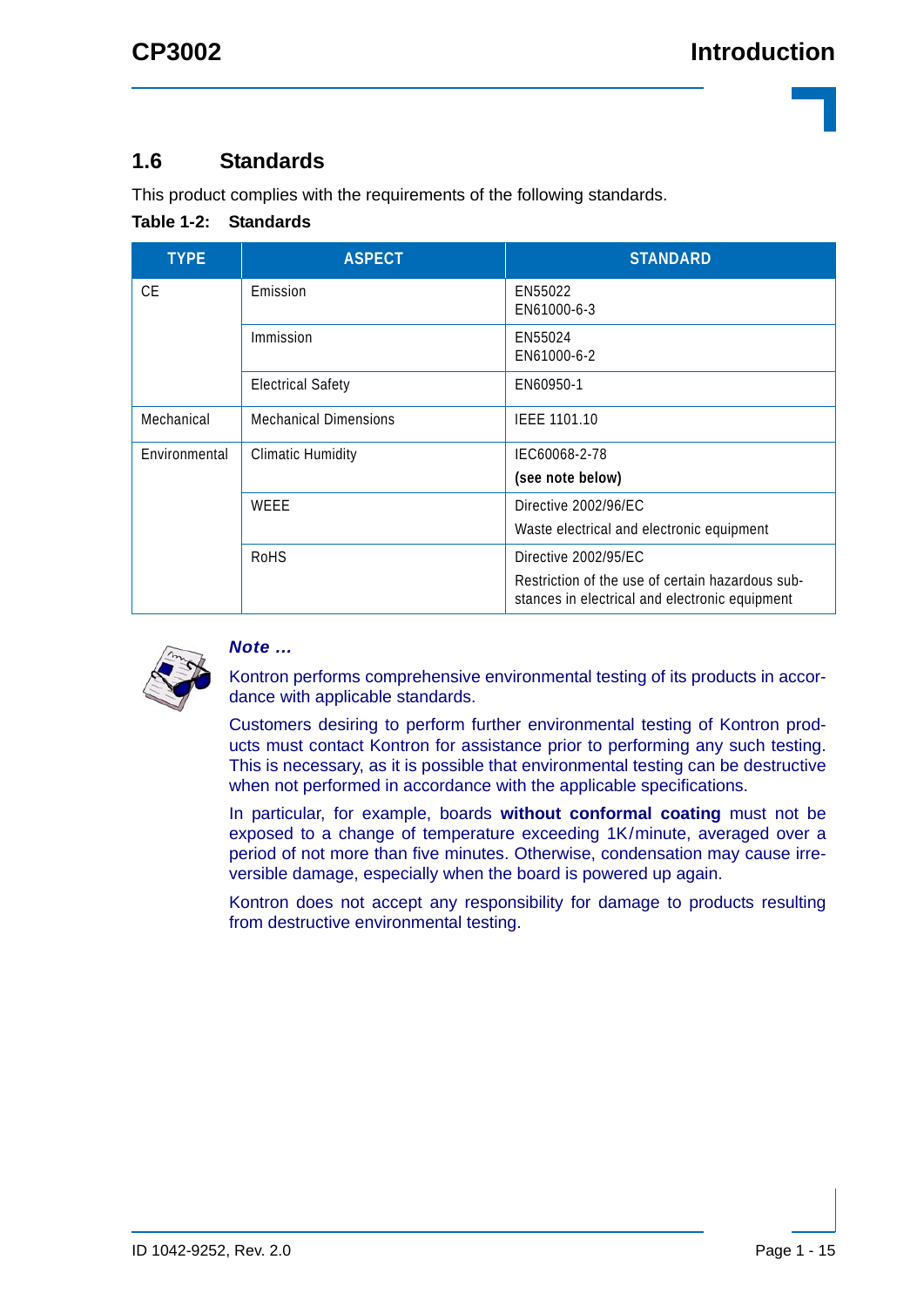# **Introduction CP3002**

In addition, boards ordered with the ruggedized service comply with the following standards as well.

<span id="page-35-0"></span>**Table 1-3: Additional Standards for Boards Ordered with Ruggedized Service**

| <b>TYPE</b>   | <b>ASPECT</b>             | <b>STANDARD</b> | <b>REMARKS</b>                                                                                                                                                                                             |
|---------------|---------------------------|-----------------|------------------------------------------------------------------------------------------------------------------------------------------------------------------------------------------------------------|
| Environmental | Vibration<br>(Sinusoidal) | IEC60068-2-6    | Ruggedized version test parameters:<br>• 10-300 (Hz) frequency range<br>$\cdot$ 5 (g) acceleration<br>• 1 (oct/min) sweep rate<br>• 10 cycles/axis<br>$\cdot$ 3 axis                                       |
|               | Single Shock              | IEC60068-2-27   | Ruggedized version test parameters:<br>$\cdot$ 30 (g) acceleration<br>• 9 (ms) shock duration half sine<br>• 3 number of shocks per direction (total: 18)<br>• 6 directions<br>$\cdot$ 5 (s) recovery time |
|               | <b>Permanent Shock</b>    | IEC60068-2-29   | Ruggedized version test parameters:<br>$\cdot$ 15 (g) acceleration<br>• 11 (ms) shock duration half sine<br>500 number of shocks per direction<br>$\bullet$<br>• 6 directions<br>5 (s) recovery time       |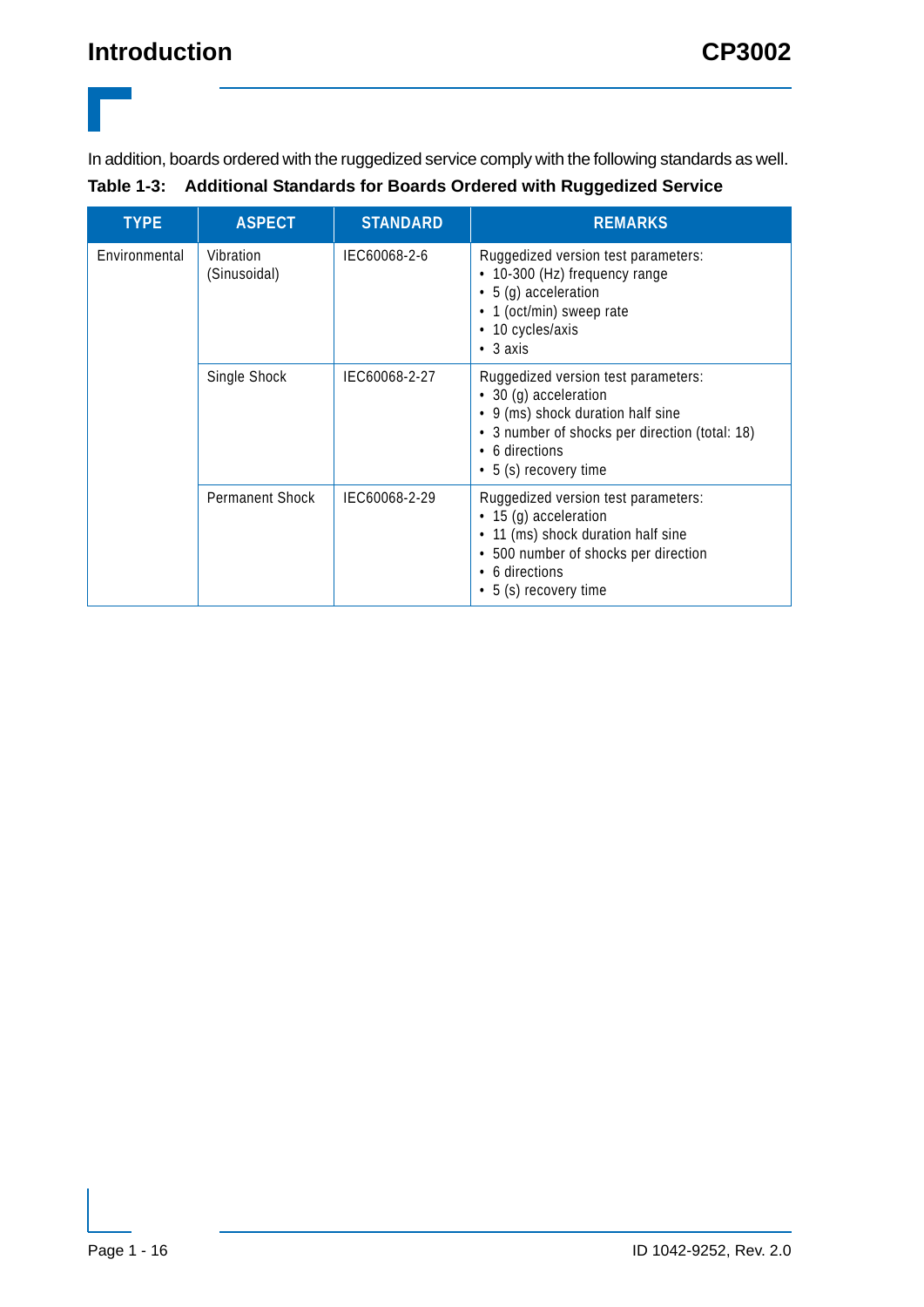Furthermore, boards providing ruggedized service and conformal coating comply with the following standards as well.

|  | Table 1-4: Add. Standards for CP3002 with Rug. Service and Conformal Coating |
|--|------------------------------------------------------------------------------|
|--|------------------------------------------------------------------------------|

| <b>TYPE</b>   | <b>ASPECT</b>                   | <b>STANDARD</b>    | <b>REMARKS</b>                                                                                                                                                                                               |
|---------------|---------------------------------|--------------------|--------------------------------------------------------------------------------------------------------------------------------------------------------------------------------------------------------------|
| Environmental | Random Vibration<br>(Broadband) | VITA 47, Class V1  | Test parameters:<br>5-100 (Hz) frequency range<br>0.04 (g <sup>2</sup> /Hz) acceleration<br>60 min//axis test duration<br>3 axes                                                                             |
|               | Single Shock                    | VITA 47, Class OS1 | Test parameters:<br>20 (g) acceleration<br>11 (ms) half-sine shock duration<br>3 number of shocks per direction (total: 18)<br>6 directions<br>5 (s) recovery time                                           |
|               | Temperature                     | VITA 47, Class AC3 | Test parameters:<br>-20°C to +70°C operating temperature<br>forced airflow 3 m/s<br>Above +65°C, the CPU performance may be<br>reduced, depending on application demands and<br>system cooling capabilities. |
|               |                                 | VITA 47, Class C4  | Test parameters:<br>-55°C to +105°C storage temperature                                                                                                                                                      |
|               | <b>Climatic Humidity</b>        | VITA 47            | Test parameters:<br>30°C to 60°C, 10*24h cyclic temperature<br>95% RH                                                                                                                                        |



#### *Note ...*

When additional modules are used with a ruggedized and coated CP3002, please refer to the specifications of the respective module as this may have an impact on the environmental conditions of the board.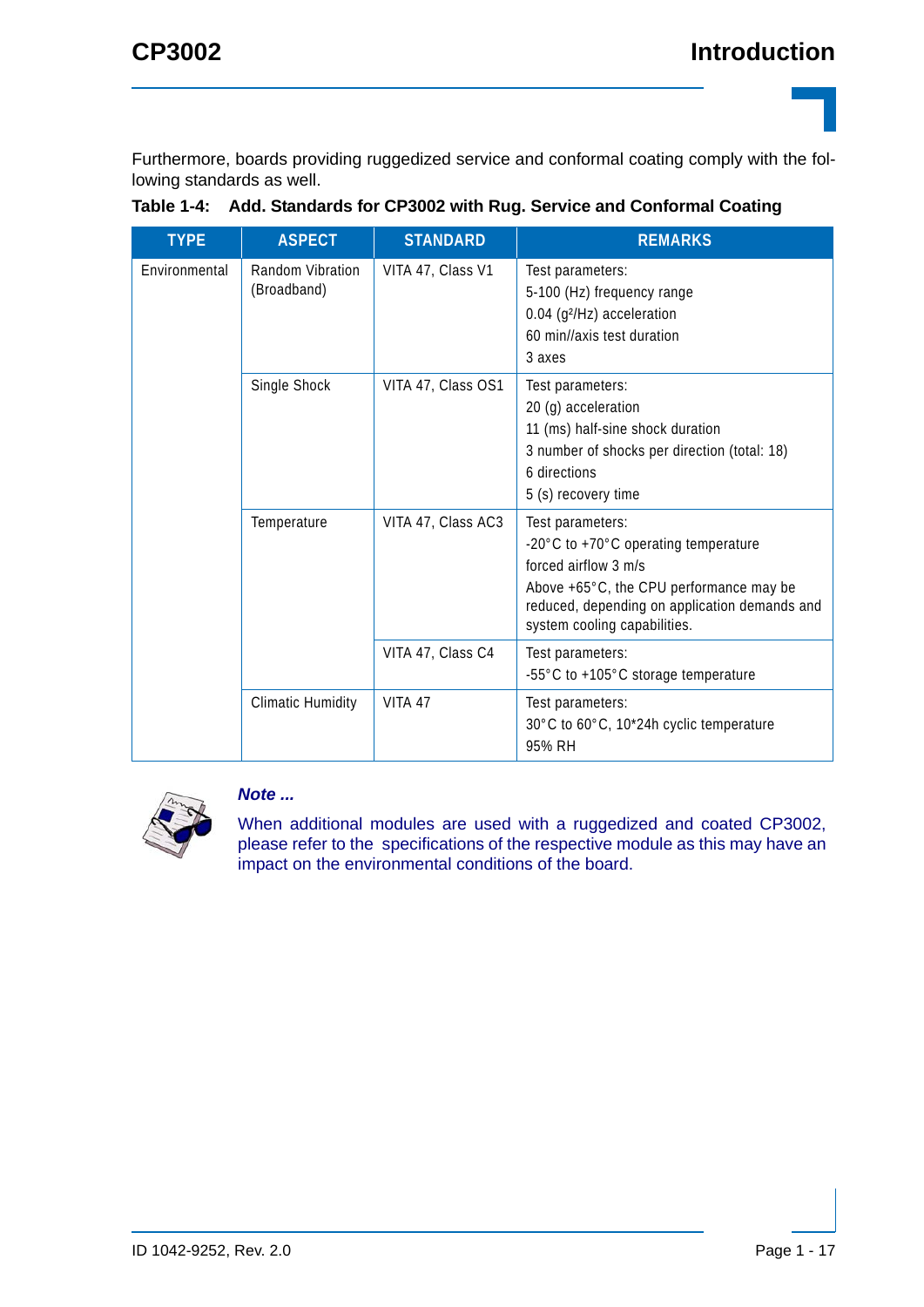

# **1.7 Related Publications**

The following publications contain information relating to this product.

#### **Table 1-5: Related Publications**

| <b>PRODUCT</b>           | <b>PUBLICATION</b>                                                                                   |
|--------------------------|------------------------------------------------------------------------------------------------------|
| CompactPCI Systems       | CompactPCI Specification PICMG 2.0, Rev. 3.0<br>CompactPCI Hot Swap Specification PICMG 2.1 Rev. 2.0 |
| Serial ATA               | Serial ATA 1.0a Specification                                                                        |
| CFast                    | <b>CFast Specification Revision 1.0</b>                                                              |
| <b>Platform Firmware</b> | Unified Extensible Firmware Interface (uEFI) specification, version 2.1                              |
| All Kontron products     | Product Safety and Implementation Guide, ID 1021-9142                                                |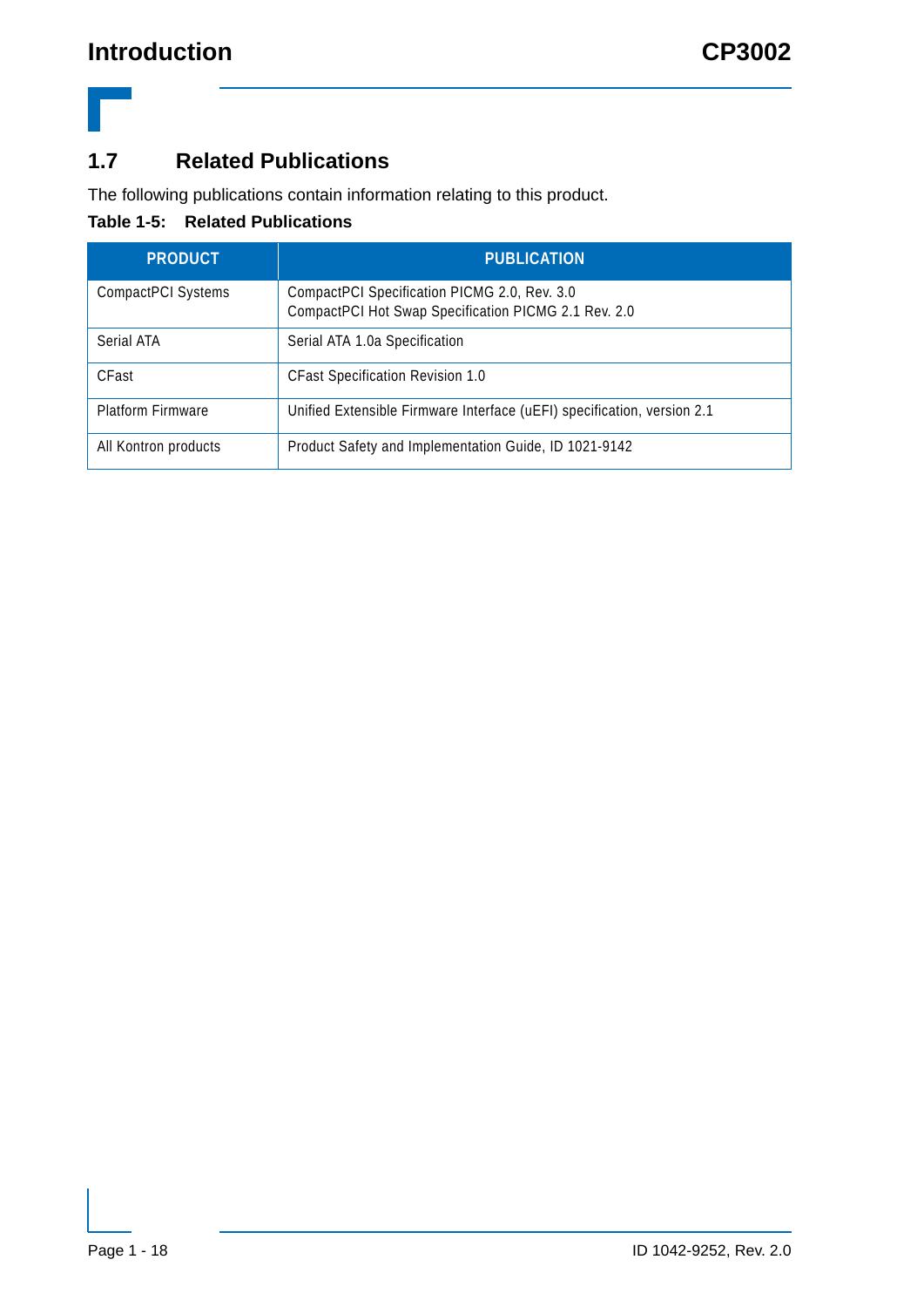

# **Functional Description**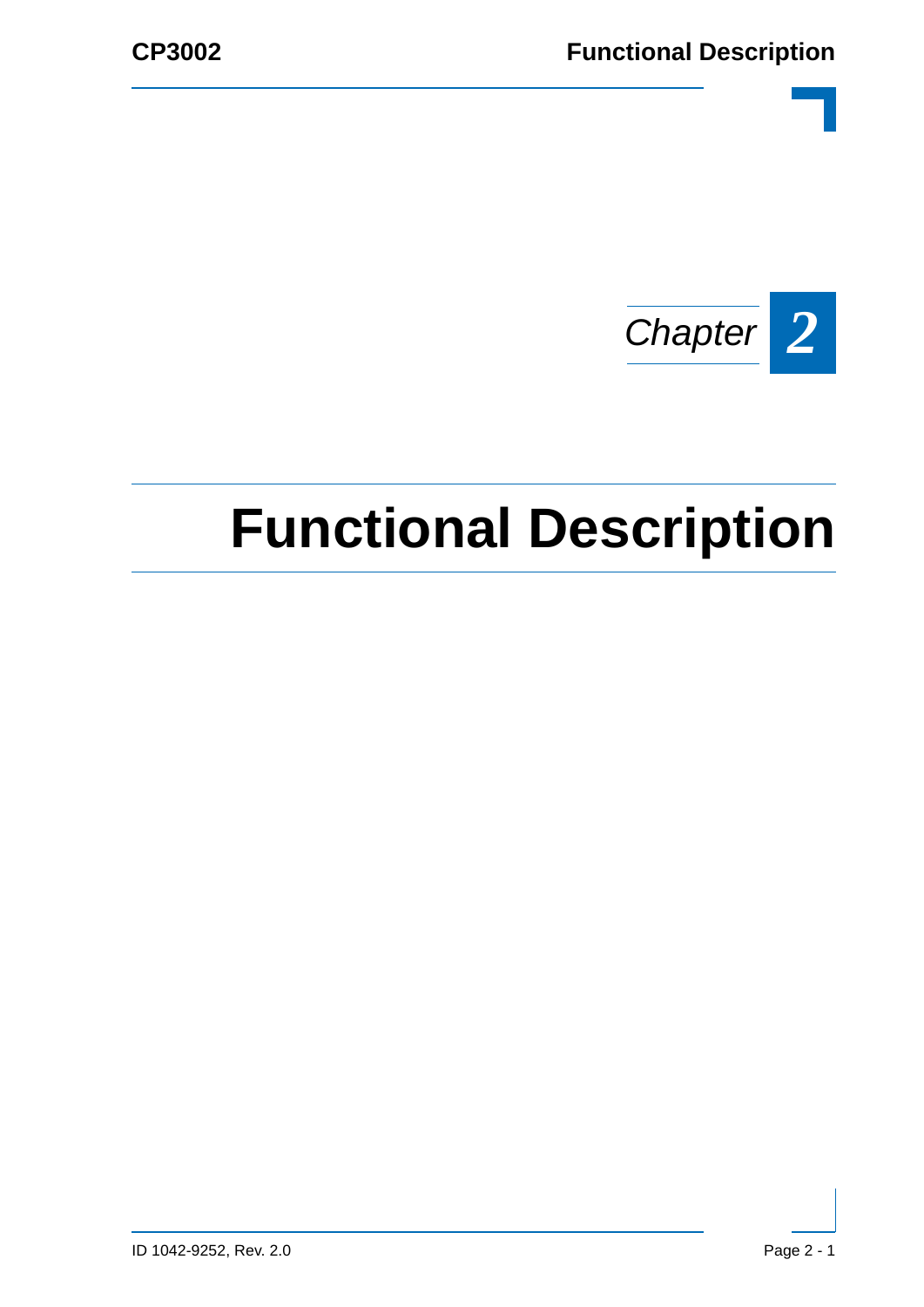

This page has been intentionally left blank.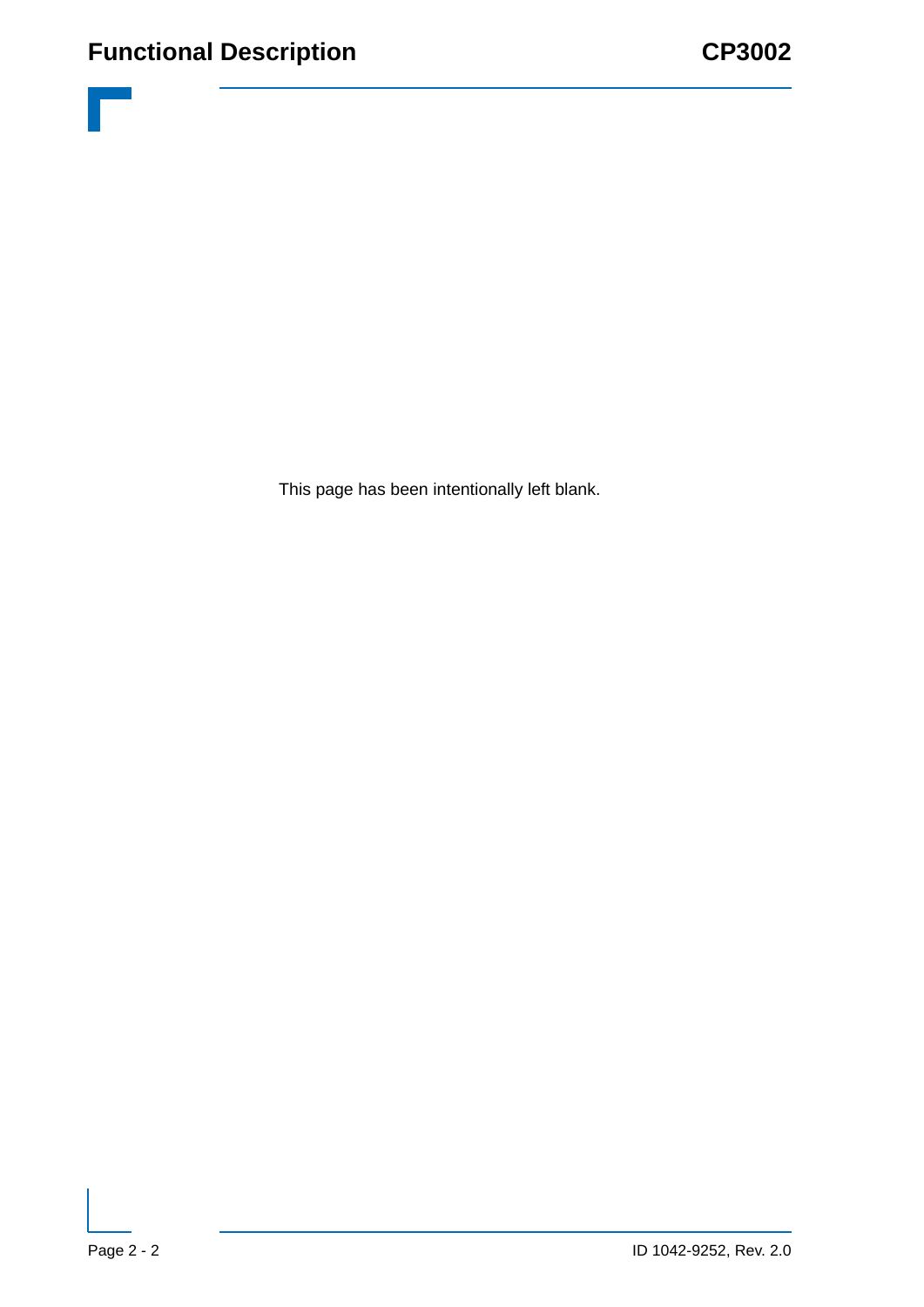# **2. Functional Description**

# **2.1 Processor**

The board supports the Intel® Core™ i7-610E processor with 2.53 GHz clock speed, the Intel® Core™ i7-620LE processor with 2.0 GHz clock speed, the Intel® Core™ i7-660UE processor with 1.33 GHz clock speed, and the Intel® Celeron® U3405 processor with 1.07 GHz clock speed.

The processor used on the CP3002 includes an integrated high-performance graphics controller and a DDR3 dual-channel memory controller with ECC support as well as one x16 PCI Express 2.0 port operating at 2.5 GT/s. They support various technologies, such as:

- Intel® Hyper-Threading Technology (Core™ i7)
- Intel® Turbo Boost Technology (Core™ i7)
- Intel® Intelligent Power Sharing (Core™ i7)
- Intel® SpeedStep® Technology
- Intel® Virtualization Technology
- Intel® Streaming SIMD Extensions 4.1
- Intel® Streaming SIMD Extensions 4.2
- Intel® 64 Architecture
- Execute Disable Bit

The Intel® Hyper-Threading Technology allows one execution core to function as two logical processors. When this feature is enabled in the uEFI BIOS, four processor cores are present to the operating system. This results in higher processing throughput and improved performance on the multithreaded software.

The Intel® Turbo Boost Technology and the Intel® Intelligent Power Sharing technology allow the processor and the graphics controller to opportunistically and automatically run faster than its rated operating clock frequency if it is operating below power, temperature, and current limits.

The Intel® SpeedStep® technology enables real-time dynamic switching of the voltage and frequency between several modes. This is achieved by switching the bus ratios, the core operating voltage, and the core processor speeds without resetting the system.

The Intel® Core™ i7 processors used with the CP3002 have the following multi-level cache structure:

- 64 kB L1 cache for each core
	- 32 kB instruction cache
	- 32 kB data cache
- 256 kB L2 instruction/data cache for each core
- 4 MB L3 shared instruction/data cache shared between both cores

The Intel® Celeron® processor used with the CP3002 has the following multi-level cache structure:

- 64 kB L1 cache for each core
	- 32 kB instruction cache
	- 32 kB data cache
- 512 kB L2 instruction/data cache for each core
- 2 MB L3 shared instruction/data cache shared between both cores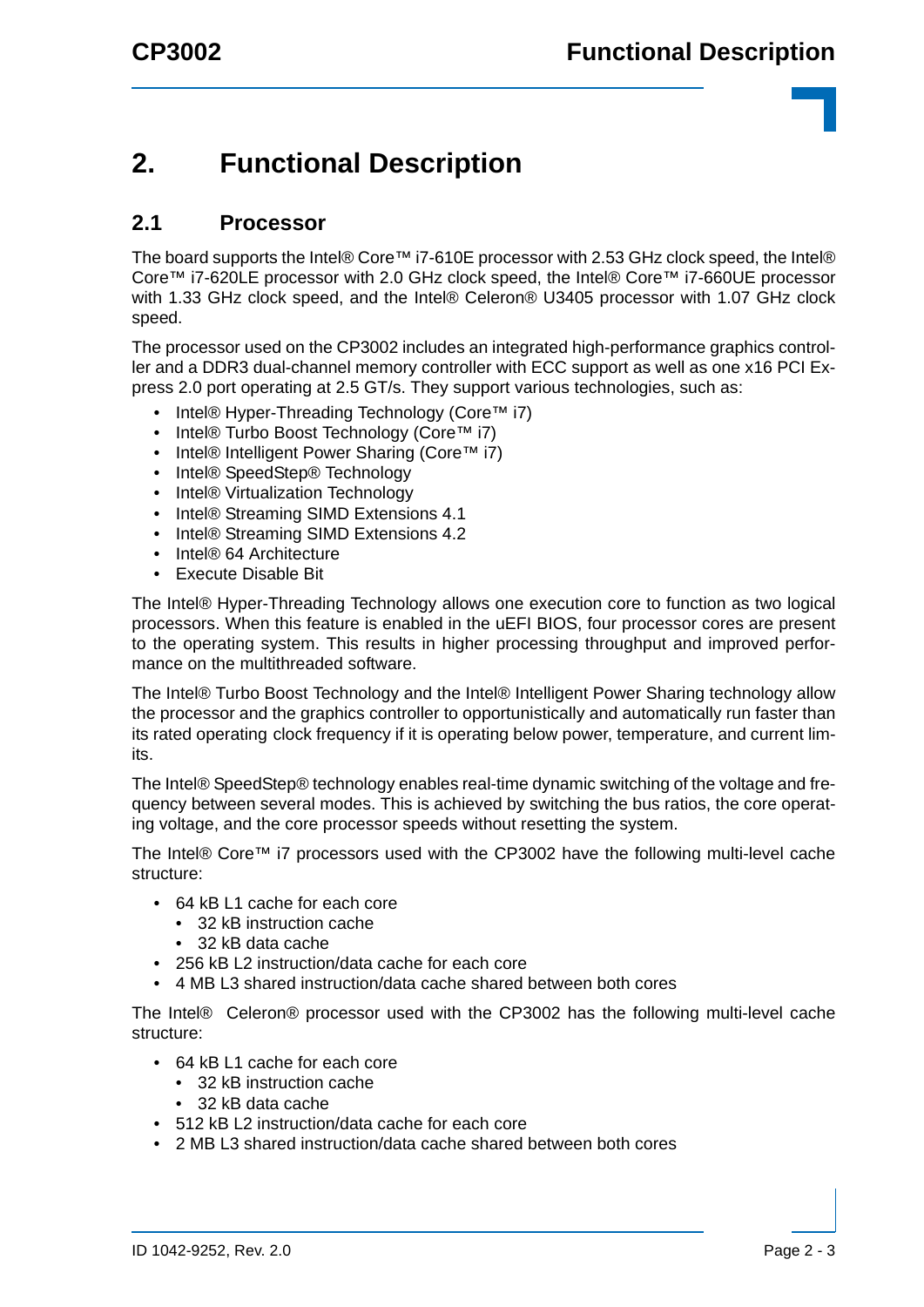| <b>FEATURE</b>                      | Core™ i7-610E<br>(SV) 2.53 GHz  | Core™ i7-620LE<br>(LV) 2.0 GHz  | Core™ i7-660UE<br>(ULV) 1.33GHz | Celeron <sup>®</sup> U3405<br>(ULV) 1.07 GHz |
|-------------------------------------|---------------------------------|---------------------------------|---------------------------------|----------------------------------------------|
| <b>High Frequency Mode</b><br>(HFM) | 2.53 GHz                        | $2.0$ GHz                       | 1.33 GHz                        | 1.07 GHz                                     |
| Low Frequency Mode<br>(LFM)         | 1.2 GHz                         | 1.2 GHz                         | 666 MHz                         | 666 MHz                                      |
| Maximum Turbo Frequency             | 3.2 GHz                         | 2.8 GHz                         | 2.4 GHz                         | $\overline{\phantom{a}}$ .                   |
| L1 cache per core                   | 64 kB                           | 64 kB                           | 64 kB                           | 64 kB                                        |
| L2 cache per core                   | 256 kB                          | 256 kB                          | 256 kB                          | 512 kB                                       |
| L <sub>3</sub> cache                | 4 MB                            | 4 MB                            | 4 MB                            | 2 MB                                         |
| <b>DDR3 Memory</b>                  | up to 8 GB / 1066<br><b>MHz</b> | up to 8 GB / 1066<br><b>MHz</b> | up to 8 GB /<br>1066 MHz        | up to 8 GB /<br>1066 MHz                     |
| <b>Graphics Base Frequency</b>      | 500 MHz                         | 266 MHz                         | 166 MHz                         | <b>166 MHz</b>                               |
| Graphics Max. Dynamic<br>Frequency  | 766 MHz                         | 566 MHz                         | 500 MHz                         | 500 MHz                                      |
| Thermal Design Power                | 35 W                            | 25 W                            | 18 W                            | 18 W                                         |
| Package                             | BGA (1288)                      | BGA (1288)                      | BGA (1288)                      | BGA (1288)                                   |

#### **Table 2-1: Features of the Processors Supported on the CP3002**

Graphics Base Frequency<br>
Graphics Max. Dynamic<br>
Frequency<br>
Thermal Design Power<br>
Package<br> **2.2 Memory**<br>
The CP3002 supports a<br>
ing (ECC) running at 1<br>
modules that support u<br>
4 GB. The available me<br>
when the internal grap<br> The CP3002 supports a dual-channel (72-bit) DDR3 memory with Error Checking and Correcting (ECC) running at 1066 MHz. It provides two 204-pin sockets for two DDR3 ECC SODIMM modules that support up to 8 GB system memory. The maximum memory size per channel is 4 GB. The available memory module configuration can be either 2 GB, 4 GB or 8 GB. However, when the internal graphics controller is enabled, the amount of memory available to applications is less than the total physical memory in the system. For example, the chipset's Dynamic Video Memory Technology dynamically allocates the proper amount of system memory required by the operating system and the application.

#### **Table 2-2: Supported Memory Configurations**

| <b>CHANNEL A</b><br>(SODIMM) | <b>CHANNEL B</b><br>(SODIMM) | <b>TOTAL</b><br><b>PHYSICAL</b><br><b>MEMORY</b> | <b>TOTAL MEMORY AVAILABLE</b><br><b>TO APPLICATIONS</b> |
|------------------------------|------------------------------|--------------------------------------------------|---------------------------------------------------------|
| 2 GB                         |                              | 2 GB                                             | 2 GB minus the allocated memory for DVMT                |
|                              | 2 GB                         | 2 GB                                             | 2 GB minus the allocated memory for DVMT                |
| 2 GB                         | $2$ GB                       | 4 GB                                             | 4 GB minus the allocated memory for DVMT                |
| 4 GB                         |                              | 4 GB                                             | 4 GB minus the allocated memory for DVMT                |
|                              | 4 GB                         | 4 GB                                             | 4 GB minus the allocated memory for DVMT                |
| 4 GB                         | 4 GB                         | 8 GB                                             | 8 GB minus the allocated memory for DVMT                |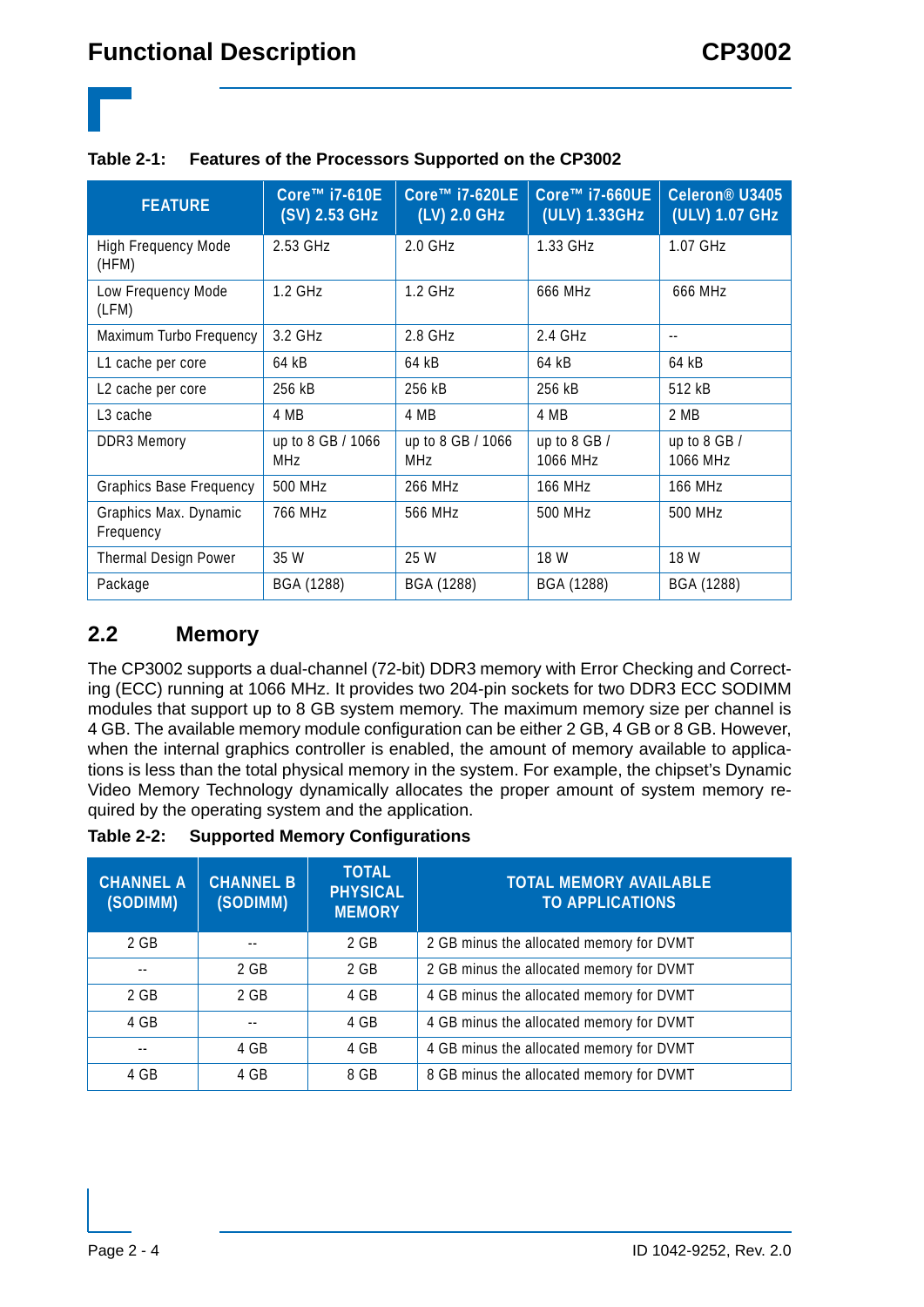

#### *Note ...*

When the CP3002 is populated with 4 GB or 8 GB physical memory and used with a 32-bit operating system, the CP3002 provides even less memory to applications than indicated in the table above. In this event, the total memory available to the applications depends on the system configuration.



#### *Note ...*

Only qualified DDR3 ECC SODIMM modules from Kontron are authorized for use with the CP3002. Replacement of the SODIMM modules by the customer without authorization from Kontron will void the warranty.



#### *Note ...*

To achieve full memory performance, it is recommended to populate both memory channels.

# **2.3 Intel® QM57 Express Chipset**

The CP3002 is equipped with the mobile Intel® QM57 Express Chipset, a highly integrated platform controller hub (PCH) with the following features:

- Two x4 or eight x1 PCI Express 2.0 ports operating at 2.5 GT/s (only two x1 PCI Express ports are used)
- SATA host controller with six ports, 3 Gbit/s data transfer rate and RAID 0/1/5/10 support
- USB 2.0 host interface with up to 14 USB 2.0 ports available (only six ports are used)
- SPI interface support
- Low Pin Count (LPC) interface
- PCI interface, 32-bit/33 MHz
- Power management logic support
- Enhanced DMA controller, interrupt controller, and timer functions
- System Management Bus (SMBus)
- DMI and FDI interfaces to the processor
- Intel® High Definition Audio Interface (not used)
- Analog display port
- Three digital display ports (only one port is used)
- Integrated RTC

# **2.4 Timer**

The CP3002 is equipped with the following timers:

• Real-Time Clock

The Intel® QM57 chipset integrates an MC146818B-compatible real-time clock with 256 Byte CMOS RAM. All CMOS RAM data remain stored in an additional EEPROM device to prevent data loss.

- Counter/Timer Three 8254-style counter/timers are included on the CP3002 as defined for the PC/AT.
- The Intel® QM57 chipset integrates eight high-precision event timers.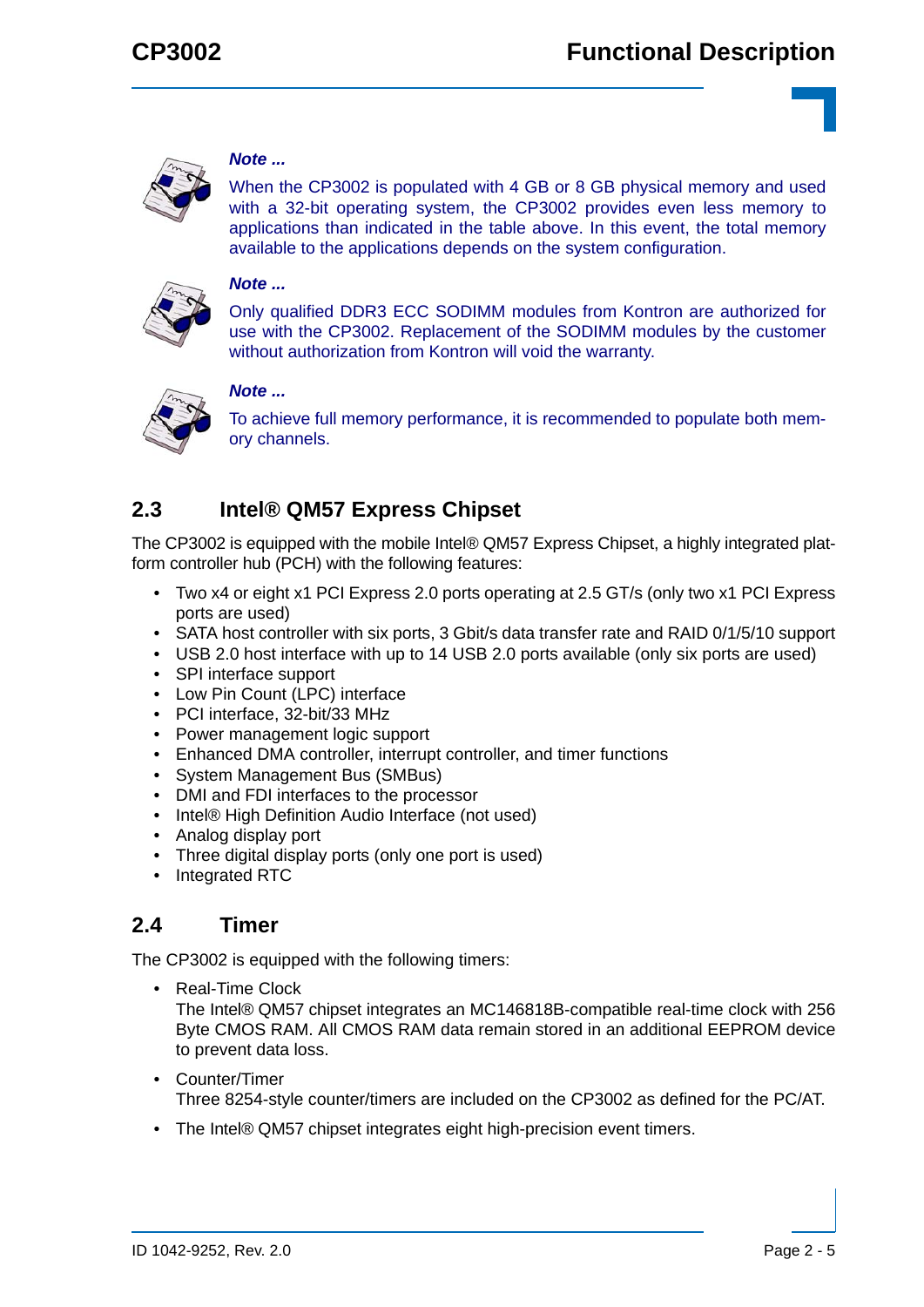

# **2.5 Watchdog Timer**

The CP3002 provides a Watchdog timer that is programmable for a timeout period ranging from 125 ms to 4096 s in 16 steps. Failure to trigger the Watchdog timer in time results in a system reset or an interrupt. In dual-stage mode, a combination of both interrupt and reset if the Watchdog is not serviced. A hardware status flag will be provided to determine if the Watchdog timer generated the reset.

# **2.6 Battery**

The CP3002 is provided with a 3.0 V "coin cell" lithium battery for the RTC. For further information concerning the battery and its replacement, refer to Chapter 3.5.7, Battery Replacement.



#### *Note ...*

If an 8HP expansion module is used on the CP3002, either the CP3002 or the expansion module may be equipped with a battery.

Using one battery on the CP3002 and one on the expansion module simultaneously may result in premature discharge of the batteries.

# **2.7 Reset**

The CP3002 is automatically reset by a precision voltage monitoring circuit that detects a drop in voltage below the acceptable operating limit of 4.7 V for the 5 V line and below 3.1 V for the 3.3 V line, or in the event of a power failure of the DC/DC converters. Other reset sources include the Watchdog timer and the push-button switch on the 8HP front panel. The CP3002 responds to any of these sources by initializing local peripherals.

A reset will be generated if one the following events occurs:

- +5 V supply falls below 4.7 V typical; level-sensitive
- +3.3 V supply falls below 3.1 V typical; level-sensitive
- Power failure of at least one onboard DC/DC converter; level-sensitive
- Push-button "RESET" pressed (only on CP3002-HDD); edge-sensitive
- Watchdog expired; edge-sensitive
- CompactPCI backplane PRST# input (CompactPCI connector J2, pin C17); edge-sensitive
- CompactPCI backplane RST# input (software configurable when the board is in peripheral mode); edge-sensitive

# **2.8 Flash Memory**

The CP3002 provides flash interfaces for redundant uEFI BIOS and the SATA Flash module.

#### **2.8.1 SPI Boot Flash for uEFI BIOS**

The CP3002 provides two SPI boot flash chips (2 x 8 MB) for two separate uEFI BIOS images, a standard SPI boot flash and a recovery SPI boot flash. The configuration for the uEFI BIOS recovery can be controlled via the DIP switch SW1, switch 2.

The SPI boot flash includes a hardware write protection option, which can be configured via the uEFI BIOS. If write protection is enabled, the SPI boot flash cannot be written to.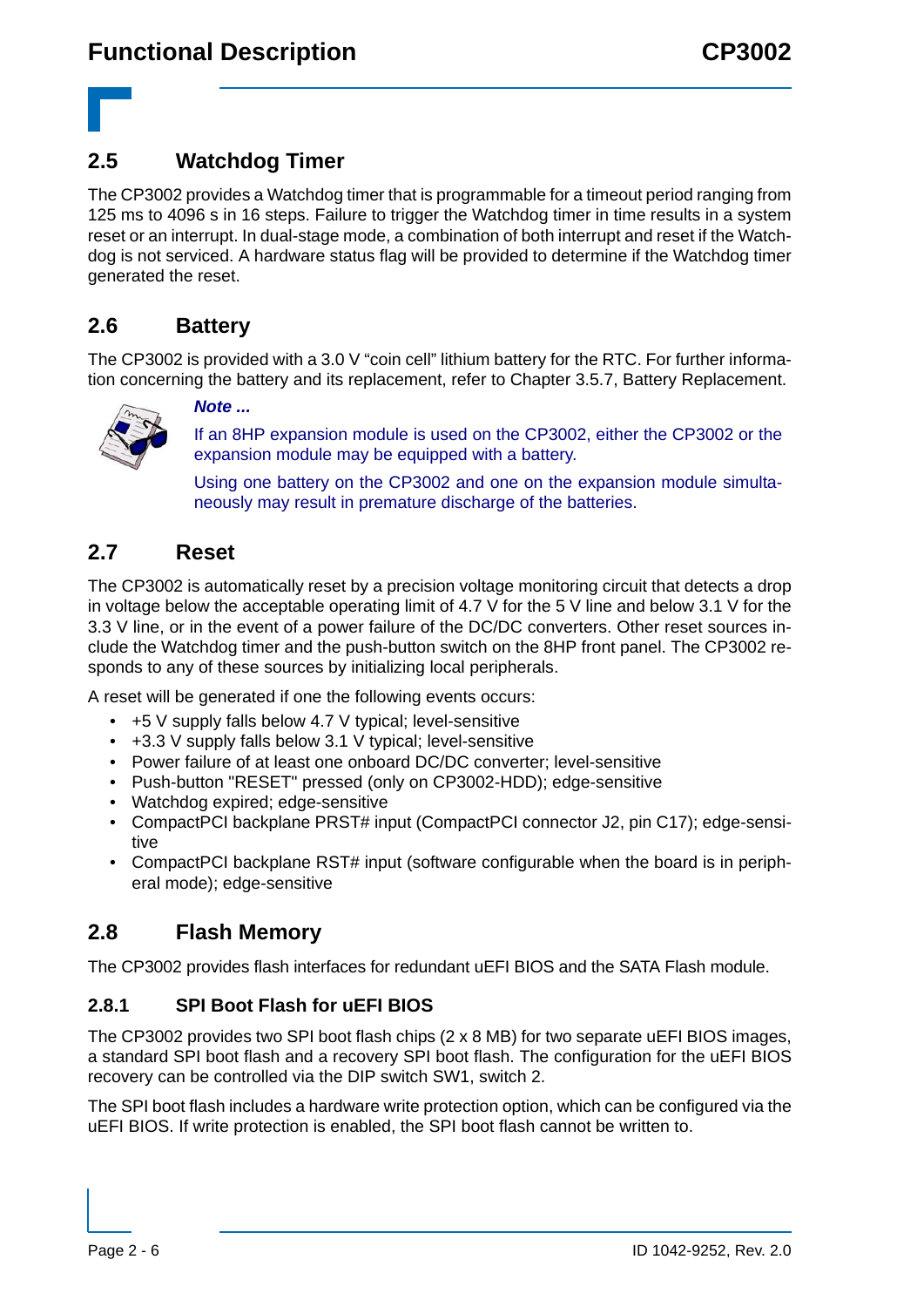The SPI boot flash includes a hardware write protection option, which can be configured via the uEFI BIOS. If write protection is enabled, the SPI boot flash cannot be written to.



#### *Note ...*

The uEFI BIOS code and settings are stored in the SPI boot flashes. Changes made to the uEFI BIOS settings are available only in the currently selected SPI boot flash.Thus, switching over to the other SPI boot flash may result in operation with different uEFI BIOS code and settings.

#### **2.8.2 Serial ATA Flash Module (Optional)**

The 4HP CP3002 supports up to 16 GB of Serial ATA flash memory in combination with an optional Serial ATA Flash module, which is connected to the onboard connector J5. The SATA Flash module cannot be used in conjunction with the CP3002-HDD module.

The Serial ATA Flash module is an SLC-based SATA NAND flash drive with a built-in full harddisk emulation and a high data transfer rate (sustained read rate with up to 50 MB/s and sustained write rate with up to 45 MB/s). It is optimized for embedded systems providing high performance, reliability and security.



#### *Note ...*

Write protection is available for the SATA Flash module. Please contact Kontron for further assistance if write protection is required.

# **2.9 8HP Expansion Module**

The CP3002 supports the CP3002-HDD as an optional 8HP expansion module via the 120-pin high-speed I/O extension connector J12. This module cannot be used in conjunction with the SATA Flash module. For further information regarding the CP3002-HDD module, refer to Appendix A.

# **2.10 Trusted Platform Module 1.2 (On Request)**

The CP3002 has been designed to support the Trusted Platform Module (TPM) 1.2. This feature is available on request. TPM1.2 is a security chip specifically designed to provide enhanced hardware- and software-based data and system security. It stores sensitive data such as encryption and signature keys, certificates and passwords, and is able to withstand software attacks to protect the stored information.

Hardware features of the TPM 1.2:

- TCG 1.2 compliant Trusted Platform Module (TPM)
- Security architecture based on the Infineon SLE66CXxxPE security controller family
- EEPROM for TCG firmware enhancements and for user data and keys
- Advanced Crypto Engine (ACE) with RSA support up to 2048-bit key length
- Hardware accelerator for SHA-1 hash algorithm
- True Random Number Generator (TRNG)
- Tick counter with tamper detection
- Protection against Dictionary Attack
- Intel® Trusted Execution Technology Support
- Full personalization with Endorsement Key (EK) and EK certificate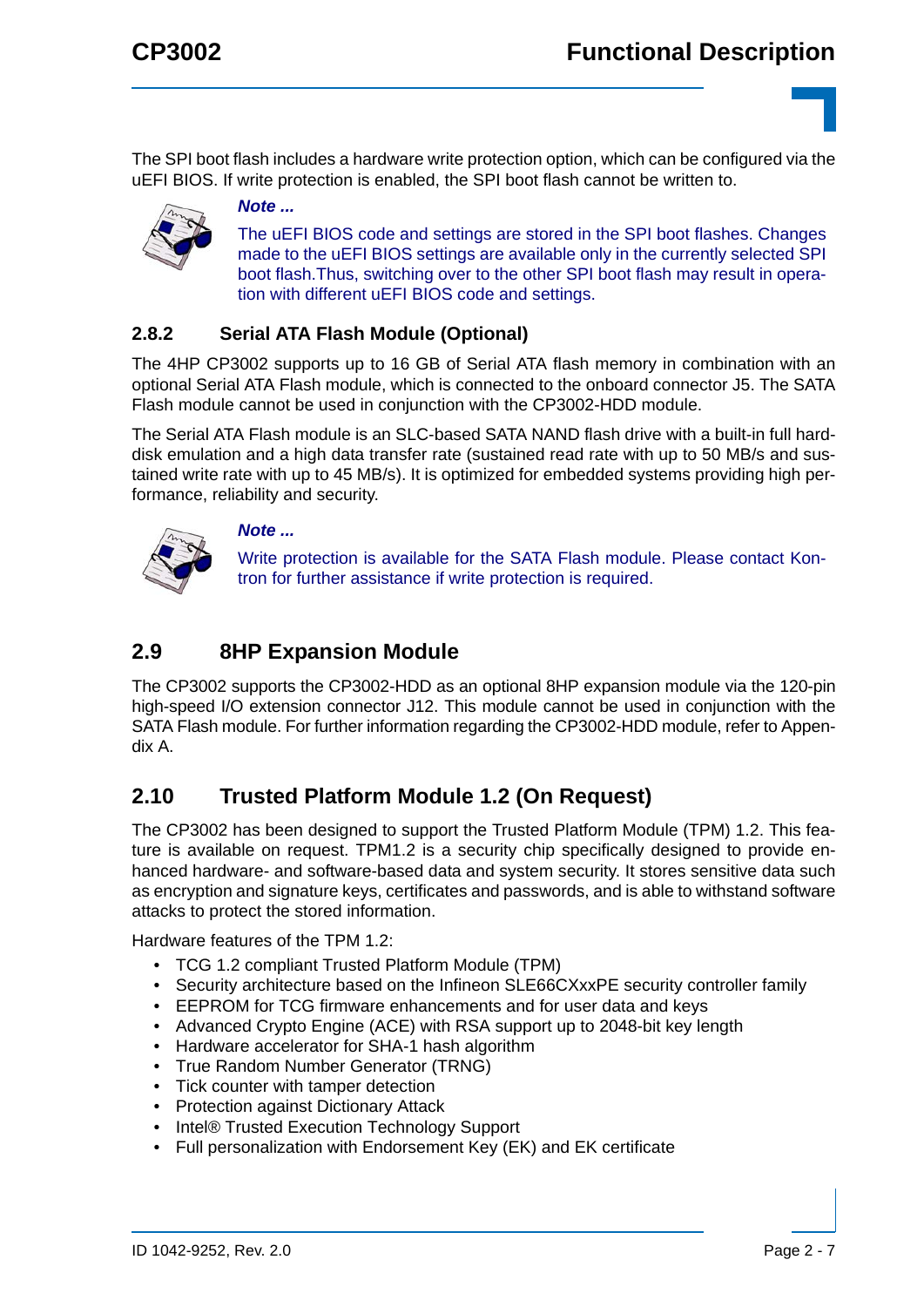

# **2.11 Board Interfaces**

#### **2.11.1 Front Panel LEDs**

The CP3002 is equipped with one Watchdog Status LED (WD LED), one Temperature Status LED (TH LED), and four General Purpose/POST code LEDs (LED0..3). Their functionality is described in the following chapters and reflected in the registers mentioned in Chapter 4, Configuration.

#### **2.11.1.1 Watchdog and Temperature Status LEDs**

The CP3002 provides one Watchdog Status LED (WD LED) and one Temperature Status LED (TH LED).

#### **Table 2-3: Watchdog and Thermal Status LEDs**

| <b>LED</b> | <b>COLOR</b> | <b>FUNCTION AFTER BOOT-UP</b>                                                                                                                                                                                |
|------------|--------------|--------------------------------------------------------------------------------------------------------------------------------------------------------------------------------------------------------------|
| WD LED     | green        | Watchdog status:<br>off = Watchdog inactive (default)<br>on = Watchdog active, waiting to be triggered                                                                                                       |
| TH LED     | red          | Processor overtemperature:<br>processor temperature is above the safe operating area<br>$on =$<br>processor has reached a junction temperature of approximately<br>blinking<br>$\equiv$<br>125°C (Thermtrip) |
|            | green        | The processor is in a safe operating area.                                                                                                                                                                   |



#### *Note ...*

If the TH LED flashes red on and off at regular intervals, it indicates that the processor junction temperature has reached a level beyond which permanent silicon damage may occur. Once activated, the Thermtrip event remains latched until a cold restart of the CP3002 is undertaken (all power off and then on again).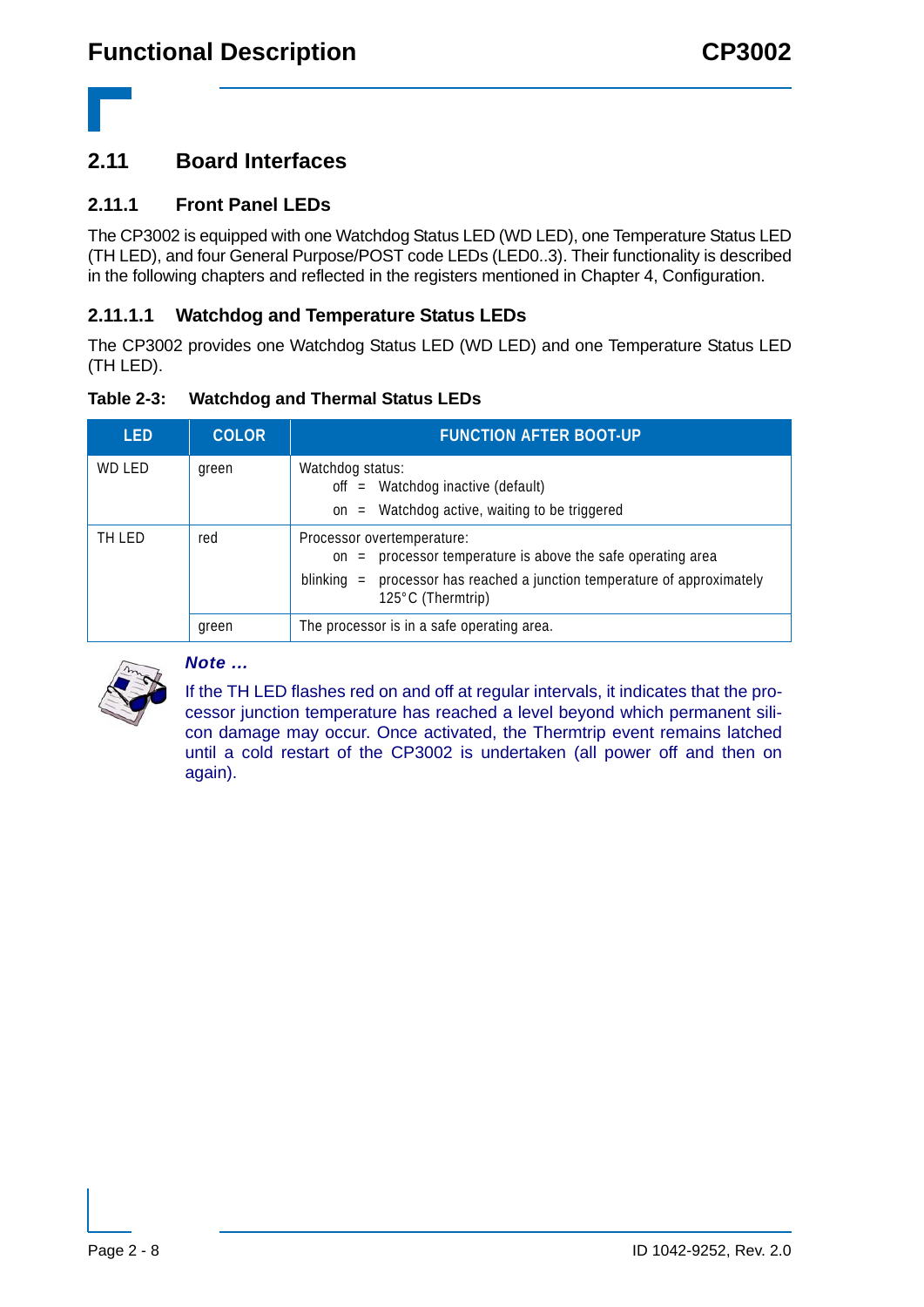

# **2.11.1.2 General Purpose LEDs**

The CP3002 provides four General Purpose LEDs (LED0..3) on the front panel. They are designed to indicate the boot-up POST code after which they are available to the application.

If the LED0..3 are lit red during boot-up, a failure is indicated before the uEFI BIOS has started. In this case, check the power supply. If the power supply appears to be functional and the LEDs are still red, please contact Kontron.

The POST code is indicated during the boot-up phase. After boot-up, the LEDs indicate General Purpose or Port 80 signals, depending on the uEFI BIOS settings. The default setting after boot-up is General Purpose.

| <b>LED</b>       | <b>COLOR</b> | <b>FUNCTION</b><br><b>DURING BOOT-UP</b>                                | <b>FUNCTION DURING</b><br><b>UEFI BIOS POST</b><br>(if POST code config. is<br>enabled) | <b>FUNCTION</b><br><b>AFTER BOOT-UP</b>                |  |
|------------------|--------------|-------------------------------------------------------------------------|-----------------------------------------------------------------------------------------|--------------------------------------------------------|--|
| LED3             | red          | When lit up during boot-up, it indi-<br>cates a power failure.          | $\sim$ $\sim$                                                                           | General Purpose or Port 80                             |  |
|                  | green        | $-$                                                                     | uEFI BIOS POST bit 3<br>and bit 7                                                       | Default: General Purpose                               |  |
|                  | red+green    |                                                                         | $- -$                                                                                   |                                                        |  |
| LED <sub>2</sub> | red          | When lit up during boot-up, it indi-<br>cates a CPU catastrophic error. | $\sim$ $\sim$                                                                           |                                                        |  |
|                  | green        |                                                                         | uEFI BIOS POST bit 2<br>and bit 6                                                       | General Purpose or Port 80<br>Default: General Purpose |  |
|                  | red+green    |                                                                         |                                                                                         |                                                        |  |
| LED <sub>1</sub> | red          | When lit up during boot-up, it indi-<br>cates a hardware reset.         | $\sim$ $-$                                                                              |                                                        |  |
|                  | green        | $- -$                                                                   | uEFI BIOS POST bit 1<br>and bit 5                                                       | General Purpose or Port 80<br>Default: General Purpose |  |
|                  | red+green    | $\overline{\phantom{a}}$ .                                              |                                                                                         |                                                        |  |
| LED <sub>0</sub> | red          | When lit up during boot-up, it indi-<br>cates a uEFI BIOS boot failure. | $\mathbb{L}$ .                                                                          |                                                        |  |
|                  | green        | $\sim$ $\sim$                                                           | uEFI BIOS POST bit 0<br>and bit 4                                                       | General Purpose or Port 80<br>Default: General Purpose |  |
|                  | red+green    | $- -$                                                                   | $-$                                                                                     |                                                        |  |

**Table 2-4: General Purpose LED Function**

For further information regarding the configuration of the General Purpose LEDs, refer to Chapter 4.3.14, LED Configuration Register, and Chapter 4.3.15, LED Control Register.



*Note ...*

The bit allocation for Port 80 is the same as for the POST code.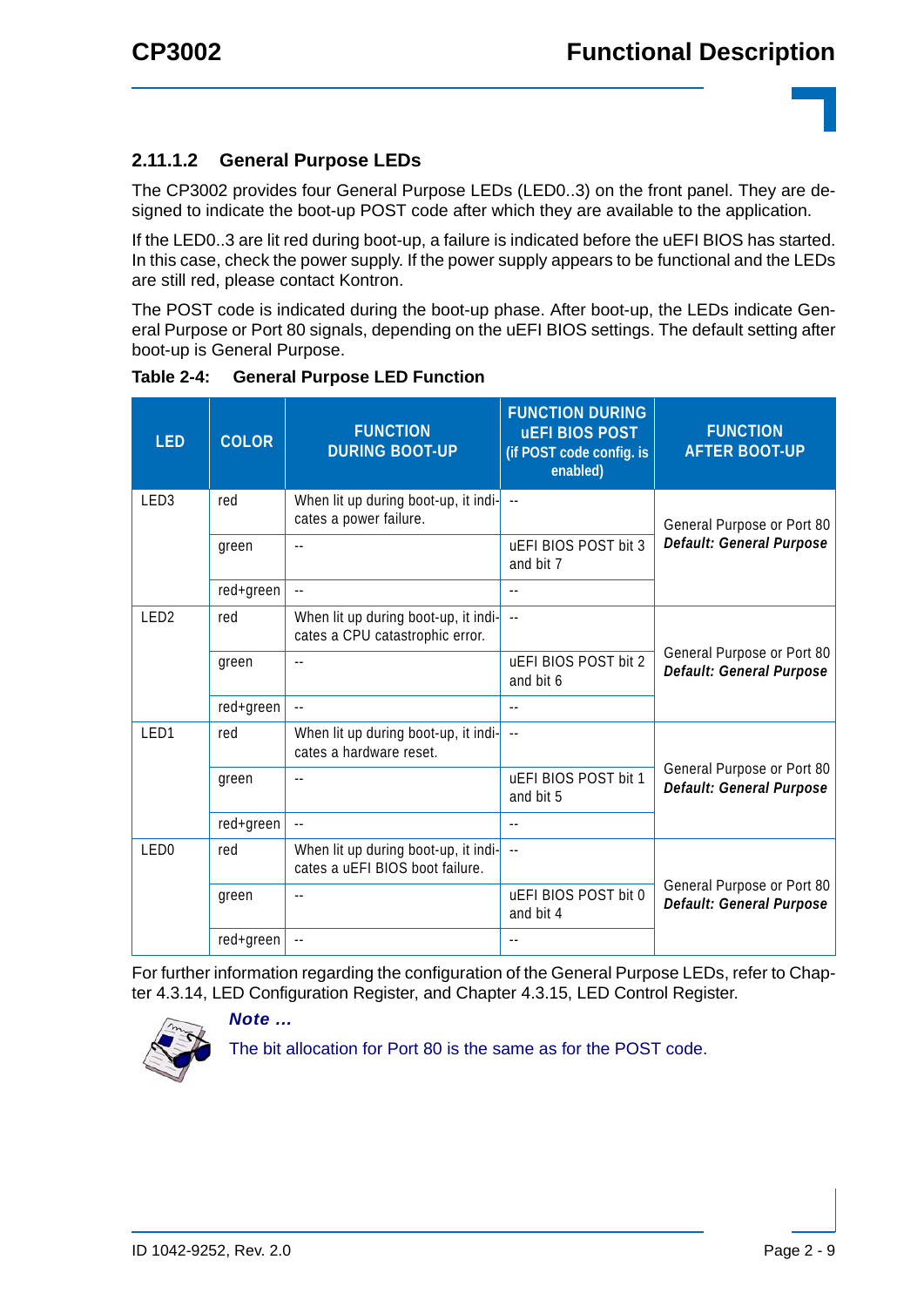#### **How to Read the 8-Bit POST Code**

Due to the fact that only 4 bits are available and 8 bits must be displayed, the POST code output is multiplexed on the General Purpose LEDs.

```
Table 2-5: POST Code Sequence
```

| <b>STATE</b> | <b>GENERAL PURPOSE LEDS</b>                |
|--------------|--------------------------------------------|
|              | All LEDs are OFF; start of POST sequence   |
|              | High nibble                                |
|              | Low nibble; state 2 is followed by state 0 |

The following is an example of the General Purpose LEDs' operation if the POST configuration is enabled (see also Table 2-4, "General Purpose LED Function").

## **Table 2-6: POST Code Example**

|                    | LED <sub>3</sub> | LED <sub>2</sub> | LED <sub>1</sub> | LED <sub>0</sub> | <b>RESULT</b> |
|--------------------|------------------|------------------|------------------|------------------|---------------|
| <b>HIGH NIBBLE</b> | off(0)           | on $(1)$         | off $(0)$        | off $(0)$        | 0x4           |
| <b>LOW NIBBLE</b>  | off(0)           | off(0)           | off(0)           | on $(1)$         | 0x1           |
| <b>POST CODE</b>   |                  |                  |                  |                  | 0x41          |



# *Note ...*

Under normal operating conditions, the General Purpose LEDs should not remain lit during boot-up. They are intended to be used only for debugging purposes. In the event that a General Purpose LED lights up during boot-up and the CP3002 does not boot, please contact Kontron for further assistance.

# **2.11.2 DIP Switch SW1**

The CP3002 is equipped with one 4-bit DIP switch, SW1, used for board configuration.

#### **Table 2-7: DIP Switch SW1 Function**

| <b>SWITCH</b> | <b>FUNCTION</b>               |
|---------------|-------------------------------|
|               | POST code indication on LED03 |
|               | SPI flash boot configuration  |
|               | Reset configuration           |
|               | Clear uEFI BIOS settings      |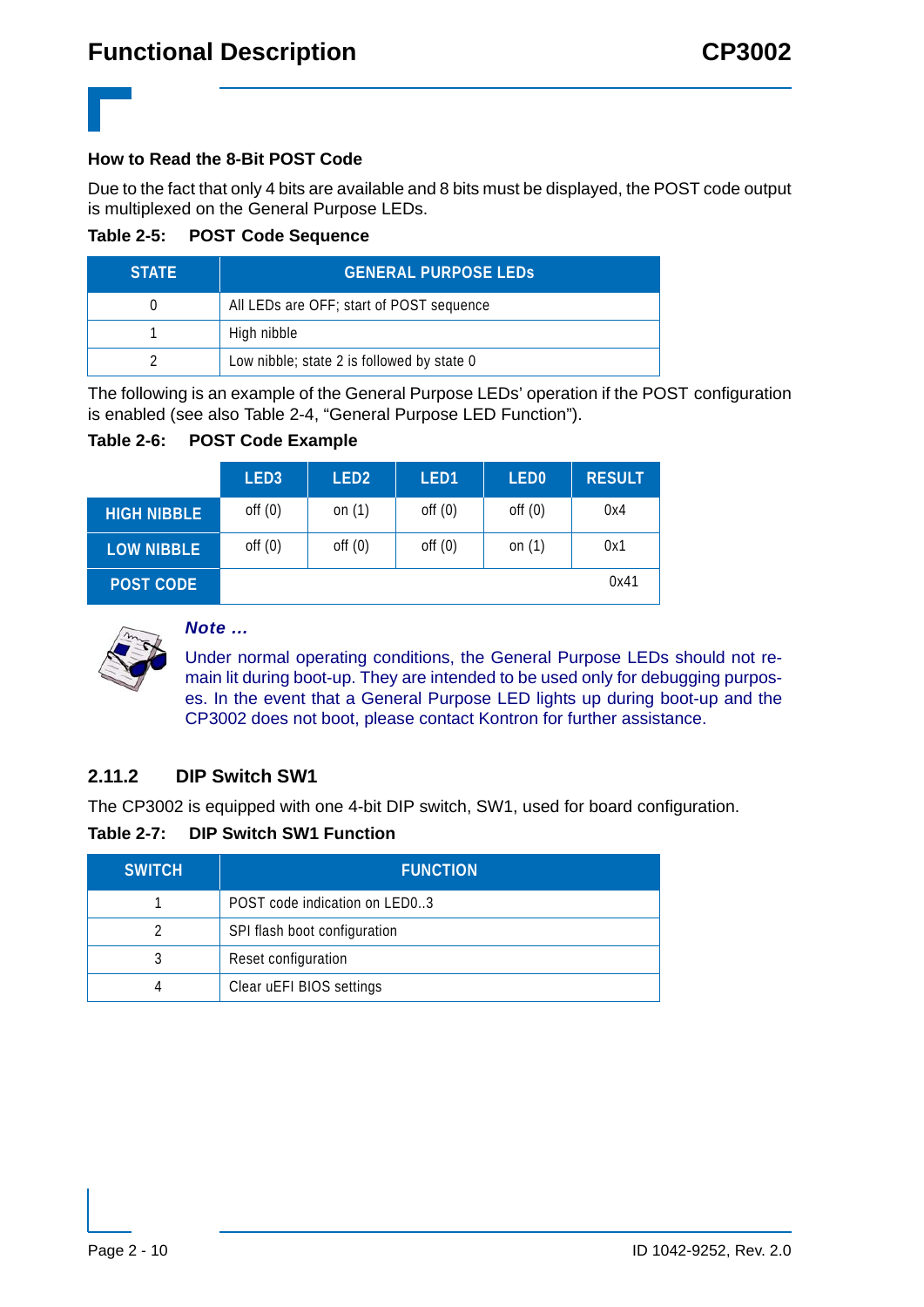

### **2.11.3 USB Interfaces**

The CP3002 supports six USB 2.0 ports: two on front I/O, two on the high-speed I/O extension connector J12, two on the rear I/O CompactPCI connector J2. All six ports are high-speed, fullspeed, and low-speed capable.

One USB peripheral may be connected to each port. For connecting more USB devices to the CP3002 than there are available ports, an external USB hub is required.



*Note ...*

When connecting peripheral devices to USB2.0 ports, always ensure that appropriate cables are used.

#### **2.11.3.1 Front Panel USB Connectors J9 and J10**

The CP3002 has two USB 2.0 interfaces that are implemented as two 4-pin, type A USB connectors on the front panel, J9 and J10, with the following pinout:

**Figure 2-1: USB Connectors J9 and J10**



#### **Table 2-8: USB Connectors J9 and J10 Pinout**

| <b>PIN</b>    | <b>SIGNAL</b> | <b>FUNCTION</b>   | 1/O |
|---------------|---------------|-------------------|-----|
|               | <b>VCC</b>    | <b>VCC</b>        |     |
| $\mathcal{P}$ | USB-          | Differential USB- | 1/O |
| 3             | $USB+$        | Differential USB+ | 1/O |
|               | GND           | GND               |     |



#### *Note ...*

The CP3002 host interfaces can be used with maximum 500 mA continuous load current as specified in the Universal Serial Bus Specification, Revision 2.0. Short-circuit protection is provided. All the signal lines are EMI-filtered.

#### **2.11.4 Integrated Graphics Controller**

The processor includes a highly integrated graphics accelerator delivering high performance 3D, 2D graphics capabilities. The integrated graphics controller has two independent display pipes allowing for support of two independent display screens.

Integrated 2D/3D graphics:

- Intel® Dynamic Video Memory Technology
- Intel® Graphics Performance Modulation Technology
- Intel® Smart 2D Display Technology
- High-performance MPEG-2 decoding
- WMV9/VC1 Hardware acceleration
- Support of DisplayPort interface
- Analog display support for resolution up to 2048 x 1536 pixels @ 75 Hz
- Digital display support for resolution up to 2560 x 1600 pixels @ 60 Hz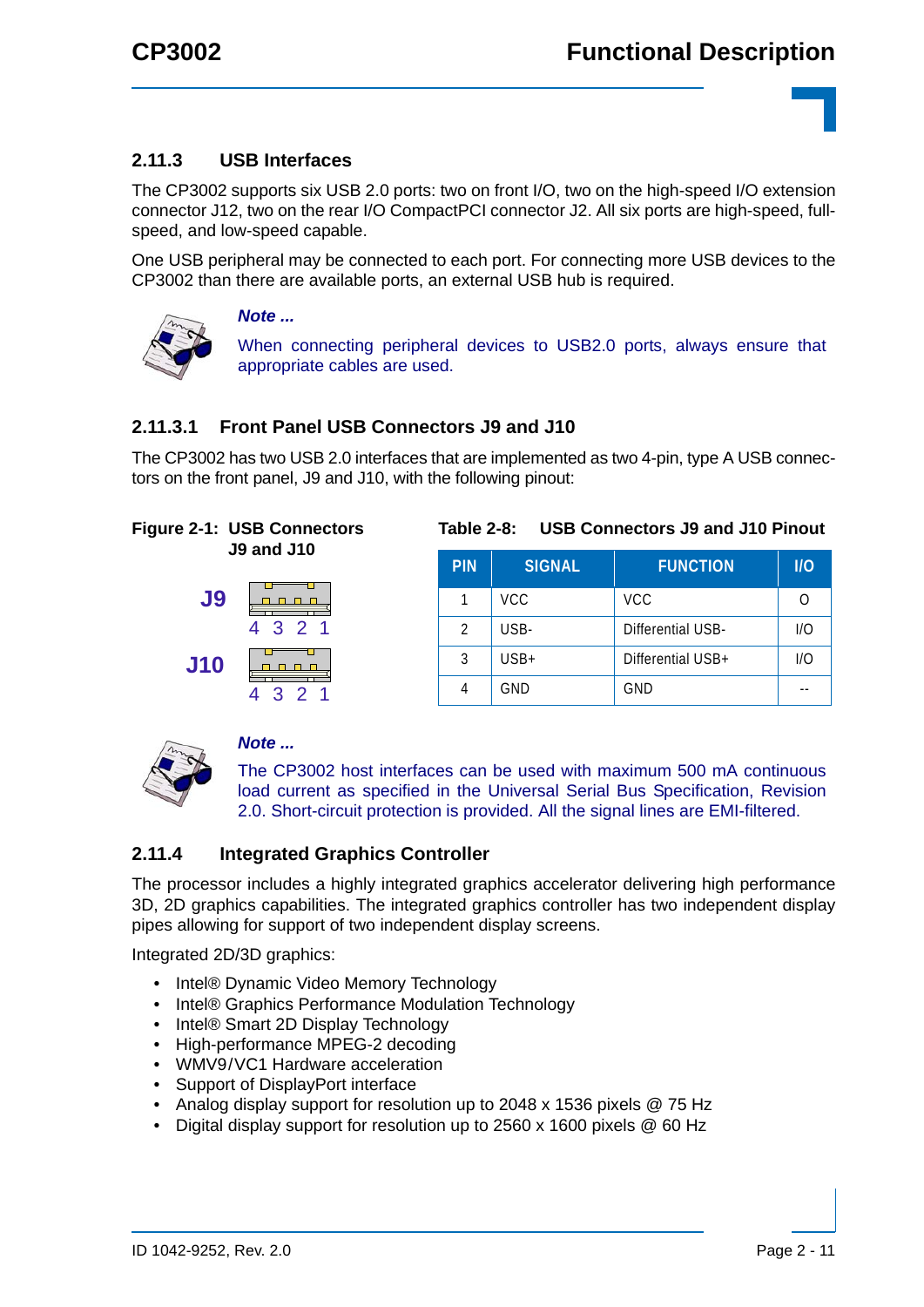# **2.11.4.1 Graphics Memory Usage**

The processor supports the Dynamic Video Memory Technology (Intel® DVMT) with up to 352 MB memory. This technology ensures the most efficient use of all available memory for maximum 3D graphics performance. DVMT dynamically responds to application requirements allocating display and texturing memory resources as required.

#### **2.11.4.2 VGA Analog Interface and Connector J6**

The 15-pin female connector J6 is used to connect a VGA analog monitor to the CP3002.

#### **Figure 2-2: D-Sub VGA Con. J6 Table 2-9: D-Sub VGA Connector J6 Pinout**

|                 | <b>PIN</b>     | <b>SIGNAL</b> | <b>FUNCTION</b>                     | I/O      |
|-----------------|----------------|---------------|-------------------------------------|----------|
| 10<br>5         | 1              | Red           | Red video signal output             | $\Omega$ |
|                 | $\overline{2}$ | Green         | Green video signal output           | $\Omega$ |
| 15 <sub>1</sub> | 3              | Blue          | Blue video signal output            | $\Omega$ |
|                 | $10*$          | VGA_DETECT    | Monitor detection signal            |          |
|                 | 13             | Hsync         | Horizontal sync.                    | TTL Out  |
|                 | 14             | Vsync         | Vertical sync.                      | TTL Out  |
|                 | 12             | Sdata         | $I^2C$ data                         | 1/O      |
|                 | 15             | Sclk          | $I^2C$ clock                        | I/O      |
| 6               | 9              | <b>VCC</b>    | Power +5V, 1.5 A fuse<br>protection | $\Omega$ |
|                 | 5,6,7,8        | GND           | Ground signal                       |          |
|                 | 4,11           | <b>NC</b>     |                                     |          |

\* Pin 10 is normally defined as Ground but is used on the CP3002 as detection signal of a connected monitor if the uEFI BIOS setting for the CP3002 is "AUTO" (the uEFI BIOS default setting is "FRONT").



#### *Note ...*

If the automatic VGA detection mechanism on the CP3002 is used, the user must ensure that the VGA cable and the connected monitor have a GND signal on pin 10. Otherwise the interface is not operable.



#### *Note ...*

The VGA interface can be used either on the front panel or on the rear I/O. The VGA signals are switched to front or rear I/O, depending on the uEFI BIOS setting.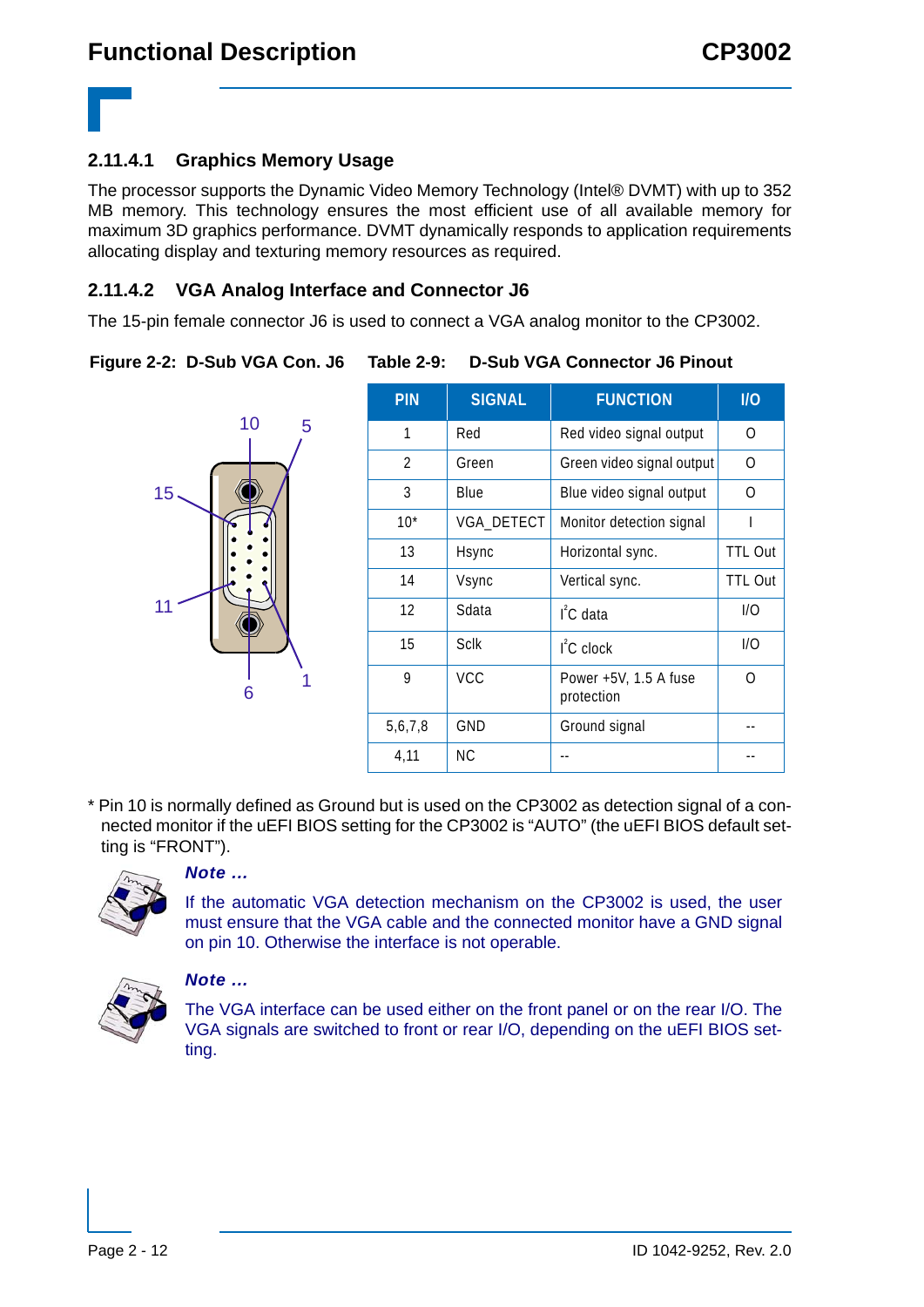

# **2.11.5 Serial Ports**

The CP3002 provides two serial ports, COMA (3.3V LVTTL) available either on the 8HP version or on the rear I/O, and COMB (3.3V LVTTL) available on the rear I/O.

COMA and COMB are fully compatible with the 16C550 controller and include a complete set of handshaking and modem control signals. The COMA and COMB ports provide maskable interrupt generation. The data transfer on the COM ports is up to 115.2 kbit/s.

#### **2.11.6 Gigabit Ethernet**

The CP3002 board includes two 10Base-T/100Base-TX/1000Base-T Ethernet ports based on two Intel® 82574L Gigabit Ethernet controllers, which are connected to the x1 PCI Express interfaces of the QM57 chipset.

The Intel® 82574L Gigabit Ethernet Controller's architecture is optimized to deliver high performance with the lowest power consumption. The controller's architecture includes independent transmit and receive queues and a PCI Express interface that maximizes the use of bursts for efficient bus usage.

**Figure 2-3: Dual Gigabit Ethernet Connector J11A/B**



The Boot-from-LAN and Wake-on-LAN features are

supported. Wake-on-LAN is available on all Ethernet interfaces. After an operating system shutdown, a 1000Base-T Gigabit connection is automatically reduced to 100 Mbit or 10 Mbit operation and the Ethernet controller waits to receive a broadcast or unicast packet with an explicit data pattern to assert a signal or a PME message to wake up the system. If the main power is switched off after an OS shutdown, a 5V standby supply must be provided over the J2 rear I/O CompactPCI connector to continue powering the Wake-on-LAN relevant devices.



#### *Note ...*

The Ethernet transmission can operate effectively using a CAT5 cable with a maximum length of 100 m.

The Ethernet connectors are realized as RJ-45 connectors. The interfaces provide automatic detection and switching between 10Base-T, 100Base-TX and 1000Base-T data transmission (Auto-Negotiation). Auto-wire switching for crossed cables is also supported (Auto-MDI/X).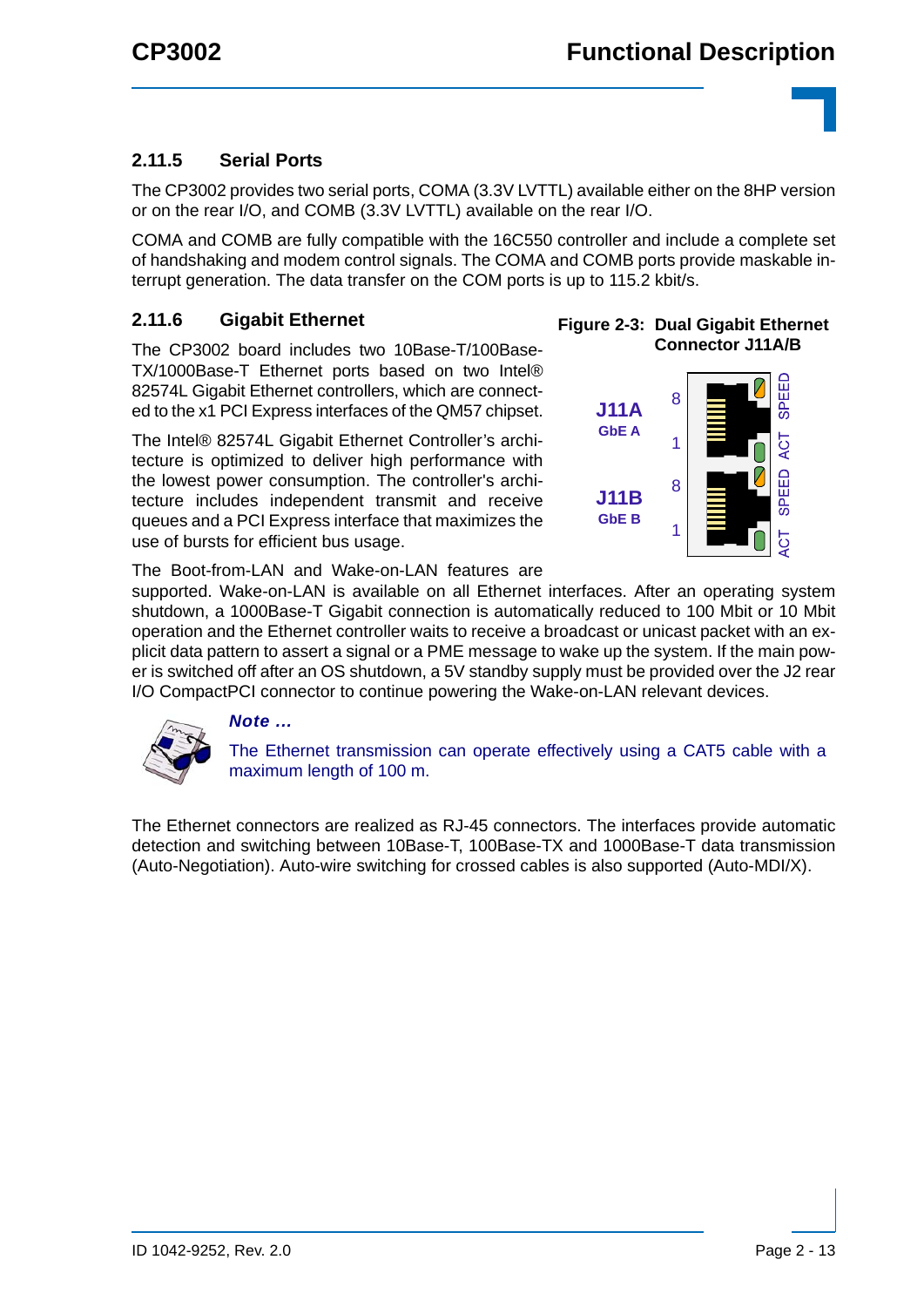

#### **RJ-45 Connector J11A/B Pinout**

The J11A/B connector supplies the 10Base-T, 100Base-TX and 1000Base-T interfaces to the Ethernet controller.

|                | <b>MDI / STANDARD ETHERNET CABLE</b> |                          |                          |                          |            |                      |  |  |
|----------------|--------------------------------------|--------------------------|--------------------------|--------------------------|------------|----------------------|--|--|
| <b>PIN</b>     | 10BASE-T                             |                          |                          | 100BASE-TX               | 1000BASE-T |                      |  |  |
|                | 1/O                                  | <b>SIGNAL</b>            | 1/0                      | <b>SIGNAL</b>            | I/O        | <b>SIGNAL</b>        |  |  |
| 1              | $\Omega$                             | $TX+$                    | $\Omega$                 | $TX+$                    | I/O        | BI_DA+               |  |  |
| $\overline{2}$ | $\Omega$                             | TX-                      | $\overline{O}$           | TX-                      | I/O        | BI_DA-               |  |  |
| 3              |                                      | $RX+$                    |                          | $RX+$                    | I/O        | $BI$ <sub>-DB+</sub> |  |  |
| 4              | $\blacksquare$                       | $\overline{\phantom{a}}$ | $\overline{\phantom{a}}$ | $\overline{\phantom{a}}$ | I/O        | BI_DC+               |  |  |
| 5              | $\blacksquare$                       |                          | $\overline{\phantom{a}}$ |                          | I/O        | BI_DC-               |  |  |
| 6              |                                      | RX-                      |                          | RX-                      | 1/O        | BI_DB-               |  |  |
| $\overline{7}$ | $\overline{\phantom{a}}$             | $\overline{\phantom{a}}$ | $\overline{\phantom{a}}$ | $\overline{\phantom{a}}$ | I/O        | $BI_DD+$             |  |  |
| 8              |                                      |                          |                          |                          | I/O        | BI_DD-               |  |  |

**Table 2-10: Dual Gigabit Ethernet Connector J11A/B Pinout**

#### **Ethernet LED Status**

**ACT (green):** This LED monitors network connection and activity. The LED lights up when a valid link (cable connection) has been established. The LED goes temporarily off if network packets are being sent or received through the RJ-45 port. When this LED remains off, a valid link has not been established due to a missing or a faulty cable connection.

**SPEED (green/orange):** This LED lights up to indicate a successful 100Base-TX or 1000BASE-T connection. When green it indicates a 100Base-TX connection and when orange it indicates a 1000Base-T connection. When not lit and the ACT-LED is active, the connection is operating at 10Base-T.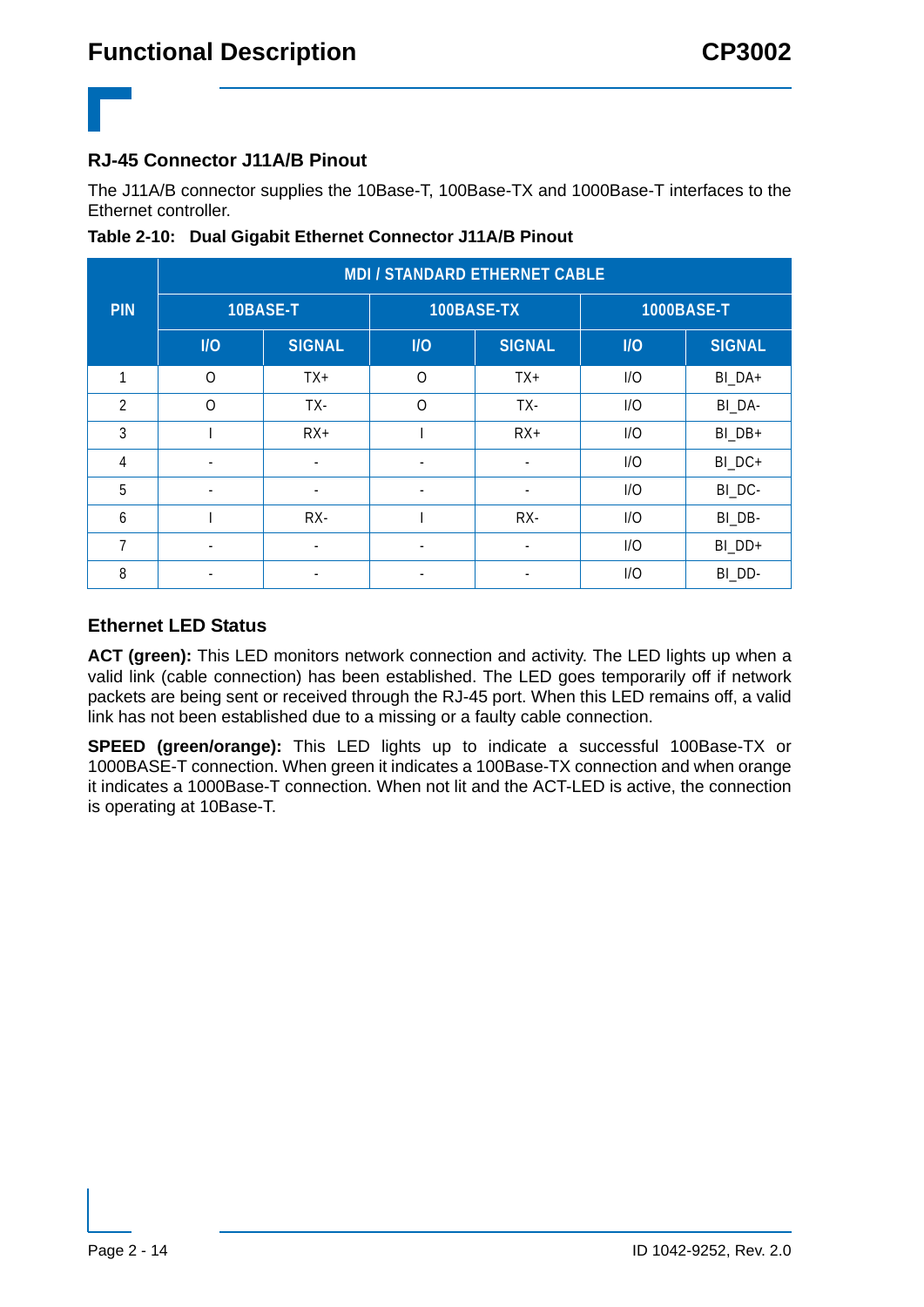

### **2.11.7 Serial ATA Interfaces**

The CP3002 provides six SATA I (1.5 Gbit/sec) and SATA II (3.0 Gbit/sec) compliant interfaces with RAID support (0/1/5/10), one for the SATA Flash module, one for the onboard SATA connector J3, two for the 8 HP extension module and two for rear I/O. For further information on the SATA Flash Module, refer to Appendix C.

#### **2.11.7.1 Serial ATA Connector J3**

The CP3002 is equipped with one standard SATA connector, J3, which is used to connect a standard HDD/SSD or another SATA device to the CP3002.

#### **Figure 2-4: SATA Con. J3**



#### **Table 2-11: SATA Connector J3 Pinout**

| <b>PIN</b> | <b>SIGNAL</b> | <b>FUNCTION</b>         | I/O |
|------------|---------------|-------------------------|-----|
|            | <b>GND</b>    | Ground signal           |     |
| 2          | SATA_TX+      | Differential Transmit + |     |
| 3          | SATA_TX-      | Differential Transmit - |     |
| 4          | GND           | Ground signal           |     |
| 5          | SATA_RX-      | Differential Receive -  |     |
| 6          | SATA_RX+      | Differential Receive +  |     |
|            | GND           | Ground signal           |     |



# *Note ...*

If the onboard SATA connector will be used, due to the big SATA connector and the stiff SATA cable, the CP3002 will exceed the thickness of 4HP.



#### *Note ...*

To ensure secure connectivity, the SATA connector supports the use of SATA II cables (SATA cables with locking latch).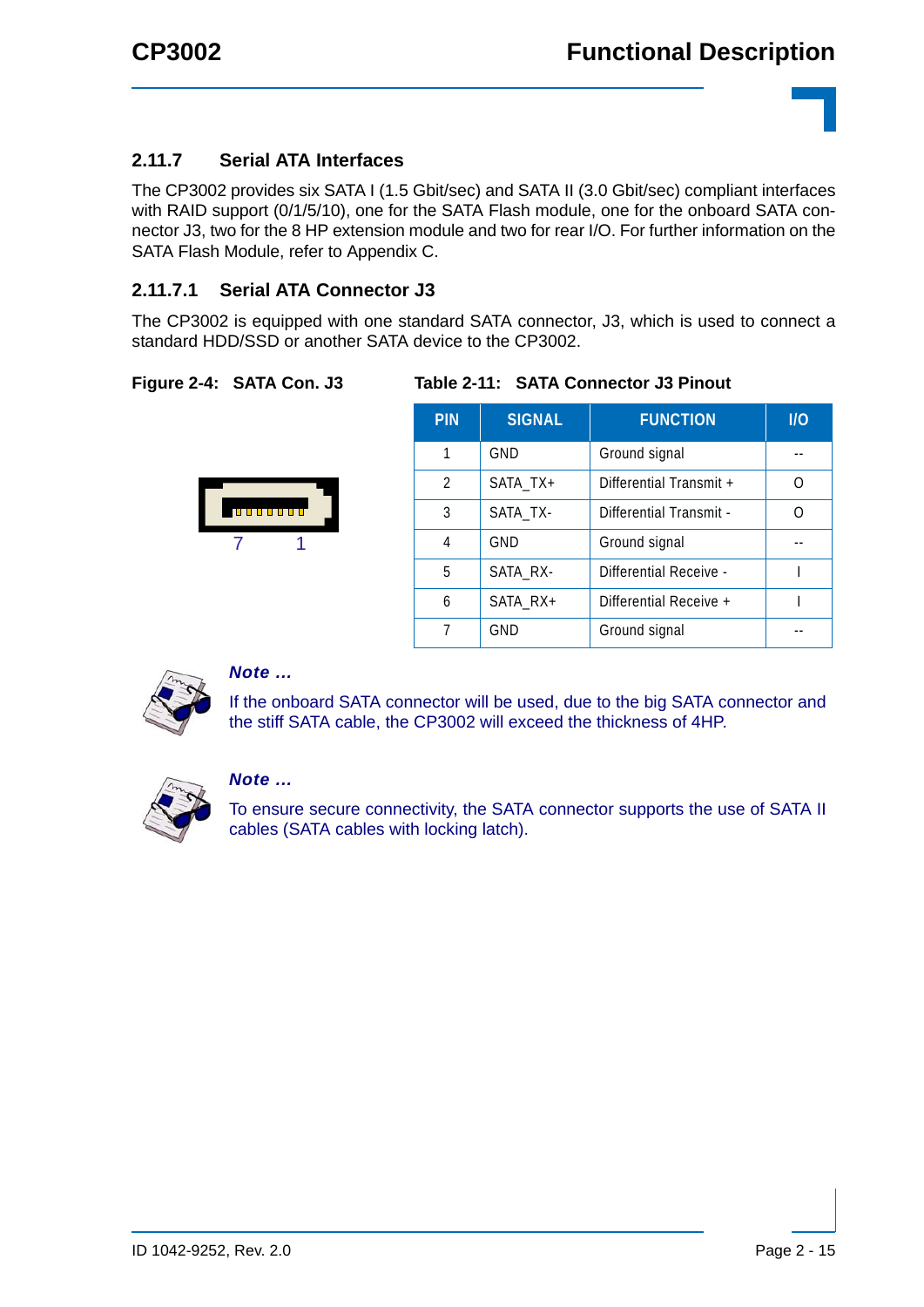# **2.11.8 Debug Interface**

The CP3002 provides several onboard options for hardware and software debugging, such as:

- Four bicolor general purpose LEDs (LED0..3), which indicate hardware failures, uEFI BIOS POST codes and user-configurable outputs
- One JTAG connector, J13, for programming the onboard logic
- One XDP-SFF, processor JTAG connector, J14, for facilitating the debug and uEFI BIOS software development

# **2.11.9 CompactPCI Interface**

The CP3002 supports a flexible CompactPCI interface with a hot plug power interface (no PCI hot swap). In the system controller slot the PCI interface is in transparent mode, and in the peripheral slot the CompactPCI interface is isolated so that it cannot communicate with the CompactPCI bus. This mode is known as "passive mode".

#### **2.11.9.1 Board Functionality when Installed in System Controller Slot**

In a system controller slot, the CompactPCI interface is provided as 32-bit/33 MHz PCI interface.

The CP3002 supports up to seven peripheral slots through a CompactPCI backplane.



#### *Note ...*

The CP3002 supports universal PCI V(I/O) signaling voltages with one common resistor configuration. For both 5V and 3.3 V PCI signaling voltages, 2.7  $k\Omega$  pullup resistors are used.

#### **2.11.9.2 Board Functionality when Installed in Peripheral Slot (Passive Mode)**

In a peripheral slot, the board receives power but does not communicate on the CompactPCI bus; all CompactPCI signals are isolated.

#### **2.11.9.3 Front/Rear I/O Configuration**

The CP3002 is available in two versions:

- CP3002 front I/O version
- CP3002 rear I/O version

Please ensure that the correct version is stated on the order. If the CP3002 is ordered with rear I/O configuration, various I/O interfaces and signals are available via the CompactPCI connector J2, such as USB, SATA, GbE, VGA, and COM, as well as power and management signals. If the CP3002 is ordered with front I/O configuration, the I/O interfaces and signals mentioned above are isolated from the CompactPCI connector J2.



### *Note ...*

The CP3002 with front I/O configuration does not provide a 64-bit termination to the backplane via the CompactPCI connector J2. This is different than on previous boards such as CP307 or CP308 where 64-bit termination is provided.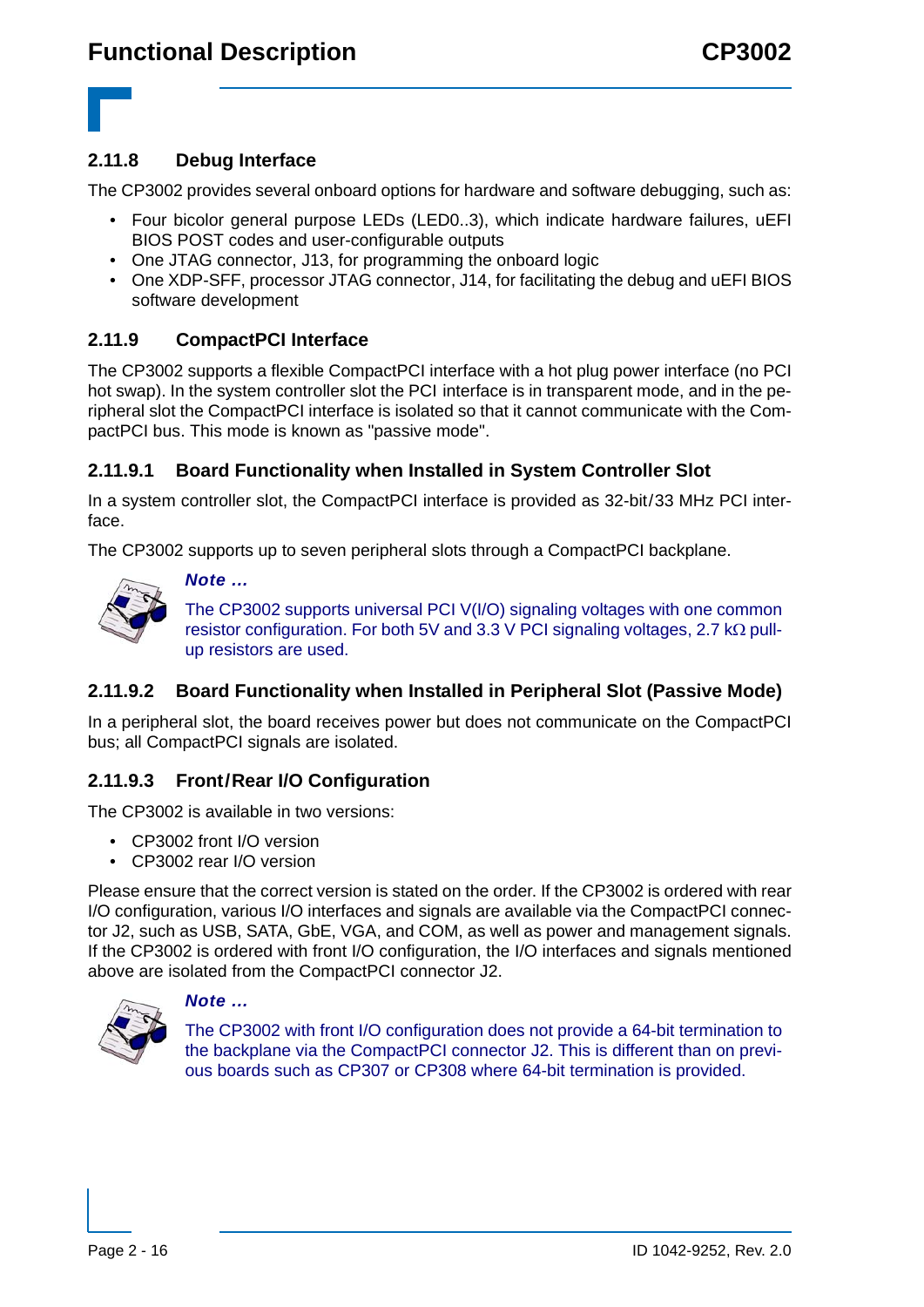#### **2.11.9.4 Board Insertion/Replacement under Power**

The following features are implemented on the CP3002:

- Power ramping
- ENUM signal handling (hot swapping of peripheral boards)

Power ramping on the CP3002 provides the hot plug functionality on the power interface. The PCI signal interface does not provide hot swap functionality. No microswitch, no blue LED and no signal precharge are provided on the CP3002.

The ENUM signal on the CP3002 allows for hot swapping of peripheral boards with hot swap capability when the CP3002 is installed in the system controller slot.



#### *Note ...*

The CP3002 itself is not hot swappable when inserted in a system controller slot. When inserted in a peripheral slot, the CP3002 is hot pluggable.

#### **2.11.9.5 Power Ramping**

On the CP3002 a special power controller is used to ramp up the onboard supply voltages. This is done to avoid transients on the +3.3V and +5V power supplies from the system. When the power supply is stable, the power controller generates an onboard reset to put the board into a defined state.

#### **2.11.9.6 ENUM# Interrupt**

If the board is operated in the system controller slot, the ENUM signal is an input.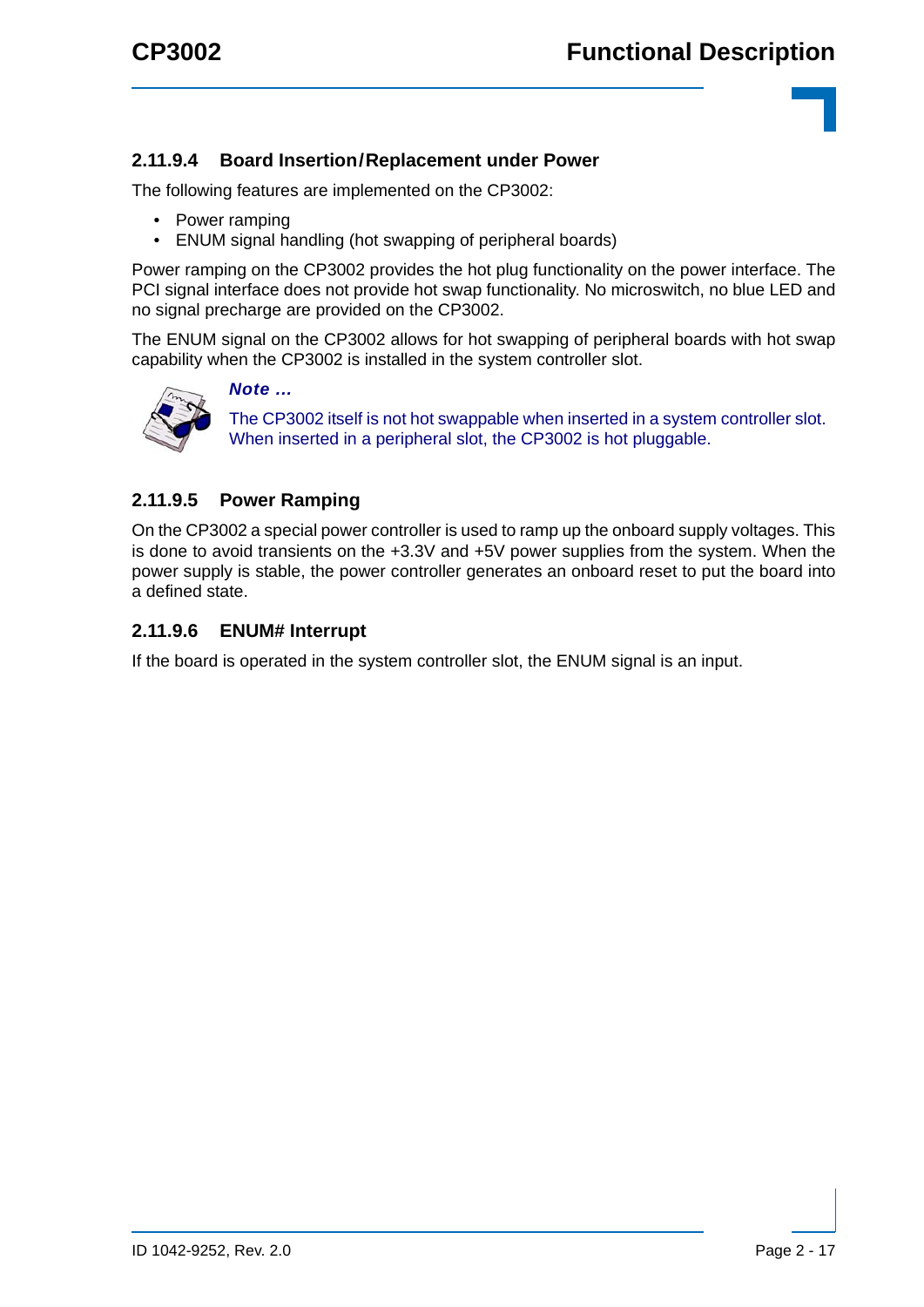

# **2.11.10 CompactPCI Connectors J1 and J2**

The CP3002 provides two CompactPCI connectors, J1 and J2, with the following functionality:

- J1: 32-bit CompactPCI interface with PCI bus signals, arbitration, clock and power
- J2: arbitration, clock and optionally rear I/O interface functionality

The CP3002 is designed for a CompactPCI bus architecture and the board is capable of driving up to seven CompactPCI slots with individual arbitration and clock signals.

The CompactPCI standard is electrically identical to the PCI local bus. However, these systems are enhanced to operate in rugged industrial environments and to support multiple slots.

#### **2.11.10.1 CompactPCI Connector Keying**

CompactPCI backplane connectors support guide lugs to ensure a correct polarized mating (3.3 V or 5 V V(I/O) coding).

The CP3002 supports universal (3.3 V and 5 V) PCI V(I/O) signaling voltages with one common termination resistor configuration. Therefore, the CP3002 can be inserted in both, 3.3 V and 5 V CompactPCI systems and provides itself no guide lug.



**Figure 2-5: CPCI Connectors J1/J2**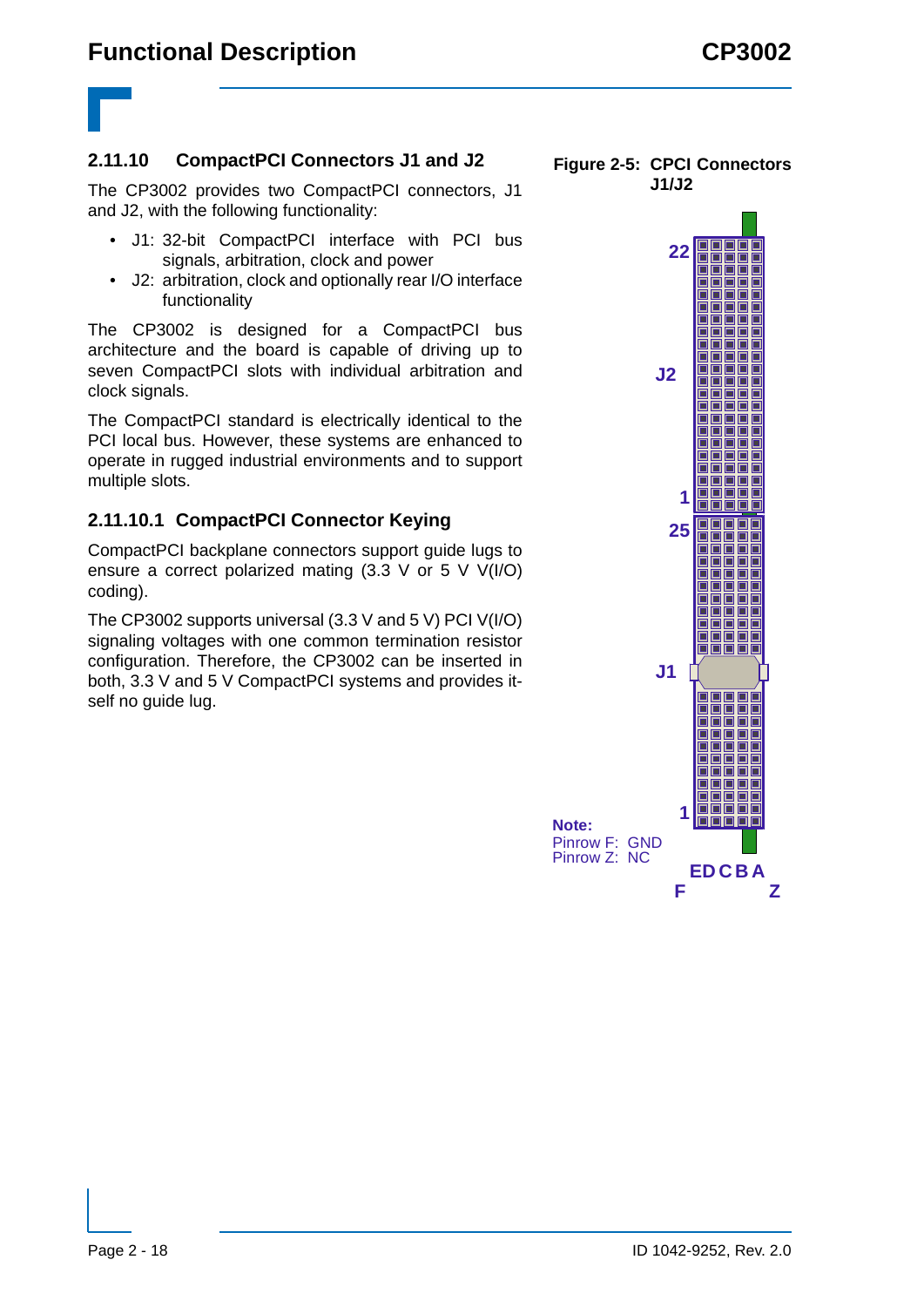

## **2.11.10.2 CompactPCI Connectors J1 and J2 Pinouts**

The CP3002 is provided with two 2 mm x 2 mm pitch female CompactPCI connectors, J1 and J2.

| <b>PIN</b>       | <b>ROW Z</b> | <b>ROWA</b> | <b>ROW B</b>  | <b>ROW C</b> | <b>ROWD</b> | <b>ROWE</b> | <b>ROWF</b> |
|------------------|--------------|-------------|---------------|--------------|-------------|-------------|-------------|
| 25               | NC           | 5V          | <b>REQ64#</b> | ENUM#        | 3.3V        | 5V          | GND         |
| 24               | <b>NC</b>    | AD[1]       | 5V            | V(1/O)       | AD[0]       | ACK64#      | GND         |
| 23               | NC           | 3.3V        | AD[4]         | AD[3]        | 5V          | AD[2]       | GND         |
| 22               | <b>NC</b>    | AD[7]       | <b>GND</b>    | 3.3V         | AD[6]       | AD[5]       | GND         |
| 21               | $\rm NC$     | 3.3V        | AD[9]         | AD[8]        | M66EN       | $C/BE[0]\#$ | GND         |
| 20               | <b>NC</b>    | AD[12]      | <b>GND</b>    | V(1/O)       | AD[11]      | AD[10]      | GND         |
| 19               | NC           | 3.3V        | AD[15]        | AD[14]       | GND         | AD[13]      | GND         |
| 18               | <b>NC</b>    | SERR#       | GND           | 3.3V         | PAR         | $C/BE[1]\#$ | GND         |
| 17               | NC           | 3.3V        | <b>RSV</b>    | <b>RSV</b>   | GND         | PERR#       | GND         |
| 16               | NC           | DEVSEL#     | PCIXCAP       | V(1/O)       | STOP#       | LOCK#       | GND         |
| 15               | NC           | 3.3V        | FRAME#        | IRDY#        | BDSEL#      | TRDY#       | GND         |
| $12 - 14$        |              |             |               | Key Area     |             |             |             |
| 11               | <b>NC</b>    | AD[18]      | AD[17]        | AD[16]       | GND         | $C/BE[2]\#$ | GND         |
| 10               | NC           | AD[21]      | <b>GND</b>    | 3.3V         | AD[20]      | AD[19]      | GND         |
| 9                | <b>NC</b>    | $C/BE[3]$ # | <b>NC</b>     | AD[23]       | GND         | AD[22]      | GND         |
| 8                | NC           | AD[26]      | <b>GND</b>    | V(1/O)       | AD[25]      | AD[24]      | GND         |
| $\overline{7}$   | <b>NC</b>    | AD[30]      | AD[29]        | AD[28]       | GND         | AD[27]      | GND         |
| $\boldsymbol{6}$ | NC           | REQ0#       | CPCI_PRESENT# | 3.3V         | CLK0        | AD[31]      | GND         |
| 5                | <b>NC</b>    | <b>NC</b>   | <b>NC</b>     | RST#         | GND         | GNT0#       | GND         |
| $\overline{4}$   | <b>NC</b>    | <b>NC</b>   | HEALTHY#      | V(1/O)       | <b>RSV</b>  | <b>RSV</b>  | GND         |
| $\overline{3}$   | <b>NC</b>    | INTA#       | INTB#         | INTC#        | 5V          | INTD#       | GND         |
| $\overline{2}$   | <b>NC</b>    | <b>TCK</b>  | 5V            | <b>TMS</b>   | <b>NC</b>   | TDI         | GND         |
| $\mathbf{1}$     | <b>NC</b>    | 5V          | <b>NC</b>     | TRST#        | <b>NC</b>   | 5V          | GND         |

**Table 2-12: CompactPCI Connector J1 System Controller Slot Pinout**

The legacy IDE interrupts INTP (CompactPCI specification pin D4) and INTS (CompactPCI specification pin E4) are not implemented on the CP3002. Therefore, pins D4 and E4 are reserved.

The IPMB system management bus (CompactPCI specification pins A4, B17, C17) is not implemented on the CP3002. Therefore, pin A4 is not connected and pins B17 and C17 are reserved.

For further information regarding the above-mentioned reserved pins, please contact Kontron.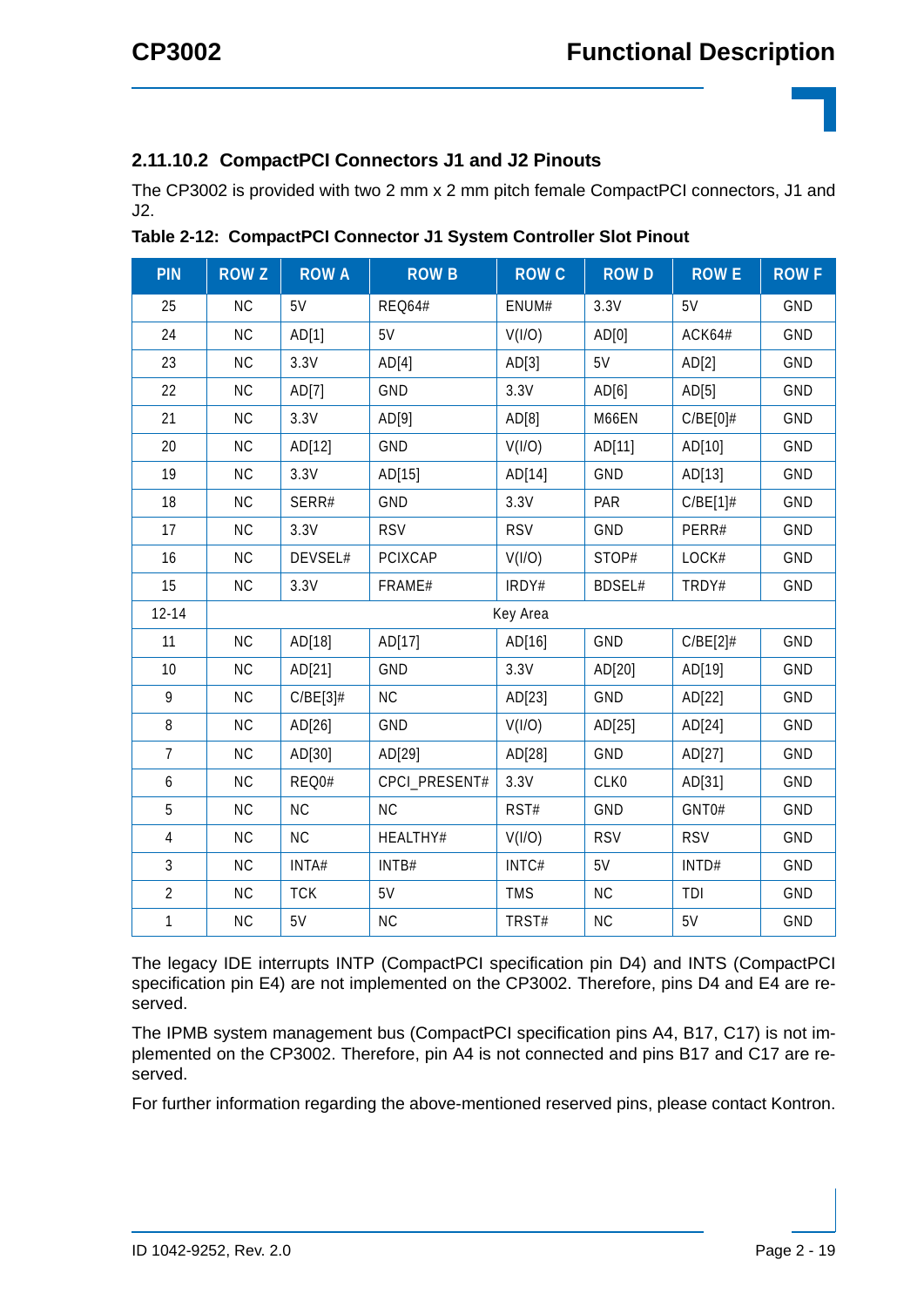

| Table 2-13: CompactPCI Connector J1 Peripheral Slot Pinout |  |
|------------------------------------------------------------|--|
|                                                            |  |

| <b>PIN</b>       | <b>ROW Z</b> | <b>ROWA</b> | <b>ROW B</b>  | <b>ROW C</b> | <b>ROWD</b> | <b>ROW E</b> | <b>ROWF</b> |
|------------------|--------------|-------------|---------------|--------------|-------------|--------------|-------------|
| 25               | NC           | 5V          | $\star$       | $\star$      | 3.3V        | 5V           | GND         |
| 24               | NC           | $^\star$    | 5V            | V(1/O)       | $^\star$    | $\star$      | GND         |
| 23               | NC           | 3.3V        | $\star$       | $\star$      | 5V          | $\star$      | GND         |
| 22               | NC           | $\star$     | GND           | 3.3V         | $\star$     | $\star$      | GND         |
| 21               | NC           | 3.3V        | $\star$       | $\star$      | $\star$     | $\star$      | GND         |
| 20               | NC           | $\star$     | GND           | V(1/O)       | $\star$     | $\star$      | GND         |
| 19               | NC           | 3.3V        | $\star$       | $\star$      | GND         | $\star$      | GND         |
| 18               | NC           | $\star$     | GND           | 3.3V         | $\star$     | $_{\star}$   | GND         |
| 17               | NC           | 3.3V        | <b>RSV</b>    | <b>RSV</b>   | GND         | $\star$      | GND         |
| 16               | NC           | $\star$     | $\star$       | V(1/O)       | $\star$     | $\star$      | GND         |
| 15               | NC           | 3.3V        | $\star$       | $\star$      | BDSEL#      | $\star$      | GND         |
| $14-12$          |              |             |               | Key Area     |             |              |             |
| 11               | NC           | $\star$     | $\star$       | $\star$      | GND         | $\star$      | GND         |
| 10               | NC           | $\star$     | GND           | 3.3V         | $\star$     | $\star$      | GND         |
| 9                | NC           | $\star$     | NC            | $\star$      | GND         | $\star$      | GND         |
| 8                | NC           | $\star$     | GND           | V(1/O)       | $^\star$    | $\star$      | GND         |
| $\overline{7}$   | NC           | $\star$     | $\star$       | $\star$      | GND         | $\star$      | GND         |
| $\boldsymbol{6}$ | $\rm NC$     | $\star$     | CPCI_PRESENT# | 3.3V         | $\star$     | $\star$      | GND         |
| 5                | $\rm NC$     | $\rm NC$    | <b>NC</b>     | $RST#***$    | GND         | $\star$      | GND         |
| $\overline{4}$   | NC           | NC          | HEALTHY#      | V(1/O)       | <b>RSV</b>  | <b>RSV</b>   | GND         |
| $\overline{3}$   | NC           | $\star$     | $\star$       | $\star$      | 5V          | $\star$      | GND         |
| $\overline{2}$   | <b>NC</b>    | <b>TCK</b>  | 5V            | TMS          | NC          | TDI          | GND         |
| $\mathbf{1}$     | NC           | 5V          | NC            | TRST#        | <b>NC</b>   | 5V           | GND         |



#### *Note ...*

A \* indicates that the signal normally present at this pin is disconnected from the CompactPCI bus when the CP3002 is inserted in a peripheral slot.

\*\* When the CP3002 is inserted in a peripheral slot, the function of the RST# signal can be enabled or disabled.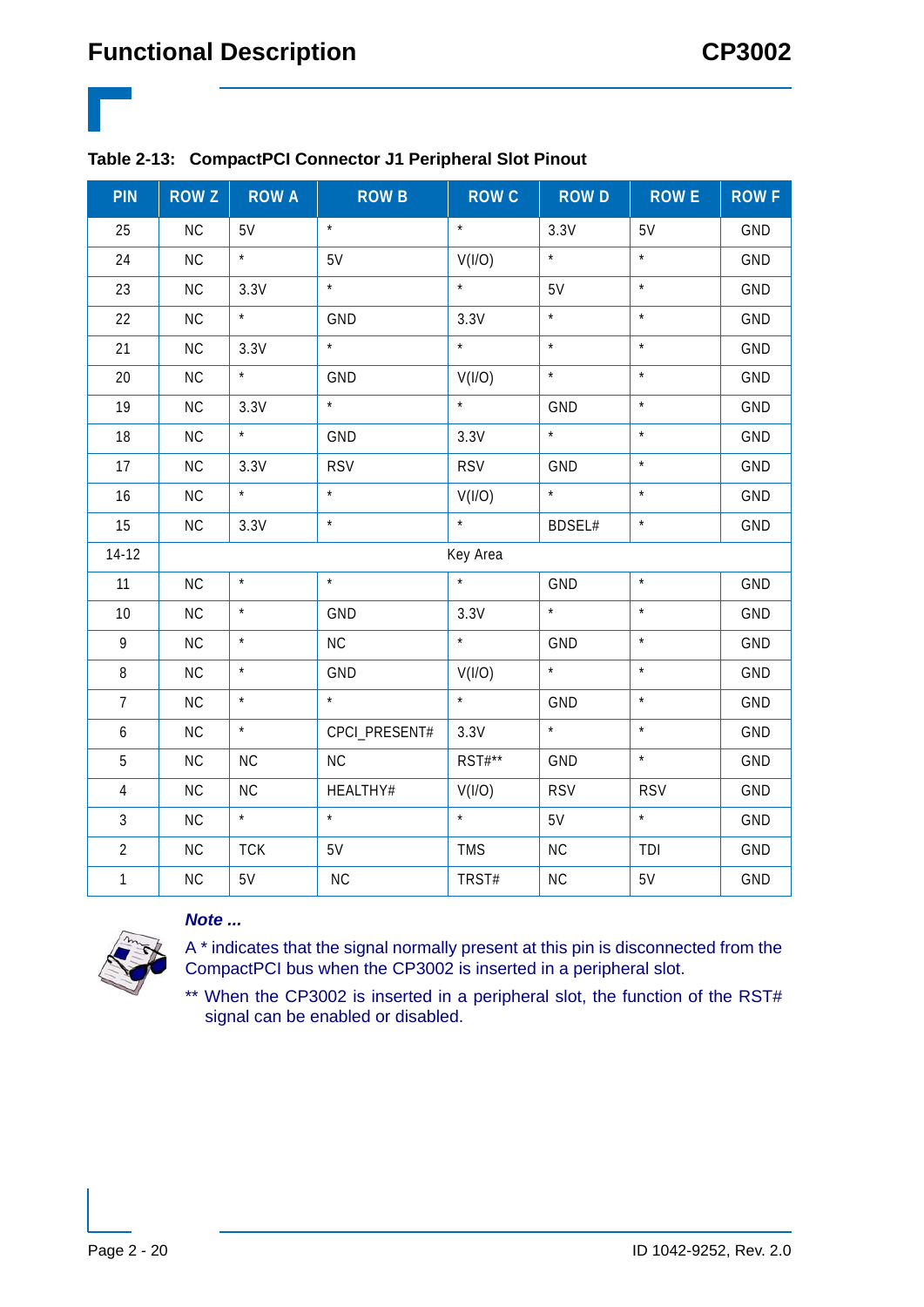

| <b>PIN</b>     | <b>ROW Z</b> | <b>ROW A</b> | <b>ROW B</b>    | <b>ROW C</b>    | <b>ROWD</b> | <b>ROWE</b> | <b>ROWF</b> |
|----------------|--------------|--------------|-----------------|-----------------|-------------|-------------|-------------|
| 22             | NC           | GA4          | GA <sub>3</sub> | GA <sub>2</sub> | GA1         | GA0         | GND         |
| 21             | NC           | CLK6         | GND             | <b>RSV</b>      | <b>RSV</b>  | <b>RSV</b>  | GND         |
| 20             | NC           | CLK5         | GND             | <b>RSV</b>      | <b>RSV</b>  | <b>RSV</b>  | GND         |
| 19             | NC           | GND          | GND             | <b>RSV</b>      | <b>RSV</b>  | <b>RSV</b>  | GND         |
| 18             | <b>NC</b>    | <b>RSV</b>   | <b>RSV</b>      | <b>RSV</b>      | <b>RSV</b>  | <b>RSV</b>  | GND         |
| 17             | NC           | <b>RSV</b>   | <b>RSV</b>      | PRST#           | REQ6#       | GNT6#       | <b>GND</b>  |
| 16             | NC           | <b>RSV</b>   | <b>RSV</b>      | DEG#            | <b>RSV</b>  | <b>RSV</b>  | GND         |
| 15             | <b>NC</b>    | <b>RSV</b>   | <b>RSV</b>      | FAL#            | REQ5#       | GNT5#       | GND         |
| 14             | NC           | <b>RSV</b>   | <b>RSV</b>      | <b>RSV</b>      | <b>RSV</b>  | <b>RSV</b>  | GND         |
| 13             | NC           | <b>RSV</b>   | <b>RSV</b>      | <b>RSV</b>      | <b>RSV</b>  | <b>RSV</b>  | GND         |
| 12             | NC           | <b>RSV</b>   | <b>RSV</b>      | <b>RSV</b>      | <b>RSV</b>  | <b>RSV</b>  | <b>GND</b>  |
| 11             | <b>NC</b>    | <b>RSV</b>   | <b>RSV</b>      | <b>RSV</b>      | <b>RSV</b>  | <b>RSV</b>  | <b>GND</b>  |
| 10             | NC           | <b>RSV</b>   | <b>RSV</b>      | <b>RSV</b>      | <b>RSV</b>  | <b>RSV</b>  | <b>GND</b>  |
| 9              | NC           | <b>RSV</b>   | GND             | <b>RSV</b>      | <b>RSV</b>  | <b>RSV</b>  | GND         |
| 8              | NC           | <b>RSV</b>   | <b>RSV</b>      | <b>RSV</b>      | GND         | <b>RSV</b>  | GND         |
| $\overline{7}$ | NC           | <b>RSV</b>   | <b>RSV</b>      | <b>RSV</b>      | <b>RSV</b>  | <b>RSV</b>  | GND         |
| 6              | NC           | <b>RSV</b>   | <b>RSV</b>      | <b>RSV</b>      | <b>GND</b>  | <b>RSV</b>  | <b>GND</b>  |
| 5              | NC           | <b>RSV</b>   | GND             | <b>RSV</b>      | <b>RSV</b>  | <b>RSV</b>  | GND         |
| $\overline{4}$ | NC           | V(1/O)       | <b>RSV</b>      | <b>RSV</b>      | <b>RSV</b>  | <b>RSV</b>  | GND         |
| $\mathfrak{Z}$ | NC           | CLK4         | GND             | GNT3#           | REQ4#       | GNT4#       | GND         |
| $\overline{2}$ | <b>NC</b>    | CLK2         | CLK3            | SYSEN#          | GNT2#       | REQ3#       | GND         |
| $\mathbf{1}$   | NC           | CLK1         | <b>GND</b>      | REQ1#           | GNT1#       | REQ2#       | GND         |

#### **Table 2-14: 64-bit CompactPCI Connector J2 Pinout (CP3002 Front I/O Vers.)**



#### *Note ...*

The 64-bit CompactPCI signals are not used on the board and the 64-bit control and address signals are not terminated to V(I/O).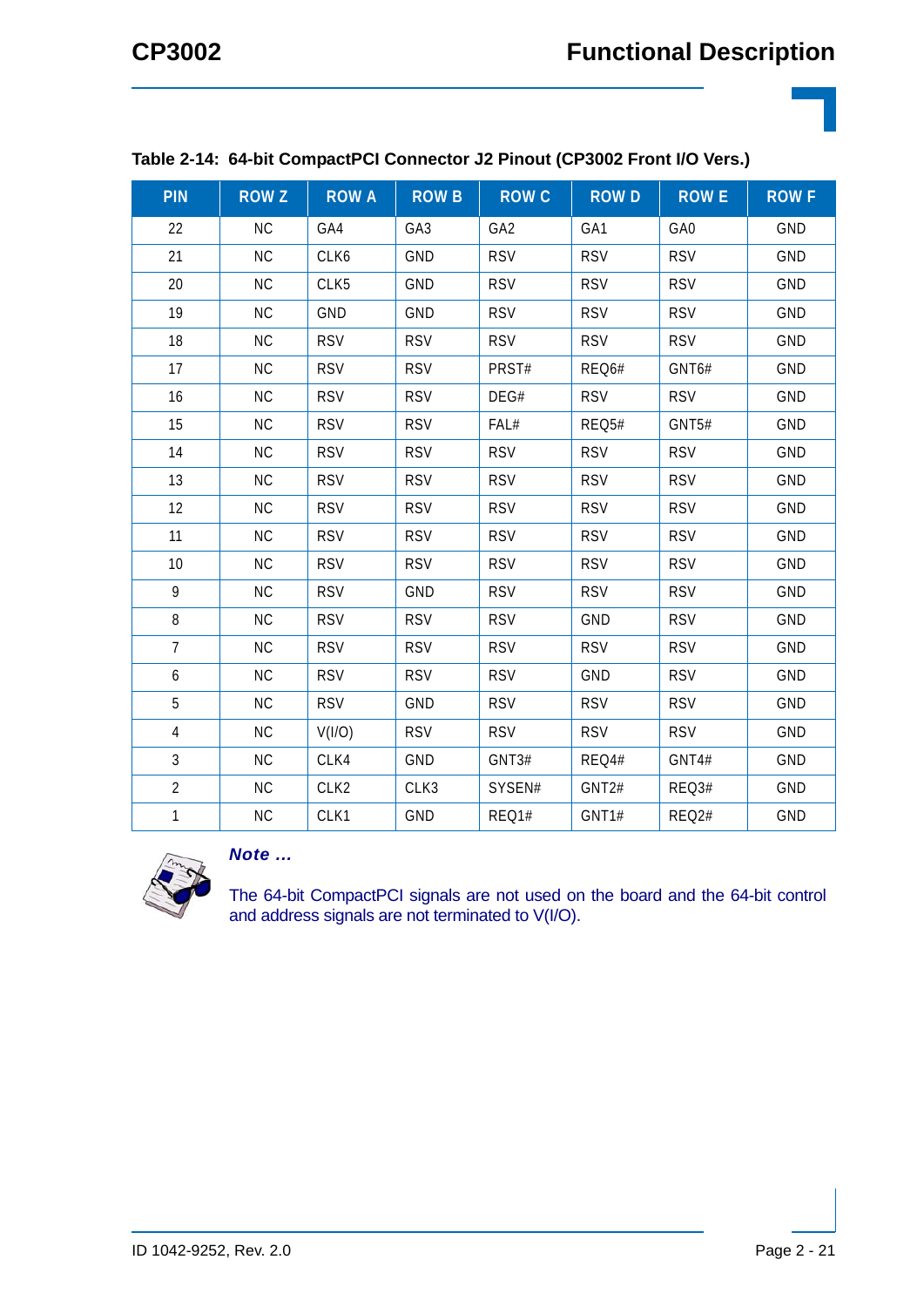

# **2.11.10.3 Optional Rear I/O Interface**

The CP3002 board provides optional rear I/O connectivity for peripherals. When the rear I/O module is used, the signals of some of the main board/front panel connectors are routed to the rear I/O module interface.

The CP3002 with rear I/O is compatible with all standard 3U CompactPCI passive backplanes with rear I/O support.



#### *Warning!*

To support the rear I/O feature, a 3U CompactPCI backplane with rear I/O support is required. Do not plug a rear I/O configured board in a backplane without rear I/O support. Failure to comply with the above will result in damage to your board.

The CP3002 rear I/O provides the following interfaces (all signals are available on J2 only if the board is ordered with rear I/O functionality):

- Two USB 2.0 ports
- Two Gigabit Ethernet ports without LED signals
- Two SATA ports
- Two COM ports (3.3 V LVTTL level)
- VGA analog port
- Management and control signals
- Input for +5V standby power
- Geographic addressing (GA[4..0])



#### *Note ...*

The pinout of the rear I/O CompactPCI connector on the CP3002 is compatible with that of the CP305, CP307, and CP308. Thus, rear I/O modules designed for these boards can also be used with the CP3002.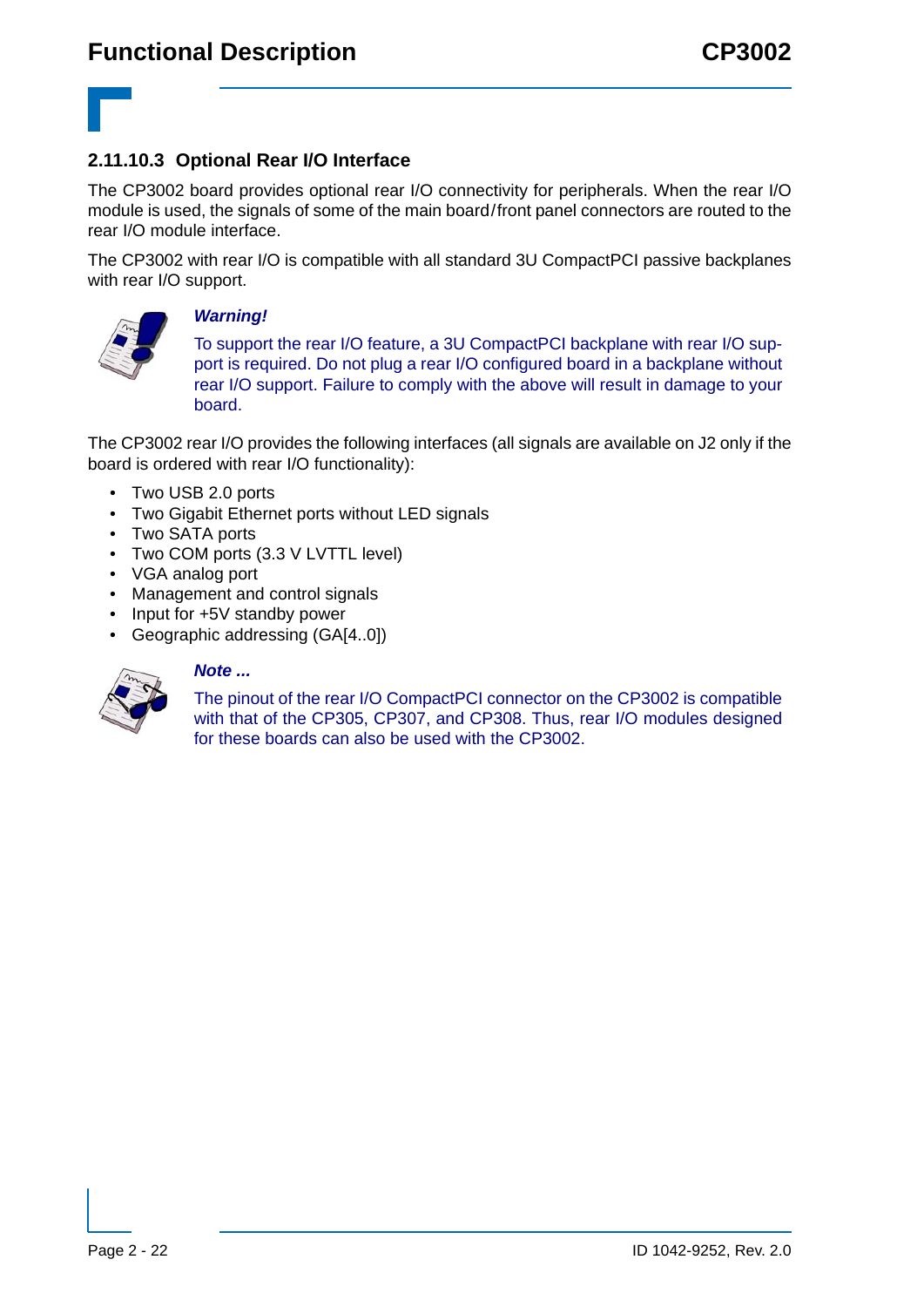

| <b>PIN</b>       | <b>ROW Z</b> | <b>ROWA</b>     | <b>ROW B</b>                    | <b>ROW C</b>       | <b>ROWD</b>                     | <b>ROWE</b> | <b>ROWF</b> |
|------------------|--------------|-----------------|---------------------------------|--------------------|---------------------------------|-------------|-------------|
| 22               | <b>NC</b>    | GA4             | GA <sub>3</sub>                 | GA <sub>2</sub>    | GA1                             | GA0         | GND         |
| 21               | NC           | CLK6            | GND                             | USBA+              | USBB+                           | USBA_PWR_5V | <b>GND</b>  |
| 20               | <b>NC</b>    | CLK5            | GND                             | USBA-              | USBB-                           | USBB_PWR_5V | <b>GND</b>  |
| 19               | <b>NC</b>    | GND             | GND                             | PWR_BTN#           | PWR_SLPS3#                      | RIO_3.3V    | GND         |
| 18               | NC           | COMA_RXD        | $COMA_DCD#$                     | COMA_DTR#          | GP11/<br>COMB_CTS#              | COMA_CTS#   | GND         |
| 17               | NC           | COMA_TXD        | GPI <sub>0</sub> /<br>COMB_RXD  | PRST#              | REQ6#                           | GNT6#       | GND         |
| 16               | <b>NC</b>    | COMA_DSR#       | COMA_RTS#                       | DEG#               | GND                             | COMA_RI#    | GND         |
| 15               | <b>NC</b>    | PWR_5VSTD<br>BY | <b>RSV</b>                      | FAL#               | REQ5#                           | GNT5#       | GND         |
| 14               | <b>NC</b>    | IPA_DA+         | IPA_DA-                         | GPO1/<br>COMB_RTS# | IPA_DC+                         | IPA_DC-     | GND         |
| 13               | <b>NC</b>    | IPA_DB+         | IPA_DB-                         | GPI4/COMB_RI#      | IPA_DD+                         | IPA_DD-     | GND         |
| 12               | NC           | IPB_DA+         | IPB_DA-                         | RIO_1V9            | IPB_DC+                         | IPB_DC-     | GND         |
| 11               | <b>NC</b>    | IPB_DB+         | IPB_DB-                         | GPI3/<br>COMB_DCD# | IPB_DD+                         | IPB_DD-     | GND         |
| 10               | <b>NC</b>    | <b>NC</b>       | GPO0/<br>COMB_TXD               | VGA_RED            | GPO <sub>2</sub> /<br>COMB_DTR# | <b>NC</b>   | GND         |
| 9                | <b>NC</b>    | SATAATX+        | GND                             | VGA_HSYNC          | NC                              | SATABTX+    | GND         |
| 8                | <b>NC</b>    | SATAATX-        | <b>NC</b>                       | VGA_BLUE           | GND                             | SATABTX-    | GND         |
| $\overline{7}$   | NC           | NC              | GPI <sub>2</sub> /<br>COMB_DSR# | VGA_DDC_DATA       | <b>RSV</b>                      | NC          | GND         |
| $\boldsymbol{6}$ | NC           | SATAARX+        | <b>NC</b>                       | VGA_GREEN          | GND                             | SATABRX+    | GND         |
| 5                | <b>NC</b>    | SATAARX-        | GND                             | VGA_VSYNC          | <b>NC</b>                       | SATABRX-    | GND         |
| $\overline{4}$   | NC           | VI/O            | RIO_5V                          | VGA_DDC_CLK        | GPIO_CFG0                       | <b>NC</b>   | GND         |
| 3                | NC           | CLK4            | GND                             | GNT3#              | REQ4#                           | GNT4#       | GND         |
| $\overline{2}$   | NC           | CLK2            | CLK3                            | SYSEN#             | GNT2#                           | REQ3#       | GND         |
| $\mathbf{1}$     | NC           | CLK1            | GND                             | REQ1#              | GNT1#                           | REQ2#       | GND         |

#### **Table 2-15: Rear I/O CompactPCI Connector J2 Pinout (CP3002 Rear I/O Vers.)**



# *Warning!*

The RIO\_XXX signals are power supply **OUTPUTS** to supply the rear I/O module with power. These pins **MUST NOT** be connected to any other power source, either within the backplane itself or within a rear I/O module.

Failure to comply with the above will result in damage to your board.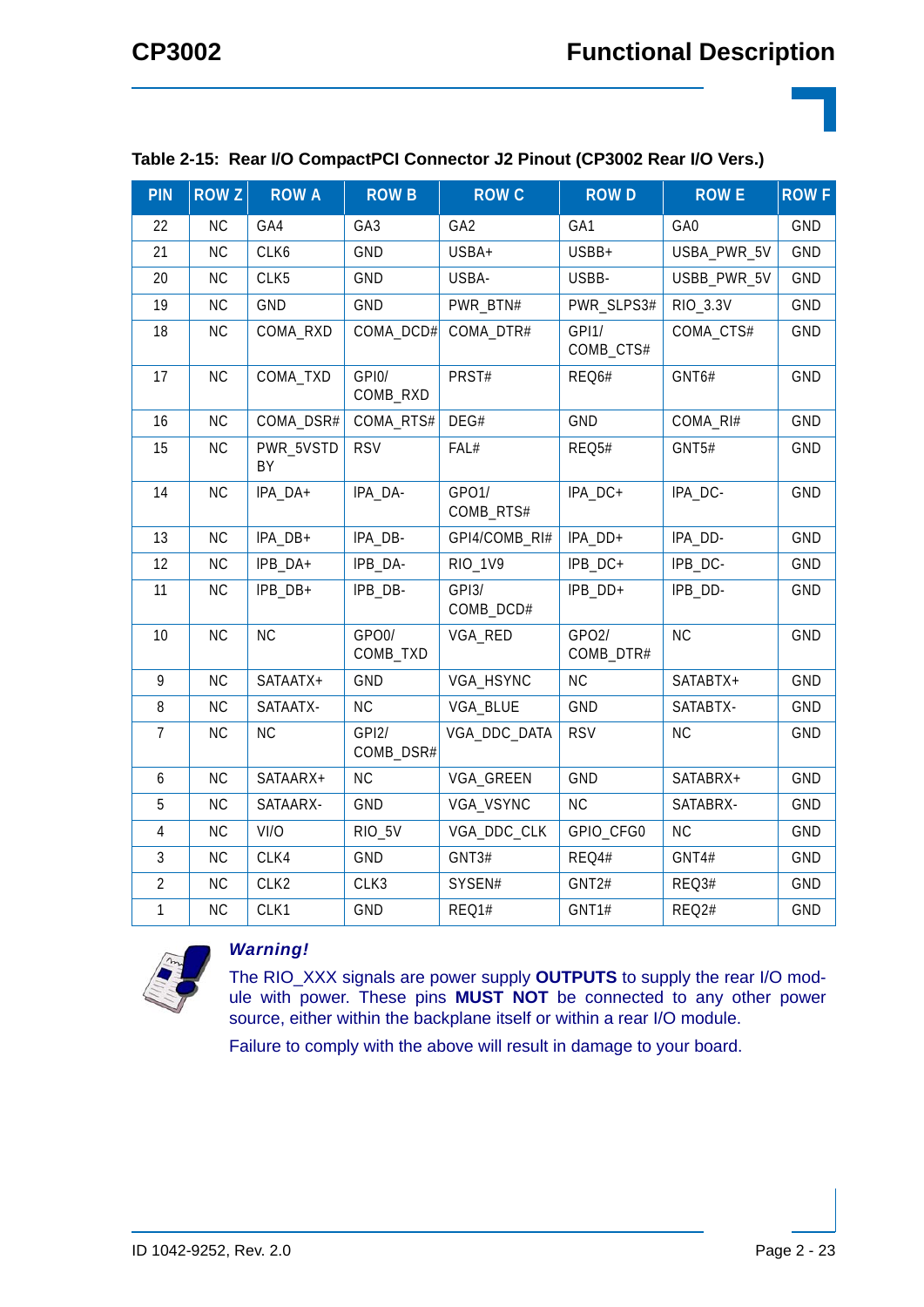

#### **Table 2-16: Rear I/O Signal Description**

| <b>SIGNAL</b>                   | <b>DESCRIPTION</b>                                                                                                                                    |  |  |
|---------------------------------|-------------------------------------------------------------------------------------------------------------------------------------------------------|--|--|
| COMAx                           | COMA port LVTTL (3.3V)                                                                                                                                |  |  |
| COMBx                           | COMB port LVTTL (3.3V)                                                                                                                                |  |  |
| GPI/GPO                         | General purpose input / general purpose output signal                                                                                                 |  |  |
| GPIO_CFG0                       | GPIO or COMB configuration                                                                                                                            |  |  |
| <b>IPx</b>                      | Gigabit Ethernet copper port                                                                                                                          |  |  |
| <b>SATAx</b>                    | Serial ATA port                                                                                                                                       |  |  |
| <b>USBx</b>                     | USB interface and power                                                                                                                               |  |  |
| <b>VGAx</b>                     | VGA signal                                                                                                                                            |  |  |
| RIOx/VI/O                       | Power supply signal                                                                                                                                   |  |  |
| <b>PWR<sub>x</sub></b>          | Power management signal                                                                                                                               |  |  |
| <b>RSV</b>                      | Reserved                                                                                                                                              |  |  |
| <b>GND</b>                      | Ground signal                                                                                                                                         |  |  |
| <b>NC</b>                       | Not connected                                                                                                                                         |  |  |
| selected.<br><b>GPIO SIGNAL</b> | With the GPIO_CFG0 signal on the rear I/O module an active COMB or GPIO interface can be<br>Table 2-17: GPIO Signal Description<br><b>DESCRIPTION</b> |  |  |
| GPIO_CFG0                       | $0 = GPIO$                                                                                                                                            |  |  |
|                                 |                                                                                                                                                       |  |  |
|                                 | $1 = COMB$                                                                                                                                            |  |  |

#### **Table 2-17: GPIO Signal Description**

| GPIO SIGNAL' | 'DESCRIPTION. |
|--------------|---------------|
| GPIO CFG0    | $0 = GPIO$    |
|              | $1 = COMB$    |



#### *Note ...*

The default value is 1 if pin D4 is not connected (pull-up resistor to 3.3V on CP3002). If the pin is connected, the default value depends on the rear I/O module. If the pin is driven by the rear I/O module, it must be considered that the CP3002 tolerates only 3.3 V signaling on this input.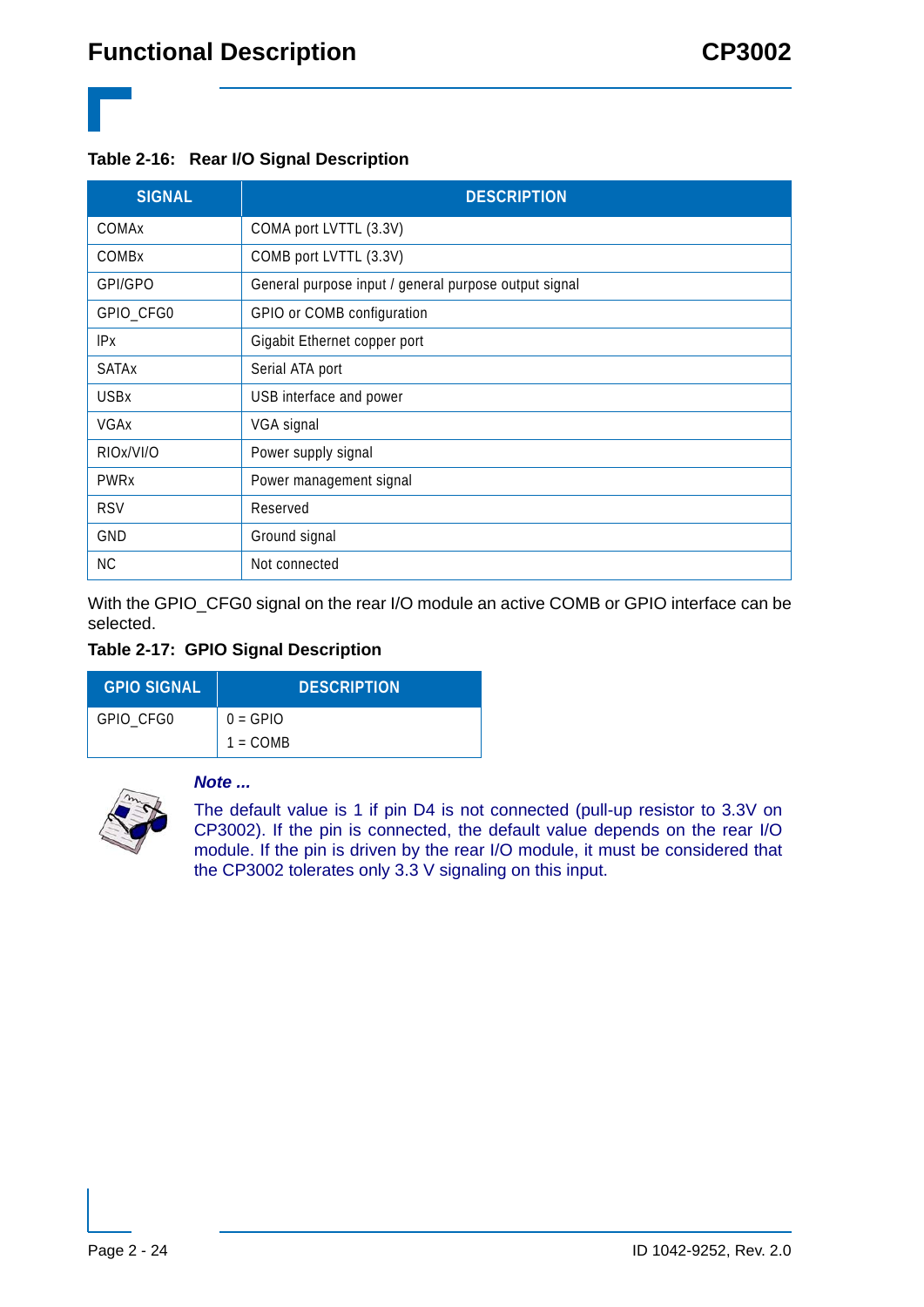

### **2.11.10.4 Rear I/O Pin Description**

#### **Serial Ports**

The CP3002 provides two serial ports, COMA and COMB, both available on the rear I/O CompactPCI connector J2.

| PIN on J2       | <b>SIGNAL</b> | <b>FUNCTION</b>               | <b>DRIVEN BY</b> | <b>SIGNALING VOLTAGE</b> |
|-----------------|---------------|-------------------------------|------------------|--------------------------|
| A17             | COMA_TXD      | TXD serial port (COMA)        | CP3002           | LVTTL (3.3V)             |
| A18             | COMA_RXD      | RXD serial port (COMA)        | Rear I/O module  | LVTTL (3.3V)             |
| E18             | COMA_CTS#     | CTS signal serial port (COMA) | Rear I/O module  | LVTTL (3.3V)             |
| <b>B16</b>      | COMA_RTS#     | RTS signal serial port (COMA) | CP3002           | LVTTL (3.3V)             |
| A16             | COMA_DSR#     | DSR signal serial port (COMA) | Rear I/O module  | LVTTL (3.3V)             |
| <b>B18</b>      | COMA_DCD#     | DCD signal serial port (COMA) | Rear I/O module  | LVTTL (3.3V)             |
| C18             | COMA_DTR#     | DTR signal serial port (COMA) | CP3002           | LVTTL (3.3V)             |
| E16             | COMA_RI#      | RI signal serial port (COMA)  | Rear I/O module  | LVTTL (3.3V)             |
| <b>B10</b>      | COMB_TXD      | TXD serial port (COMB)        | CP3002           | LVTTL (3.3V)             |
| <b>B17</b>      | COMB_RXD      | RXD serial port (COMB)        | Rear I/O module  | LVTTL (3.3V)             |
| D18             | COMB_CTS#     | CTS signal serial port (COMB) | Rear I/O module  | LVTTL (3.3V)             |
| C14             | COMB_RTS#     | RTS signal serial port (COMB) | CP3002           | LVTTL (3.3V)             |
| B7              | COMB_DSR#     | DSR signal serial port (COMB) | Rear I/O module  | LVTTL (3.3V)             |
| C11             | COMB_DCD#     | DCD signal serial port (COMB) | Rear I/O module  | LVTTL (3.3V)             |
| D <sub>10</sub> | COMB_DTR#     | DTR signal serial port (COMB) | CP3002           | LVTTL (3.3V)             |
| C13             | COMB_RI#      | RI signal serial port (COMB)  | Rear I/O module  | LVTTL (3.3V)             |

**Table 2-18: COMA and COMB Signal Description**



#### *Note ...*

The pins for the interfaces COMA and COMB (pins A18, A17, A16, B18, B17, B16, B10, B7, C18, C14, C13, C11, D18, D10, E18, and E16) tolerate only 3.3V signaling and their inputs (driven by the rear I/O module) have internal pull-up resistors.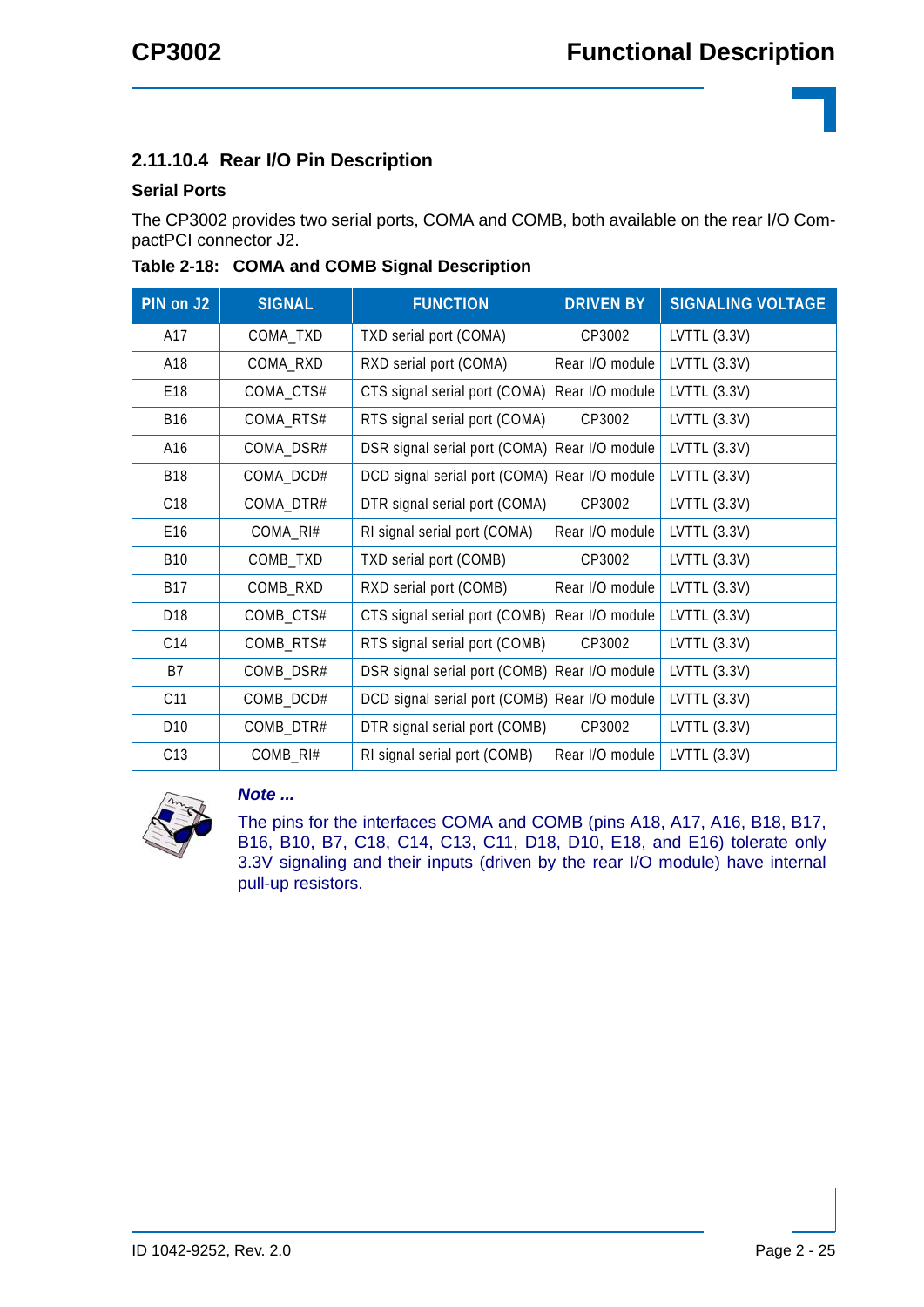

#### **General Purpose Inputs/Outputs**

Alternatively, the following GPIO signals are available instead of the COMB signals if pin D4 on the rear I/O connector J2 (GPIO\_CFG0) is set to 0.

**Table 2-19: GPIO Signal Description**

| PIN on J2       | <b>SIGNAL</b>     | <b>FUNCTION</b>          | <b>DRIVEN BY</b> | <b>SIGNALING VOLTAGE</b> |
|-----------------|-------------------|--------------------------|------------------|--------------------------|
| <b>B10</b>      | GP <sub>O0</sub>  | General purpose output 0 | CP3002           | LVTTL (3.3V)             |
| <b>B17</b>      | GPI <sub>0</sub>  | General purpose input 0  | Rear I/O module  | LVTTL (3.3V)             |
| D <sub>18</sub> | GPI1              | General purpose input 1  | Rear I/O module  | LVTTL (3.3V)             |
| C <sub>14</sub> | GP <sub>O</sub> 1 | General purpose output 1 | CP3002           | LVTTL (3.3V)             |
| <b>B7</b>       | GPI <sub>2</sub>  | General purpose input 2  | Rear I/O module  | LVTTL (3.3V)             |
| C <sub>11</sub> | GPI3              | General purpose input 3  | Rear I/O module  | LVTTL (3.3V)             |
| D <sub>10</sub> | GP <sub>O</sub> 2 | General purpose output 2 | CP3002           | LVTTL (3.3V)             |
| C13             | GP <sub>14</sub>  | General purpose input 4  | Rear I/O module  | LVTTL (3.3V)             |



# *Note ...*

The pins for the GPIO interface (pins B17, B10, B7, C14, C13, C11, D18, and D10) tolerate only 3.3 V signaling and their inputs (driven by the rear I/O module) have internal pull-up resistors.

#### **VGA Interface**

VGA signals are available either on the front VGA connector, J6, or on the rear I/O interface due to the implemented switch on the CP3002. Switching over from front to rear I/O or vice versa is effected using the uEFI BIOS or the board-specific Control Register 0 (0x282), bit 7-6 (default: front I/O).

| PIN on J2      | <b>SIGNAL</b> | <b>FUNCTION</b>                            | <b>DRIVEN BY</b>     | <b>SIGNALING VOLTAGE</b> |
|----------------|---------------|--------------------------------------------|----------------------|--------------------------|
| C10            | VGA_RED       | VGA analog red signal                      | CP3002               | Analog                   |
| C <sub>6</sub> | VGA_GREEN     | VGA analog green signal                    | CP3002               | Analog                   |
| C8             | VGA_BLUE      | VGA analog blue signal                     | CP3002               | Analog                   |
| C <sub>9</sub> | VGA_HSYNC     | VGA horizontal synchroniza-<br>tion signal | CP3002               | LVTTL (3.3 V)            |
| C <sub>5</sub> | VGA_VSYNC     | VGA vertical synchronization<br>signal     | CP3002               | LVTTL (3.3 V)            |
| C <sub>4</sub> | VGA_DDC_CLK   | Monitor control clock signal               | CP3002               | TTL $(5 V)$              |
| C <sub>7</sub> | VGA_DDC_DATA  | Monitor control data signal                | <b>Bidirectional</b> | TTL $(5 V)$              |

#### **Table 2-20: VGA Signal Description**



## *Note ...*

On the rear I/O, the CP3002 provides 150  $\Omega$  termination resistors for the red, green and blue VGA signals. Thus, further 150  $\Omega$  termination resistors are necessary on the rear I/O module to reach the required 75  $\Omega$  termination for the VGA connection.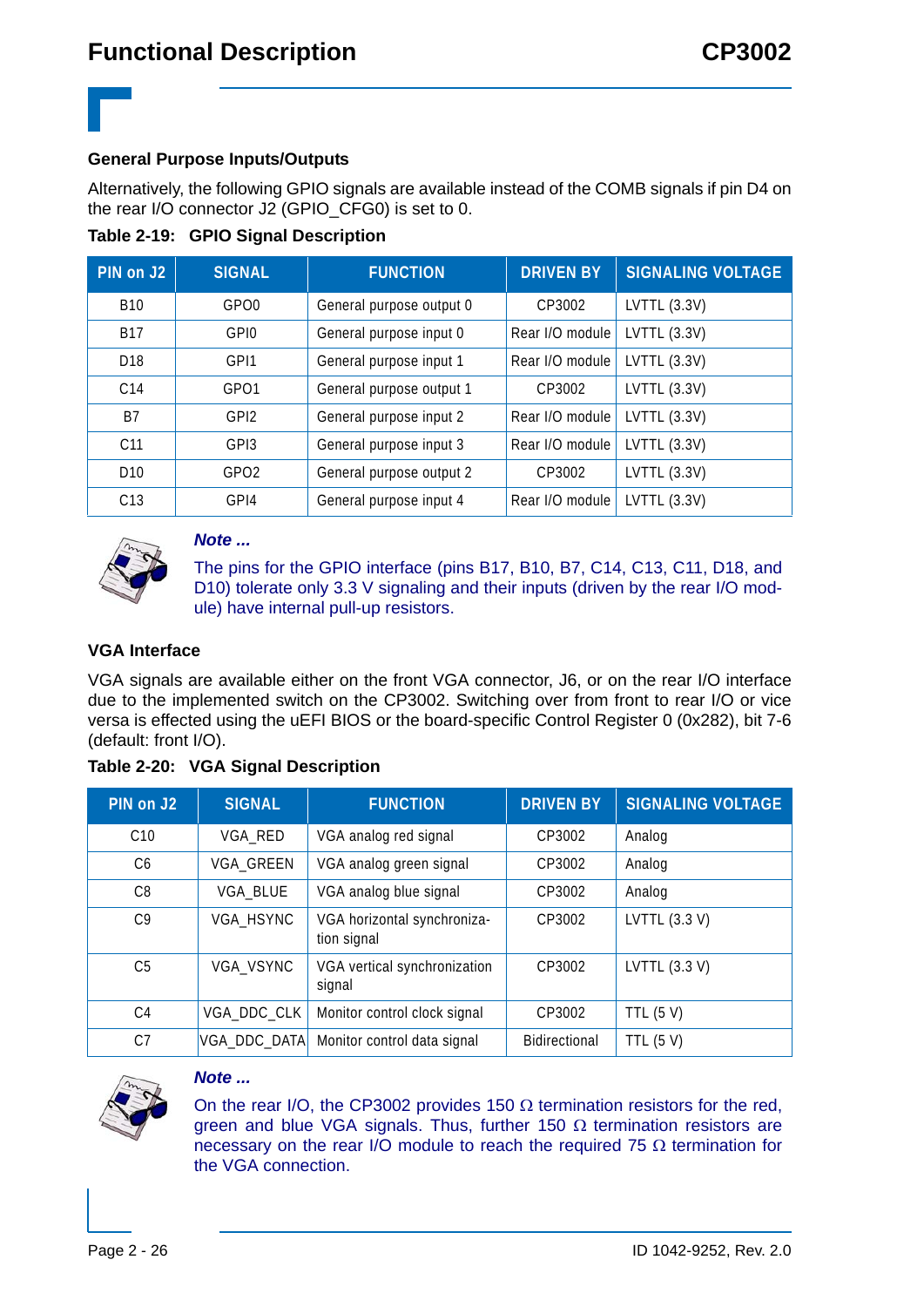#### **Ethernet Interfaces**

Gigabit Ethernet signals are available either on the front RJ-45 connector or on the rear I/O interface due to the implemented switches on the CP3002. Both Gigabit Ethernet channels are individually switchable to front or rear I/O. Switching over from front to rear I/O or vice versa is effected using the uEFI BIOS settings (default: front I/O).

| PIN on J2       | <b>SIGNAL</b> | <b>FUNCTION</b>                          | <b>DRIVEN BY</b>     | <b>SIGNALING VOLTAGE</b> |
|-----------------|---------------|------------------------------------------|----------------------|--------------------------|
| A14             | IPA_DA+       | Media-dependent interface port A         | Bidirectional        | Analog                   |
| <b>B14</b>      | IPA_DA-       | Media-dependent interface port A         | Bidirectional        | Analog                   |
| A13             | IPA_DB+       | Media-dependent interface port A         | Bidirectional        | Analog                   |
| <b>B13</b>      | IPA_DB-       | Media-dependent interface port A         | Bidirectional        | Analog                   |
| D14             | IPA_DC+       | Media-dependent interface port A         | Bidirectional        | Analog                   |
| E14             | IPA_DC-       | Media-dependent interface port A         | Bidirectional        | Analog                   |
| D13             | IPA_DD+       | Media-dependent interface port A         | Bidirectional        | Analog                   |
| E13             | IPA_DD-       | Media-dependent interface port A         | Bidirectional        | Analog                   |
| A12             | IPB_DA+       | Media-dependent interface port B         | Bidirectional        | Analog                   |
| <b>B12</b>      | IPB_DA-       | Media-dependent interface port B         | <b>Bidirectional</b> | Analog                   |
| A11             | IPB_DB+       | Media-dependent interface port B         | Bidirectional        | Analog                   |
| <b>B11</b>      | IPB_DB-       | Media-dependent interface port B         | Bidirectional        | Analog                   |
| D12             | IPB_DC+       | Media-dependent interface port B         | Bidirectional        | Analog                   |
| E12             | IPB_DC-       | Media-dependent interface port B         | Bidirectional        | Analog                   |
| D11             | IPB_DD+       | Media-dependent interface port B         | Bidirectional        | Analog                   |
| E <sub>11</sub> | IPB_DD-       | Media-dependent interface port B         | Bidirectional        | Analog                   |
| C12             | RIO_1V9       | Power supply for magnetics center<br>tap | CP3002               | 1.9V                     |

**Table 2-21: Gigabit Ethernet Signal Description**



#### *Note ...*

The Ethernet magnetics must be placed on the rear I/O module. The Ethernet magnetics center tap must be connected to the dedicated 1.9 V power supply provided by the CP3002 (pin C12 on J2).



#### *Warning!*

Pin C12 is a power supply **OUTPUT**. This pin **MUST NOT** be connected to any other power source, either within the backplane itself or within a rear I/O module.

Failure to comply with the above will result in damage to your board.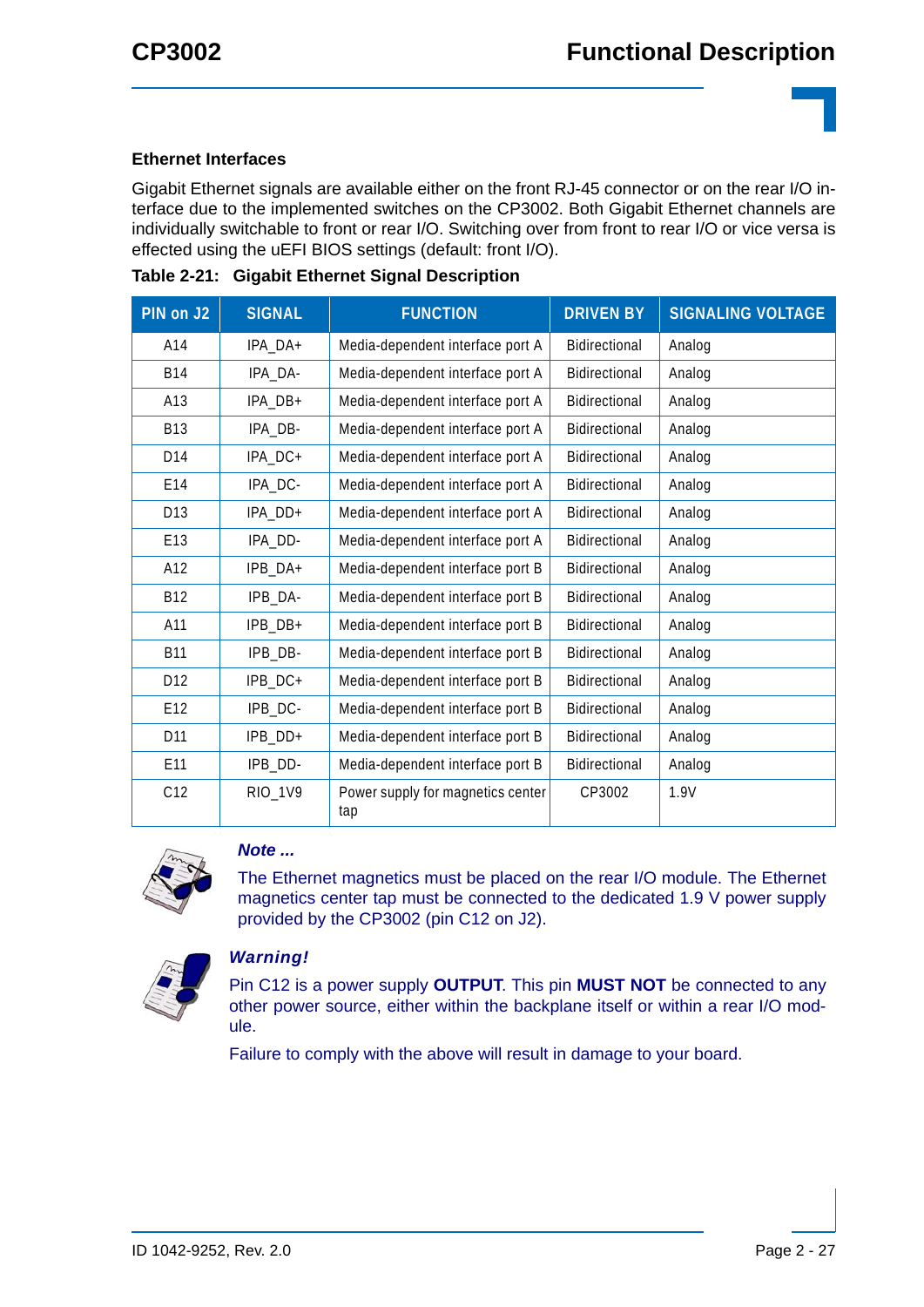

#### **Serial ATA Interfaces**

The CP3002 provides two Serial ATA interfaces on the rear I/O CompactPCI connector J2.

**Table 2-22: Serial ATA Signal Description**

| PIN on J2      | <b>SIGNAL</b> | <b>FUNCTION</b>        | <b>DRIVEN BY</b> | <b>SIGNALING VOLTAGE</b> |
|----------------|---------------|------------------------|------------------|--------------------------|
| A6             | $SATAARY+$    | Positive input port A  | Rear I/O module  | Differential             |
| A <sub>5</sub> | SATAARX-      | Negative input port A  | Rear I/O module  | Differential             |
| A9             | $SATAATX +$   | Positive output port A | CP3002           | Differential             |
| A8             | SATAATX-      | Negative output port A | CP3002           | Differential             |
| E6             | $SATABRX+$    | Positive input port B  | Rear I/O module  | Differential             |
| E <sub>5</sub> | SATABRX-      | Negative input port B  | Rear I/O module  | Differential             |
| E9             | SATABTX+      | Positive output port B | CP3002           | Differential             |
| E8             | SATABTX-      | Negative output port B | CP3002           | <b>Differential</b>      |

#### **USB Interfaces**

Two USB 2.0 ports are available on the rear I/O CompactPCI connector J2.

# **Table 2-23: USB Signal Description**

| PIN on J2       | <b>SIGNAL</b> | <b>FUNCTION</b>             | <b>DRIVEN BY</b>     | <b>SIGNALING VOLTAGE</b> |
|-----------------|---------------|-----------------------------|----------------------|--------------------------|
| C <sub>21</sub> | $USBA+$       | Positive USB port A         | <b>Bidirectional</b> | Differential             |
| C <sub>20</sub> | USBA-         | Negative USB port A         | <b>Bidirectional</b> | Differential             |
| F <sub>21</sub> | USBA_PWR_5V   | USB power supply 5 V port A | CP3002               | 5 V                      |
| D <sub>21</sub> | $USBB+$       | Positive USB port B         | <b>Bidirectional</b> | <b>Differential</b>      |
| D <sub>20</sub> | USBB-         | Negative USB port B         | <b>Bidirectional</b> | <b>Differential</b>      |
| E <sub>20</sub> | USBB_PWR_5V   | USB power supply 5 V port B | CP3002               | 5 V                      |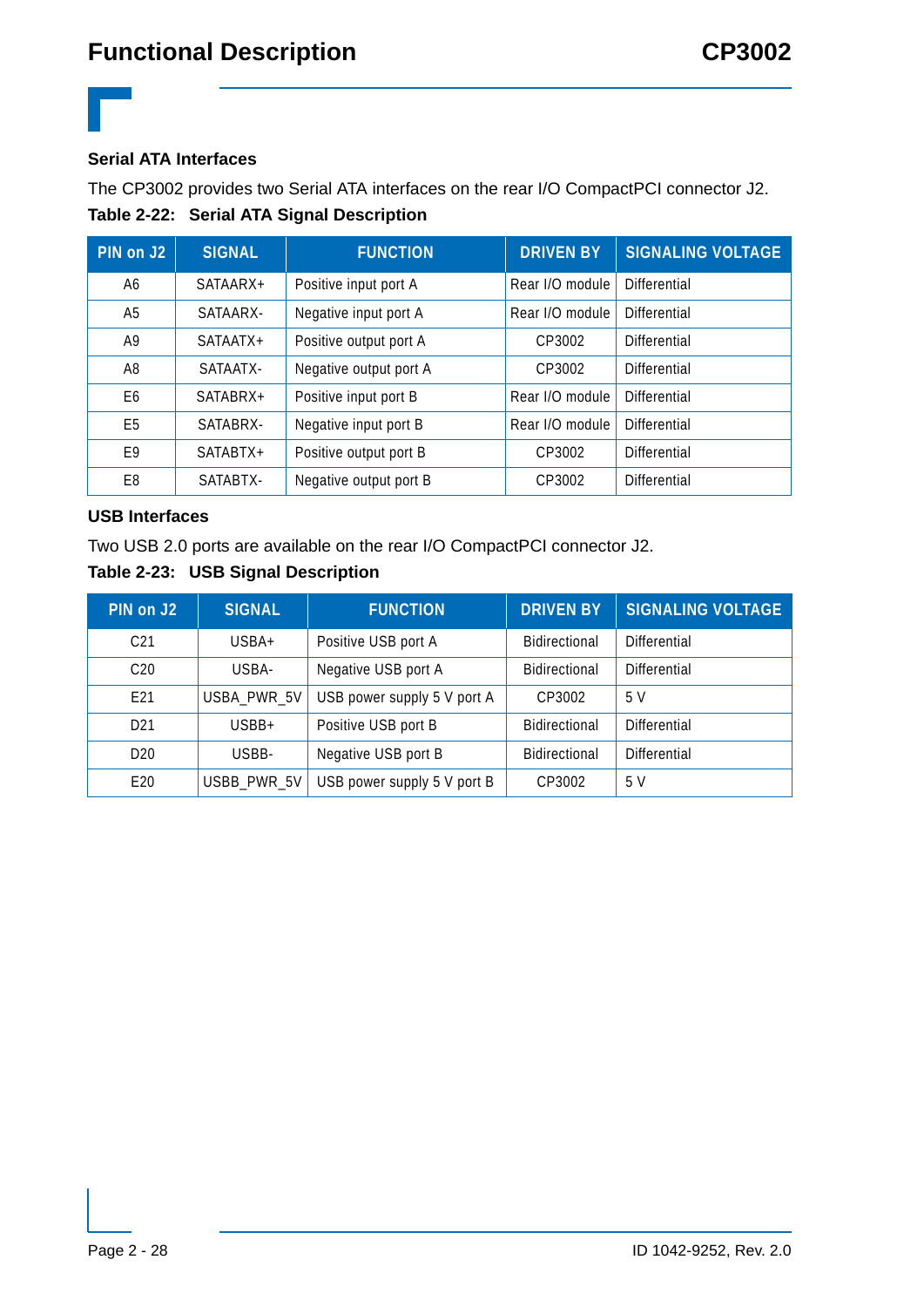

#### **Power Supply and Power Management Signals**

The CP3002 provides the following power supply and power management signals to the rear I/O module.

| Table 2-24: Power Supply and Power Management Signal Description |  |  |  |  |  |  |
|------------------------------------------------------------------|--|--|--|--|--|--|
|------------------------------------------------------------------|--|--|--|--|--|--|

| PIN on J2       | <b>SIGNAL</b>     | <b>FUNCTION</b>          | <b>DRIVEN BY</b> | <b>SIGNALING VOLTAGE</b>                                           |
|-----------------|-------------------|--------------------------|------------------|--------------------------------------------------------------------|
| B <sub>4</sub>  | RIO_5V            | Power supply 5 V         | CP3002           | 5V                                                                 |
| E <sub>19</sub> | RIO_3.3V          | Power supply 3.3 V       | CP3002           | 3.3V                                                               |
| A4              | V <sub>1</sub> /O | Power supply VI/O        | Backplane        | 5 V or 3.3 V                                                       |
| A15             | PWR_5V_STDBY      | Power supply 5 V standby | Rear I/O module  | 5V                                                                 |
| C <sub>19</sub> | PWR_BTN#          | Power button signal      | Rear I/O module  | Open drain (pull-up resistor<br>on the CP3002) or LVTTL<br>(3.3 V) |
| D <sub>19</sub> | PWR_SLPS3#        | Sleep S3 signal          | CP3002           | LVTTL $(3.3 V)$                                                    |
| B15, D7         | <b>RSV</b>        | Reserved                 | --               |                                                                    |



#### *Warning!*

Pins B15 and D7 **MUST NOT** be connected to any signal, either within the backplane itself or within a rear I/O module.

Failure to comply with the above will result in damage to your board.



#### *Warning!*

Pins B4 and E19 are power supply **OUTPUTS** to supply the rear I/O module with power. These pins **MUST NOT** be connected to any other power source, either within the backplane itself or within a rear I/O module.

Failure to comply with the above will result in damage to your board.

For further information regarding the rear I/O signals, please contact Kontron.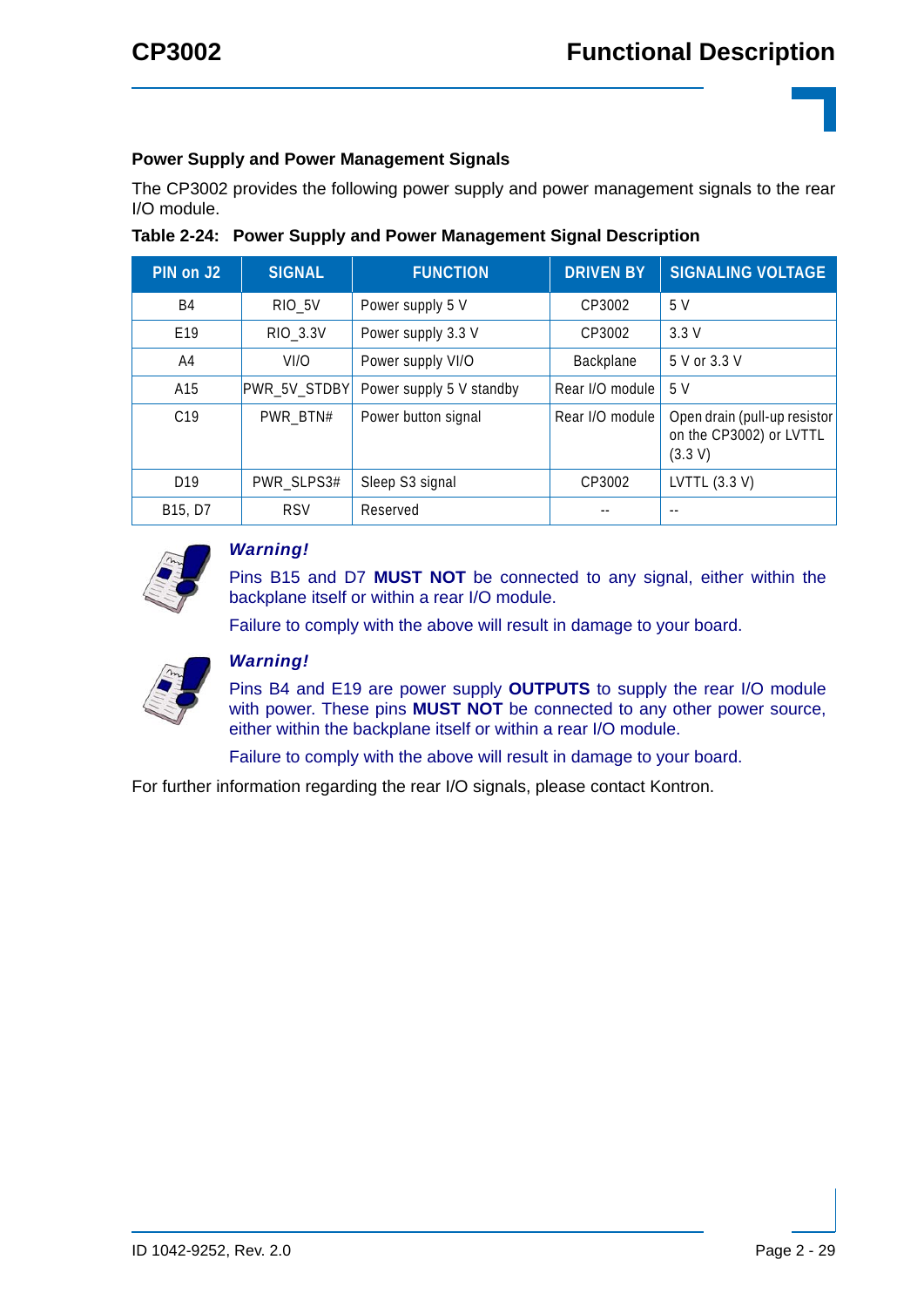

This page has been intentionally left blank.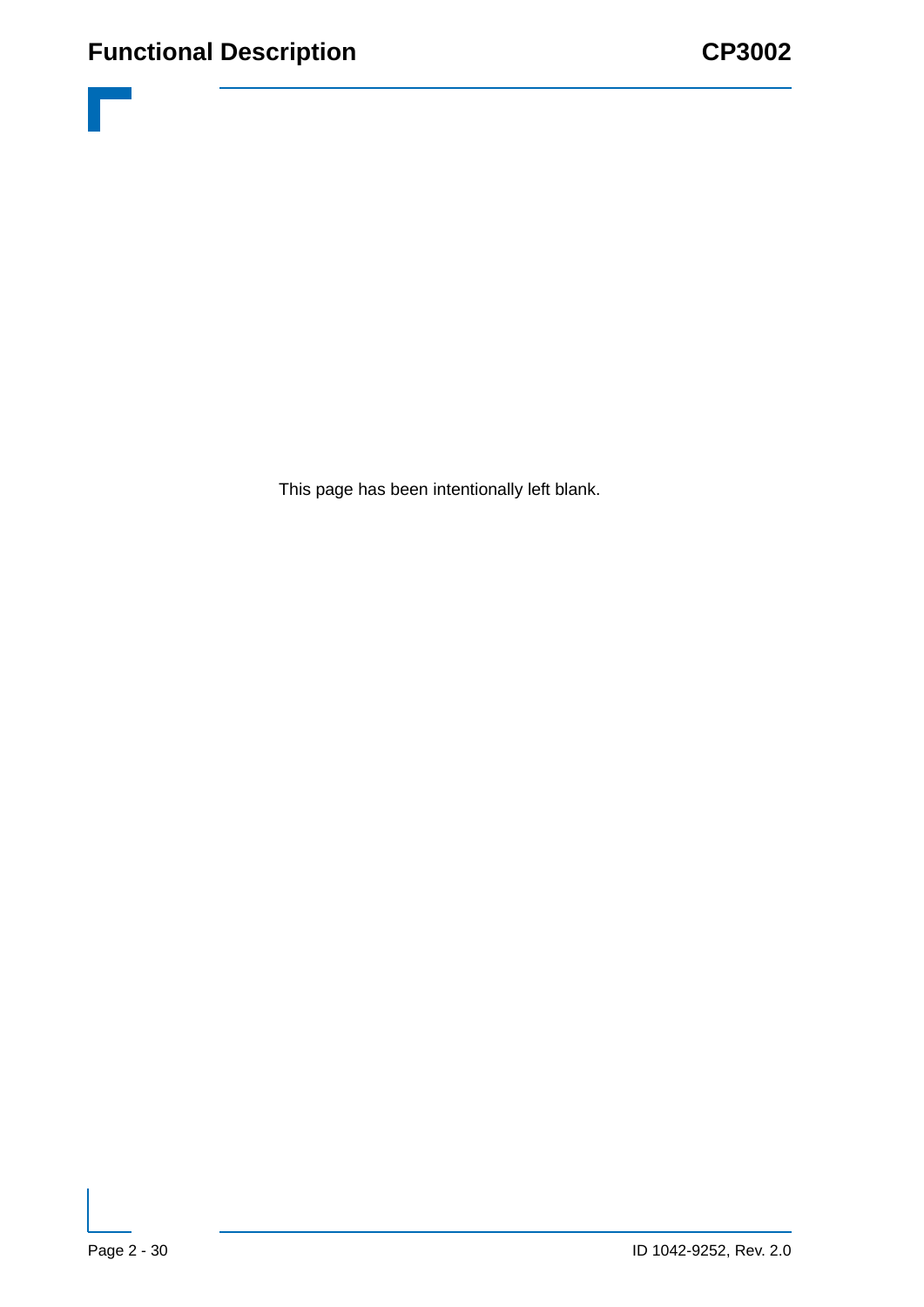

# **Installation**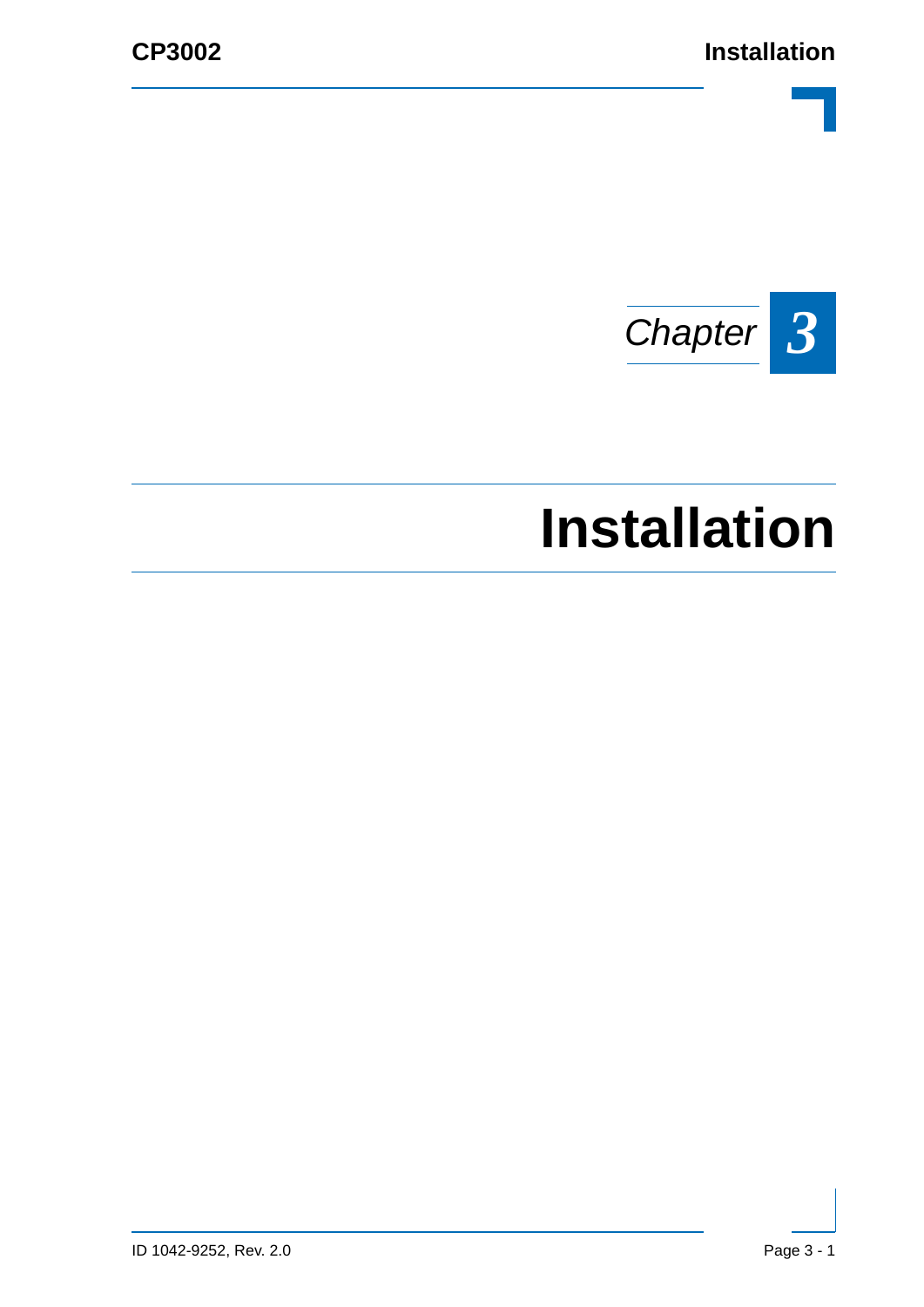# **Installation CP3002**



This page has been intentionally left blank.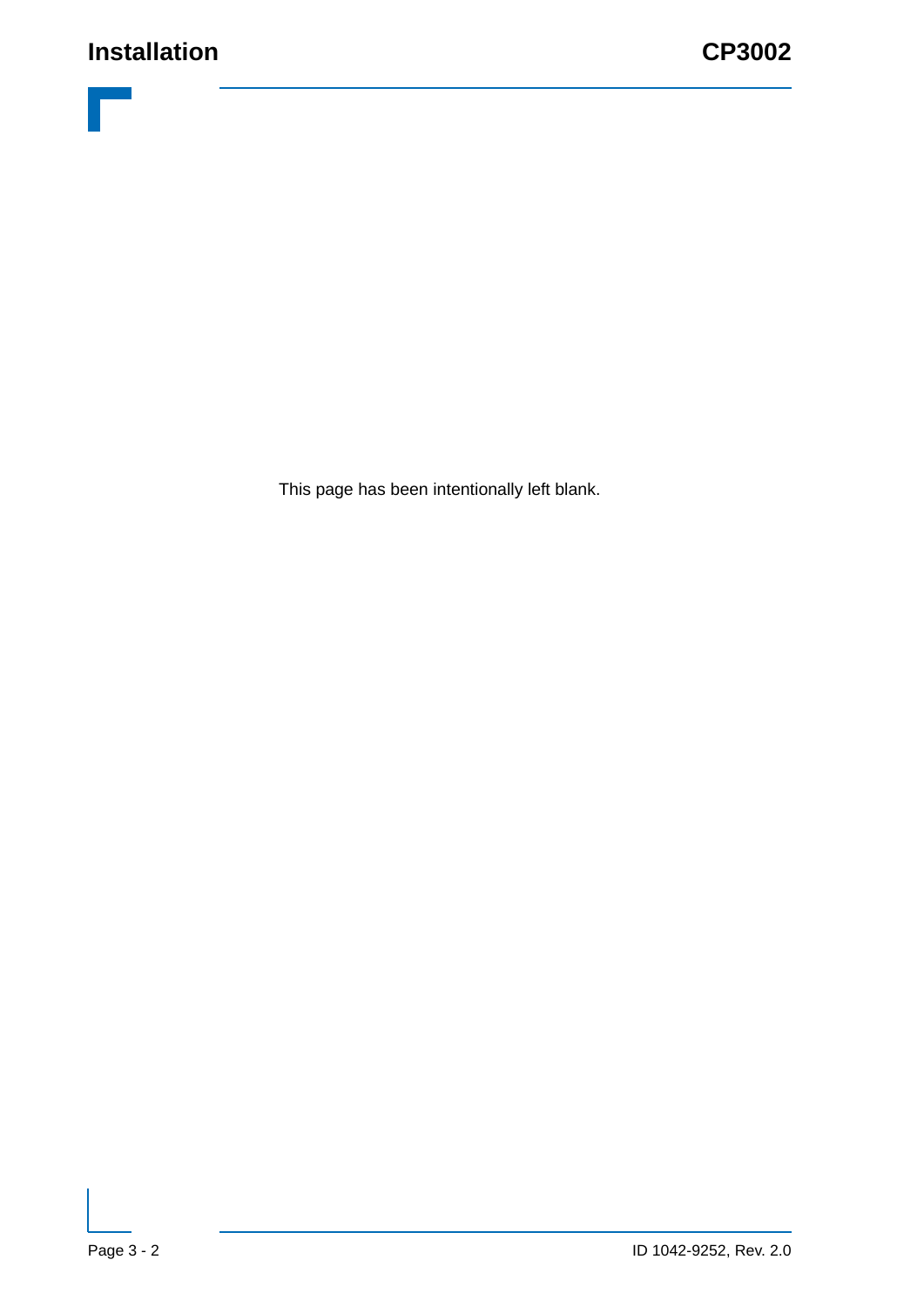# **3. Installation**

The CP3002 has been designed for easy installation. However, the following standard precautions, installation procedures, and general information must be observed to ensure proper installation and to preclude damage to the board, other system components, or injury to personnel.

# **3.1 Safety Requirements**

The following safety precautions must be observed when installing or operating the CP3002. *Kontron* assumes no responsibility for any damage resulting from failure to comply with these requirements.

#### *Warning!*



Due care should be exercised when handling the board due to the fact that the heat sink can get very hot. Do not touch the heat sink when installing or removing the board.

In addition, the board should not be placed on any surface or in any form of storage container until such time as the board and heat sink have cooled down to room temperature.



#### *Caution!*

If your board type is not specifically qualified as being hot swap capable, switch off the CompactPCI system power before installing the board in a free CompactPCI slot. Failure to do so could endanger your life or health and may damage your board or system.

#### *Note ...*



Certain CompactPCI boards require bus master and/or rear I/O capability. If you are in doubt whether such features are required for the board you intend to install, please check your specific board and/or system documentation to make sure that your system is provided with an appropriate free slot in which to insert the board.

#### *ESD Equipment!*



This CompactPCI board contains electrostatically sensitive devices. Please observe the necessary precautions to avoid damage to your board:

- Discharge your clothing before touching the assembly. Tools must be discharged before use.
- Do not touch components, connector-pins or traces.
- If working at an anti-static workbench with professional discharging equipment, please do not omit to use it.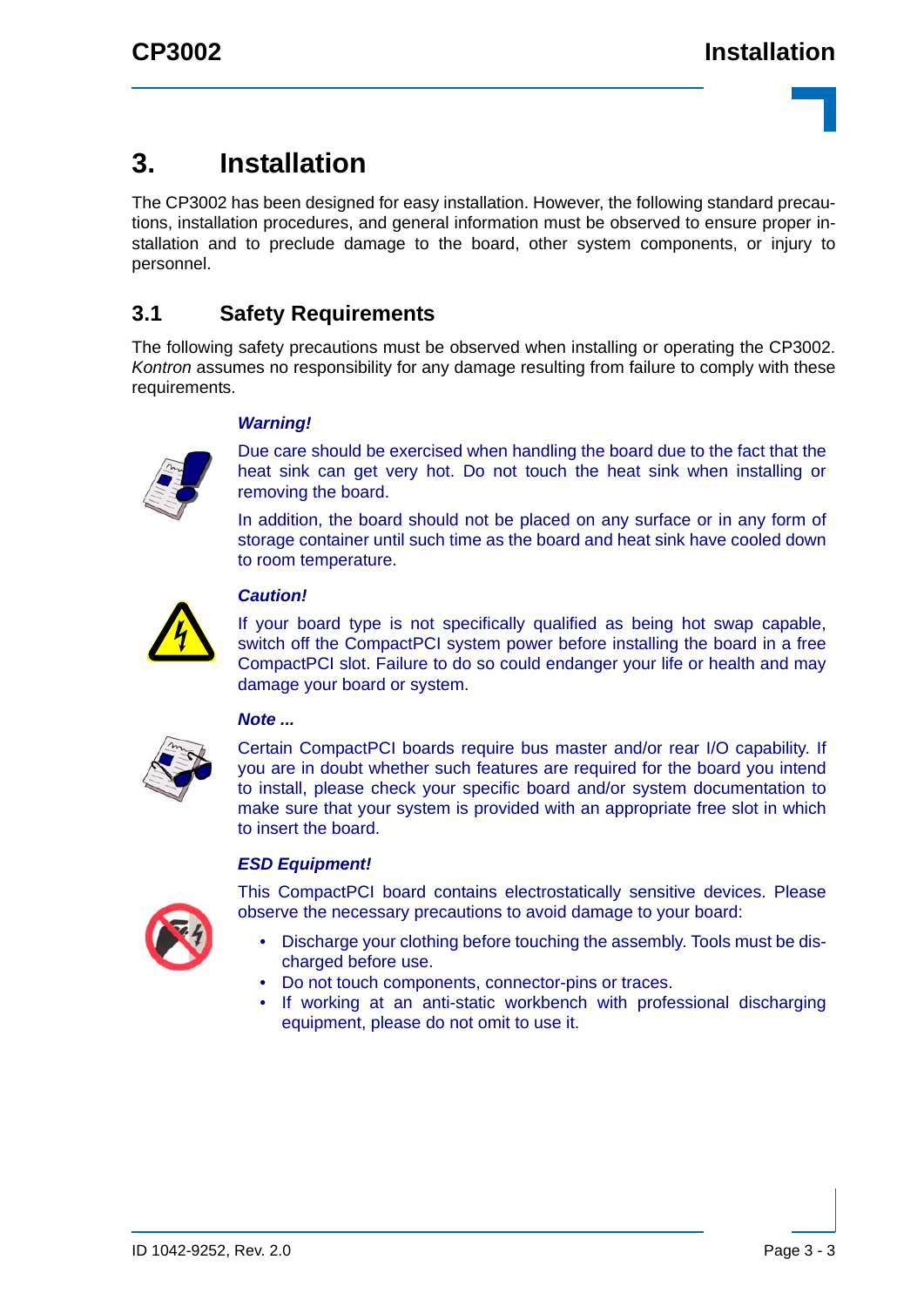

# **3.2 Initial Installation Procedures**

The following procedures are applicable only for the initial installation of the CP3002 in a system. Procedures for standard removal and insertion/removal under power are found in their respective chapters.

To perform an initial installation of the CP3002 in a system proceed as follows:

1. Ensure that the safety requirements indicated in Chapter 3.1 are observed.



#### *Warning!*

Failure to comply with the instruction below may cause damage to the board or result in improper system operation.

2. Ensure that the board is properly configured for operation in accordance with application requirements before installing. For information regarding the configuration of the CP3002 refer to Chapter 4. For the installation of CP3002-specific peripheral devices and rear I/ O devices refer to the appropriate sections in Chapter 3.



#### *Warning!*

Care must be taken when applying the procedures below to ensure that neither the CP3002 nor other system boards are physically damaged by the application of these procedures.

- 3. To install the CP3002 perform the following:
	- 1. Ensure that no power is applied to the system before proceeding.



#### *Warning!*

Even though power may be removed from the system, the CP3002 front panel cables and, when installed, the RIO transition module front panel cables may have power applied which comes from an external source.

In addition, these cables may be connected to devices that can be damaged by electrostatic discharging or short-circuiting of pins.

It is the responsibility of the system designer or integrator to ensure that appropriate measures are taken to preclude damage to the system or injury to personnel which may arise from the handling of these cables (connecting or disconnecting).

Kontron disclaims all liability for damages or injuries resulting from failure to comply with the above.



#### *Warning!*

When performing the next step, **DO NOT** push the board into the backplane connectors. Use the ejector handle to seat the board into the backplane connectors.

2. Carefully insert the board into the slot designated by the application requirements for the board until it makes contact with the backplane connectors.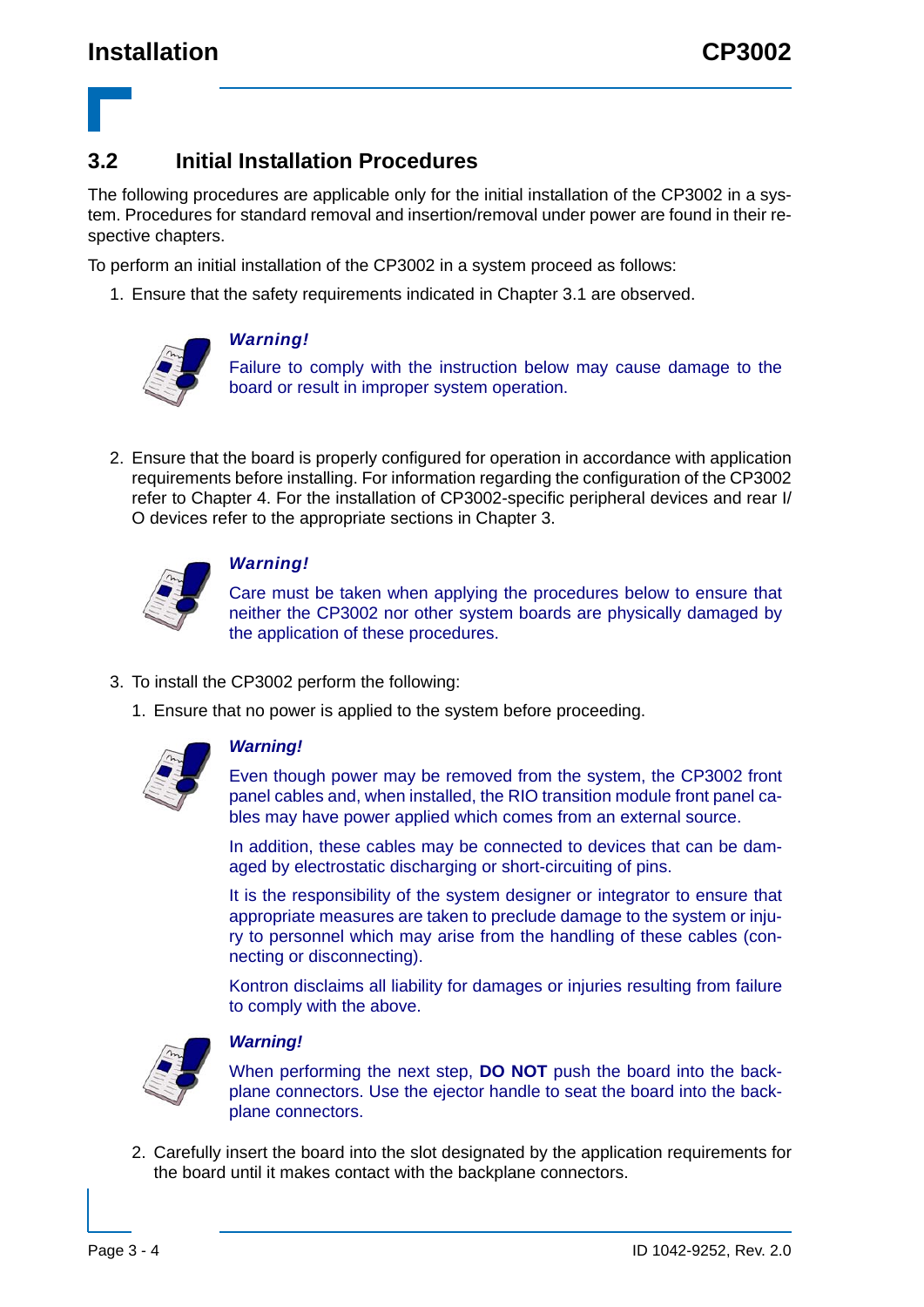- 3. Using the ejector handle, engage the board with the backplane. When the ejector handle is locked, the board is engaged.
- 4. Fasten the front panel retaining screws.
- 5. Connect all external interfacing cables to the board as required.
- 6. Ensure that the board and all required interfacing cables are properly secured.

The CP3002 is now ready for initial operation. Except for the uEFI BIOS, at this point there is no other software installed. For software installation and further operation of the CP3002, refer to appropriate CP3002 software (uEFI BIOS, BSP, OS), application, and system documentation.

# **3.3 Standard Removal Procedures**

To remove the board proceed as follows:

1. Ensure that the safety requirements indicated in Chapter 3.1 are observed. Particular attention must be paid to the warning regarding the heat sink!



#### *Warning!*

Care must be taken when applying the procedures below to ensure that neither the CP3002 nor system boards are physically damaged by the application of these procedures.

2. Ensure that no power is applied to the system before proceeding.



#### *Warning!*

Even though power may be removed from the system, the CP3002 front panel cables and, when installed, the RIO transition module front panel cables may have power applied which comes from an external source.

In addition, these cables may be connected to devices that can be damaged by electrostatic discharging or short-circuiting of pins.

It is the responsibility of the system designer or integrator to ensure that appropriate measures are taken to preclude damage to the system or injury to personnel which may arise from the handling of these cables (connecting or disconnecting).

Kontron disclaims all liability for damages or injuries resulting from failure to comply with the above.

- 3. Disconnect any interfacing cables that may be connected to the board.
- 4. Unscrew the front panel retaining screws.
- 5. Disengage the board from the backplane by first unlocking the board ejection handle and then by pressing the handle as required until the board is disengaged.
- 6. After disengaging the board from the backplane, pull the board out of the slot.



#### *Warning!*

Due care should be exercised when handling the board due to the fact that the heat sink can get very hot. Do not touch the heat sink when changing the board.

7. Dispose of the board as required.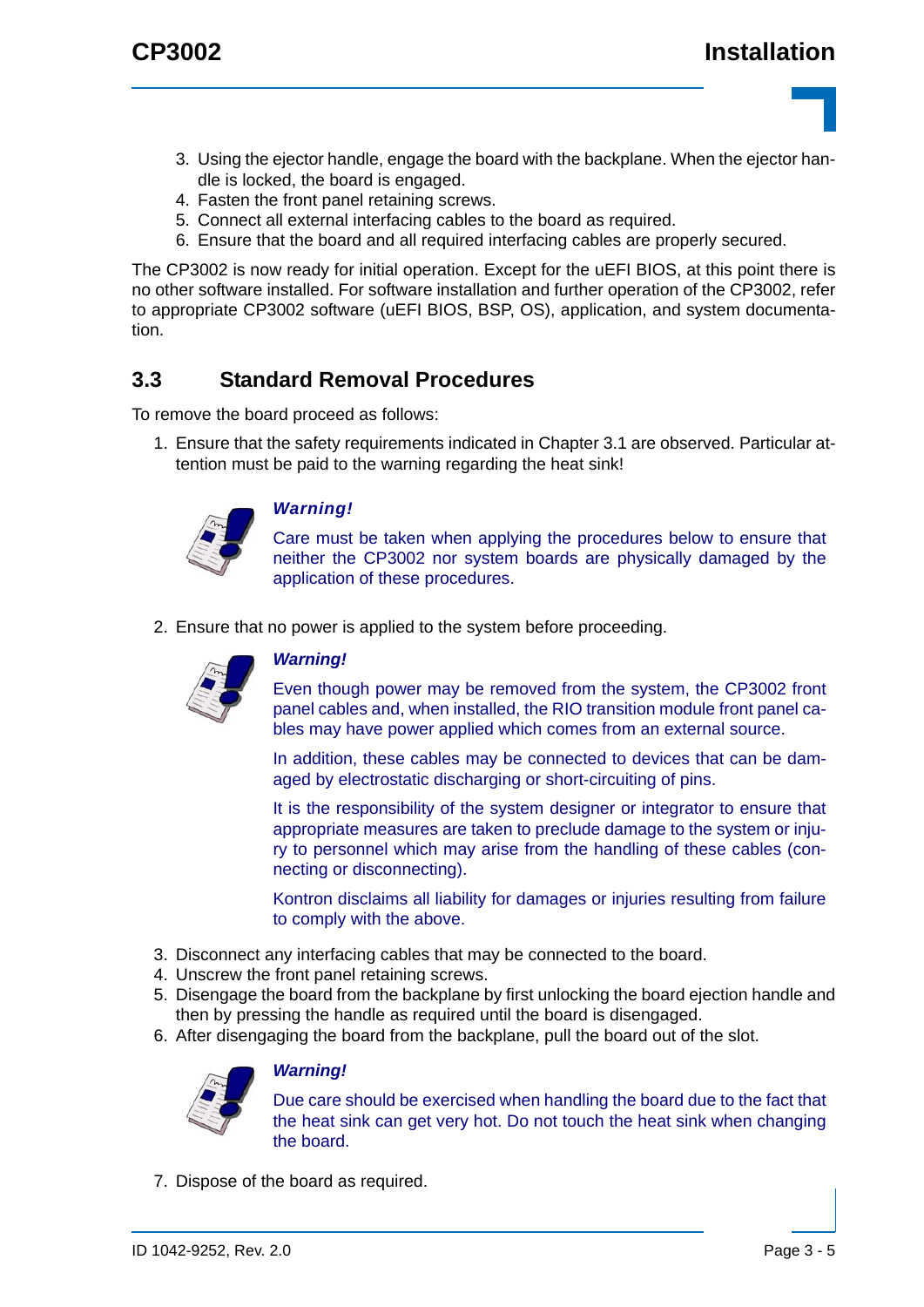# **3.4 Insertion/Removal under Power**

The CP3002 is designed for use either as a CompactPCI system controller or as an autonomous CPU board in a CompactPCI peripheral slot.

When installed in the system controller slot, the CP3002 provides all required functions for supporting the hot swapping of peripheral boards which are capable of being hot swapped. In this configuration the CP3002 itself is not hot-swappable.

When installed in a CompactPCI peripheral slot, the CP3002 operates autonomously, meaning that it only draws power from the CompactPCI backplane. There is no interfacing with the CompactPCI bus, clocks or other control signals. In this configuration, the CP3002 supports hot plugging. This simply means that the board can be installed or removed from the system while under power.



# *Warning!*

Always ensure that all functions in progress are properly terminated or put into a safe state prior to hot plugging the CP3002.

Failure to comply with the above may result in improper operation or damage to other system components, e.g. operating system failure, data loss, uncontrolled processing, etc.



# *Note ...*

In order to use the hot plug function of the CP3002, a hot swap-capable backplane is required.

# **3.4.1 Replacement under Power in Peripheral Slot**

This procedure assumes that the system supports hot plugging, and that the replacement for the board to be hot plugged is configured hardware- and software-wise for operation in the application.

To replace the CP3002 proceed as follows:

1. Ensure that the safety requirements indicated in Chapter 3.1 are observed. Particular attention must be paid to the warning regarding the heat sink!



# *Warning!*

Care must be taken when applying the procedures below to ensure that neither the CP3002 nor other system boards are physically damaged by the application of these procedures.

2. Ensure that the board may be removed from the system.



#### *Note ...*

The performance of this step is a function of the application. Consult the application description/procedure for determining when the CP3002 board may be removed from the system.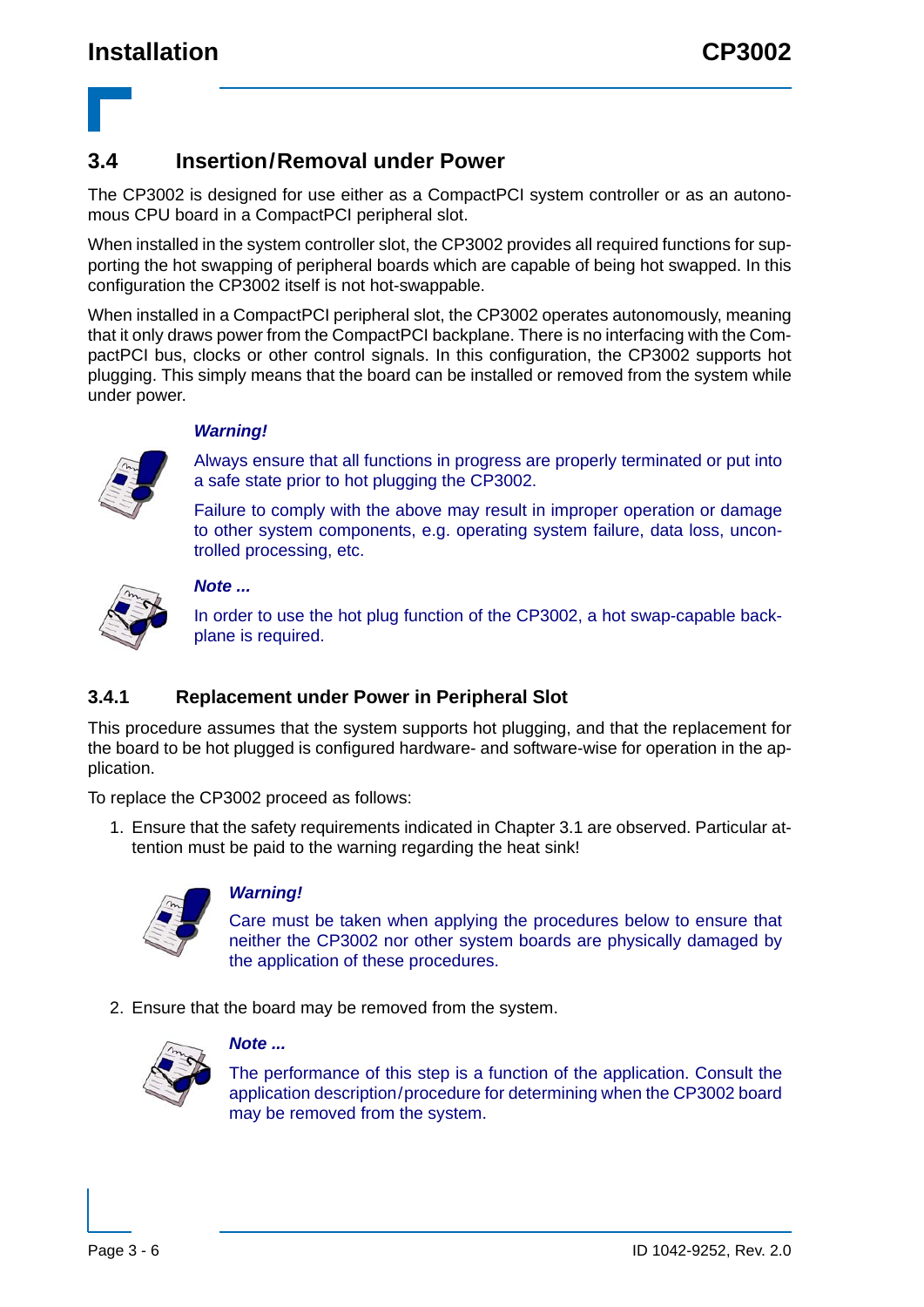3. Disconnect any interfacing cables that may be connected to the board.



#### *Warning!*

The CP3002 front panel cables and, when installed, the RIO transition module front panel cables may have power applied which comes from an external source.

In addition, these cables may be connected to devices that can be damaged by electrostatic discharging or short-circuiting of pins.

It is the responsibility of the system designer or integrator to ensure that appropriate measures are taken to preclude damage to the system or injury to personnel which may arise from the handling of these cables (connecting or disconnecting).

Kontron disclaims all liability for damages or injuries resulting from failure to comply with the above.

- 4. Unscrew the front panel retaining screws.
- 5. Unlock the ejector handle.
- 6. Using the ejector handle, disengage the board from the backplane and carefully remove it from the system.



#### *Warning!*

Due care should be exercised when handling the board due to the fact that the heat sink can get very hot. Do not touch the heat sink when changing the board.

- 7. Dispose of the "old" board as required observing the safety requirements indicated in Chapter 3.1.
- 8. Obtain the replacement CP3002 board.



#### *Warning!*

When performing the next step, **DO NOT** push the board into the backplane connectors. Use the ejector handle to seat the board into the backplane connectors.

- 9. Carefully insert the "new" board into the "old" board slot until it makes contact with the backplane connectors.
- 10. Using the ejector handle, engage the board with the backplane. When the ejector handle is locked, the board is engaged.
- 11. Fasten the front panel retaining screws.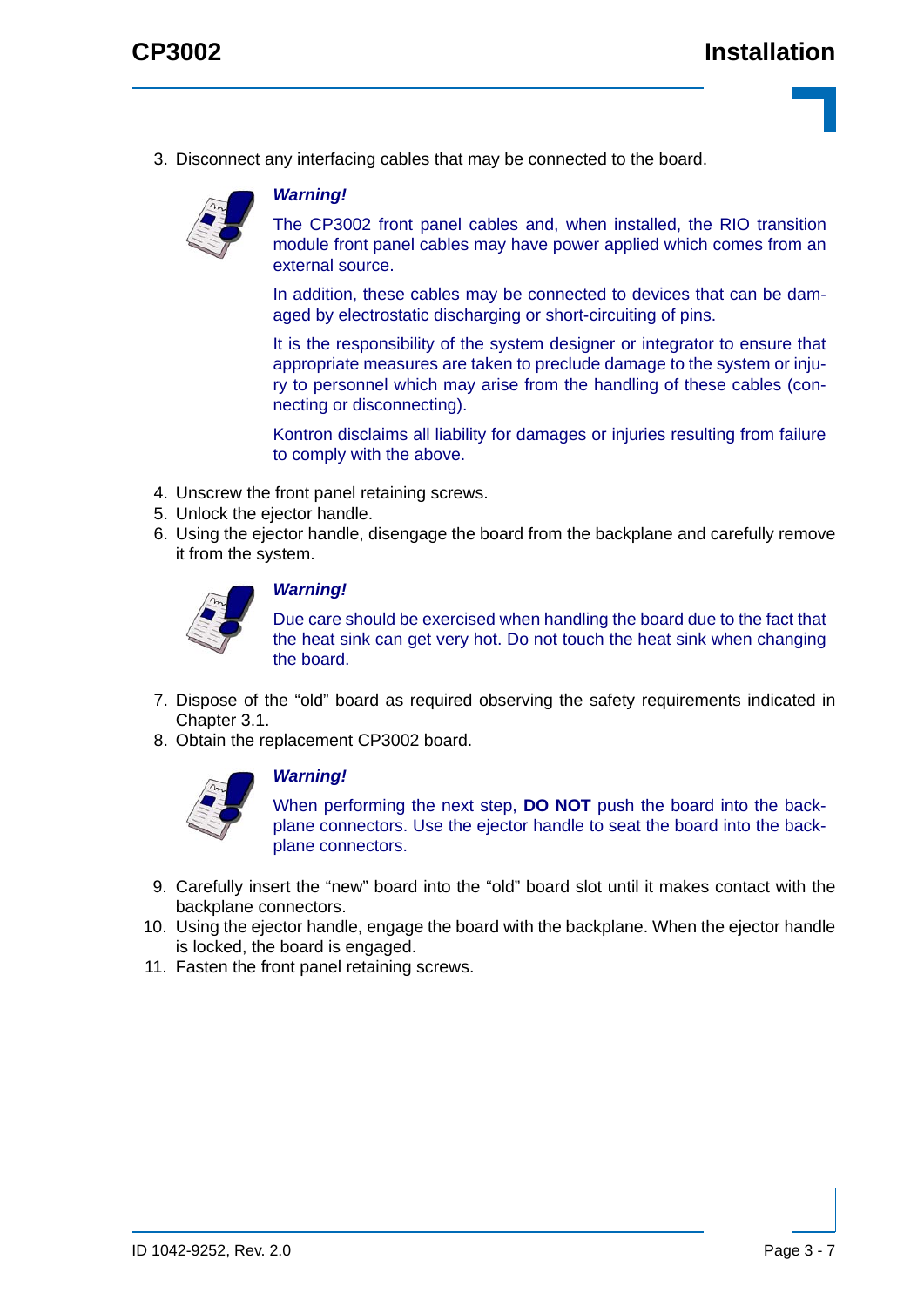

12. Connect all required interfacing cables to the board.



#### *Warning!*

The CP3002 front panel cables and, when installed, the RIO transition module front panel cables may have power applied which comes from an external source.

In addition, these cables may be connected to devices that can be damaged by electrostatic discharging or short-circuiting of pins.

It is the responsibility of the system designer or integrator to ensure that appropriate measures are taken to preclude damage to the system or injury to personnel which may arise from the handling of these cables (connecting or disconnecting).

Kontron disclaims all liability for damages or injuries resulting from failure to comply with the above.

Replacement of the CP3002 under power is now complete.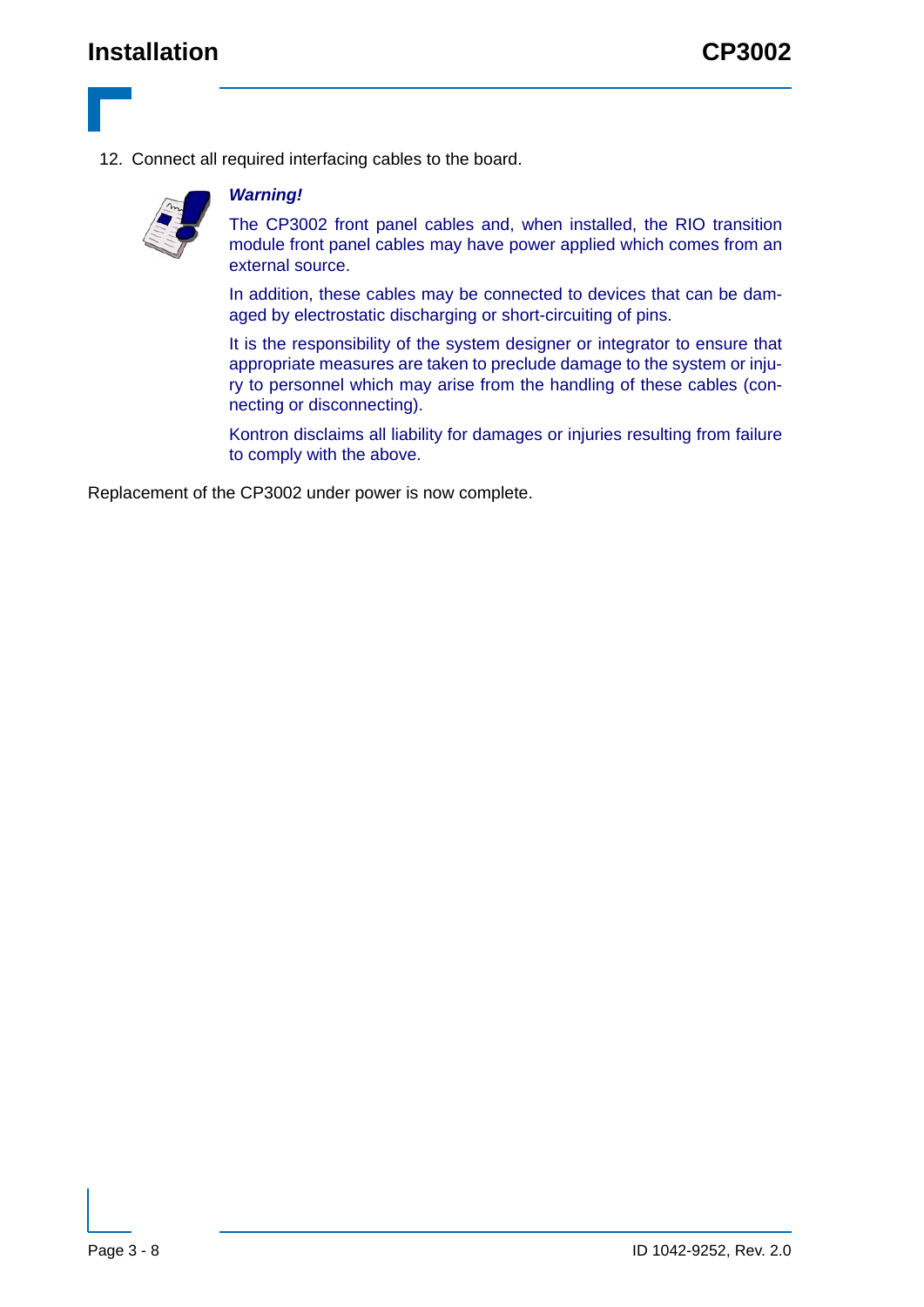# **3.5 Installation of CP3002 Peripheral Devices**

The CP3002 is designed to accommodate various peripheral devices, such as USB devices, Serial ATA devices, a CFast card, etc. The following figures show the placement of modules and peripheral devices on the CP3002.

**Figure 3-1: Connecting a Peripheral Device to the 4HP CP3002**



**Figure 3-2: Connecting a Peripheral Device to the 8HP CP3002 with CP3002-HDD**

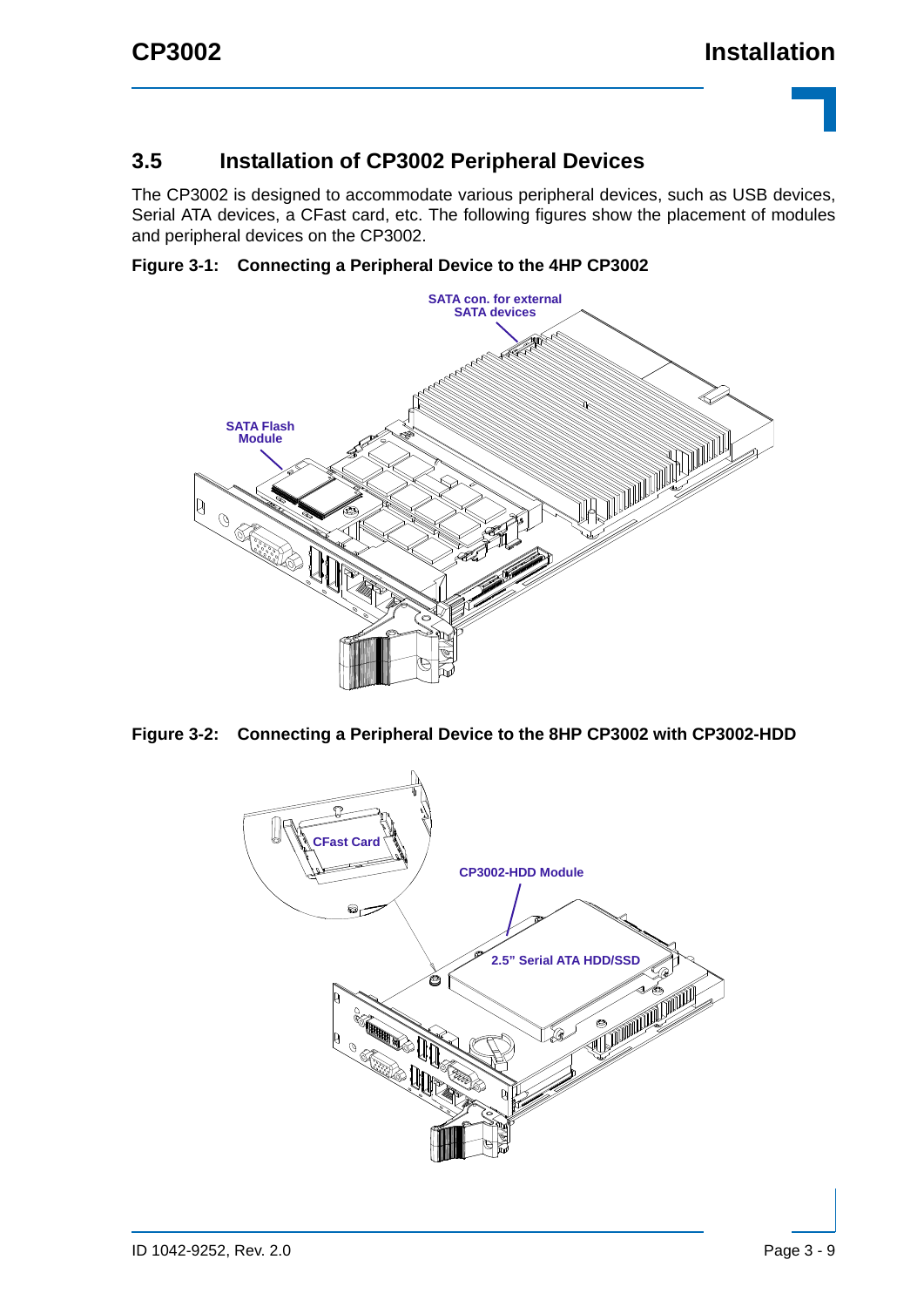# **Installation CP3002**

The following chapters provide information regarding installation aspects of peripheral devices.

# **3.5.1 USB Device Installation**

The CP3002 supports all USB Plug and Play computer peripherals (e.g. keyboard, mouse, printer, etc.).



# *Note ...*

All USB devices may be connected or removed while the host or other peripherals are powered up.

# **3.5.2 Installation of External Serial ATA Devices**

The following information pertains to external SATA devices which may be connected to the CP3002 via normal cabling.

Some symptoms of incorrectly installed SATA devices are:

- Device on a SATA channel does not spin up: check power cables and cabling. May also result from a bad power supply or SATA device. The SATA connector on the CP3002 provides only a data connection. The power for this device must be supplied by a separate connector. For further information, refer to the respective documentation of the device.
- SATA device fail message at boot-up: may be a bad cable or lack of power going to the drive.

# **3.5.3 SATA Flash Module Installation**

A SATA Flash module may be connected to the 4HP CP3002 via the onboard connector J5.

This optionally available module must be physically installed on the CP3002 prior to installation of the CP3002 in a system.

During installation it is necessary to ensure that the SATA Flash module is properly seated in the onboard connector J5, i.e. the pins are aligned correctly and not bent, prior to fixing the SATA Flash module with the respective screw



#### *Note ...*

Only qualified SATA Flash modules from Kontron are authorized for use with the CP3002. Failure to comply with the above will void the warranty and may result in damage to the board or the system.

The SATA Flash module cannot be used in conjunction with the CP3002-HDD module.

# **3.5.4 2.5" HDD/SSD Installation**

One 2.5" SATA HDD/SSD may be connected to the 8HP CP3002 via the CP3002-HDD and the respective SATA connector. For further information regarding the CP3002-HDD module, refer to Appendix A in this manual.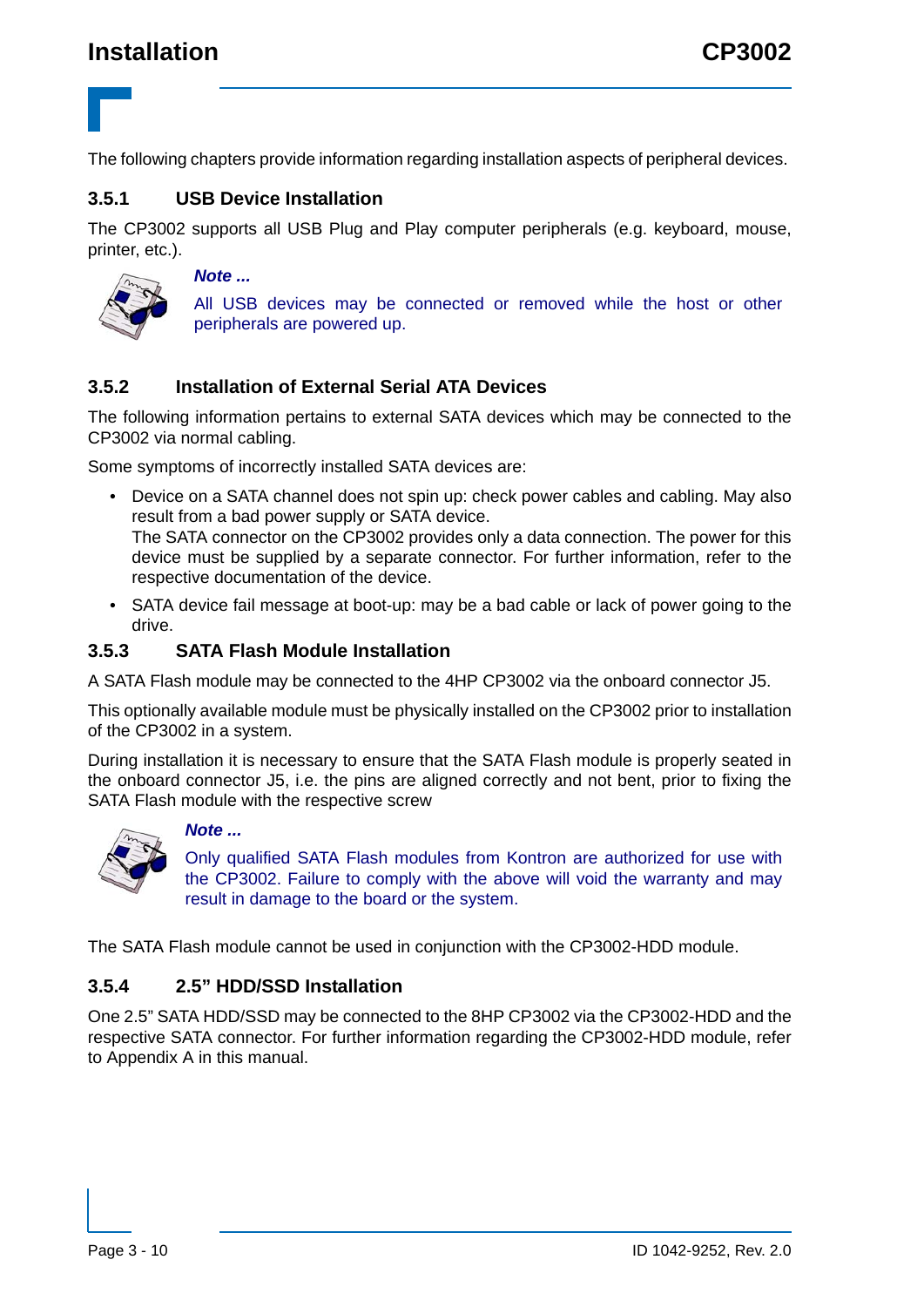

# **3.5.5 CFast Card Installation**

The 8HP CP3002 equipped with the CP3002-HDD module provides a CFast card socket with ejector. For further information regarding the CP3002-HDD module, refer to Appendix A in this manual.



# *Note ...*

The CP3002-HDD does not support removal and reinsertion of the CFast storage card while the board is in a powered-up state. Connecting the CFast card while the power is on, which is known as "hot plugging", may damage your system.

# **3.5.6 Rear I/O Device Installation**

For physical installation of rear I/O devices, refer to the documentation provided with the device itself.



# *Note ...*

VGA and Ethernet can be used either on the front panel or on the rear I/O. COMA can be used either on the 8HP expansion module or on the rear I/O. It is not possible to use any of the above-mentioned interfaces on the front or the 8HP expansion and on the rear I/O simultaneously.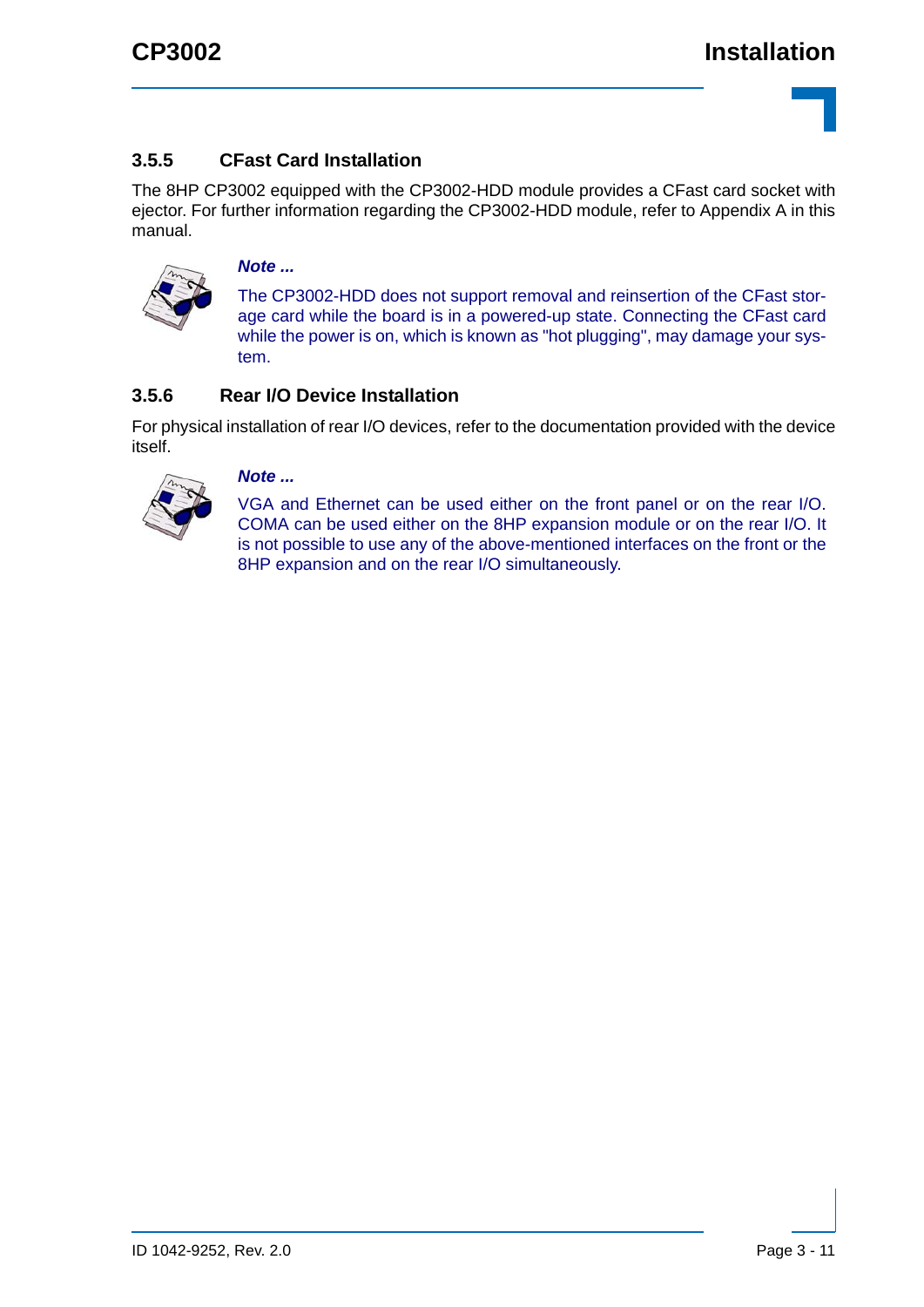

# **3.5.7 Battery Replacement**

The CP3002 is provided with a 3.0 V "coin cell" lithium battery for the RTC. The lithium battery must be replaced with an identical battery or a battery type recommended by the manufacturer. A suitable battery type is CR2025.

To replace the battery, proceed as follows:

- Turn off power.
- Remove the battery.
- Place the new battery in the socket.
- Make sure that you insert the battery the right way round. The plus pole must be on the top!



#### *Note ...*

The user must be aware that the battery's operational temperature range is less than the CP3002's storage temperature range.

For exact range information, refer to the battery manufacturer's specifications.



# *Note ...*

Care must be taken to ensure that the battery is correctly replaced.

The battery should be replaced only with an identical or equivalent type recommended by the manufacturer.

Dispose of used batteries according to the manufacturer's instructions.

The typical life expectancy of a 170 mAh battery (CR2025) is 5 - 6 years with an average on-time of 8 hours per working day at an operating temperature of 30°C. However, this typical value varies considerably because the life expectancy is dependent on the operating temperature and the standby time (shutdown time) of the system in which it operates.

To ensure that the lifetime of the battery has not been exceeded it is recommended to exchange the battery after 4 - 5 years.

# **3.6 Software Installation**

The installation of the Ethernet and all other onboard peripheral drivers is described in detail in the relevant Driver Kit files.

Installation of an operating system is a function of the OS software and is not addressed in this manual. Refer to appropriate OS software documentation for installation.



#### *Note ...*

Users working with pre-configured operating system installation images for Plug and Play compliant operating systems, for example Windows® XP, Windows® XP Embedded, must take into consideration that the stepping and revision ID of the chipset and/or other onboard PCI devices may change. Thus, a re-configuration of the operating system installation image deployed for a previous chipset stepping or revision ID is in most cases required. The corresponding operating system will detect new devices according to the Plug and Play configuration rules.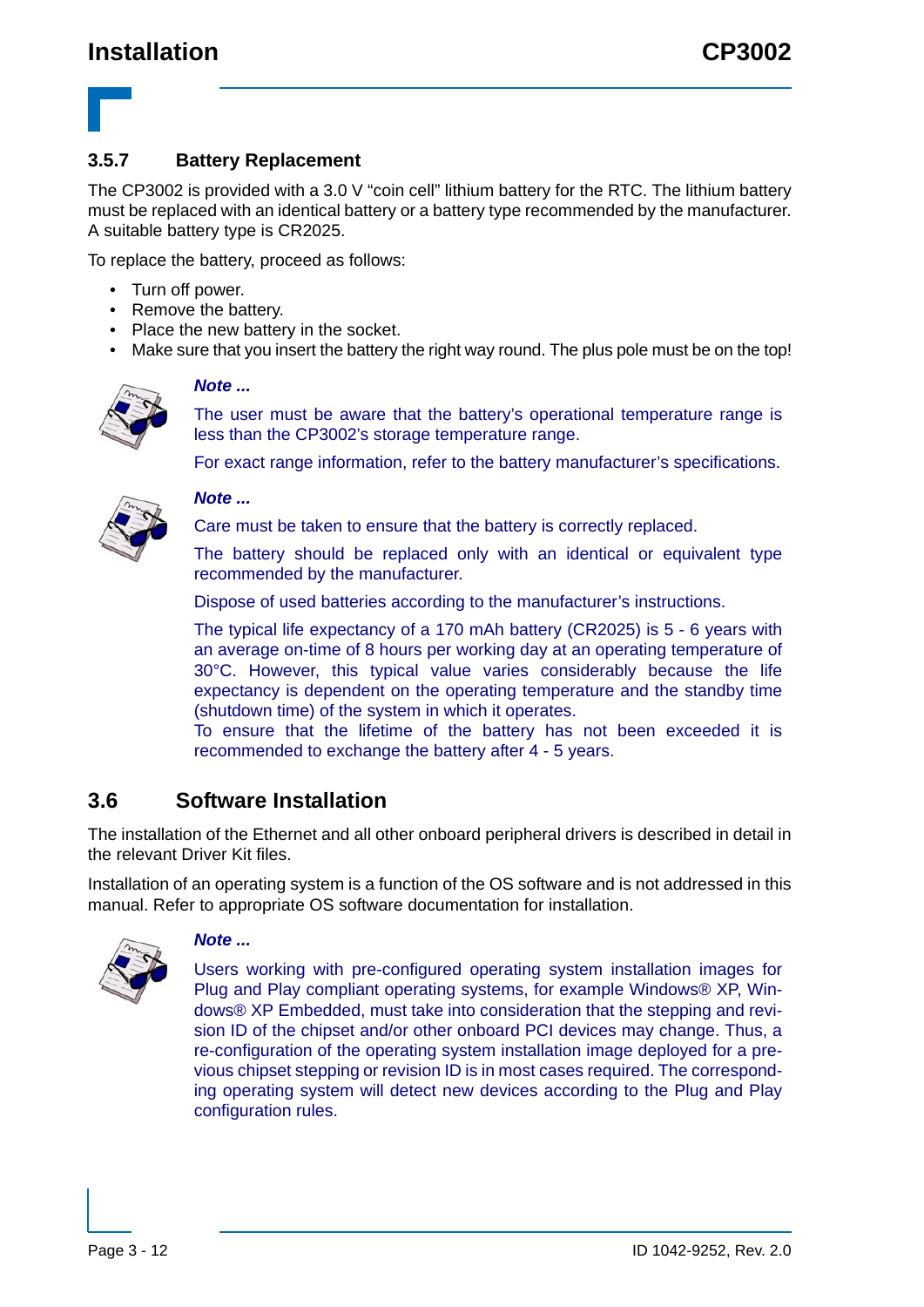

# **Configuration**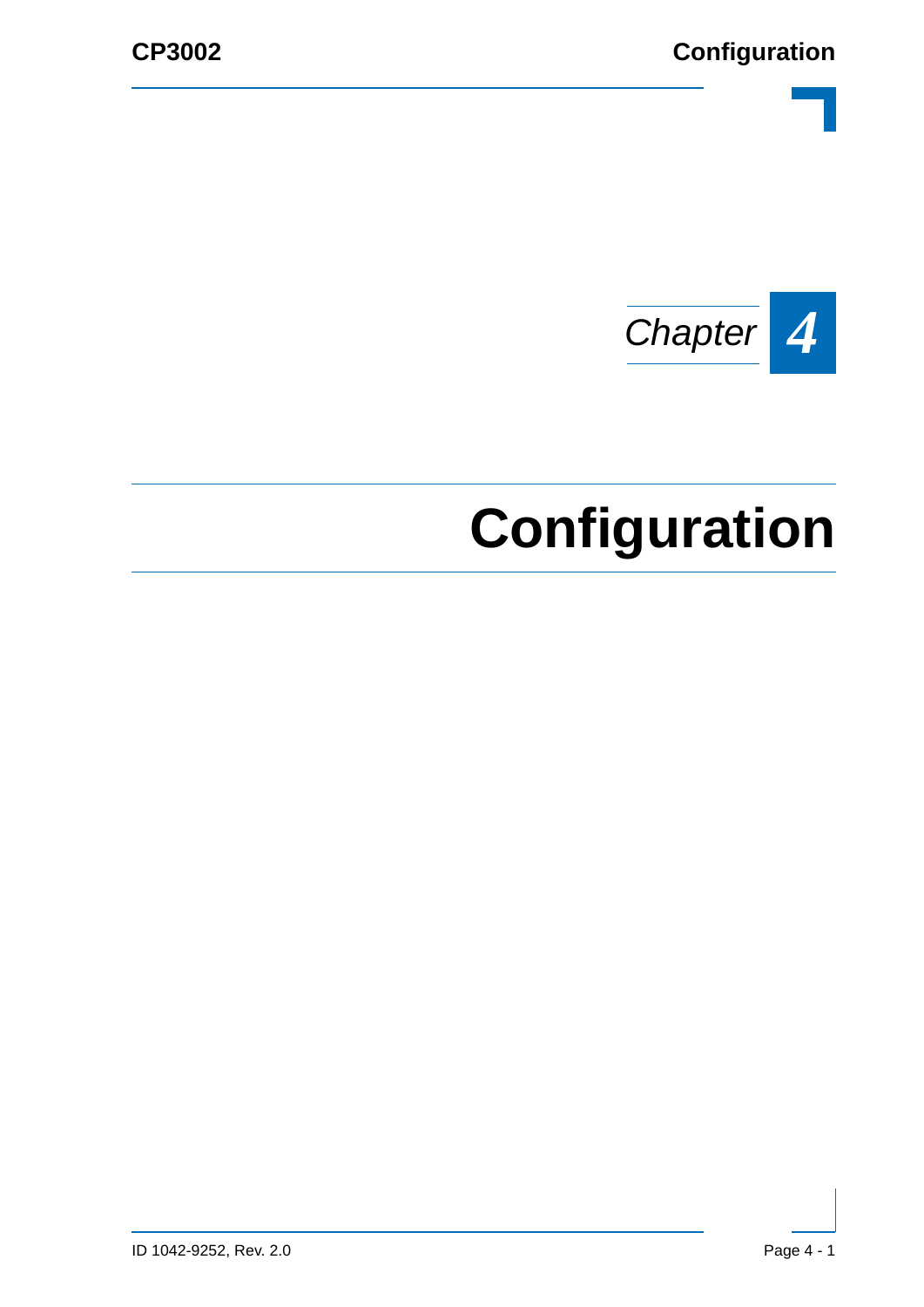# **Configuration CP3002**



This page has been intentionally left blank.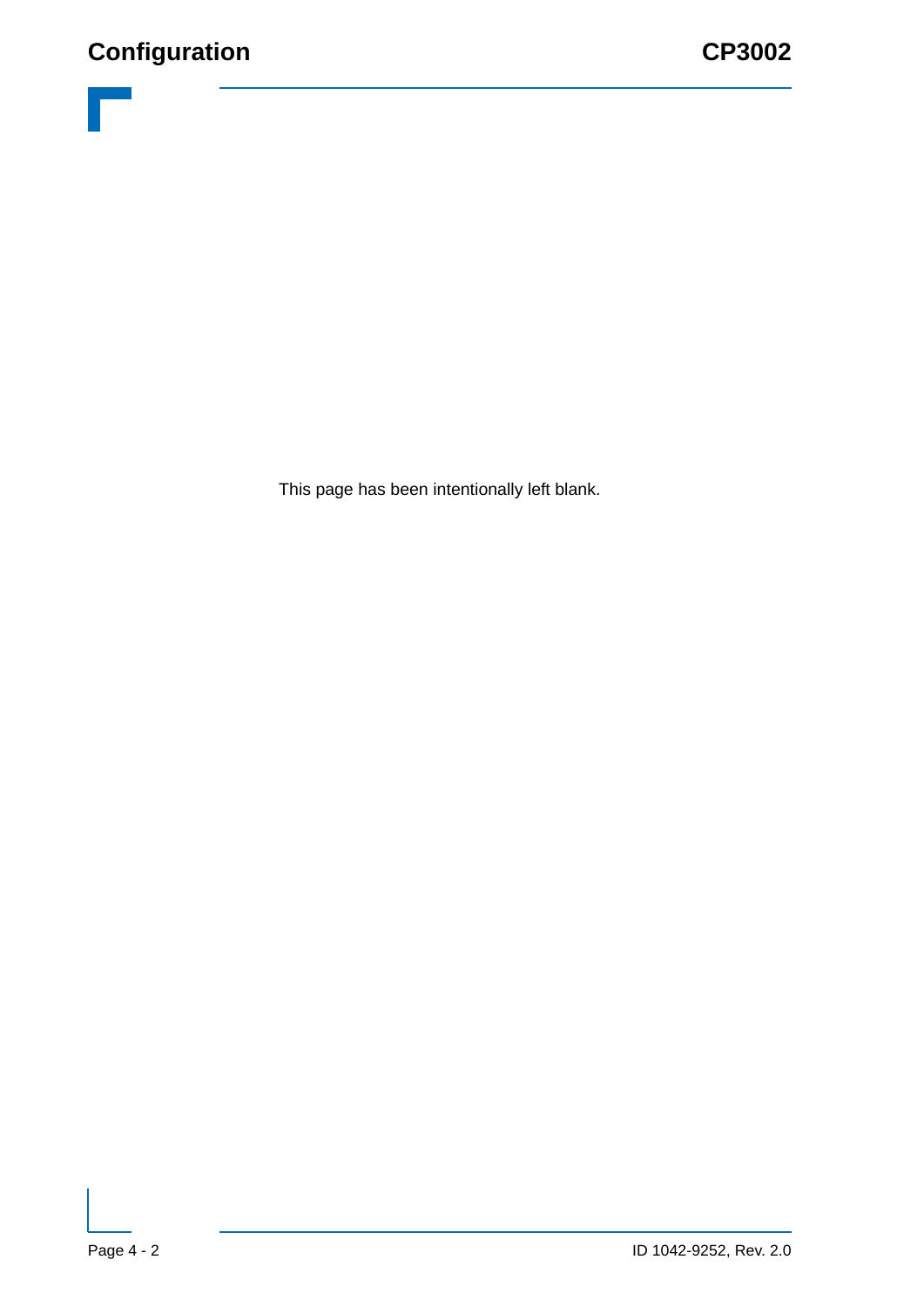

# **4. Configuration**

# **4.1 DIP Switch Configuration**

The DIP switch consists of four switches for board configuration: switch 1 for POST code indication on LED0..3, switch 2 for the SPI boot flash configuration, switch 3 for reset configuration, and switch 4 for the uEFI BIOS configuration.

# **Figure 4-1: DIP Switch SW1**



The following table indicates the functionality of the four switches integrated in the DIP switch. **Table 4-1: DIP Switch SW1 Functionality**

| <b>SWITCH</b>                                                 | <b>SETTING</b> | <b>FUNCTIONALITY</b>                                           |  |
|---------------------------------------------------------------|----------------|----------------------------------------------------------------|--|
|                                                               | 0FF            | Boot-up with POST code indication on LED03                     |  |
|                                                               | 0 <sub>N</sub> | Boot-up with no POST code indication on LED03                  |  |
| $\mathfrak{D}$                                                | 0FF            | Boot from the default SPI boot flash                           |  |
|                                                               | 0 <sub>N</sub> | Boot from the alternative SPI boot flash                       |  |
| 3                                                             | 0FF            | Edge-sensitive reset configuration (QM57 reset implementation) |  |
|                                                               | 0 <sub>N</sub> | Level-sensitive reset configuration (FPGA PGOOD logic to QM57) |  |
| 0FF<br>Boot using the currently saved uEFI BIOS settings<br>4 |                |                                                                |  |
|                                                               | <b>ON</b>      | Clear the uEFI BIOS settings and use the default values        |  |

The default setting is indicated by using italic bold.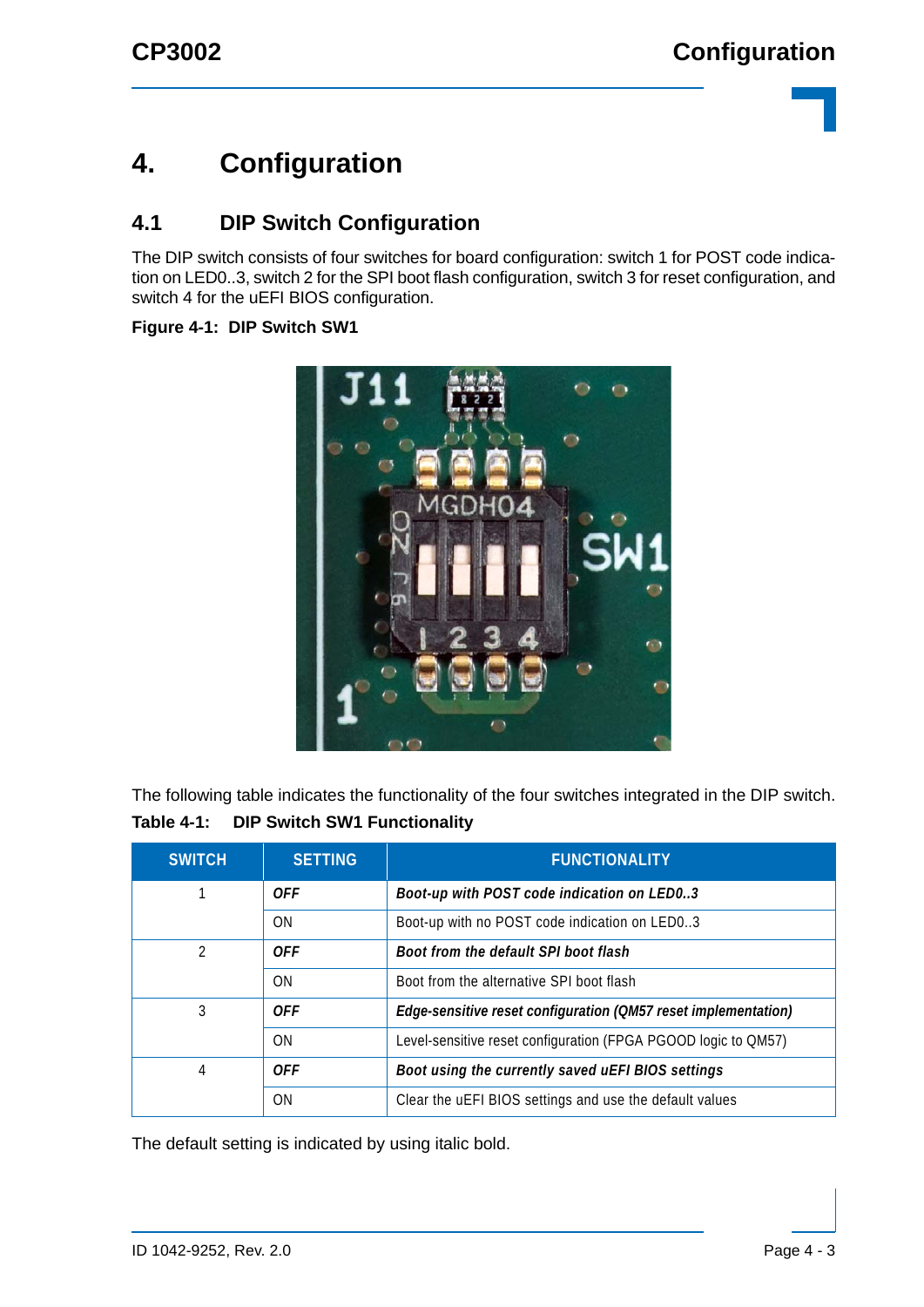# **Configuration CP3002**

To clear the uEFI BIOS settings and the passwords, proceed as follows:

- 1. Set DIP switch SW1, switch 4, to the ON position.
- 2. Apply power to the system.
- 3. Wait 30 seconds and then remove power from the system. During this time period no messages are displayed.
- 4. Set DIP switch SW1, switch 4, to the OFF position.

# **4.2 Jumper Description**

The CP3002 has two solder jumpers, one reserved for factory use (JP1) and one reserved for future use (JP2).

# **4.2.1 I/O Address Map**

The following table indicates the CP3002-specific registers.

#### **Table 4-2: I/O Address Map**

| <b>ADDRESS</b> | <b>DEVICE</b>                                         |
|----------------|-------------------------------------------------------|
| 0x080          | uEFI BIOS POST Code Low Byte Register (POSTL)         |
| 0x081          | uEFI BIOS POST Code High Byte Register (POSTH)        |
| 0x082 - 0x083  | Reserved                                              |
| 0x084          | Debug Low Byte Register (DBGL)                        |
| 0x085          | Debug High Byte Register (DBGH)                       |
| 0x280          | Status Register 0 (STAT0)                             |
| 0x281          | Status Register 1 (STAT1)                             |
| 0x282          | Control Register 0 (CTRL0)                            |
| 0x283          | Control Register 1 (CTRL1)                            |
| 0x284          | <b>Device Protection Register (DPROT)</b>             |
| 0x285          | Reset Status Register (RSTAT)                         |
| 0x286          | <b>Board Interrupt Configuration Register (BICFG)</b> |
| 0x287          | Status Register 2 (STAT2)                             |
| 0x288          | Board ID High Byte Register (BIDH)                    |
| 0x289          | Board and PLD Revision Register (BREV)                |
| 0x28A          | Geographic Addressing Register (GEOAD)                |
| 0x28B          | Reserved                                              |
| 0x28C          | Watchdog Timer Control Register (WTIM)                |
| 0x28D          | Board ID Low Byte Register (BIDL)                     |
| 0x28E - 0x28F  | Reserved                                              |
| 0x290          | <b>LED Configuration Register (LCFG)</b>              |
| 0x291          | <b>LED Control Register (LCTRL)</b>                   |
| 0x292          | General Purpose Output Register (GPOUT)               |
| 0x293          | General Purpose Input Register (GPIN)                 |
| 0x294 - 0x29F  | Reserved                                              |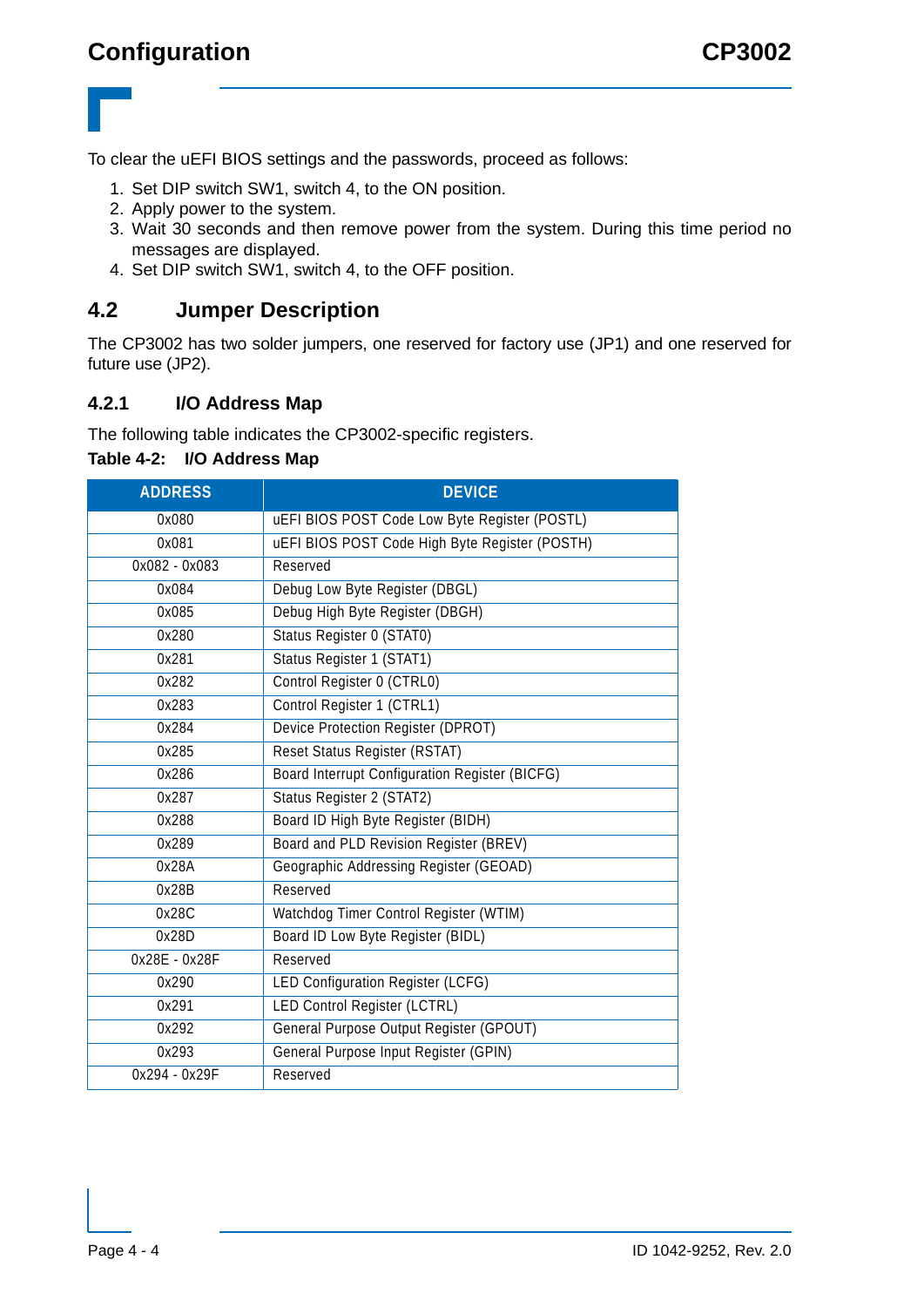

The following registers are special registers which the CP3002 uses to watch the onboard hardware special features and a number of CompactPCI control signals.

Normally, only the system uEFI BIOS uses these registers, but they are documented here for application use as required.



*Note ...* Take care when modifying the contents of these registers as the system uEFI BIOS may be relying on the state of the bits under its control.

# **4.3.1 Status Register 0 (STAT0)**

The Status Register 0 holds general/common status information.

# **Table 4-3: Status Register 0 (STAT0)**

| <b>REGISTER NAME</b> |                  | STATUS REGISTER 0 (STAT0)                                                                                                                                |                              |               |
|----------------------|------------------|----------------------------------------------------------------------------------------------------------------------------------------------------------|------------------------------|---------------|
|                      | <b>ADDRESS</b>   | 0x280                                                                                                                                                    |                              |               |
| <b>BIT</b>           | <b>NAME</b>      | <b>DESCRIPTION</b>                                                                                                                                       | <b>RESET</b><br><b>VALUE</b> | <b>ACCESS</b> |
| 7                    | Res.             | Reserved                                                                                                                                                 | $\Omega$                     | R             |
| 6                    | <b>BBEI</b>      | uEFI BIOS boot end indication:<br>$0 = uEFI$ BIOS is booting<br>1 = uEFI BIOS boot is finished                                                           | $\mathbf{0}$                 | R             |
| $5 - 4$              | <b>BFSS</b>      | Boot flash selection status:<br>00 = Standard boot flash active<br>01 = Recovery boot flash active<br>10 = External boot flash active<br>$11 =$ Reserved | N/A                          | R             |
| $\overline{3}$       | DIP4             | DIP switch SW1, switch 4 (clear the uEFI BIOS settings):<br>$0 =$ Switch on<br>$1 =$ Switch off                                                          | N/A                          | R             |
| $\overline{2}$       | DIP <sub>3</sub> | DIP switch SW1, switch 3 (reset configuration):<br>$0 =$ Switch on<br>$1 =$ Switch off                                                                   | N/A                          | R             |
| $\mathbf{1}$         | DIP1             | DIP switch SW1, switch 2 (select SPI boot flash):<br>$0 =$ Switch on<br>$1 =$ Switch off                                                                 | N/A                          | R             |
| $\Omega$             | DIP <sub>0</sub> | DIP switch SW1, switch 1 (POST code indication on LED03):<br>$0 =$ Switch on<br>$1 =$ Switch off                                                         | N/A                          | R             |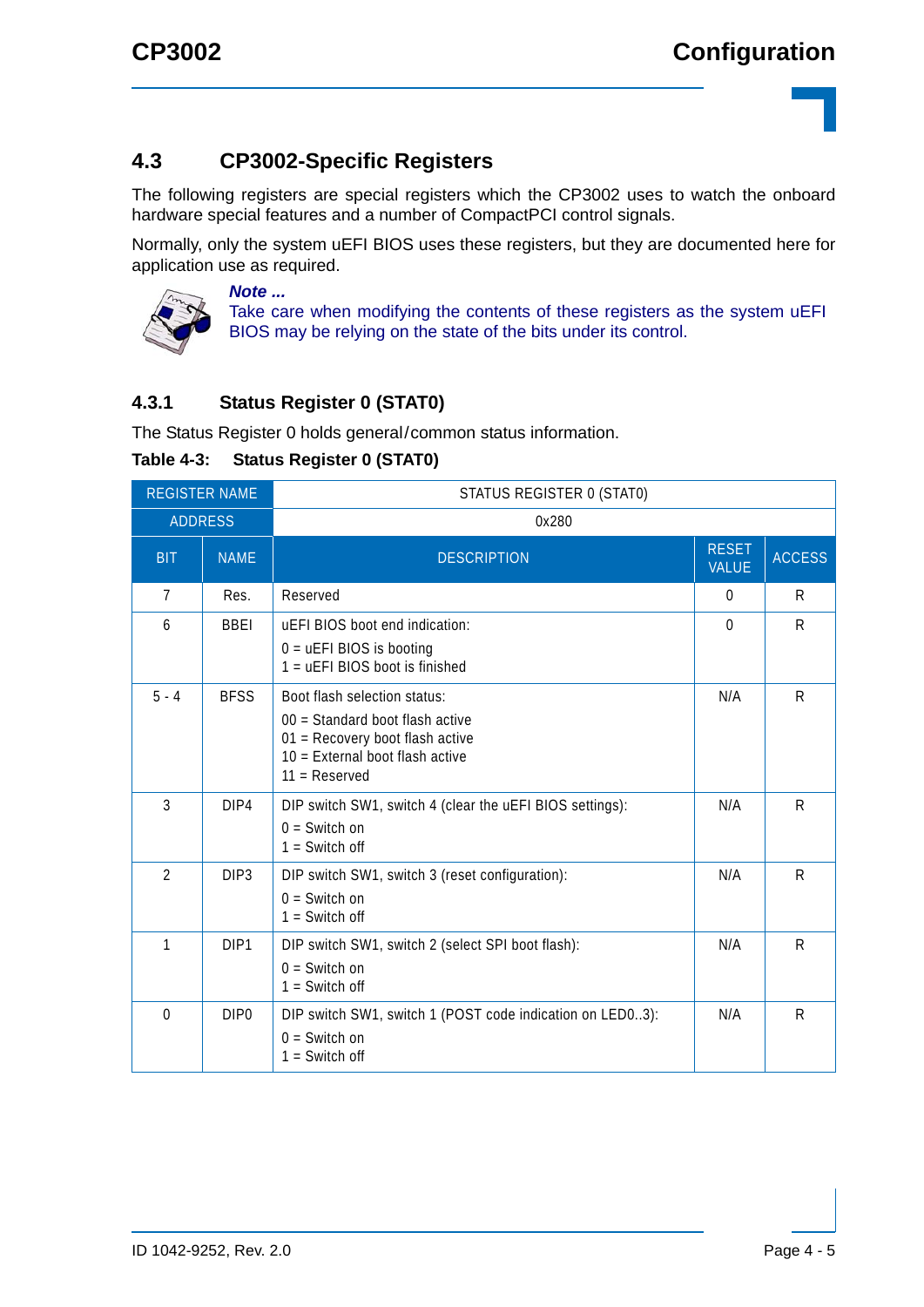

# **4.3.2 Status Register 1 (STAT1)**

The Status Register 1 holds board-specific status information.

# **Table 4-4: Status Register 1 (STAT1)**

| <b>REGISTER NAME</b> |                | STATUS REGISTER 1 (STAT1)                                                                                                                                                                             |                              |               |  |  |
|----------------------|----------------|-------------------------------------------------------------------------------------------------------------------------------------------------------------------------------------------------------|------------------------------|---------------|--|--|
|                      | <b>ADDRESS</b> | 0x281                                                                                                                                                                                                 |                              |               |  |  |
| <b>BIT</b>           | <b>NAME</b>    | <b>DESCRIPTION</b>                                                                                                                                                                                    | <b>RESET</b><br><b>VALUE</b> | <b>ACCESS</b> |  |  |
| $7 - 4$              | Res.           | Reserved                                                                                                                                                                                              | 0000                         | R             |  |  |
| 3                    | <b>CSYS</b>    | CPCI system slot identification (SYSEN signal):<br>$0 =$ Installed in a system slot<br>1 = Installed in a peripheral slot                                                                             | N/A                          | R             |  |  |
| $\overline{2}$       | CENUM          | CPCI system enumeration (ENUM signal):<br>0 = Indicates the insertion or removal of a hot swap peripheral board<br>when the CP3002 operates as the system controller board<br>$1 = No hot swap event$ | N/A                          | R             |  |  |
| 1                    | CFAL           | CPCI power supply status (FAL signal):<br>$0 = Power$ supply failure<br>$1 = Power$ in normal state                                                                                                   | N/A                          | R             |  |  |
| $\Omega$             | CDEG           | CPCI power supply status (DEG signal):<br>$0 = Power$ derating<br>$1 = Power$ in normal state                                                                                                         | N/A                          | R             |  |  |

# **4.3.3 Control Register 0 (CTRL0)**

The Control Register 0 holds a series of bits defining general/common configuration functions. **Table 4-5: Control Register 0 (CTRL0)**

| <b>REGISTER NAME</b> |                | CONTROL REGISTER 0 (CTRL0)                                                                                                                    |                              |               |
|----------------------|----------------|-----------------------------------------------------------------------------------------------------------------------------------------------|------------------------------|---------------|
|                      | <b>ADDRESS</b> | 0x282                                                                                                                                         |                              |               |
| <b>BIT</b>           | <b>NAME</b>    | <b>DESCRIPTION</b>                                                                                                                            | <b>RESET</b><br><b>VALUE</b> | <b>ACCESS</b> |
| $7 - 6$              | <b>VGAM</b>    | VGA mode configuration:<br>00 = Automatic VGA front detection<br>01 = Front VGA (uEFI BIOS default)<br>$10 =$ Rear VGA<br>$11 = VGA$ disabled | 01                           | R/W           |
| 5                    | <b>BFUS</b>    | Boot flash update selection:<br>$0 =$ Select default boot flash for update<br>$1 =$ Select alternative boot flash for update                  | $\Omega$                     | R/W           |
| $4 - 0$              | Res.           | Reserved                                                                                                                                      | 00000                        | R             |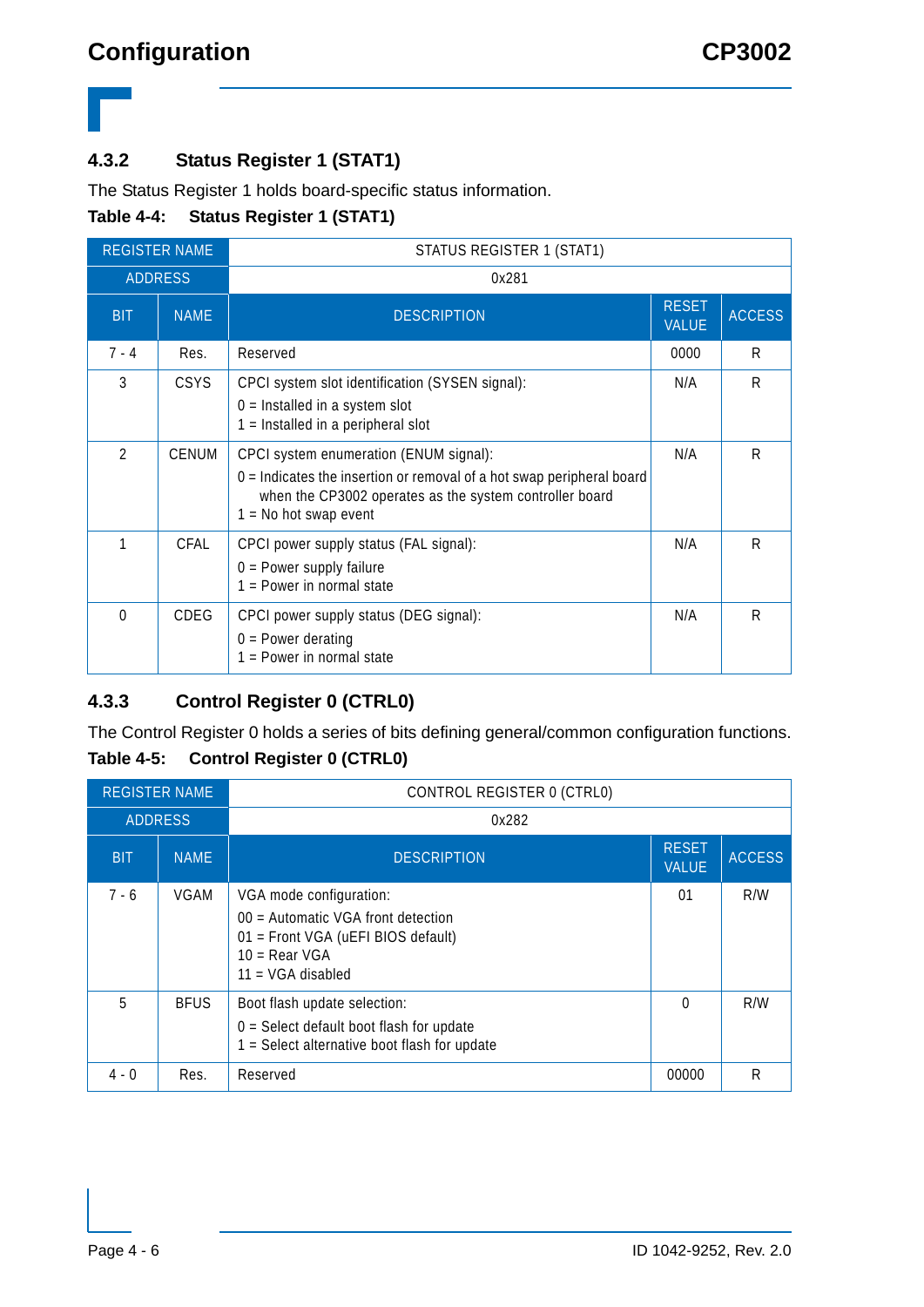# **4.3.4 Control Register 1 (CTRL1)**

The Control Register 1 holds board-specific control information.

# **Table 4-6: Control Register 1 (CTRL1)**

|                | <b>REGISTER NAME</b><br>CONTROL REGISTER 1 (CTRL1) |                                                                                                                          |                              |               |  |  |
|----------------|----------------------------------------------------|--------------------------------------------------------------------------------------------------------------------------|------------------------------|---------------|--|--|
|                | <b>ADDRESS</b>                                     | 0x283                                                                                                                    |                              |               |  |  |
| <b>BIT</b>     | <b>NAME</b>                                        | <b>DESCRIPTION</b>                                                                                                       | <b>RESET</b><br><b>VALUE</b> | <b>ACCESS</b> |  |  |
| 7              | SRST                                               | SATA Flash module configuration:<br>0 = Reset of SATA Flash module<br>$1 = \text{SATA}$ Flash module running             | 1                            | R/W           |  |  |
| 6              | <b>VRST</b>                                        | Integrated graphics controller configuration:<br>$0 =$ Graphics controller disabled<br>$1 =$ Graphics controller enabled | 1                            | $\mathsf{R}$  |  |  |
| 5              | <b>TRST</b>                                        | Trusted Platform Module (TPM) configuration:<br>$0 = TPM$ disabled<br>$1 = TPM$ enabled                                  |                              | R/W           |  |  |
| $\overline{4}$ | CRST                                               | CPCI reset in peripheral slot:<br>$0 = Disable$ CPCI reset to board<br>1 = Enable CPCI reset to board                    | $\Omega$                     | R/W           |  |  |
| 3              | Res.                                               | Reserved                                                                                                                 | $\Omega$                     | R             |  |  |
| $\overline{2}$ | <b>SCOMA</b>                                       | COMA routing selection:<br>$0 =$ Rear I/O<br>$1 = 8HP$ expansion module                                                  | N/A<br>(see note<br>below)   | R/W           |  |  |
| $1 - 0$        | Res.                                               | Reserved                                                                                                                 | 0 <sub>0</sub>               | R             |  |  |



# *Note ...*

The reset value of the SCOMA bit depends on the board version ordered. If the CP3002 is ordered as a rear I/O version, the reset value is 0. If the CP3002 is ordered as a front I/O version, an automatic switch over to the 8HP expansion module is processed per default.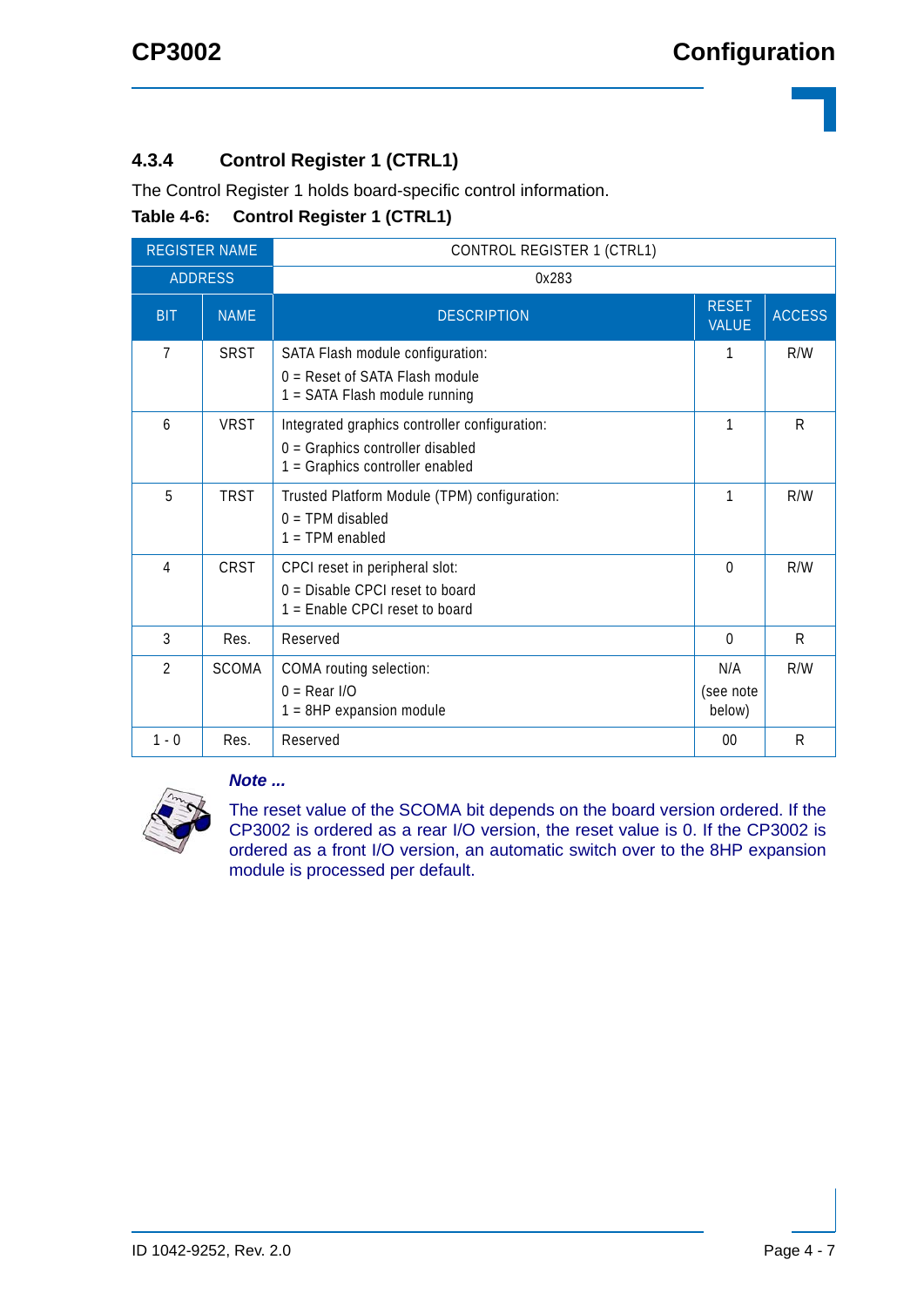# **4.3.5 Device Protection Register (DPROT)**

The Device Protection Register holds the write protect signals for flash devices.

# **Table 4-7: Device Protection Register (DPROT)**

| <b>REGISTER NAME</b> |             | DEVICE PROTECTION REGISTER (DPROT)                                                                                                                                                                                         |                              |               |  |  |
|----------------------|-------------|----------------------------------------------------------------------------------------------------------------------------------------------------------------------------------------------------------------------------|------------------------------|---------------|--|--|
| <b>ADDRESS</b>       |             | 0x284                                                                                                                                                                                                                      |                              |               |  |  |
| <b>BIT</b>           | <b>NAME</b> | <b>DESCRIPTION</b>                                                                                                                                                                                                         | <b>RESET</b><br><b>VALUE</b> | <b>ACCESS</b> |  |  |
| $7 - 3$              | Res.        | Reserved                                                                                                                                                                                                                   | 00000                        | R             |  |  |
| $\mathfrak{D}$       | <b>SFWP</b> | SATA Flash module write protection:<br>$0 = \text{SATA}$ Flash module not write protected<br>1 = SATA Flash module write protected<br>Writing a '1' to this bit sets the bit. If this bit is set, it cannot be<br>cleared. | $\Omega$                     | R/W           |  |  |
|                      | EEWP        | <b>EEPROM</b> write protection:<br>$0 = EEPROM$ not write protected<br>1 = EEPROM write protected<br>Writing a '1' to this bit sets the bit. If this bit is set, it cannot be<br>cleared.                                  | $\Omega$                     | R/W           |  |  |
| $\Omega$             | <b>BFWP</b> | SPI boot flash write protection:<br>$0 =$ SPI boot flash not write protected<br>1 = SPI boot flash write protected<br>Writing a '1' to this bit sets the bit. If this bit is set, it cannot be<br>cleared.                 | $\Omega$                     | R/W           |  |  |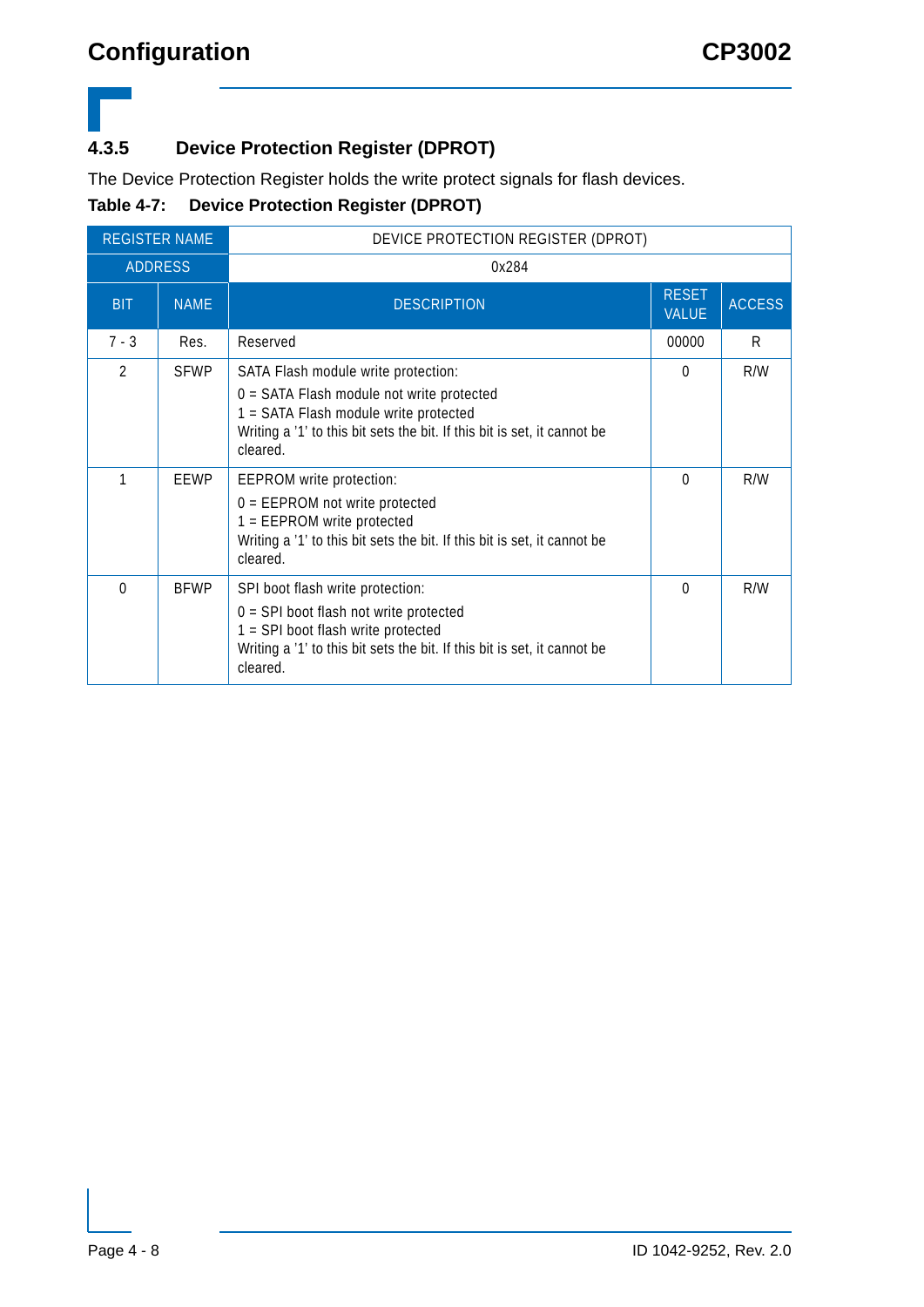

# **4.3.6 Reset Status Register (RSTAT)**

The Reset Status Register is used to determine the host's reset source.

# **Table 4-8: Reset Status Register (RSTAT)**

| <b>REGISTER NAME</b> |                | RESET STATUS REGISTER (RSTAT)                                                                                                                                                                               |                              |               |  |  |
|----------------------|----------------|-------------------------------------------------------------------------------------------------------------------------------------------------------------------------------------------------------------|------------------------------|---------------|--|--|
|                      | <b>ADDRESS</b> | 0x285                                                                                                                                                                                                       |                              |               |  |  |
| <b>BIT</b>           | <b>NAME</b>    | <b>DESCRIPTION</b>                                                                                                                                                                                          | <b>RESET</b><br><b>VALUE</b> | <b>ACCESS</b> |  |  |
| 7                    | <b>PORS</b>    | Power-on reset status:<br>$0 = System$ reset generated by software (warm reset)<br>1 = System reset generated by power-on (cold reset)<br>Writing a '1' to this bit clears the bit.                         | N/A                          | R/W           |  |  |
| $6 - 3$              | Res.           | Reserved                                                                                                                                                                                                    | 0000                         | R             |  |  |
| $\mathfrak{D}$       | <b>FPRS</b>    | Front panel push button reset status (CP3002-HDD):<br>$0 = System$ reset not generated by front panel reset<br>1 = System reset generated by front panel reset<br>Writing a '1' to this bit clears the bit. | $\Omega$                     | R/W           |  |  |
|                      | <b>CPRS</b>    | CompactPCI reset status (PRST signal):<br>0 = System reset not generated by CPCI reset input<br>1 = System reset generated by CPCI reset input<br>Writing a '1' to this bit clears the bit.                 | $\Omega$                     | R/W           |  |  |
| $\Omega$             | <b>WTRS</b>    | Watchdog timer reset status:<br>$0 =$ System reset not generated by Watchdog timer<br>1 = System reset generated by Watchdog timer<br>Writing a '1' to this bit clears the bit.                             | $\Omega$                     | R/W           |  |  |



# *Note ...*

The Reset Status Register is set to the default values by power-on reset, not by a warm reset.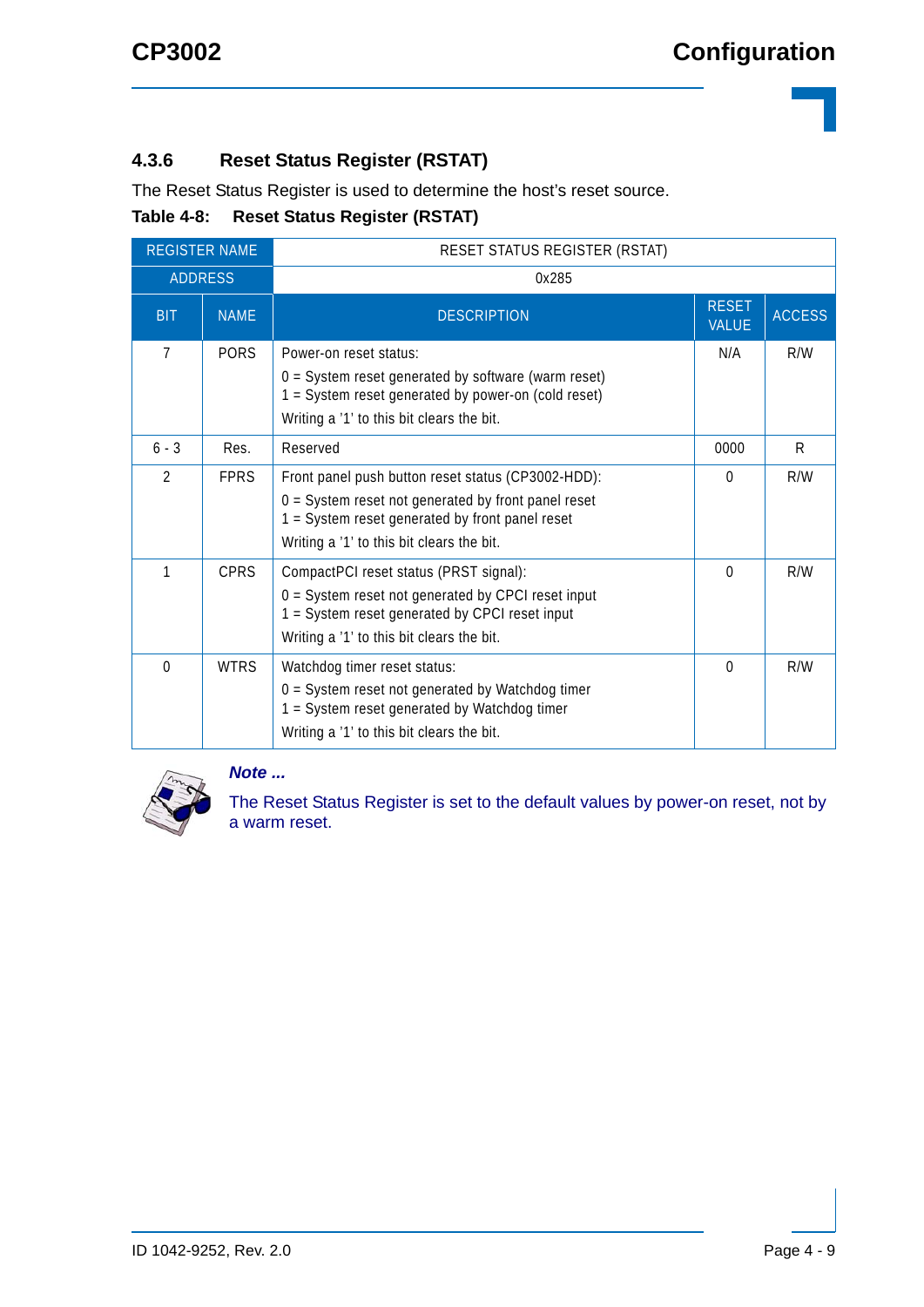# **4.3.7 Board Interrupt Configuration Register (BICFG)**

The Board Interrupt Configuration Register holds a series of bits defining the interrupt routing. **Table 4-9: Board Interrupt Configuration Register (BICFG)**

|                | <b>REGISTER NAME</b> | BOARD INTERRUPT CONFIGURATION REGISTER (BICFG)                                                              |                              |               |
|----------------|----------------------|-------------------------------------------------------------------------------------------------------------|------------------------------|---------------|
|                | <b>ADDRESS</b>       | 0x286                                                                                                       |                              |               |
| <b>BIT</b>     | <b>NAME</b>          | <b>DESCRIPTION</b>                                                                                          | <b>RESET</b><br><b>VALUE</b> | <b>ACCESS</b> |
| $\overline{7}$ | <b>UICF</b>          | UART IRQ3 and IRQ4 interrupt configuration:<br>$0 = Disabled$<br>$1 =$ Enabled                              | 1                            | R/W           |
| 6              | <b>CFICF</b>         | CPCI fail signal interrupt configuration (FAL signal):<br>$0 = IRQ5$ disabled<br>$1 = IRQ5$ enabled         | $\Omega$                     | R/W           |
| 5              | <b>CEICF</b>         | CPCI enumeration signal interrupt configuration (ENUM signal):<br>$0 = IRQ5$ disabled<br>$1 = IRQ5$ enabled | $\overline{0}$               | R/W           |
| 4              | <b>CDICF</b>         | CPCI derate signal interrupt configuration (DEG signal):<br>$0 = IRQ5$ disabled<br>$1 = IRQ5$ enabled       | $\overline{0}$               | R/W           |
| $3 - 2$        | Res.                 | Reserved                                                                                                    | $00\,$                       | R             |
| $1 - 0$        | <b>WICF</b>          | Watchdog interrupt configuration:<br>$00 = Disabled$<br>$01 = IRQ5$<br>$10 =$ Reserved<br>$11 =$ Reserved   | $00\,$                       | R/W           |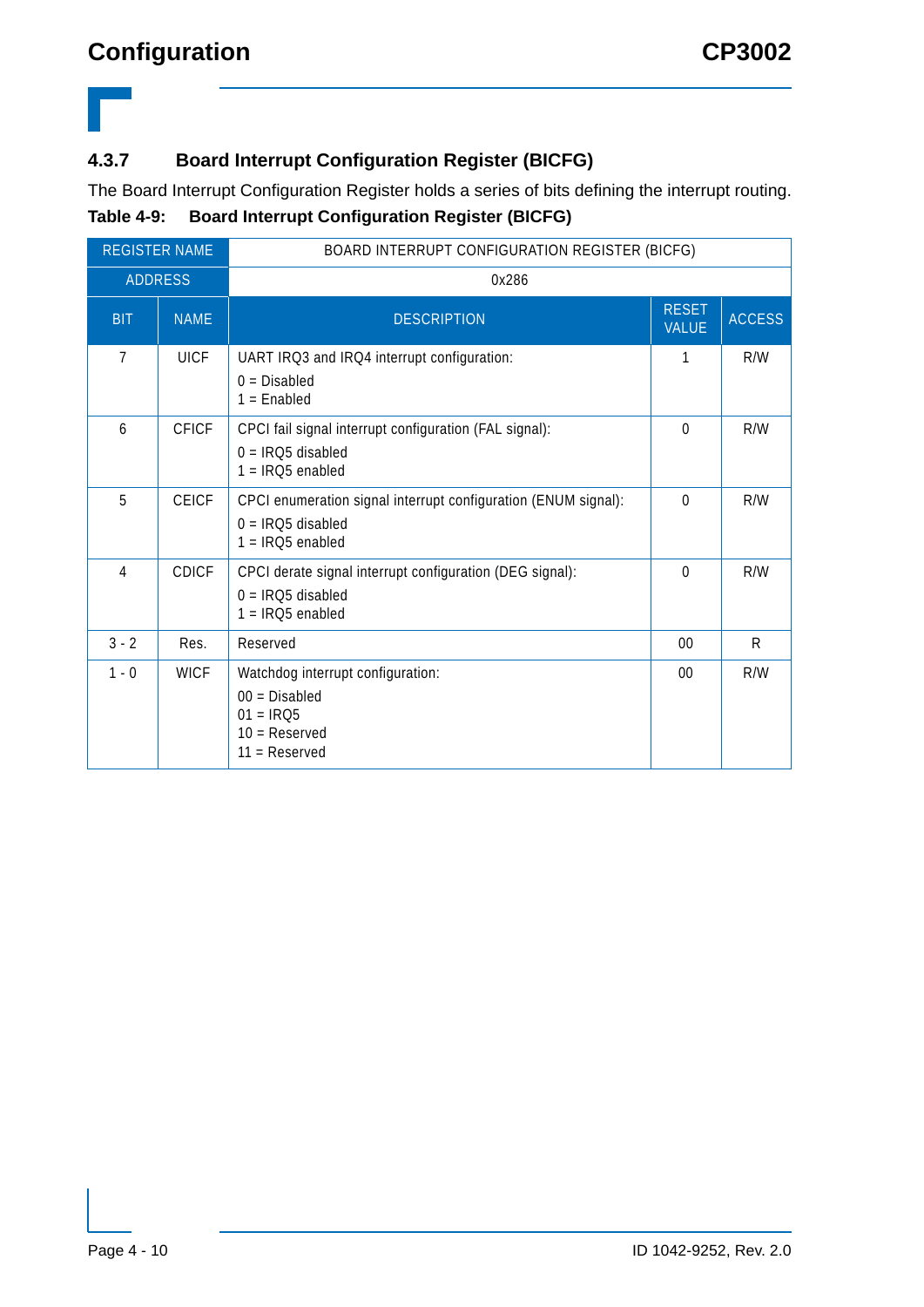

# **4.3.8 Status Register 2 (STAT2)**

The Status Register 2 holds status information related to the rear I/O configuration.

# **Table 4-10: Status Register 2 (STAT2)**

| <b>REGISTER NAME</b><br>STATUS REGISTER 2 (STAT2) |             |                                                                                                                                                                                                                                                                |                              |               |  |  |  |
|---------------------------------------------------|-------------|----------------------------------------------------------------------------------------------------------------------------------------------------------------------------------------------------------------------------------------------------------------|------------------------------|---------------|--|--|--|
|                                                   | ADDRESS     | 0x287                                                                                                                                                                                                                                                          |                              |               |  |  |  |
| <b>BIT</b>                                        | <b>NAME</b> | <b>DESCRIPTION</b>                                                                                                                                                                                                                                             | <b>RESET</b><br><b>VALUE</b> | <b>ACCESS</b> |  |  |  |
| $7 - 6$                                           | Res.        | Reserved                                                                                                                                                                                                                                                       | $00\,$                       | R             |  |  |  |
| $5 - 4$                                           | <b>RCFG</b> | Rear I/O configuration:<br>00 = Rear I/O disabled (CP3002 front I/O version)<br>$01 = COMA$ , GPIO<br>$10 =$ Reserved<br>$11 = COMA, COMB$<br>The default value depends on the CP3002 version ordered (front I/O<br>or rear I/O) and the rear I/O module used. | N/A                          | R             |  |  |  |
| $3 - 0$                                           | Res.        | Reserved                                                                                                                                                                                                                                                       | 0000                         | R             |  |  |  |

# **4.3.9 Board ID High Byte Register (BIDH)**

Each Kontron board is provided with a unique 16-bit board-type identifier in the form of a hexadecimal number.

# **Table 4-11: Board ID High Byte Register (BIDH)**

| <b>REGISTER NAME</b><br>BOARD ID HIGH BYTE REGISTER (BIDH) |             |                                            |                              |               |
|------------------------------------------------------------|-------------|--------------------------------------------|------------------------------|---------------|
|                                                            | ADDRESS     | 0x288                                      |                              |               |
| <b>BIT</b>                                                 | <b>NAME</b> | <b>DESCRIPTION</b>                         | <b>RESET</b><br><b>VALUE</b> | <b>ACCESS</b> |
| $^{\prime}$ - 0                                            | <b>BIDH</b> | Board identification:<br>CP3002:<br>0xB320 | 0xB3                         | R             |



# *Note ...*

The Board ID Low Byte Register is located in the address 0x28D.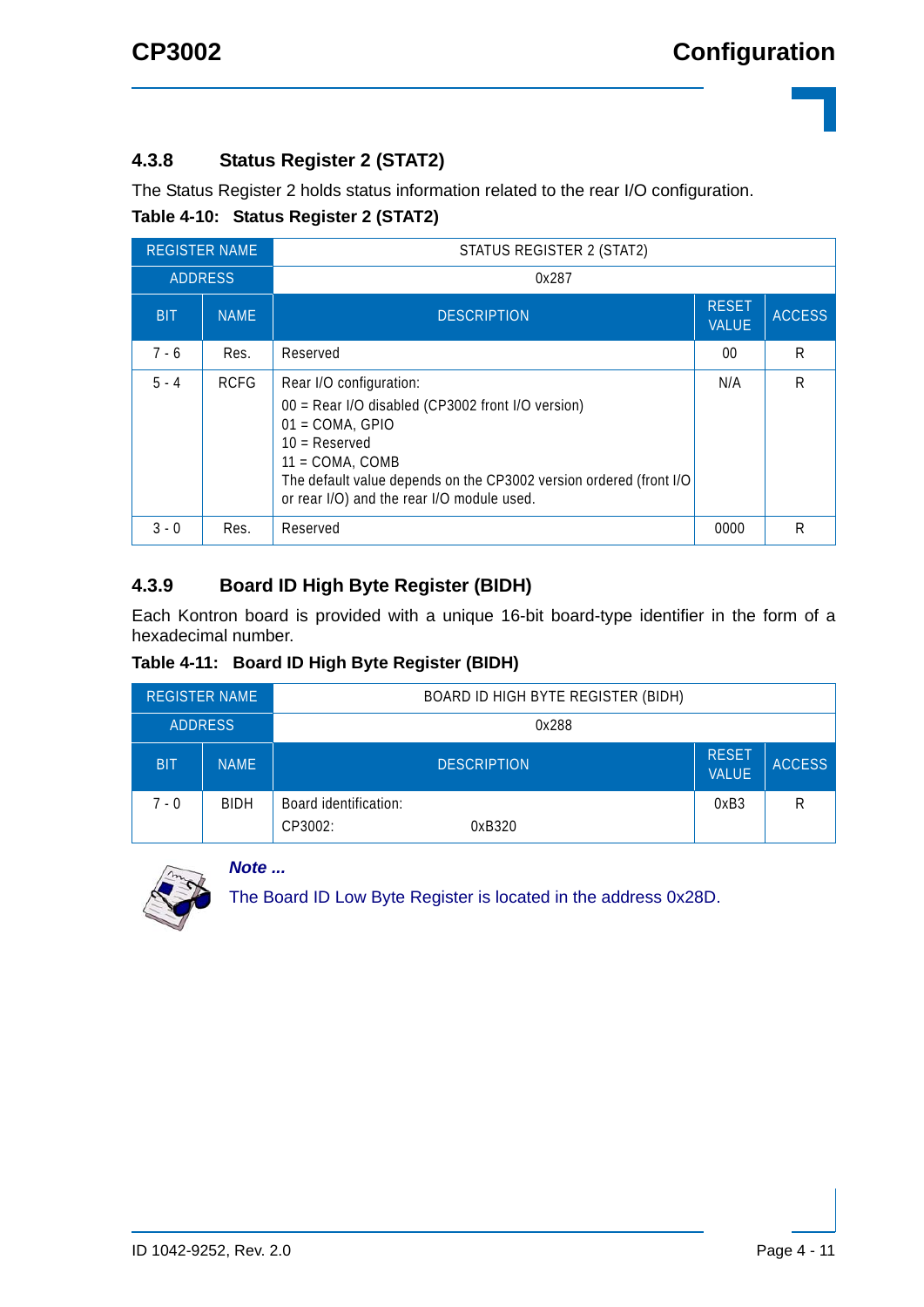

# **4.3.10 Board and PLD Revision Register (BREV)**

The Board and PLD Revision Register signals to the software when differences in the board and the Programmable Logic Device (PLD) require different handling by the software. It starts with the value 0x00 and will be incremented with each change in hardware as development continues.

| Table 4-12: Board and PLD Revision Register (BREV) |  |
|----------------------------------------------------|--|
|                                                    |  |

|                | <b>REGISTER NAME</b><br>BOARD AND PLD REVISION REGISTER (BREV) |                    |     |               |
|----------------|----------------------------------------------------------------|--------------------|-----|---------------|
| <b>ADDRESS</b> |                                                                | 0x289              |     |               |
| <b>BIT</b>     | <b>NAME</b>                                                    | <b>DESCRIPTION</b> |     | <b>ACCESS</b> |
| 1 - 4          | <b>BRFV</b>                                                    | Board revision     | N/A | R             |
| $3 - 0$        | <b>PREV</b>                                                    | PLD revision       | N/A |               |

# **4.3.11 Geographic Addressing Register (GEOAD)**

This register holds the CompactPCI geographic address.

#### **Table 4-13: Geographic Addressing Register (GEOAD)**

| <b>REGISTER NAME</b><br>GEOGRAPHIC ADDRESSING REGISTER (GEOAD) |             |                    |     |               |  |
|----------------------------------------------------------------|-------------|--------------------|-----|---------------|--|
| <b>ADDRESS</b>                                                 |             | 0x28A              |     |               |  |
| <b>BIT</b>                                                     | <b>NAME</b> | <b>DESCRIPTION</b> |     | <b>ACCESS</b> |  |
| 7 - 5                                                          | Res.        | Reserved           | 000 | R             |  |
| $4 - 0$                                                        | GА          | Geographic address |     |               |  |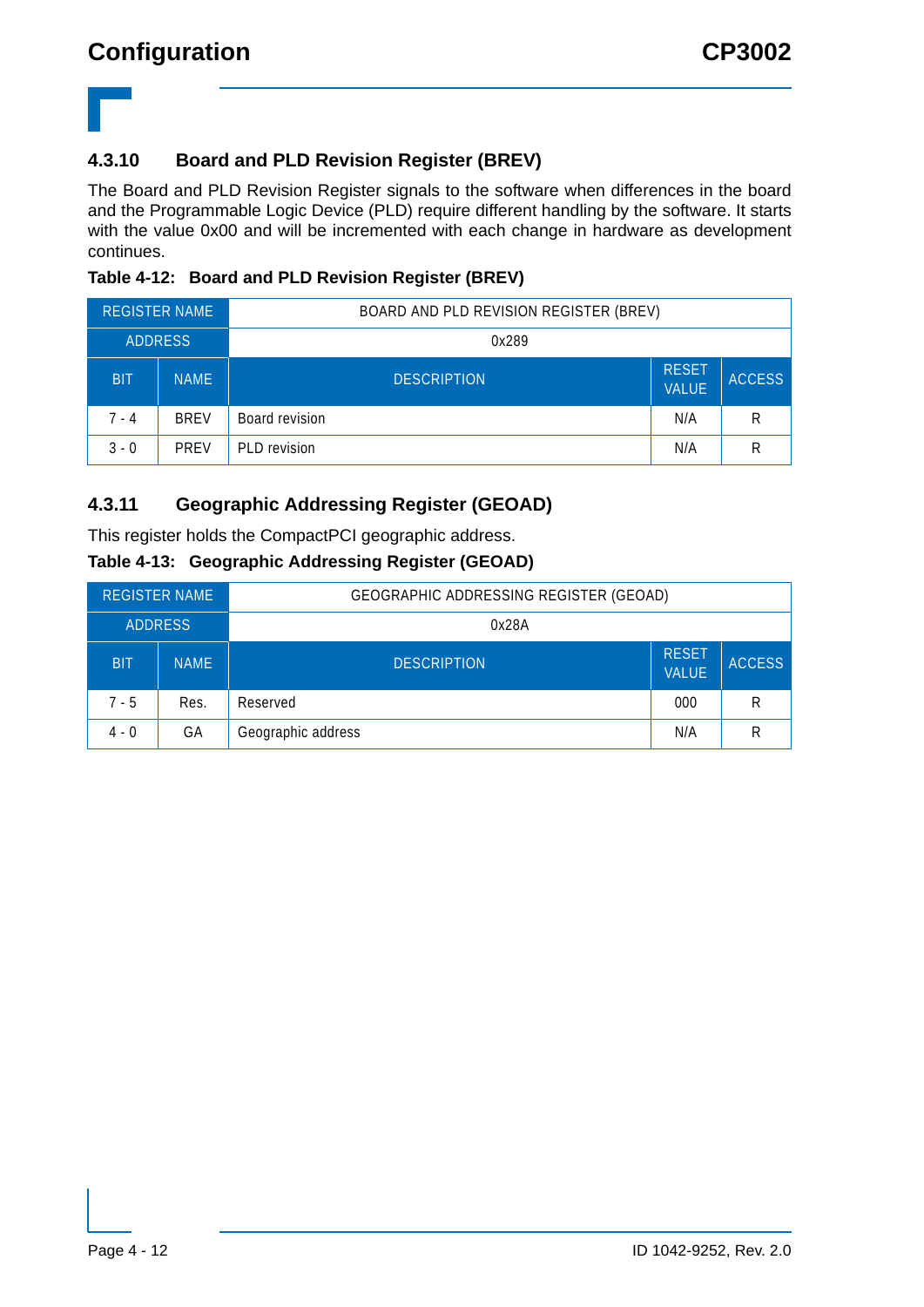# **4.3.12 Watchdog Timer Control Register (WTIM)**

The CP3002 has one Watchdog timer provided with a programmable timeout ranging from 125 msec to 4096 sec. Failure to strobe the Watchdog timer within a set time period results in a system reset or an interrupt. The interrupt mode can be configured via the Board Interrupt Configuration Register (0x286).

There are four possible modes of operation involving the Watchdog timer:

- Timer only mode
- Reset mode
- Interrupt mode
- Dual stage mode

At power on the Watchdog is not enabled. If not required, it is not necessary to enable it. If required, the bits of the Watchdog Timer Control Register must be set according to the application requirements. To operate the Watchdog, the mode and time period required must first be set and then the Watchdog enabled. Once enabled, the Watchdog can only be disabled or the mode changed by powering down and then up again. To prevent a Watchdog timeout, the Watchdog must be retriggered before timing out. This is done by writing a '1' to the WTR bit. In the event a Watchdog timeout does occur, the WTE bit is set to '1'. What transpires after this depends on the mode selected.

The four operational Watchdog timer modes can be configured by the WMD[1:0] bits, and are described as follows:

Timer only mode - In this mode the Watchdog is enabled using the required timeout period. Normally, the Watchdog is retriggered by writing a '1' to the WTR bit. In the event a timeout occurs, the WTE bit is set to '1'. This bit can then be polled by the application and handled accordingly. To continue using the Watchdog, write a '1' to the WTE bit, and then retrigger the Watchdog using WTR. The WTE bit retains its setting as long as no power down-up is done. Therefore, this bit may be used to verify the status of the Watchdog.

Reset mode - This mode is used to force a hard reset in the event of a Watchdog timeout. In addition, the WTE bit is not reset by the hard reset, which makes it available if necessary to determine the status of the Watchdog prior to the reset.

Interrupt mode - This mode causes the generation of an interrupt in the event of a Watchdog timeout. The interrupt handling is a function of the application. If required, the WTE bit can be used to determine if a Watchdog timeout has occurred.

Dual stage mode - This is a complex mode where in the event of a timeout two things occur: 1) an interrupt is generated, and 2) the Watchdog is retriggered automatically. In the event a second timeout occurs immediately following the first timeout, a hard reset will be generated. If the Watchdog is retriggered normally, operation continues. The interrupt generated at the first timeout is available to the application to handle the first timeout if required. As with all of the other modes, the WTE bit is available for application use.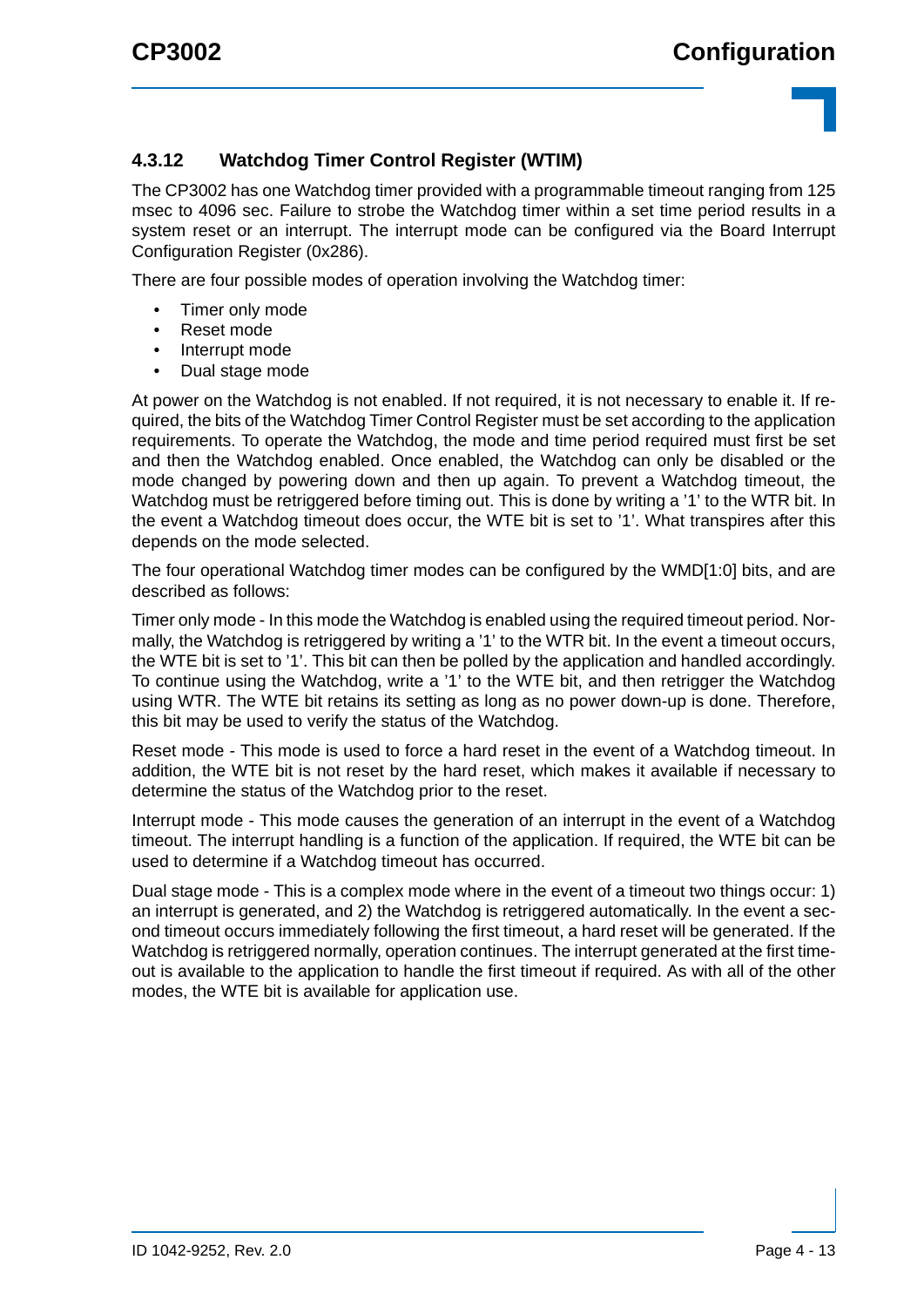#### REGISTER NAME WATCHDOG TIMER CONTROL REGISTER (WTIM) ADDRESS 0x28C BIT NAME NAME DESCRIPTION RESET **ACCESS** 7 | WTE | Watchdog timer expired status bit 0 = Watchdog timer has not expired 1 = Watchdog timer has expired. Writing a '1' to this bit resets it to 0.  $0$  R/W 6 - 5 WMD Watchdog mode  $00 =$  Timer only mode 01 = Reset mode 10 = Interrupt mode 11 = Cascaded mode (dual-stage mode) 00 | R/W 4 WEN/WTR Watchdog enable / Watchdog trigger control bit: 0 = Watchdog timer not enabled Prior to the Watchdog being enabled, this bit is known as WEN. After the Watchdog is enabled, it is known as WTR. Once the Watchdog timer has been enabled, this bit cannot be reset to 0. As long as the Watchdog timer is enabled, it will indicate a '1'. 1 = Watchdog timer enabled Writing a '1' to this bit causes the Watchdog to be retriggered to the timer value indicated by bits WTM[3:0].  $0$  R/W 3 - 0 | WTM | Watchdog timeout settings:  $0000 = 0.125$  s  $0001 = 0.25$  s  $0010 = 0.5$  s  $0011 = 1 s$  $0100 = 2 s$  $0101 = 4 s$  $0110 = 8 s$  $0111 = 16 s$  $1000 = 32 s$  $1001 = 64 s$  $1010 = 128 s$  $1011 = 256$  s  $1100 = 512$  s  $1101 = 1024 s$  $1110 = 2048 s$  $1111 = 4096 s$ 0000 R/W

# **Table 4-14: Watchdog Timer Control Register (WTIM)**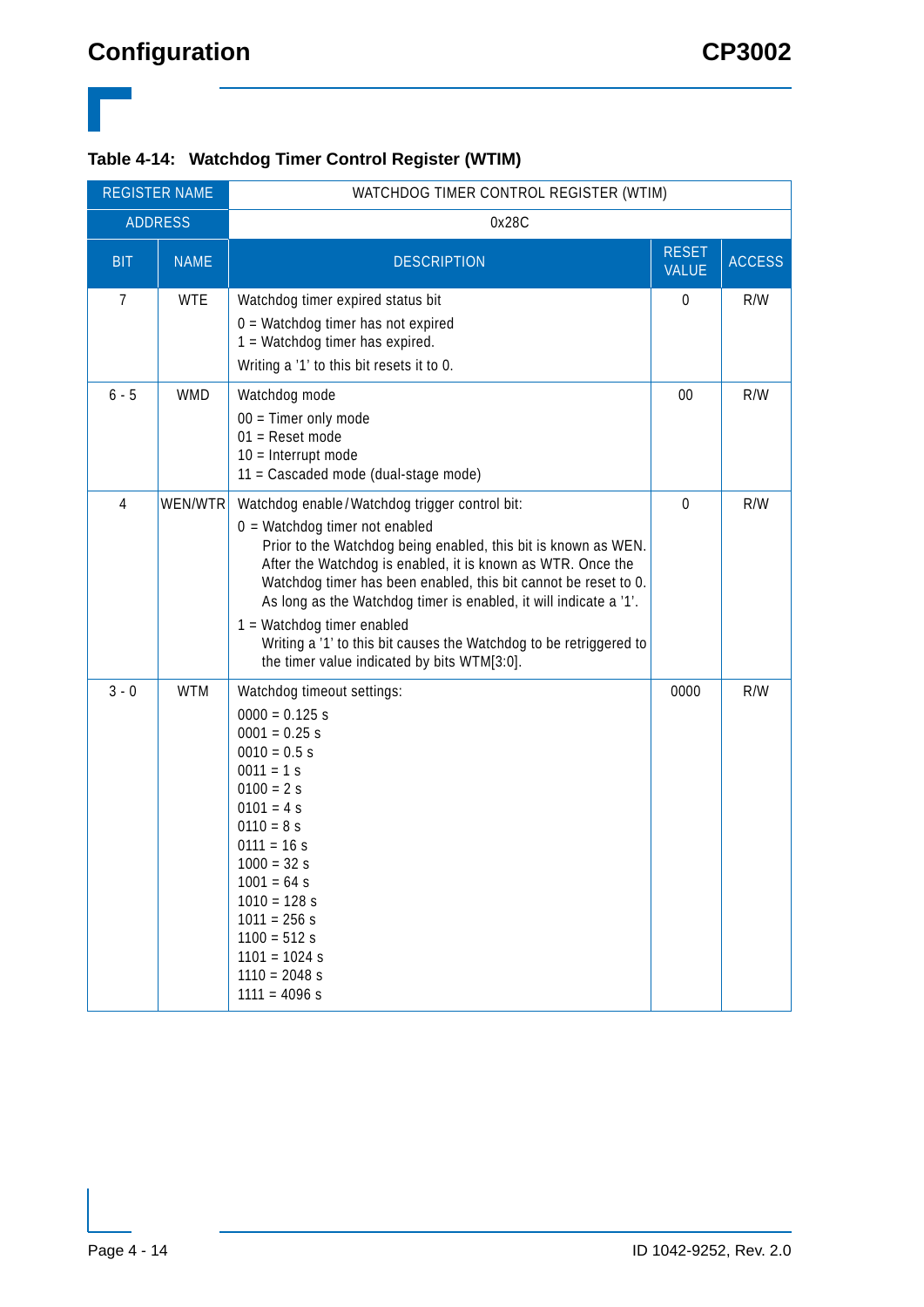# **4.3.13 Board ID Low Byte Register (BIDL)**

Each Kontron board is provided with a unique 16-bit board-type identifier in the form of a hexadecimal number. The following register indicates the low byte value of the board ID.

**Table 4-15: Board ID Low Byte Register (BIDL)**

| BOARD ID LOW BYTE REGISTER (BIDL)<br><b>REGISTER NAME</b> |             |                                            |      |               |
|-----------------------------------------------------------|-------------|--------------------------------------------|------|---------------|
| <b>ADDRESS</b>                                            |             | 0x28D                                      |      |               |
| <b>BIT</b>                                                | <b>NAME</b> | <b>DESCRIPTION</b>                         |      | <b>ACCESS</b> |
| $7 - 0$                                                   | <b>BIDL</b> | Board identification:<br>CP3002:<br>0xB320 | 0x20 |               |



# *Note ...*

The Board ID High Byte Register is located in the address 0x288.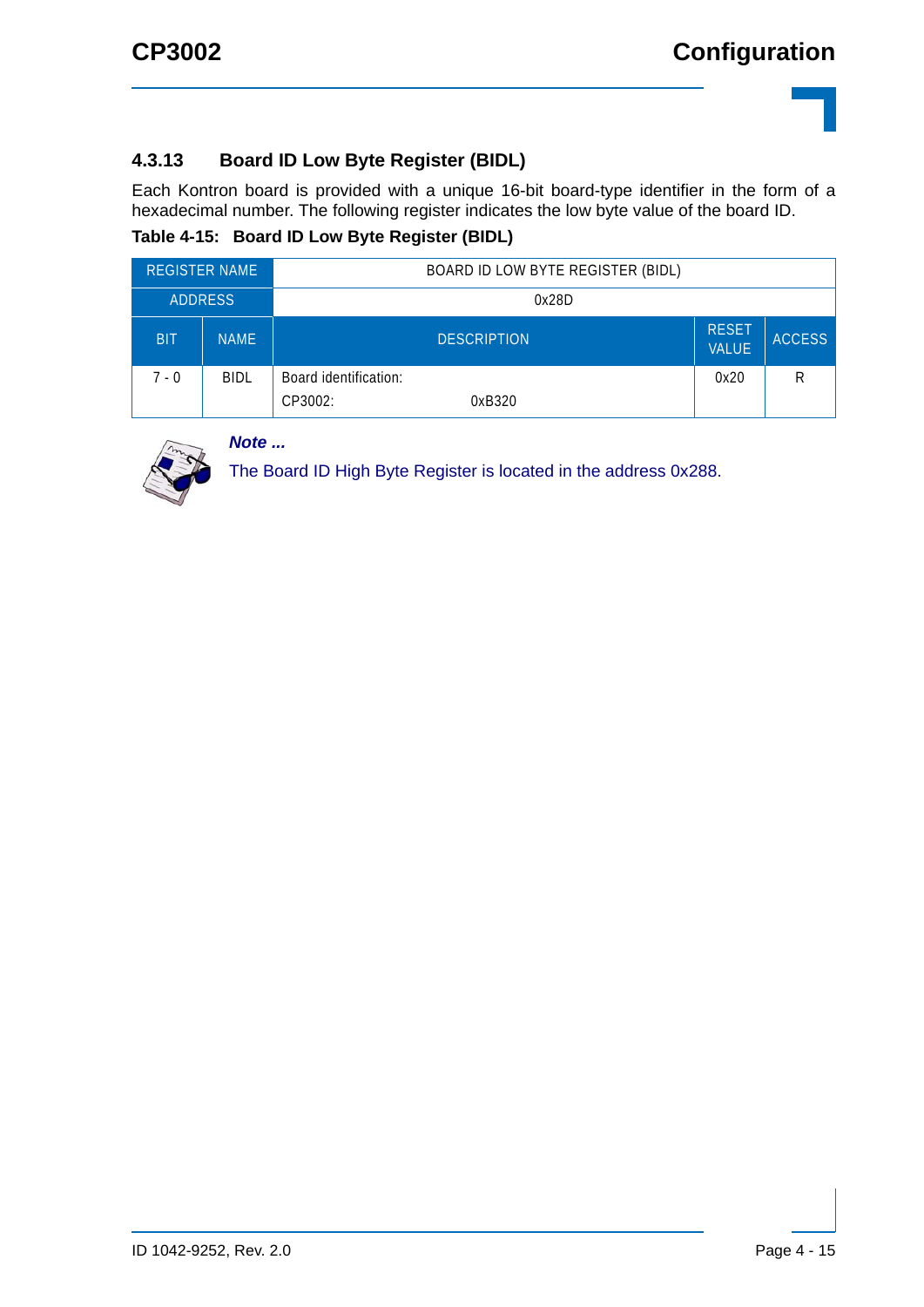

# **4.3.14 LED Configuration Register (LCFG)**

The LED Configuration Register holds a series of bits defining the onboard configuration for the front panel General Purpose LEDs.

**Table 4-16: LED Configuration Register (LCFG)**

| <b>REGISTER NAME</b><br>LED CONFIGURATION REGISTER (LCFG) |             |                                                                                                                              |                              |               |
|-----------------------------------------------------------|-------------|------------------------------------------------------------------------------------------------------------------------------|------------------------------|---------------|
| <b>ADDRESS</b>                                            |             | 0x290                                                                                                                        |                              |               |
| <b>BIT</b>                                                | <b>NAME</b> | <b>DESCRIPTION</b>                                                                                                           | <b>RESET</b><br><b>VALUE</b> | <b>ACCESS</b> |
| $7 - 4$                                                   | Res.        | Reserved                                                                                                                     |                              | R             |
| $3 - 0$                                                   | LCON        | LED03 configuration:<br>$0000 = POST$ <sup>1)</sup><br>0001 = General Purpose Mode <sup>2)</sup><br>$0010 - 1111 =$ Reserved | 0000                         | R/W           |

 $1)$  In uEFI BIOS POST mode, the LED0..3 build a binary vector to display uEFI BIOS POST code during the pre-boot phase. In doing so, the higher 4-bit nibble of the 8-bit uEFI BIOS POST code is displayed followed by the lower nibble followed by a pause. uEFI BIOS POST code is displayed in general in green color.

- LED3: POST bit 3 and bit 7 (green) LED2: POST bit 2 and bit 6 (green) LED1: POST bit 1 and bit 5 (green)
- 
- LED0: POST bit 0 and bit 4 (green)

For further information reading the 8-bit uEFI BIOS POST Code, refer to Chapter 2.11.1.2, "General Purpose LEDs".

 $2)$  Configured for General Purpose Mode, the LEDs are dedicated to functions as follows:

- LED3: LED3 controlled by HOST (red/green/red+green)
- LED2: LED2 controlled by HOST (red/green/red+green)
- LED1: LED1 controlled by HOST (red/green/red+green)

LED0: LED0 controlled by HOST (red/green/red+green)

Beside the configurable functions described above, the LED0..3 fulfill also a basic debug function during the power-up phase as long as the first access to Port 80 is processed. If an LED lights red and stays red, than a basic error is present on the board. The following debug functions are defined and displayed during this initialization phase.

- LED3: Power good status not reached (red)
- LED2: Processor catastrophic error (red)
- LED1: Hardware reset active/not deactivated (red)
- LED0: uEFI BIOS boot failure (red)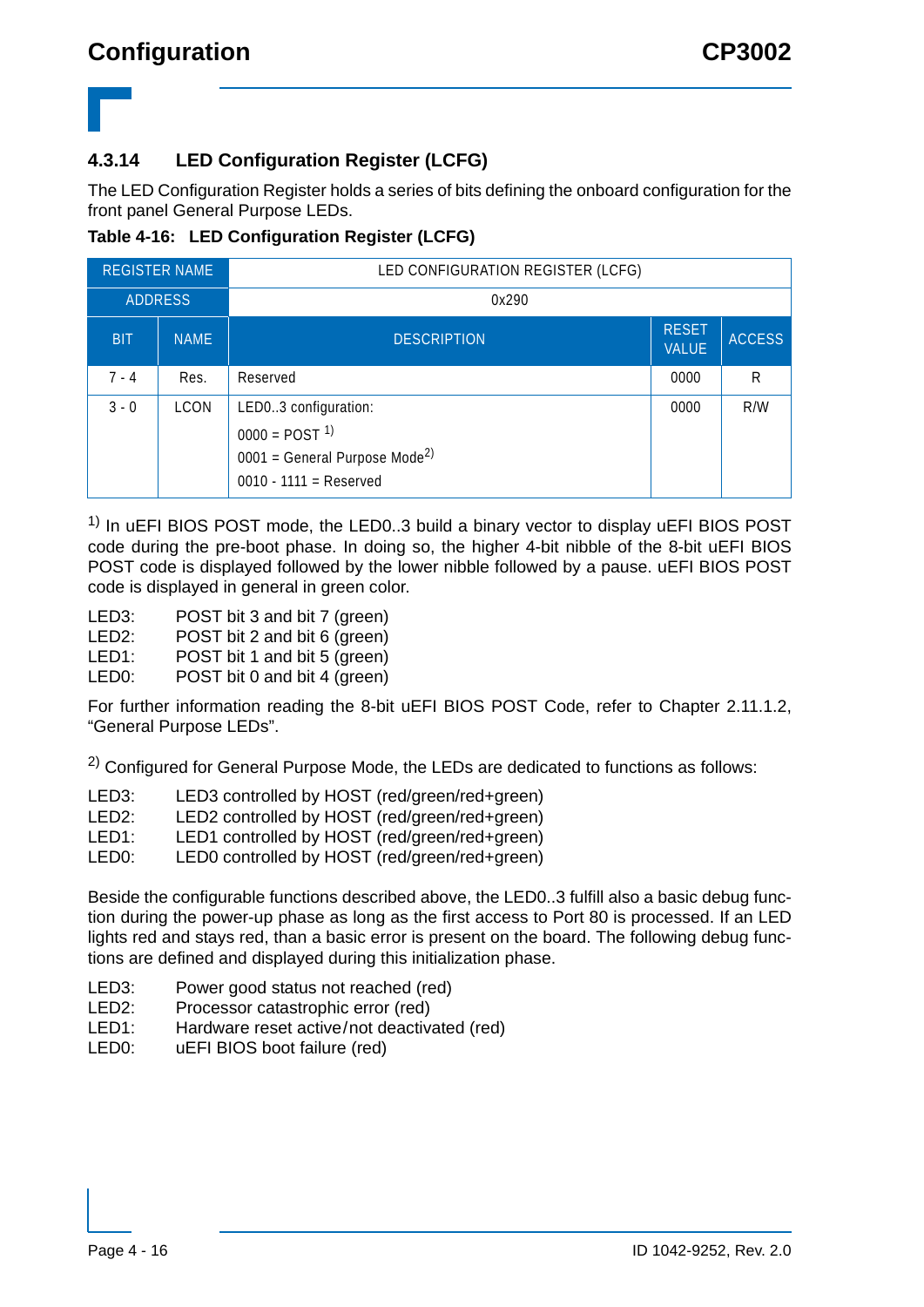

# **4.3.15 LED Control Register (LCTRL)**

The LED Control Register enables the user to switch on and off the front panel General Purpose LEDs.

**Table 4-17: LED Control Register (LCTRL)**

| <b>REGISTER NAME</b> |                | LED CONTROL REGISTER (LCTRL)                                                                                                                                                                                                               |      |               |  |
|----------------------|----------------|--------------------------------------------------------------------------------------------------------------------------------------------------------------------------------------------------------------------------------------------|------|---------------|--|
|                      | <b>ADDRESS</b> | 0x291                                                                                                                                                                                                                                      |      |               |  |
| <b>BIT</b>           | <b>NAME</b>    | <b>DESCRIPTION</b>                                                                                                                                                                                                                         |      | <b>ACCESS</b> |  |
| $7 - 4$              | <b>LCMD</b>    | LED command:<br>$0000 = Get LED0$<br>$0001 = Get LED1$<br>$0010 = Get LED2$<br>$0011 = Get LED3$<br>$0100 - 0111 =$ Reserved<br>$1000 = Set LED0$<br>$1001 = Set LED1$<br>$1010 = Set LED2$<br>$1011 = Set LED3$<br>1100 - 1111 = Reserved | 0000 | R/W           |  |
| $3 - 0$              | <b>LCOL</b>    | LED color:<br>$0000 = \text{Off}$<br>$0001 = Green$<br>$0010 = Red$<br>$0011 = Red+Green$<br>$0100 - 1111 =$ Reserved                                                                                                                      | 0000 | R/W           |  |



#### *Note ...*

This register can only be used if the General Purpose LEDs indicated in the "LED Configuration Register" (Table 4-16) are configured in General Purpose Mode.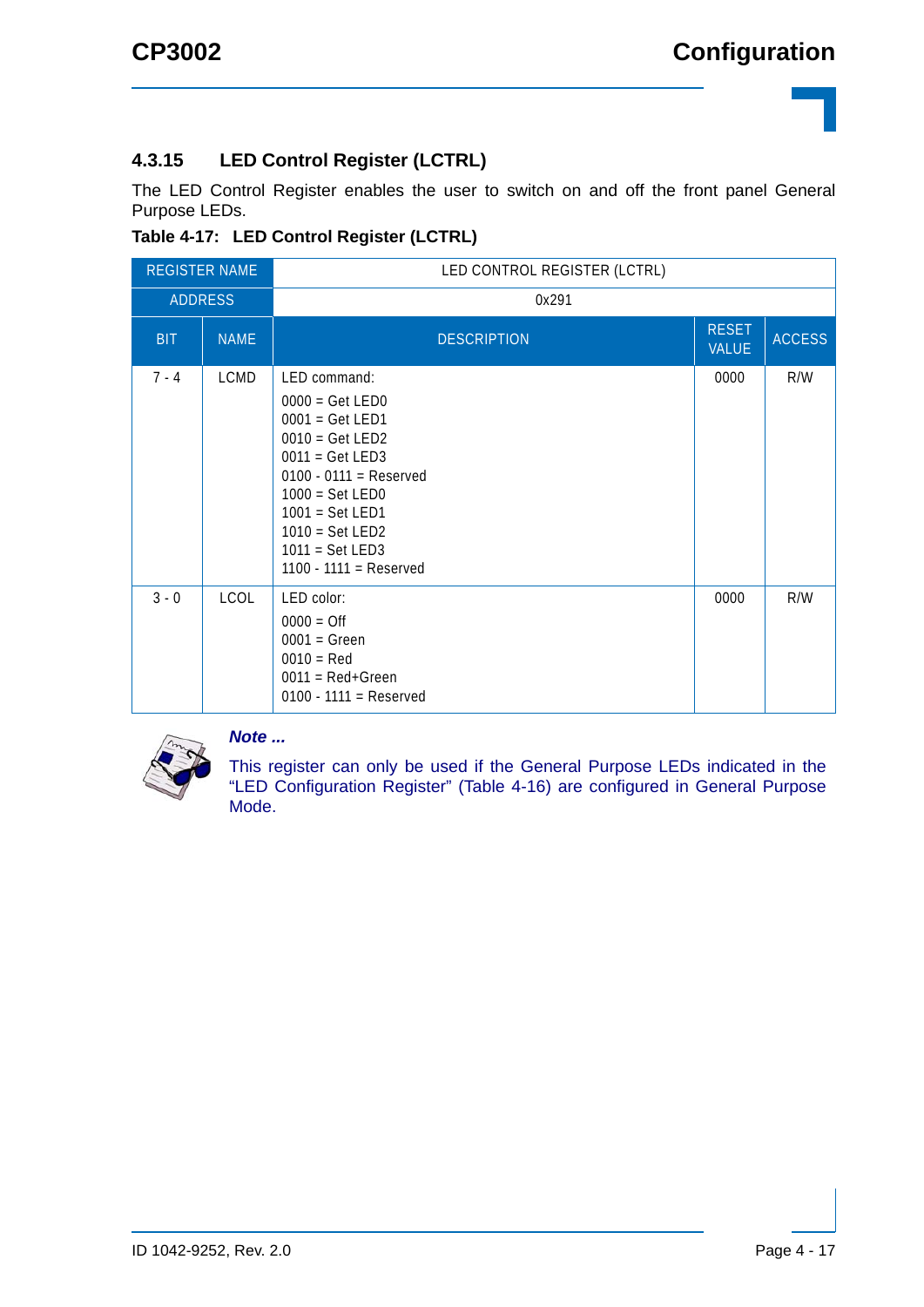

# **4.3.16 General Purpose Output Register (GPOUT)**

The General Purpose Output Register holds the general purpose output signals of the rear I/O CompactPCI connector J2. This register can be used only if the CP3002 is ordered as a rear I/ O version and the rear I/O GPIO operation is configured through the dedicated rear I/O module configuration signal on the CompactPCI J2 connector.

|               | <b>REGISTER NAME</b> | GENERAL PURPOSE OUTPUT REGISTER (GPOUT)                                                |          |               |
|---------------|----------------------|----------------------------------------------------------------------------------------|----------|---------------|
|               | ADDRESS              | 0x292                                                                                  |          |               |
| <b>BIT</b>    | <b>NAME</b>          | <b>DESCRIPTION</b>                                                                     |          | <b>ACCESS</b> |
| $7 - 3$       | Res.                 | Reserved                                                                               | 00000    | R             |
| $\mathcal{P}$ | GPO <sub>2</sub>     | General purpose output 2 signal (3.3V LVTTL):<br>$0 =$ Output low<br>$1 =$ Output high | $\Omega$ | R/W           |
|               | GPO1                 | General purpose output 1 signal (3.3V LVTTL):<br>$0 =$ Output low<br>= Output high     | $\Omega$ | R/W           |
| $\Omega$      | GPO <sub>0</sub>     | General purpose output 0 signal (3.3V LVTTL):<br>$0 = Output$ low<br>$1 =$ Output high | $\Omega$ | R/W           |

**Table 4-18: General Purpose Output Register (GPOUT)**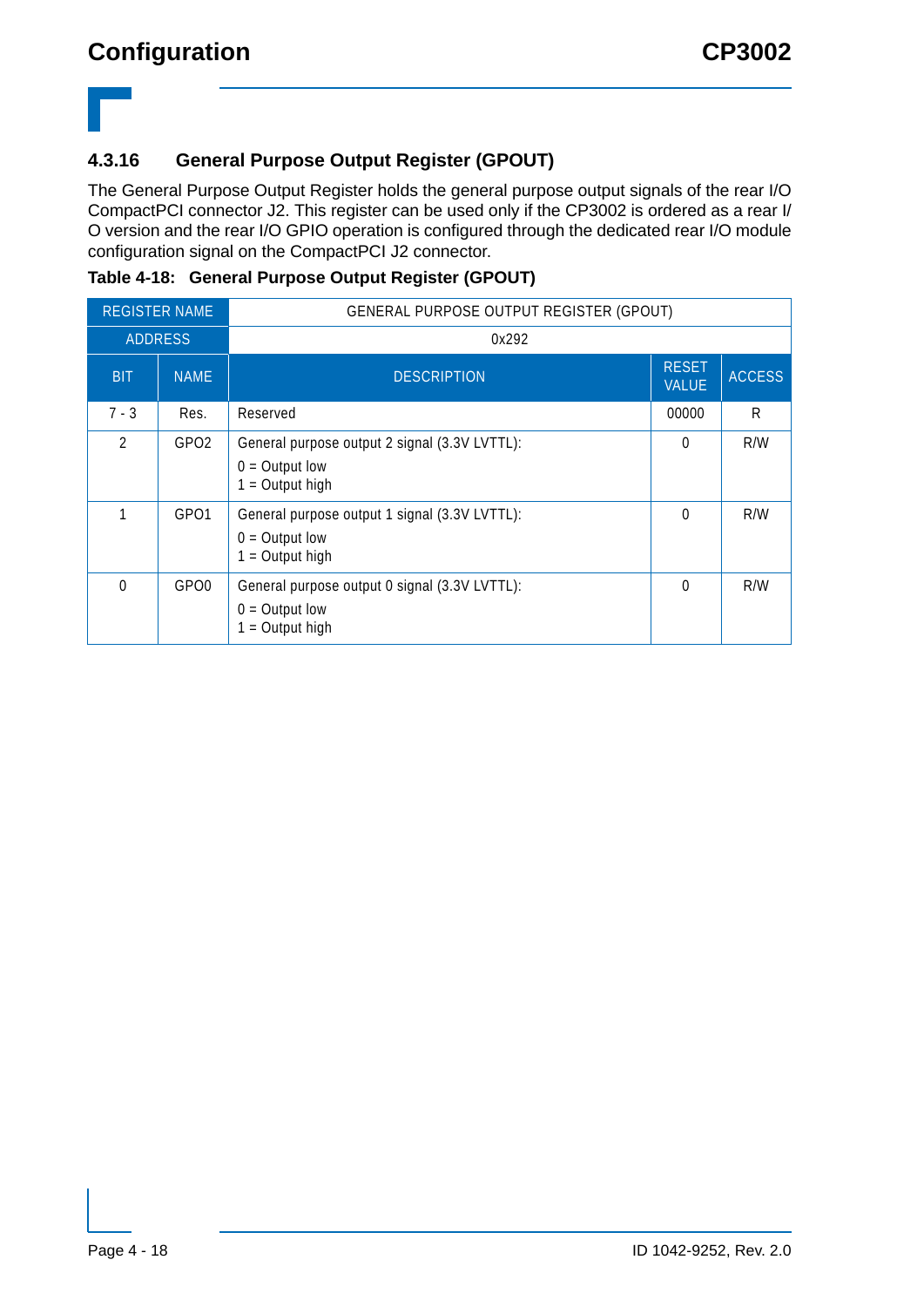# **4.3.17 General Purpose Input Register (GPIN)**

The General Purpose Input Register holds the general purpose input signals of the rear I/O CompactPCI connector J2. This register can be used only if the CP3002 is ordered as a rear I/ O version and the rear I/O GPIO operation is configured through the dedicated rear I/O module configuration signal on the CompactPCI J2 connector.

|                | <b>REGISTER NAME</b><br>GENERAL PURPOSE INPUT REGISTER (GPIN) |                                                                                     |     |               |
|----------------|---------------------------------------------------------------|-------------------------------------------------------------------------------------|-----|---------------|
|                | <b>ADDRESS</b><br>0x293                                       |                                                                                     |     |               |
| <b>BIT</b>     | <b>NAME</b>                                                   | <b>DESCRIPTION</b>                                                                  |     | <b>ACCESS</b> |
| $7 - 5$        | Res.                                                          | Reserved                                                                            | 000 | R             |
| $\overline{4}$ | GPI4                                                          | General purpose input 4 signal (3.3V LVTTL):<br>$0 =$ Input low<br>$1 =$ Input high | 1   | R             |
| 3              | GPI3                                                          | General purpose input 3 signal (3.3V LVTTL):<br>$0 =$ Input low<br>$1 =$ Input high |     | R             |
| $\overline{2}$ | GPI2                                                          | General purpose input 2 signal (3.3V LVTTL):<br>$0 =$ Input low<br>$1 =$ Input high |     | R             |
| $\mathbf{1}$   | GPI1                                                          | General purpose input 1 signal (3.3V LVTTL):<br>$0 =$ Input low<br>$1 =$ Input high |     | R             |
| $\Omega$       | GPI0                                                          | General purpose input 0 signal (3.3V LVTTL):<br>$0 =$ Input low<br>$1 =$ Input high | 1   | R             |

#### **Table 4-19: General Purpose Input Register (GPIN)**

*Note ...*

The CP3002 provides pull-up resistors on the rear I/O signal pins GPI[4:0], which leads to the default setting "input high" if the inputs are not connected. The general purpose inputs support 3.3 V LVTTL signaling only (not 5V friendly).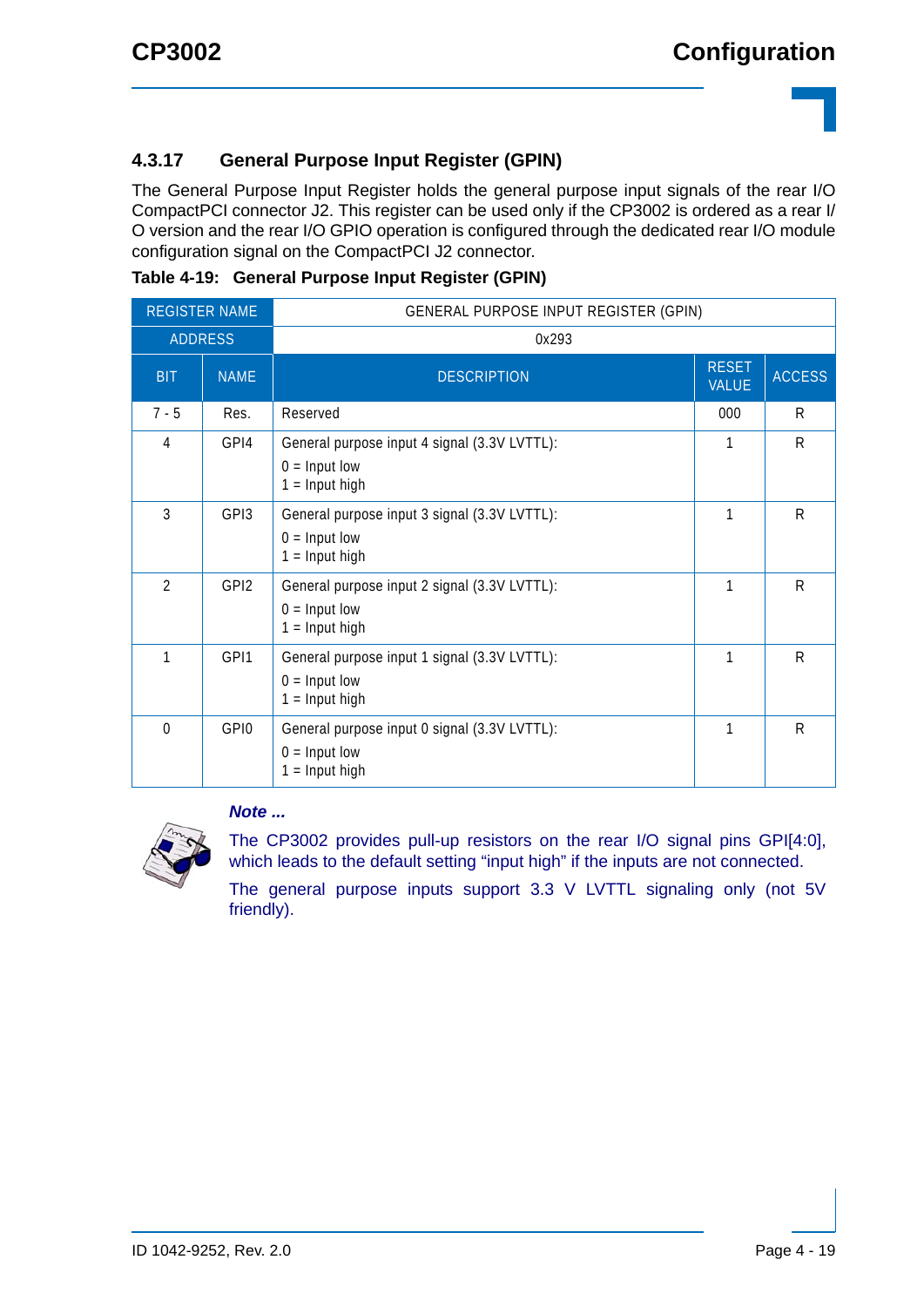

This page has been intentionally left blank.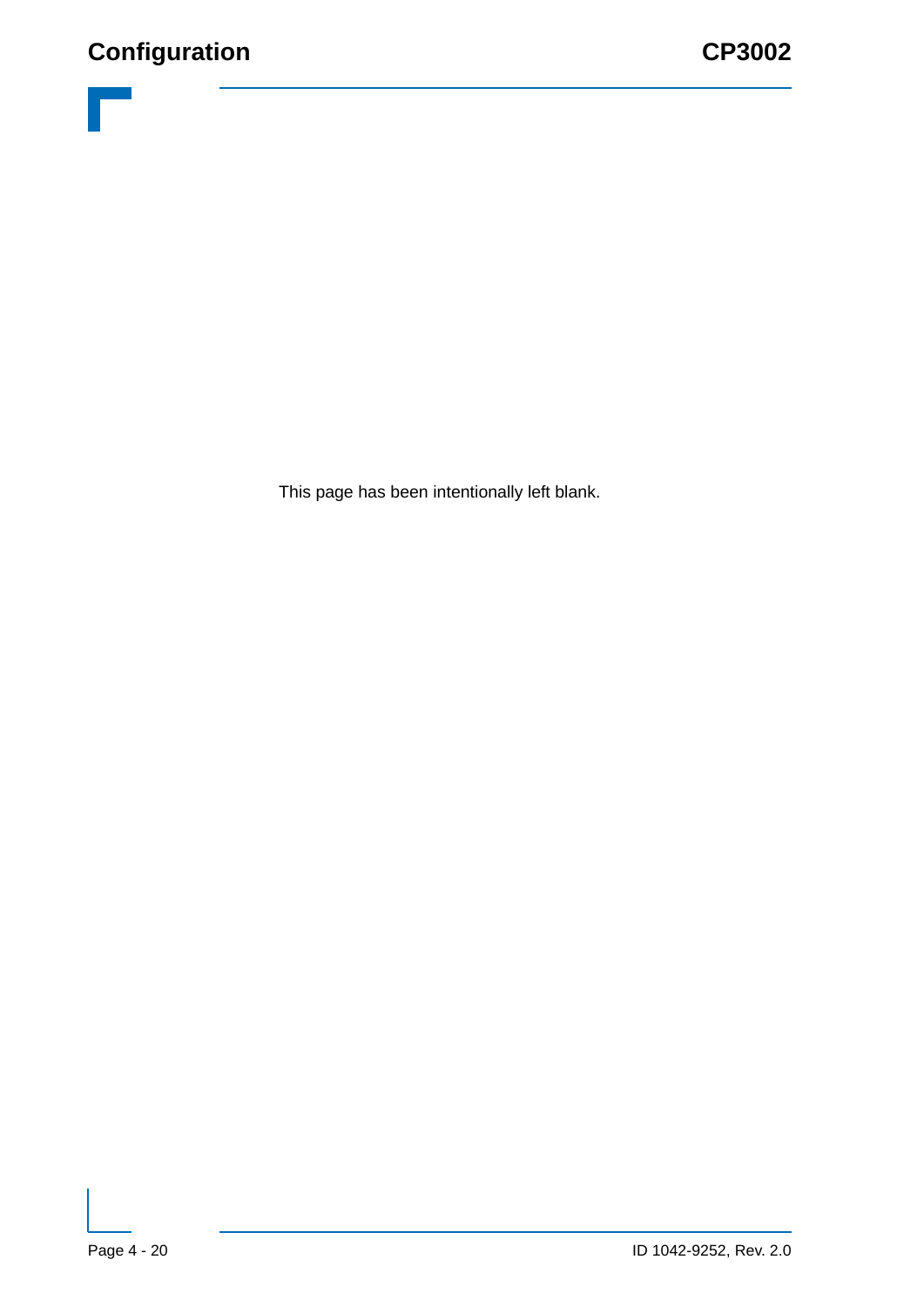

# **Power Considerations**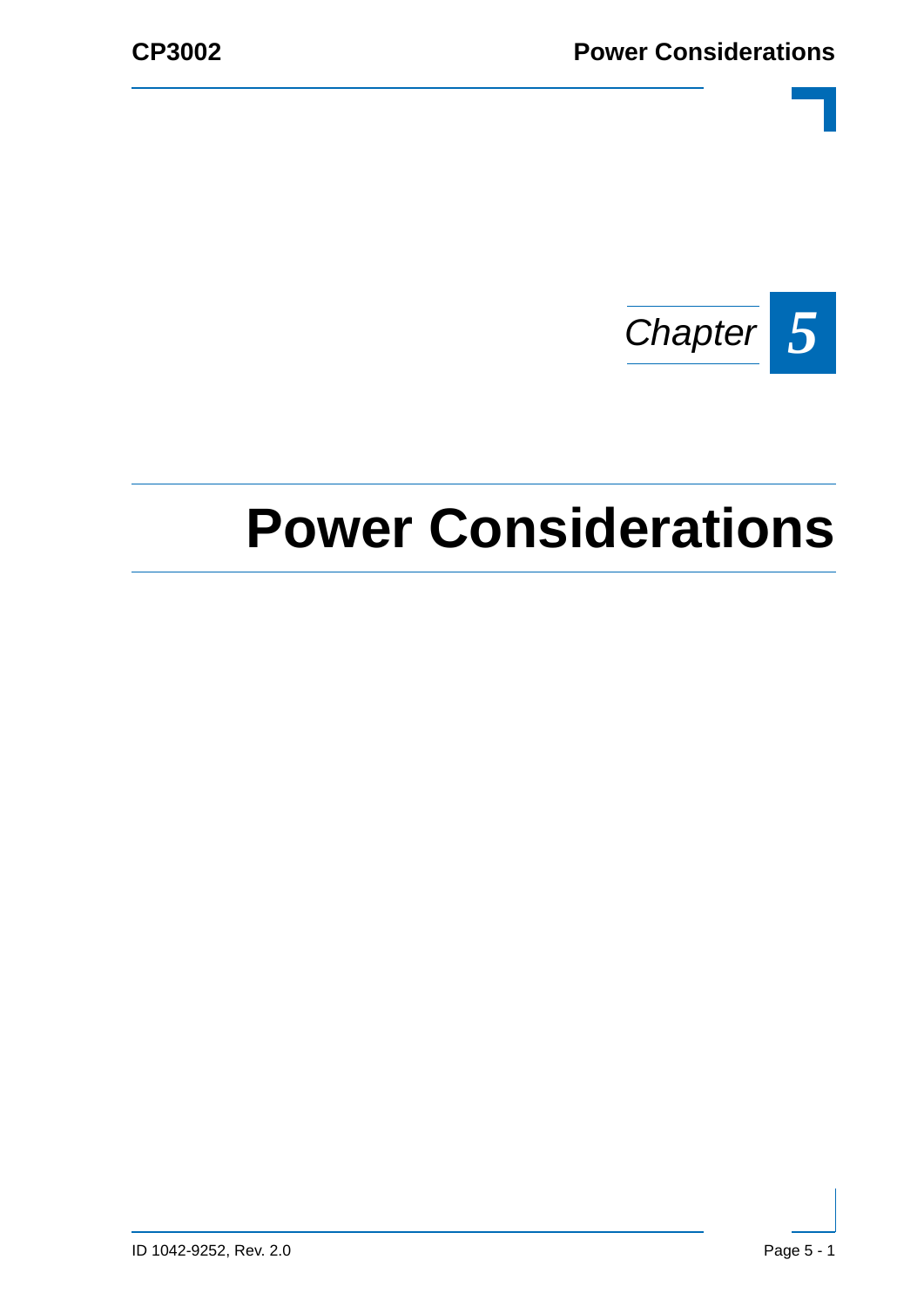

This page has been intentionally left blank.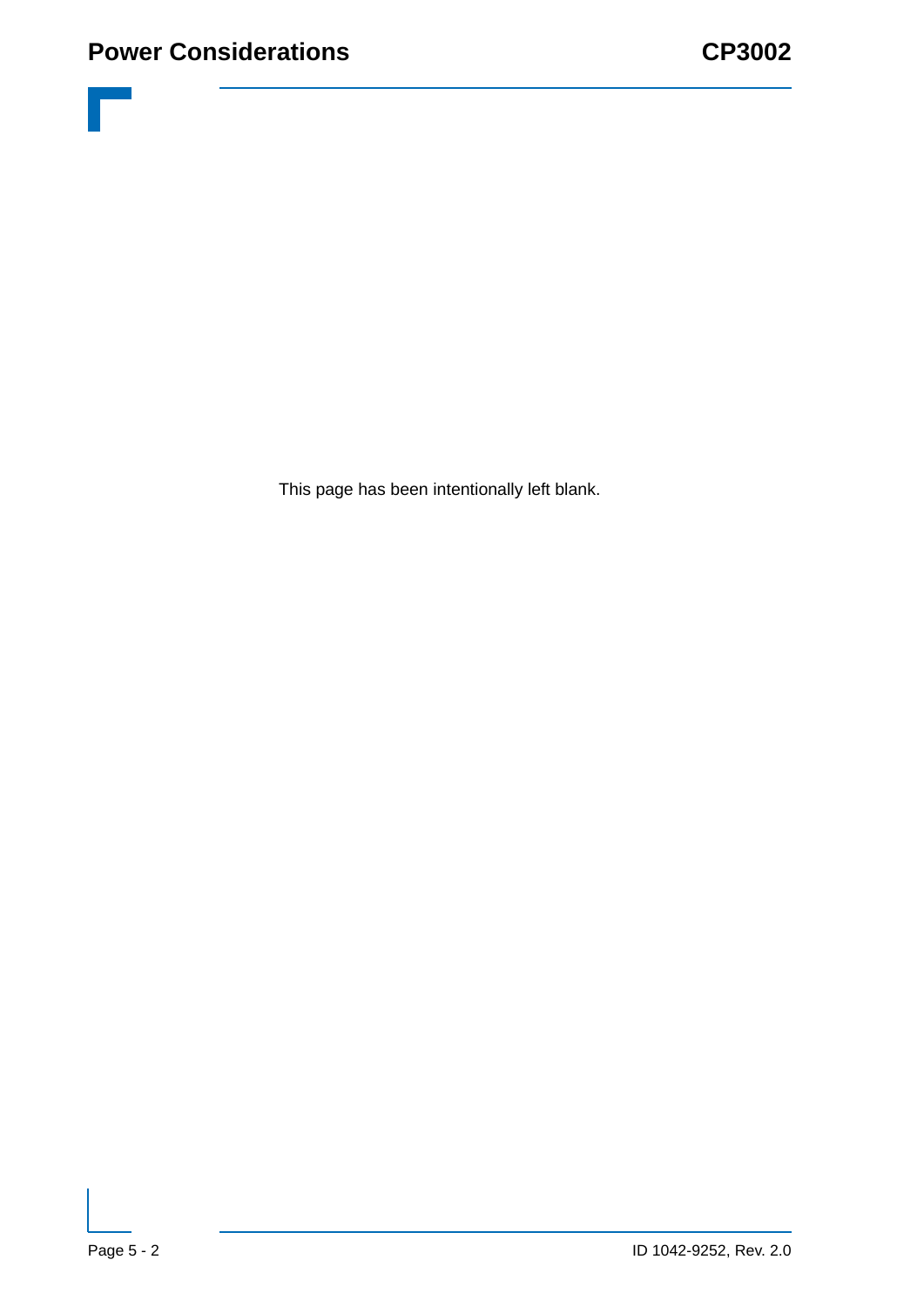# **5. Power Considerations**

# **5.1 System Power**

The considerations presented in the ensuing chapters must be taken into account by system integrators when specifying the CP3002 system environment.

# **5.1.1 CP3002 Baseboard**

The CP3002 baseboard itself has been designed for optimal power input and distribution. Still it is necessary to observe certain criteria essential for application stability and reliability.

The table below indicates the absolute maximum input voltage ratings that must not be exceeded. Power supplies to be used with the CP3002 should be carefully tested to ensure compliance with these ratings.

#### **Table 5-1: Maximum Input Power Voltage Limits**

| <b>SUPPLY VOLTAGE</b> | <b>MAXIMUM PERMITTED VOLTAGE</b> |
|-----------------------|----------------------------------|
| $+3.3 \text{ V}$      | $+3.6$ V                         |
| $+5V$                 | $+5.5$ V                         |
| +5 V STDBY (optional) | $+5.5$ V                         |



# *Warning!*

The maximum permitted voltages indicated in the table above must not be exceeded. Failure to comply with the above may result in damage to your board.

The following table specifies the ranges for the different input power voltages within which the board is functional. The CP3002 is not guaranteed to function if the board is operated beyond the prescribed limits.

#### **Table 5-2: DC Operational Input Voltage Ranges**

| <b>INPUT SUPPLY VOLTAGE</b> | <b>ABSOLUTE RANGE</b>      | <b>RECOMMENDED RANGE</b>  |
|-----------------------------|----------------------------|---------------------------|
| $+3.3$ V                    | 3.2 V min. to 3.47 V max.  | 3.3 V min. to 3.47 V max. |
| $+5V$                       | 4.85 V min. to 5.25 V max. | 5.0 V min. to 5.25 V max. |
| +5 V STDBY (optional)       | 4.85 V min. to 5.25 V max. | 5.0 V min. to 5.25 V max. |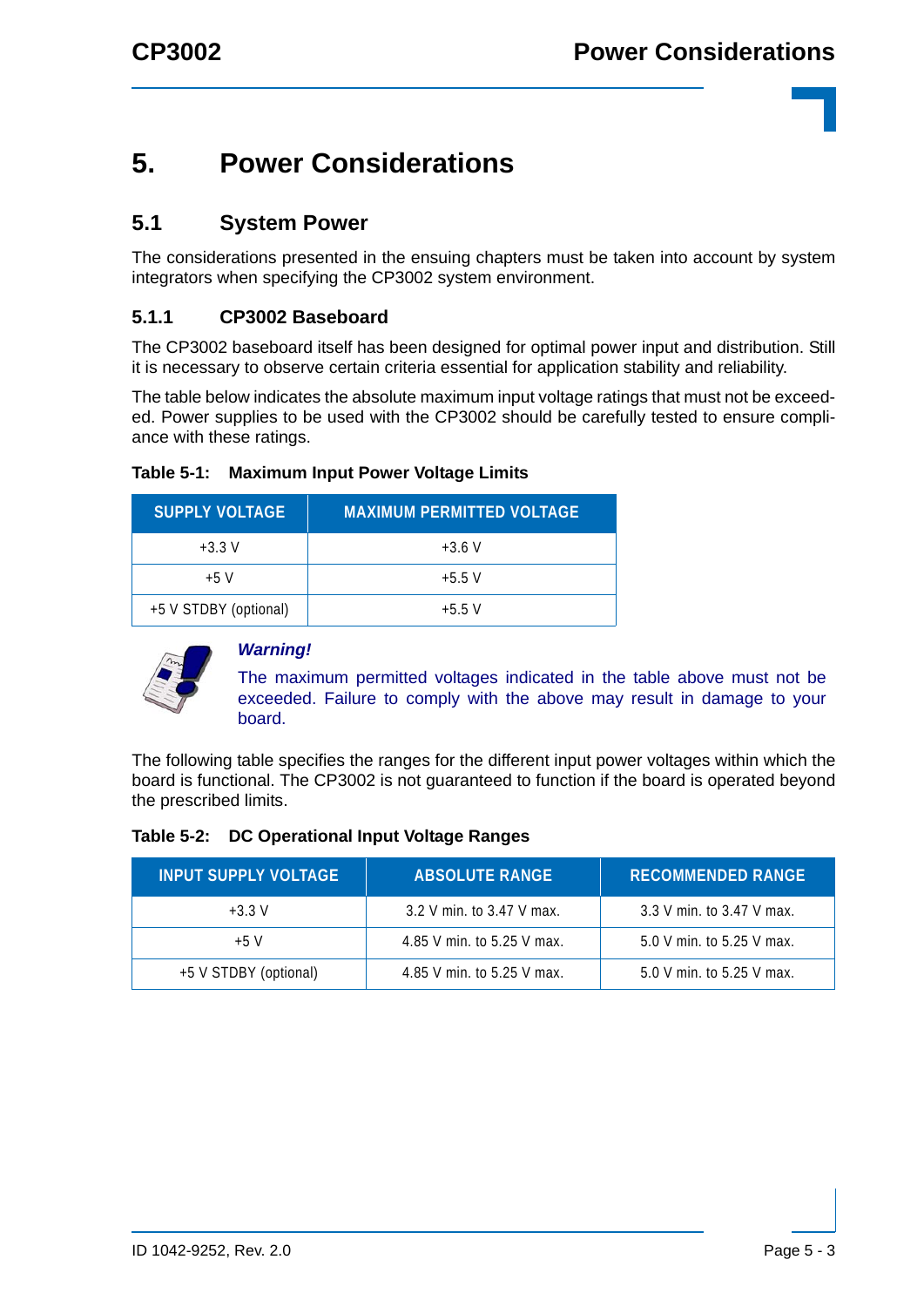

# **5.1.2 Backplane**

Backplanes to be used with the CP3002 must be adequately specified. The backplane must provide optimal power distribution for the +3.3 V and +5 V power inputs.

Input power connections to the backplane itself should be carefully specified to ensure a minimum of power loss and to guarantee operational stability. Long input lines, under dimensioned cabling or bridges, high resistance connections, etc. must be avoided. It is recommended to use POSITRONIC or M-type connector backplanes and power supplies where possible.

# **5.1.3 Power Supply Units**

Power supplies for the CP3002 must be specified with enough reserve for the remaining system consumption. In order to guarantee a stable functionality of the system, it is recommended to provide more power than the system requires. An industrial power supply unit should be able to provide at least twice as much power as the entire system requires. An ATX power supply unit should be able to provide at least three times as much power as the entire system requires.

As the design of the CP3002 has been optimized for minimal power consumption, the power supply unit must be stable even without minimum load.

Where possible, power supplies which support voltage sensing should be used. Depending on the system configuration this may require an appropriate backplane. The power supply should be sufficient to allow for backplane input line resistance variations due to temperature changes, etc.



# *Note ...*

Non-industrial ATX PSUs may require a greater minimum load than a single CP3002 is capable of creating. When a PSU of this type is used, it will not power up correctly and the CP3002 may hang up. The solution is to use an industrial PSU or to add more load to the system.

# **5.1.3.1 Start-Up Requirement**

Power supplies must comply with the following guidelines, in order to be used with the CP3002.

- Beginning at 10% of the nominal output voltage, the voltage must rise within  $> 0.1$  ms to  $< 20$  ms to the specified regulation range of the voltage. Typically:  $> 5$  ms to  $< 15$  ms.
- There must be a smooth and continuous ramp of each DC output voltage from 10% to 90% of the regulation band.
- The slope of the turn-on waveform shall be a positive, almost linear voltage increase and have a value from 0 V to nominal Vout.

# **5.1.3.2 Power-Up Sequence**

The +5 VDC output level must always be equal to or higher than the +3.3 VDC output during power-up and normal operation.

Both voltages must reach their minimum in-regulation level not later than 20 ms after the output power ramp start.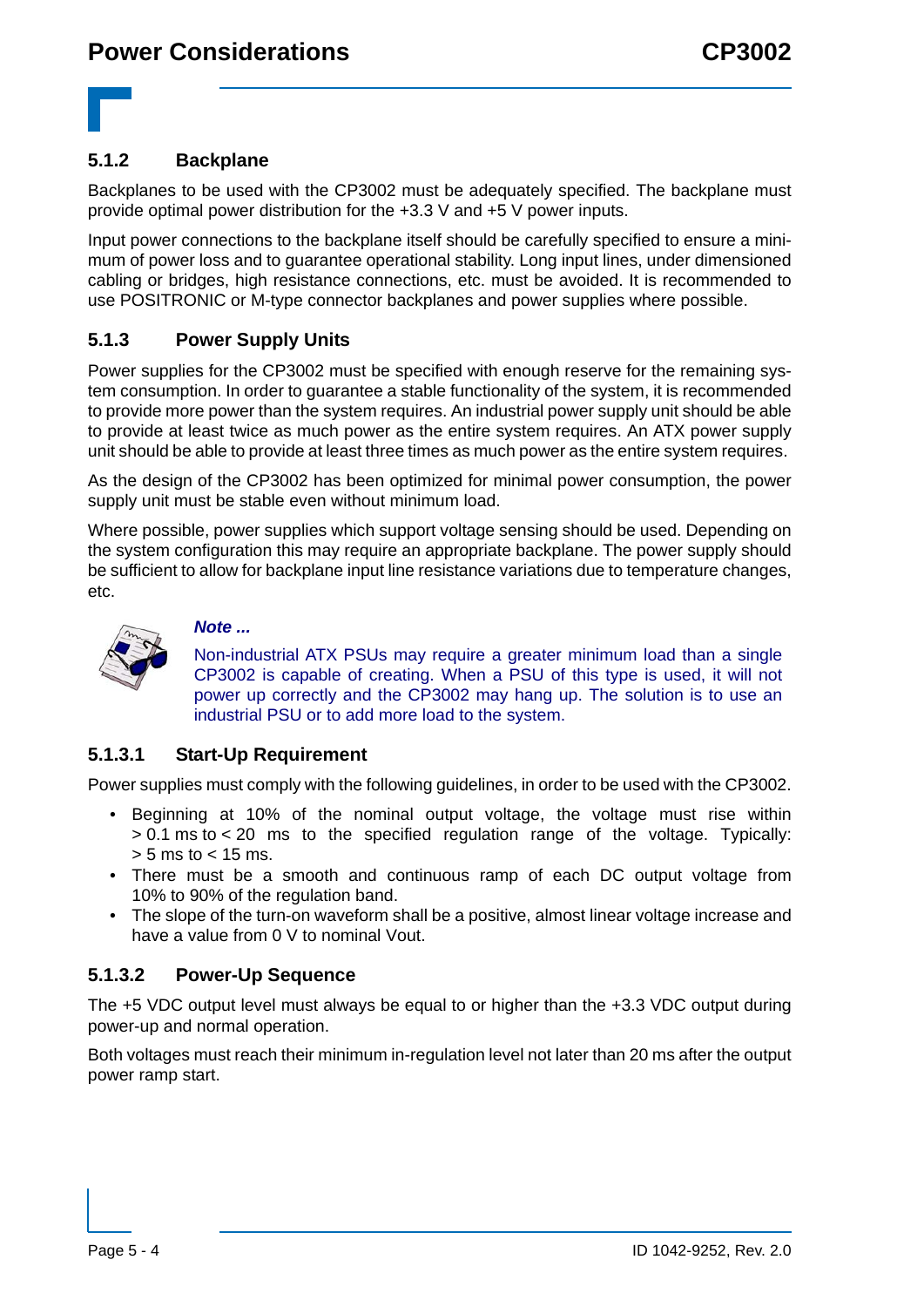

The tolerance of the voltage lines is described in the CPCI specification (PICMG 2.0 R3.0).The recommended measurement point for the voltage is the CPCI connector on the CPU board.

The following table provides information regarding the required characteristics for each board input voltage.

| <b>VOLTAGE</b>                    | <b>NOMINAL VALUE</b>                                   | <b>TOLERANCE</b> | MAX. RIPPLE (p-p) | <b>REMARKS</b>                   |
|-----------------------------------|--------------------------------------------------------|------------------|-------------------|----------------------------------|
| $+5V$                             | $+5.0$ VDC                                             | $+5\%/3\%$       | $50 \text{ mV}$   | Main voltage                     |
| $+3.3$ V                          | $+3.3$ VDC                                             | $+5\%/3\%$       | $50 \text{ mV}$   | Main voltage                     |
| $+12V$                            | $+12$ VDC                                              | $+5\%/-5\%$      | 240 mV            | Not required                     |
| $-12V$                            | $-12$ VDC                                              | $+5\%/-5\%$      | 240 mV            | Not required                     |
| V I/O (PCI)<br>signalling voltage | $+3.3$ VDC or $+5$ VDC                                 | $+5\%/3\%$       | $50 \text{ mV}$   |                                  |
| +5 V STDBY                        | $+5.0$ VDC                                             | $+5\%/3\%$       | $50 \text{ mV}$   | Optional voltage<br>over J2 con. |
| <b>GND</b>                        | Ground, not directly connected to potential earth (PE) |                  |                   |                                  |

**Table 5-3: Input Voltage Characteristics**

The output voltage overshoot generated during the application (load changes) or during the removal of the input voltage must be less than 5% of the nominal value. No voltage of reverse polarity may be present on any output during turn-on or turn-off.

# **5.1.3.4 Regulation**

The power supply shall be unconditionally stable under line, load, unload and transient load conditions including capacitive loads. The operation of the power supply must be consistent even without the minimum load on all output lines.



# *Warning!*

All of the input voltages must be functionally coupled to each other so that if one input voltage fails, all other input voltages must be regulated proportionately to the failed voltage. For example, if the +5V begins to decrease, all other input voltages must decrease accordingly. This is required in order to preclude cross currents within the CP3002.

Failure to comply with above may result in damage to the board or improper system operation.



#### *Note ...*

If the main power input is switched off, the supply voltages will not go to 0V instantly. It will take a couple of seconds until the capacitors are discharged. If the voltage rises again before it has gone below a certain level, the circuits may enter a latch-up state where even a hard RESET will not help any more. The system must be switched off for at least 3 seconds before it may be switched on again. If problems still occur, turn off the main power for 30 seconds before turning it on again.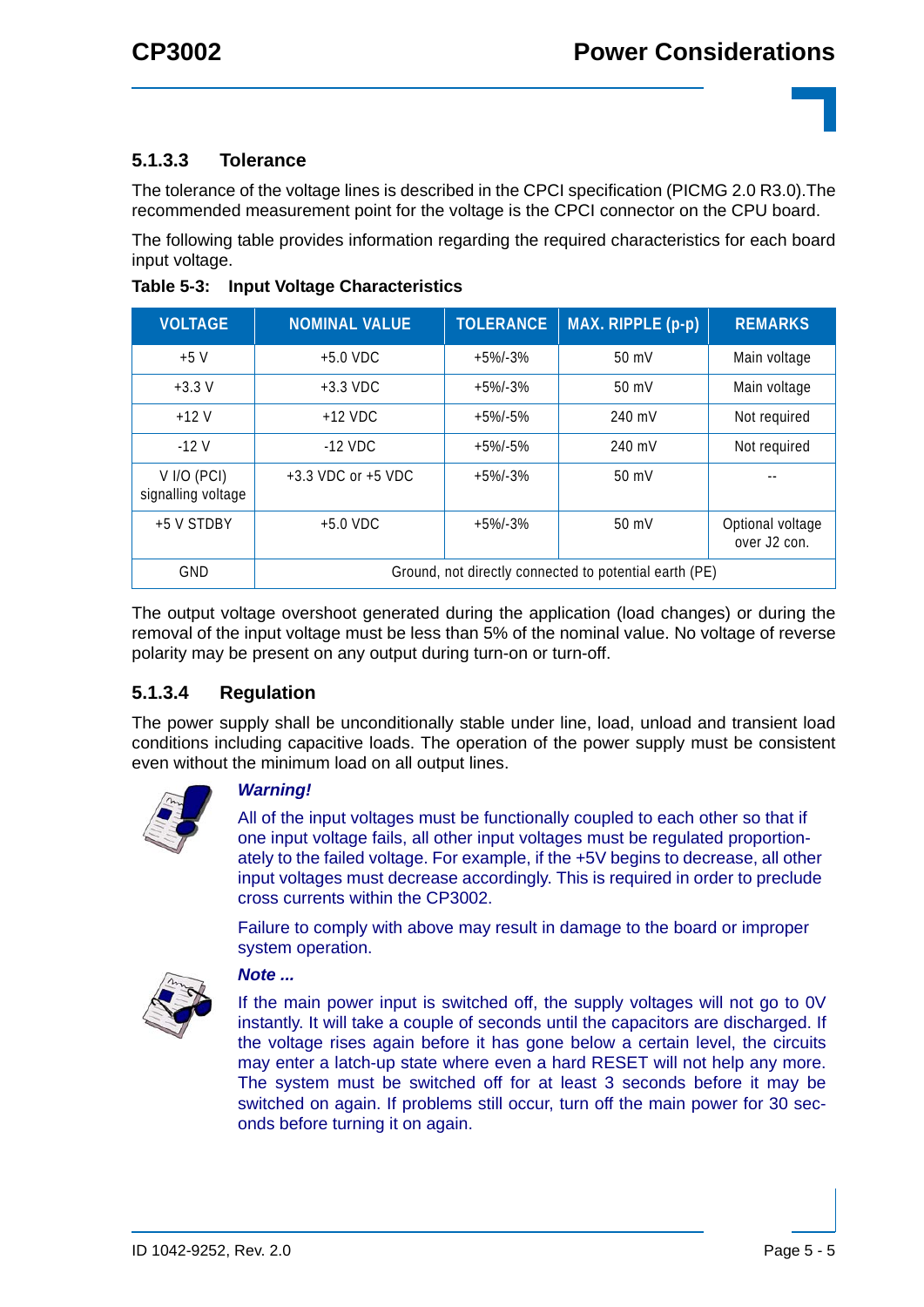

# **5.2 Power Consumption**

The goal of this description is to provide a method to calculate the power consumption for the CP3002 baseboard and for additional configurations. The processor dissipates the majority of the thermal power.

The power consumption tables below list the voltage and the power specifications for the CP3002 board and its accessories. The values were measured using an 8-slot passive CompactPCI backplane with two power supplies, one for the CPU, and the other for the hard disk and the CompactPCI system fans.

The operating systems used were uEFI shell and Windows® XP, 32-bit. The Core™ i7 processors had Intel® Turbo Boost Technology and Intel® Intelligent Power Sharing enabled. All measurements were conducted at a temperature of 25°C. The measured values varied, because the power consumption was dependent on the processor activity.



#### *Note ...*

The power consumption values indicated in the tables below can vary depending on the ambient temperature or the system performance. This can result in deviations of the power consumption values of up to 10%.

The power consumption was measured using the following processors:

- Intel® Core™ i7-660UE (ULV), 1.33 GHz, 4 MB L3 cache
- Intel® Core™ i7-620LE (LV), 2.0 GHz, 4 MB L3 cache
- Intel® Core™ i7-610E (SV), 2.53 GHz, 4 MB L3 cache
- Intel® Celeron® U3405 (ULV), 1.07 GHz, 2 MB L3 cache

with the following firmware and under the following testing conditions:

• CP3002 in EFI shell

For this measurement the processor cores were active (no power management enabled) and the graphics controller was in idle state (no application running).

- CP3002 with Windows® XP, 32-bit, processor and graphics controller in idle state For this measurement all processor cores and the graphics controller were in idle state (power management enabled and no application running).
- CP3002 with Windows® XP, 32-bit, maximum processor workload with graphics controller in idle state

For this measurement all processor cores were operating at maximum workload and the graphics controller was in idle state (e.g. dual screen output configuration with no video application running). These values represent the power dissipation reached under realistic, OS-controlled applications with the processor operating at maximum performance.

• CP3002 with Win.® XP, 32-bit, maximum processor and graphics controller workload These values represent the maximum power dissipation achieved through the use of specific tools to heat up the processor and graphics controller. These values are unlikely to be reached in real applications.

The following tables indicate the power consumption of the CP3002 with 4 GB DDR3 SDRAM memory with ECC (one 2 GB SODIMM module with ECC in each DDR3 SODIMM socket). The measurements were made with the CP3002 in EFI Shell mode as well as with the Windows® XP operating system, 32-bit.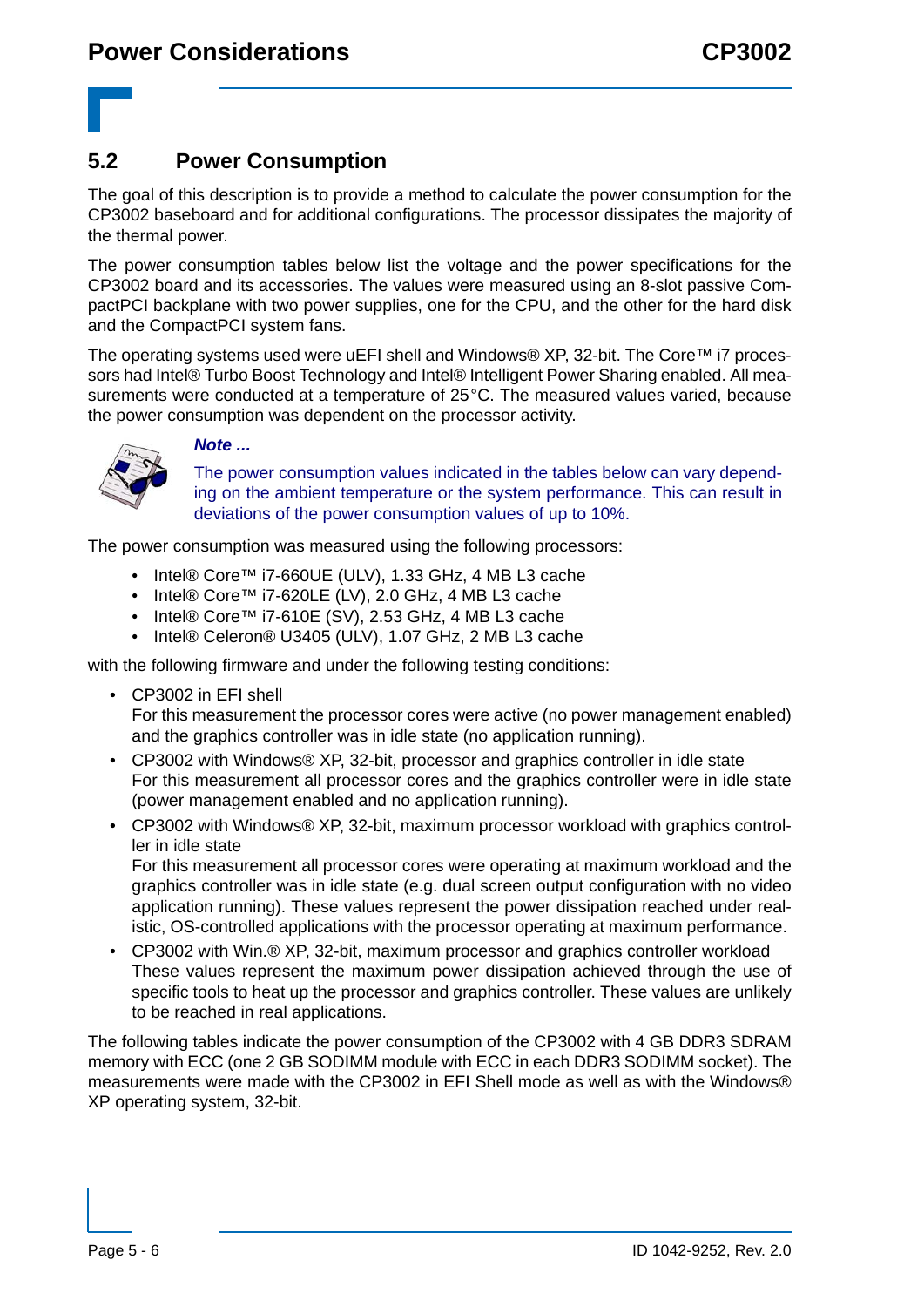

#### **Table 5-4: CP3002 in EFI Shell**

| <b>POWER</b><br>(typ.) | Intel <sup>®</sup> Core <sup>™</sup> i7- | $\blacksquare$ Intel® Core™ i7- $\blacksquare$ Intel® Core™ i7- |        | ' Intel® Celeron®.<br>660UE (ULV) 1.33 GHz 620LE (LV) 2.0 GHz 610E (SV) 2.53 GHz U3405 (ULV) 1.07 GHz |
|------------------------|------------------------------------------|-----------------------------------------------------------------|--------|-------------------------------------------------------------------------------------------------------|
| 5 V                    | 13 W                                     | 19.5 W                                                          | 29.5 W | 12 W                                                                                                  |
| 3.3V                   | 4.5 W                                    | 4.5 W                                                           | 4.5 W  | 4 5 W                                                                                                 |
| Total                  | 17.5 W                                   | 24 W                                                            | 34 W   | 16.5 W                                                                                                |

#### **Table 5-5: CP3002 with Win. XP and Processor and Graphics in Idle State**

| <b>POWER</b><br>(typ.) | Intel® Core™ i7- | <b>Intel<sup>®</sup> Core™ i7-</b> Intel® Core™ i7- |        | <b>Intel® Celeron®</b><br>660UE (ULV) 1.33 GHz 620LE (LV) 2.0 GHz 610E (SV) 2.53 GHz U3405 (ULV) 1.07 GHz |
|------------------------|------------------|-----------------------------------------------------|--------|-----------------------------------------------------------------------------------------------------------|
| 5 V                    | 6 W              | 6 W                                                 | 6 W    | 6 W                                                                                                       |
| 3.3V                   | 4.5 W            | 4.5 W                                               | 4.5 W  | 4.5 W                                                                                                     |
| Total                  | 10.5 W           | 10.5 W                                              | 10.5 W | 10.5 W                                                                                                    |

#### **Table 5-6: CP3002 with Win. XP and Max. Proc. Workload and Graphics in Idle State**

| <b>POWER</b><br>(typ.) | Intel® Core™ i7-<br>660UE (ULV) 1.33 GHz 620LE (LV) 2.0 GHz 610E (SV) 2.53 GHz U3405 (ULV) 1.07 GHz |      | - Intel® Core™ i7-   Intel® Core™ i7- | <b>Intel® Celeron®</b> |
|------------------------|-----------------------------------------------------------------------------------------------------|------|---------------------------------------|------------------------|
| 5 V                    | 15 W                                                                                                | 23 W | 34 W                                  | 14 W                   |
| 3.3V                   | 5 W                                                                                                 | 5 W  | 5 W                                   | 5 W                    |
| Total                  | 20 W                                                                                                | 28 W | 39 W                                  | 19 W                   |

# **Table 5-7: CP3002 with Win. XP and Max. Processor and Graphics Workload**

| <b>POWER</b><br>(typ.) | Intel® Core™ i7-<br>660UE (ULV) 1.33 GHz 620LE (LV) 2.0 GHz 610E (SV) 2.53 GHz U3405 (ULV) 1.07 GHz | $\parallel$ Intel® Core™ i7- $\parallel$ Intel® Core™ i7- $\parallel$ |      | Intel <sup>®</sup> Celeron <sup>®</sup> |
|------------------------|-----------------------------------------------------------------------------------------------------|-----------------------------------------------------------------------|------|-----------------------------------------|
| .5 V                   | 17 W                                                                                                | 28 W                                                                  | 38 W | 16 W                                    |
| 3.3V                   | 8 W                                                                                                 | 8 W                                                                   | 9 W  | 8 W                                     |
| Total                  | 25 W                                                                                                | 36 W                                                                  | 47 W | 24 W                                    |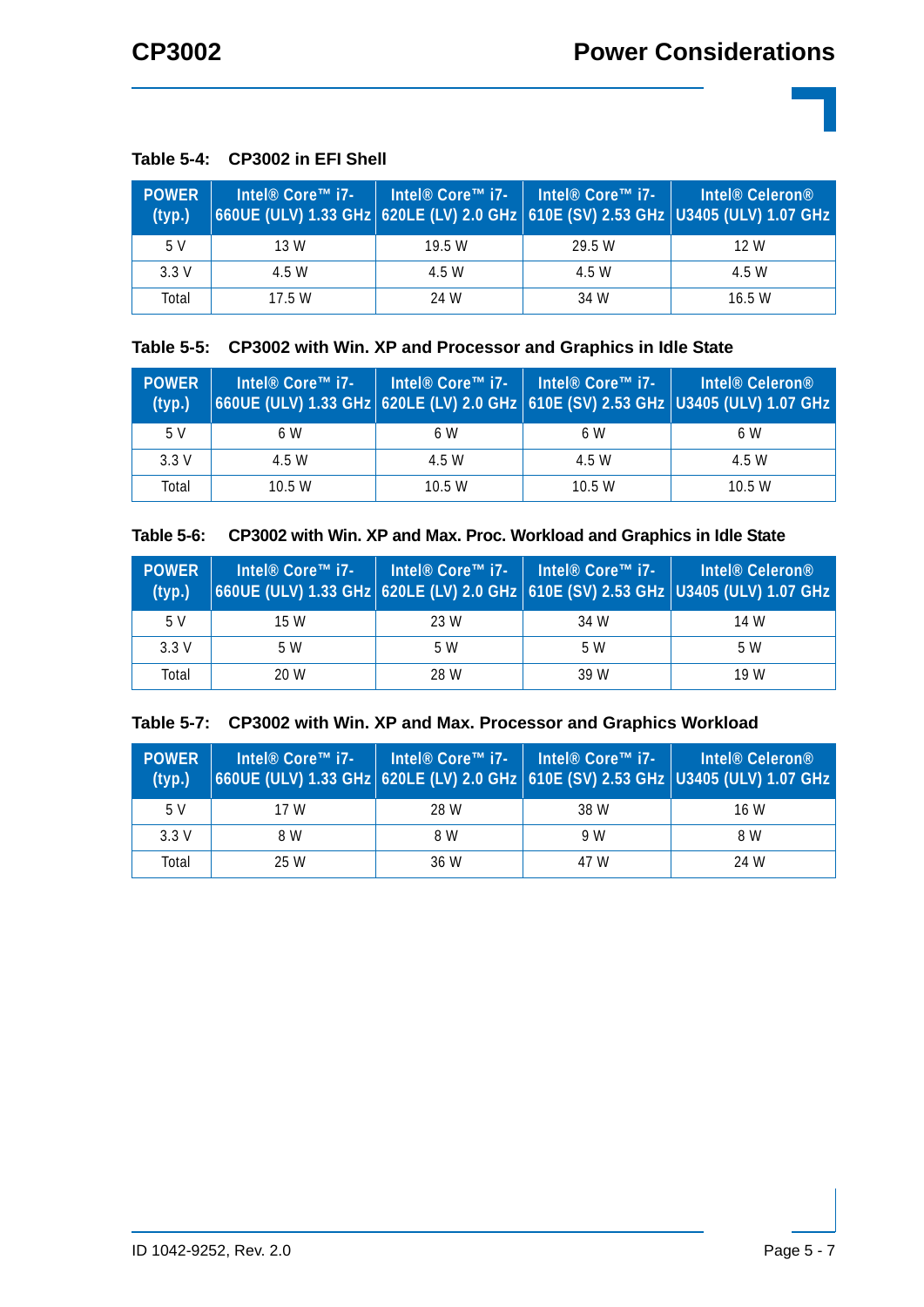

# **5.3 Power Consumption of CP3002 Accessories**

The following table indicates the power consumption of the CP3002 accessories.

# **Table 5-8: Power Consumption of CP3002 Accessories**

| <b>MODULE</b>                       | POWER 5 V     | POWER 3.3 V   |
|-------------------------------------|---------------|---------------|
| DDR3 SDRAM update from 4 GB to 8 GB |               | approx. 1 W   |
| SATA Flash module                   |               | approx. 0.5 W |
| Gigabit Ethernet (per interface)    | approx. 0.7 W |               |

# **5.4 Start-Up Currents of the CP3002**

The following table indicates the basic start-up currents of the CP3002 during the first 2-3 seconds after the power supply has been switched on.

# **Table 5-9: Start-Up Currents of the CP3002**

|                        | <b>POWER</b> | 660UE (ULV) 1.33 GHZ 620LE (LV) 2.0 GHz 610E (SV) 2.53 GHz U3405 (ULV) 1.07 GHz | $\lceil \text{Intel}^{\otimes} \text{Core}^{\mathbb{M}} \rceil$ 7-   Intel® Core™ i7-   Intel® Core™ i7-   Intel® Celeron® |       |       |
|------------------------|--------------|---------------------------------------------------------------------------------|----------------------------------------------------------------------------------------------------------------------------|-------|-------|
| 5 V                    | peak l       | 7.5 A                                                                           | 7.5 A                                                                                                                      | 7.5 A | 7.5 A |
| $ 3.3 \text{ V} $ peak |              | 5 A                                                                             | 5 A                                                                                                                        | 5 A   | 5 A   |

For further information on the start-up current, please contact Kontron.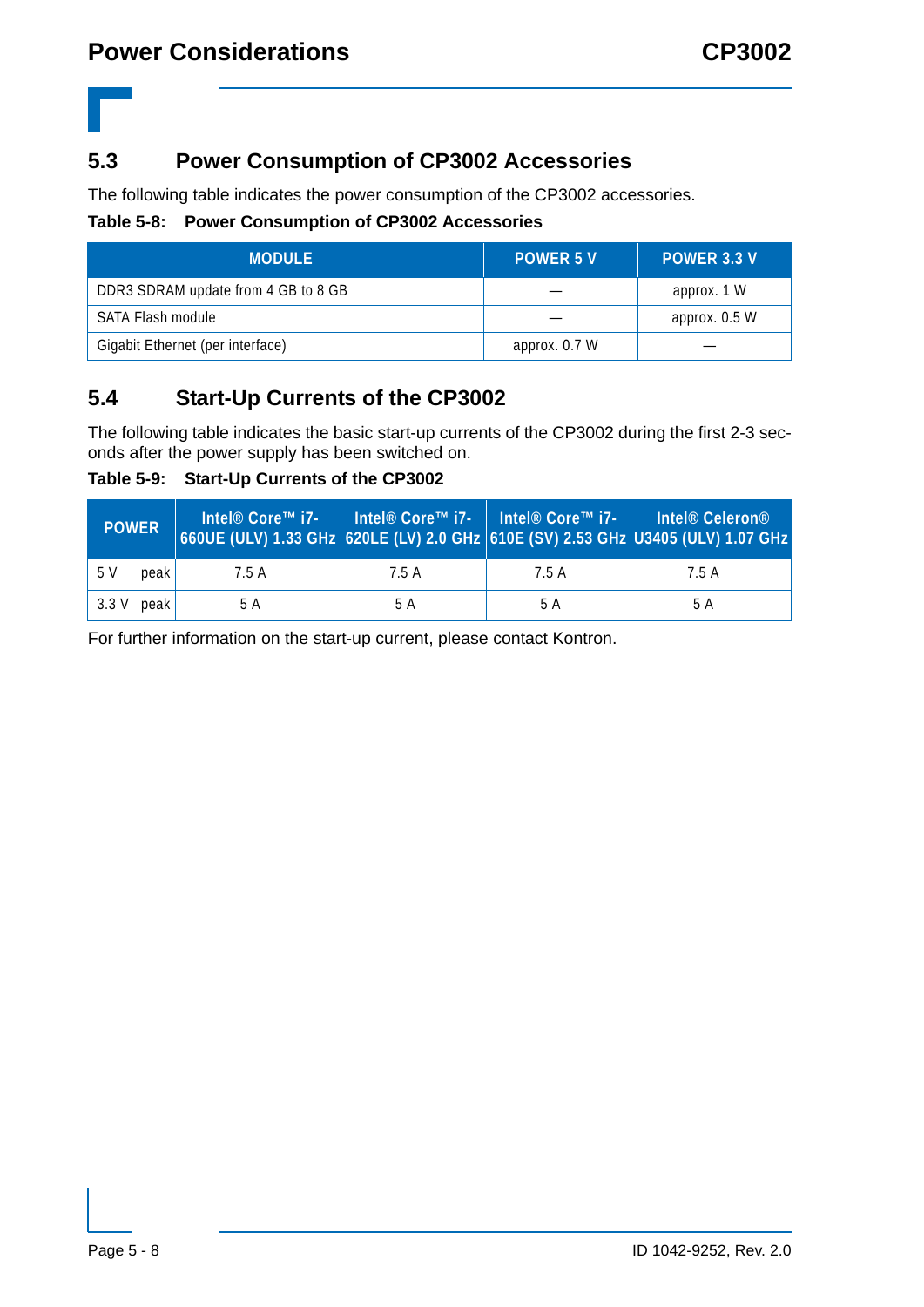

# **Thermal Considerations**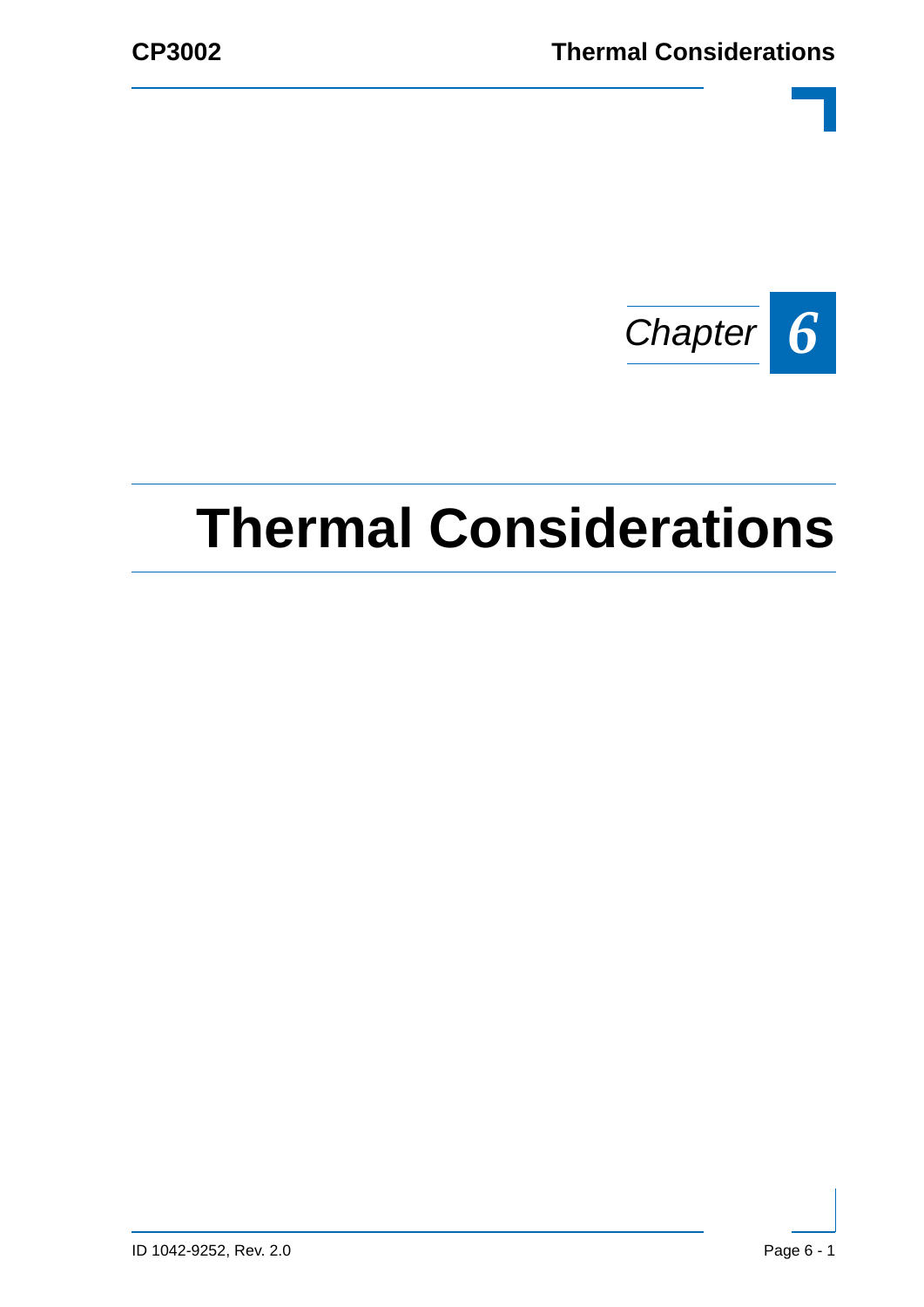

This page has been intentionally left blank.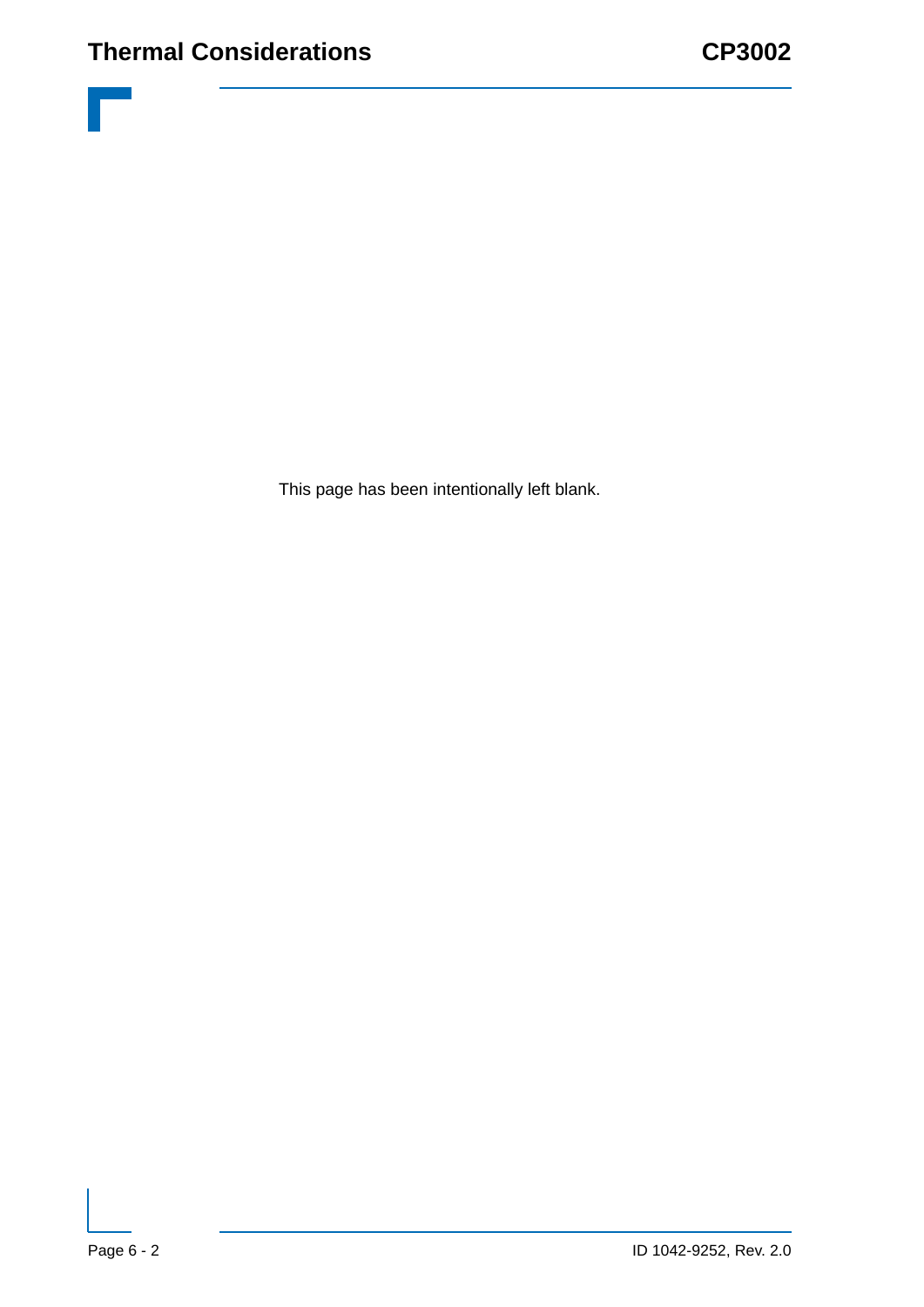# **6. Thermal Considerations**

The following chapters provide system integrators with the necessary information to satisfy thermal and airflow requirements when implementing CP3002 applications.

# **6.1 Board Internal Thermal Monitoring**

To ensure optimal operation and long-term reliability of the CP3002, all onboard components must remain within the maximum temperature specifications. The most critical component on the CP3002 is the processor. Operating the CP3002 above the maximum operating limits will result in permanent damage to the board.

The board includes three integrated temperature sensors to measure the processor and the chipset temperature:

- Two thermal sensors integrated in the processor
- One thermal sensor integrated in the chipset

# **6.2 Processor Thermal Monitoring**

To allow optimal operation and long-term reliability of the CP3002, the Intel® processor must remain within the maximum die temperature specifications. The maximum die temperature for the Intel® multi-chip package processors is as follows:

- Processor die: 105°C
- Graphics and memory controller die: 100°C

The Intel® processor uses the Adaptive Thermal Monitor feature to protect the processor from overheating and includes the following on-die temperature sensors:

- Two Digital Thermal Sensors (DTS) for the processor cores
- One Digital Thermal Sensor (DTS) for the graphics controller and the memory controller
- Catastrophic Cooling Failure Sensor (THERMTRIP#)

These sensors are integrated in the processor and work without any interoperability of the uEFI BIOS or the software application. Enabling the Thermal Control Circuit in the uEFI BIOS allows the processor to maintain a safe operating temperature without the need for special software drivers or interrupt handling routines.

# **6.2.1 Digital Thermal Sensor (DTS)**

The Intel® processor includes three on-die Digital Thermal Sensors (DTS), two for the processor cores and one for the graphics controller and the memory controller. They can be read via an internal register of the processor. The temperature returned by the Digital Thermal Sensor will always be at or below the maximum operating temperature. Via the Digital Thermal Sensors, the uEFI BIOS or the application software can measure the processor die temperature.

# **6.2.2 Adaptive Thermal Monitor**

The Adaptive Thermal Monitor feature reduces the processor power consumption and the temperature when the processor silicon exceeds the Thermal Control Circuit (TCC) activation temperature until the processor operates at or below its maximum operating temperature. The temperature at which the Adaptive Thermal Monitor activates the Thermal Control Circuit is not user-configurable.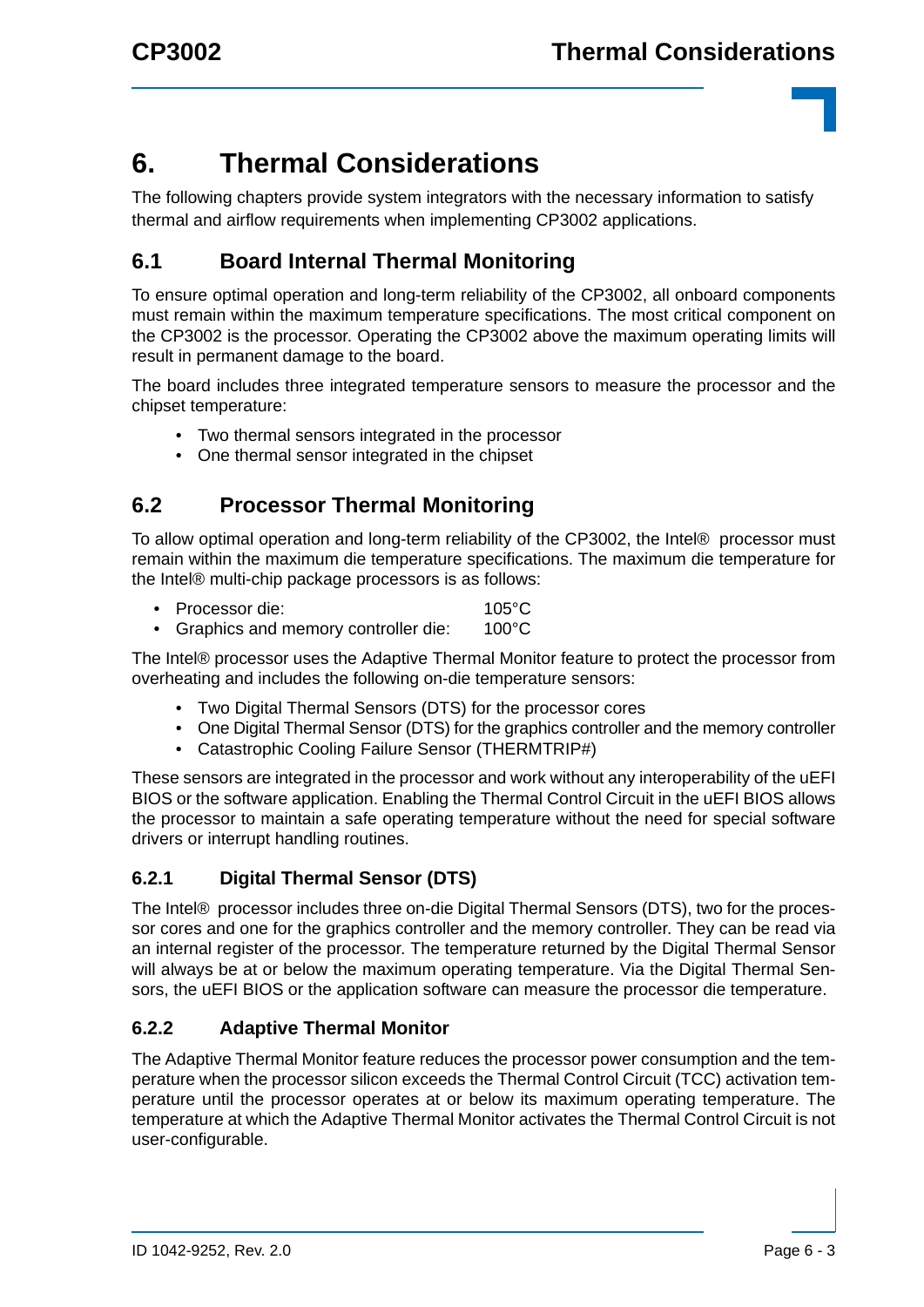The processor core power reduction is achieved by:

- Frequency/VID Control (by reducing of processor core voltage)
- Clock Modulation (by turning the internal processor core clocks off and on)

Adaptive Thermal Monitor dynamically selects the appropriate method. uEFI BIOS is not required to select a specific method as with previous-generation processors supporting Intel® Thermal Monitor 1 (TM1) and Intel® Thermal Monitor 2 (TM2).

The Adaptive Thermal Monitor does not require any additional hardware, software drivers, or interrupt handling routines.

# **6.2.3 Frequency/VID Control**

Frequency/VID Control reduces the processor's operating frequency (using the core ratio multiplier) and the input voltage (using VID signals). This combination of lower frequency and VID results in a reduction of the processor power consumption. This method is similar to Intel® Thermal Monitor 2 (TM2) in previous generation processors.

Running the processor at the lower frequency and voltage will reduce power consumption and should allow the processor to cool off. If the processor temperature does not drop below the TCC activation point, a second frequency and voltage transition will take place. This sequence of temperature checking and Frequency/VID reduction will continue until either the minimum frequency has been reached or the processor temperature has dropped below the TCC activation point. If the processor temperature remains above the TCC activation point even after the minimum frequency has been reached, then Clock Modulation at that minimum frequency will be initiated.



### *Note ...*

When the TH LED on the front panel is lit red after boot-up, it indicates that the processor die temperature is above 105°C or the graphics and memory controller die temperature is above 100°C.

# **6.2.4 Clock Modulation**

Clock Modulation reduces power consumption by rapidly turning the internal processor core clocks off and on at a duty cycle that should reduce power dissipation (typically a 30-50% duty cycle). This method is similar to Intel® Thermal Monitor 1 (TM1) in previous generation processors.

Once the temperature has dropped below the maximum operating temperature, the TCC goes inactive and clock modulation ceases.



#### *Note ...*

When the TH LED on the front panel is lit red after boot-up, it indicates that the processor die temperature is above 105°C or the graphics and memory controller die temperature is above 100°C.

# **6.2.5 Catastrophic Cooling Failure Sensor**

The Catastrophic Cooling Failure Sensor protects the processor from catastrophic overheating. The Catastrophic Cooling Failure Sensor threshold is set well above the normal operating temperature to ensure that there are no false trips. The processor will stop all executions when the junction temperature exceeds approximately 125°C. Once activated, the event remains latched until the CP3002 undergoes a power-on restart (all power off and then on again).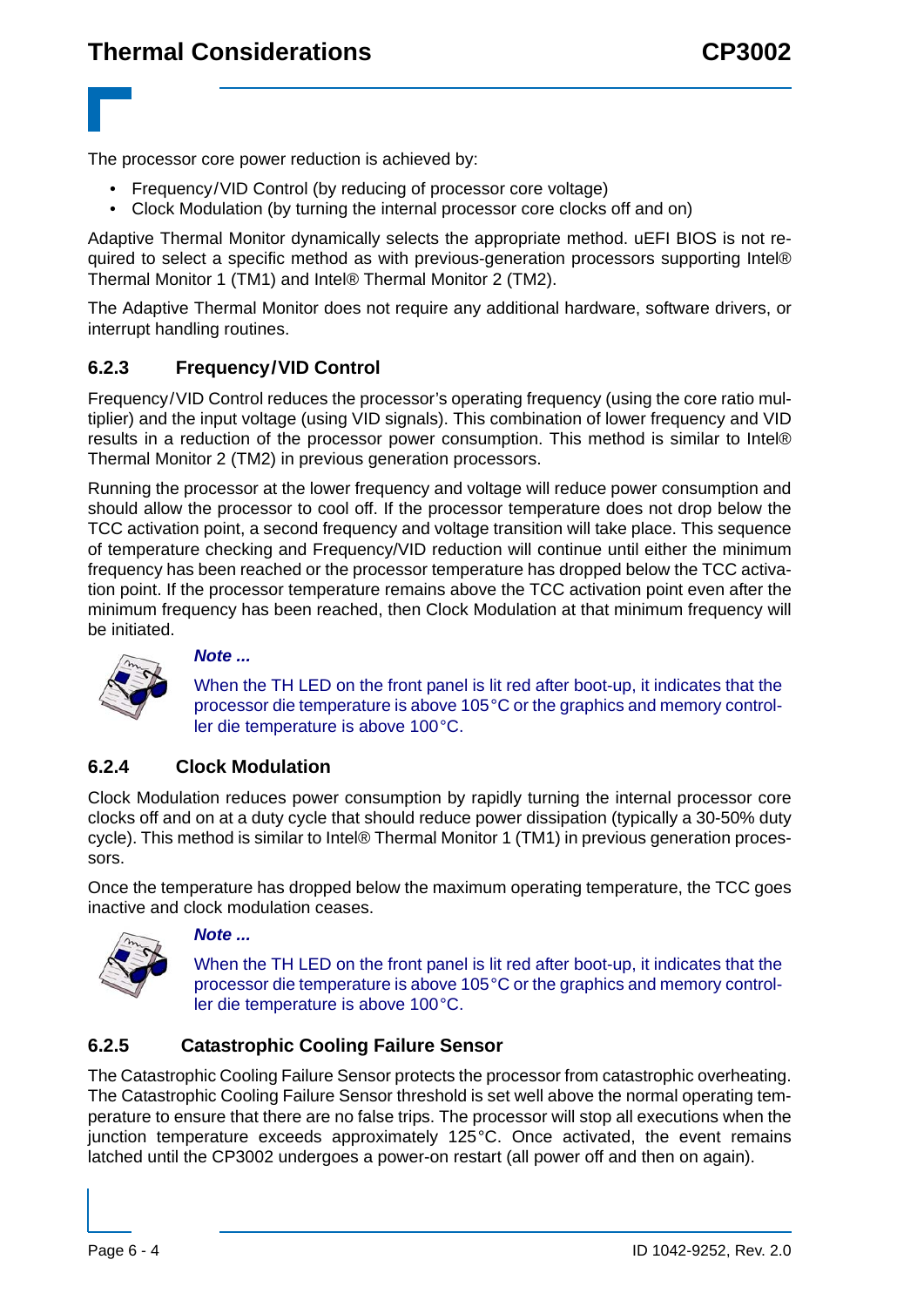This function cannot be enabled or disabled in the uEFI BIOS. It is always enabled to ensure that the processor is protected in any event.



# *Note ...*

When the TH LED on the front panel is blinking red at regular intervals, it indicates that the processor temperature is above 125°C.

# **6.3 Chipset Thermal Monitor Feature**

The Intel® QM57 chipset includes one on-die thermal sensor to measure the chipset die temperature.

The maximum Intel® QM57 chipset case temperature is 111°C.

# **6.4 External Thermal Regulation**

To ensure the best possible basis for operational stability and long-term reliability, the CP3002 is equipped with a heat sink. Coupled together with system chassis, which provides variable configurations for forced airflow, controlled active thermal energy dissipation is guaranteed. The physical size, shape, and construction of the heat sink ensures the lowest possible thermal resistance. In addition, the CP3002 has been specifically designed to efficiently support forced airflow as found in modern CompactPCI systems.

### **Thermal Characteristic Graphs**

The thermal characteristic graphs shown on the following sections illustrate the maximum ambient air temperature as a function of the volumetric airflow rate for the power consumption indicated. The diagrams are intended to serve as guidance for reconciling board and system with the required computing power considering the thermal aspect. One diagram per CPU version level is provided. There are up to two curves representing upper level working points based on different levels of average CPU utilization. When operating below the corresponding curve, the CPU runs steadily without any intervention of thermal supervision. When operated above the corresponding curve, various thermal protection mechanisms may take effect resulting in temporarily reduced CPU performance or finally in an emergency stop in order to protect the CPU and the chipset from thermal destruction. In real applications this means that the board can be operated temporarily at a higher ambient temperature or at a reduced flow rate and still provide some margin for temporarily requested peak performance before thermal protection will be activated.

An airflow of 2.0 m/s is a typical value for a standard *Kontron* ASM rack. For other racks or housings the available airflow will differ. The maximum ambient operating temperature must be recalculated and/or measured for such environments. For the calculation of the maximum ambient operating temperature, the processor and chipset junction temperature must never exceed the specified limit for the involved processor and chipset.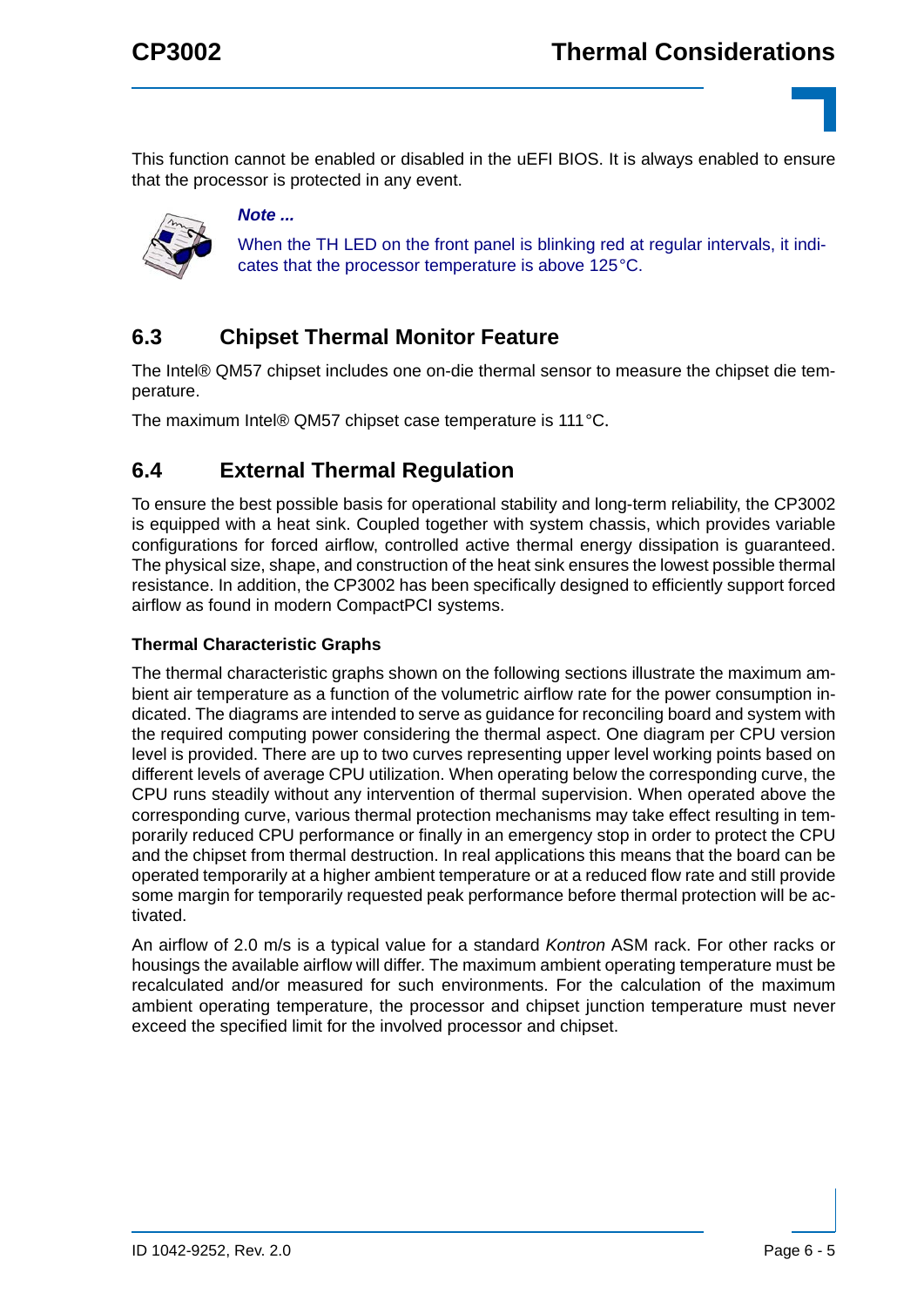#### **Thermal characteristic curves**

• Thermal characteristic curve of the CP3002 with maximum processor workload and graphics controller off or idle

This load complies with the values indicated in Table 5-6, Chapter 5.2, "Power Consumption".

• Thermal characteristic curve of the CP3002 with maximum processor and graphics controller workload

This load complies with the values indicated in Table 5-7, Chapter 5.2, "Power Consumption".

#### **How to read the diagram**

Select a specific CPU and choose a specific working point. For a given flow rate there is a maximum airflow input temperature (= ambient temperature) provided. Below this operating point, thermal supervision will not be activated. Above this operating point, thermal supervision will become active protecting the CPU from thermal destruction. The minimum airflow rate provided must be more than the value specified in the diagram.

#### **Volumetric flow rate**

The volumetric flow rate refers to an airflow through a fixed cross-sectional area (i.e. slot width x depth. The volumetric flow rate is specified in m<sup>3</sup>/h (cubic-meter-per-hour) or cfm (cubic-feetper-minute) respectively.

Conversion: 1 cfm =  $1.7 \text{ m}^3$ /h; 1 m<sup>3</sup>/h =  $0.59 \text{ cfm}$ 

#### **Airflow**

At a given cross-sectional area and a required flow rate, an average, homogeneous airflow speed can be calculated using the following formula:

Airflow = Volumetric flow rate / area.

The airflow is specified in m/s (meter-per-second) or in fps (feet-per-second) respectively.

Conversion:  $1$  fps = 0.3048 m/s;  $1$  m/s = 3.28 fps

The following figures illustrate the operational limits of the CP3002 taking into consideration power consumption vs. ambient air temperature vs. airflow rate. The measurements were made based on a 4HP slot and with both processor cores enabled.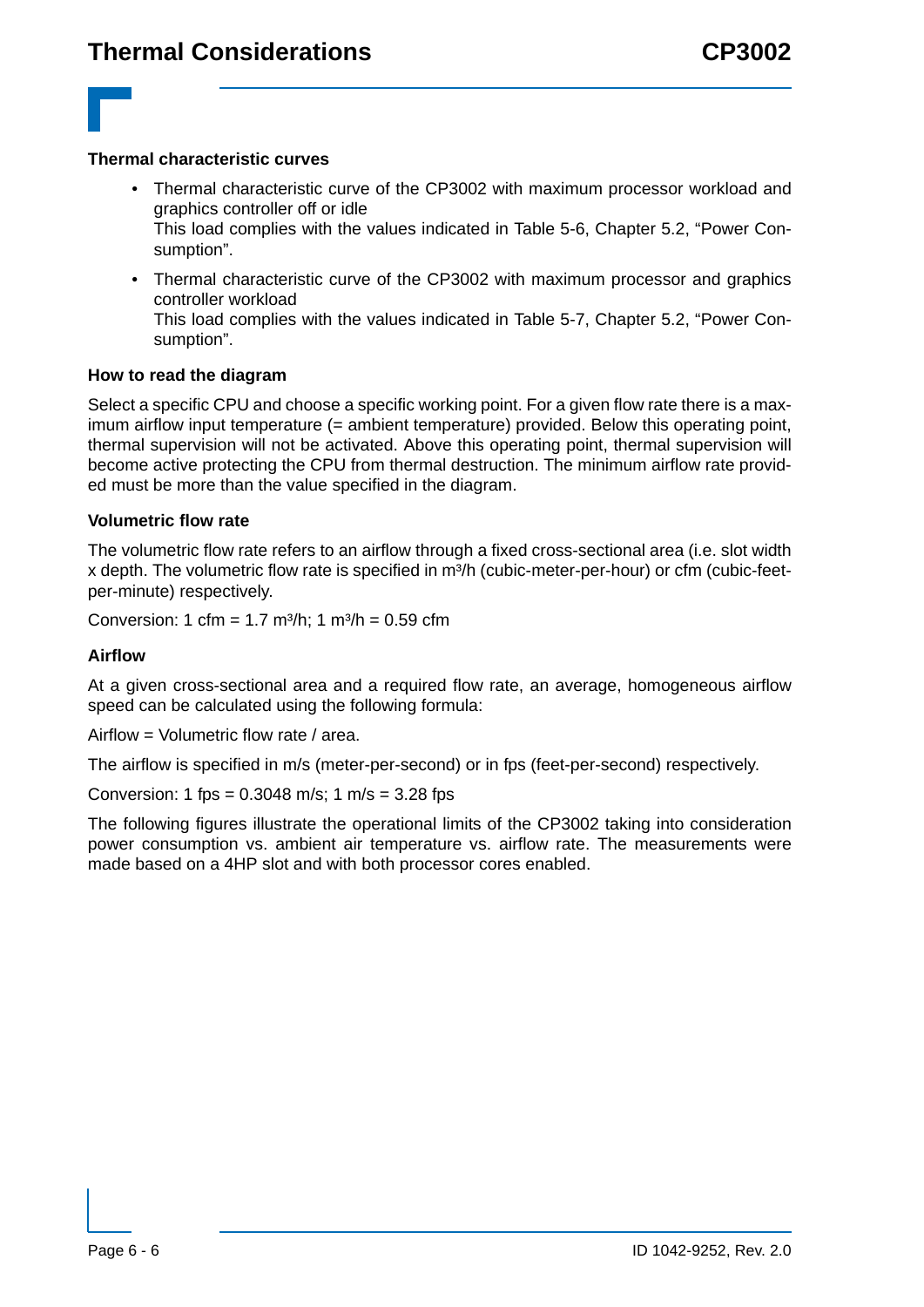

# **6.4.1 Operational Limits for the CP3002**

**Figure 6-1: CP3002 with i7-660UE, 1.33 GHz**



**Figure 6-2: CP3002 with i7-620LE, 2.0 GHz**

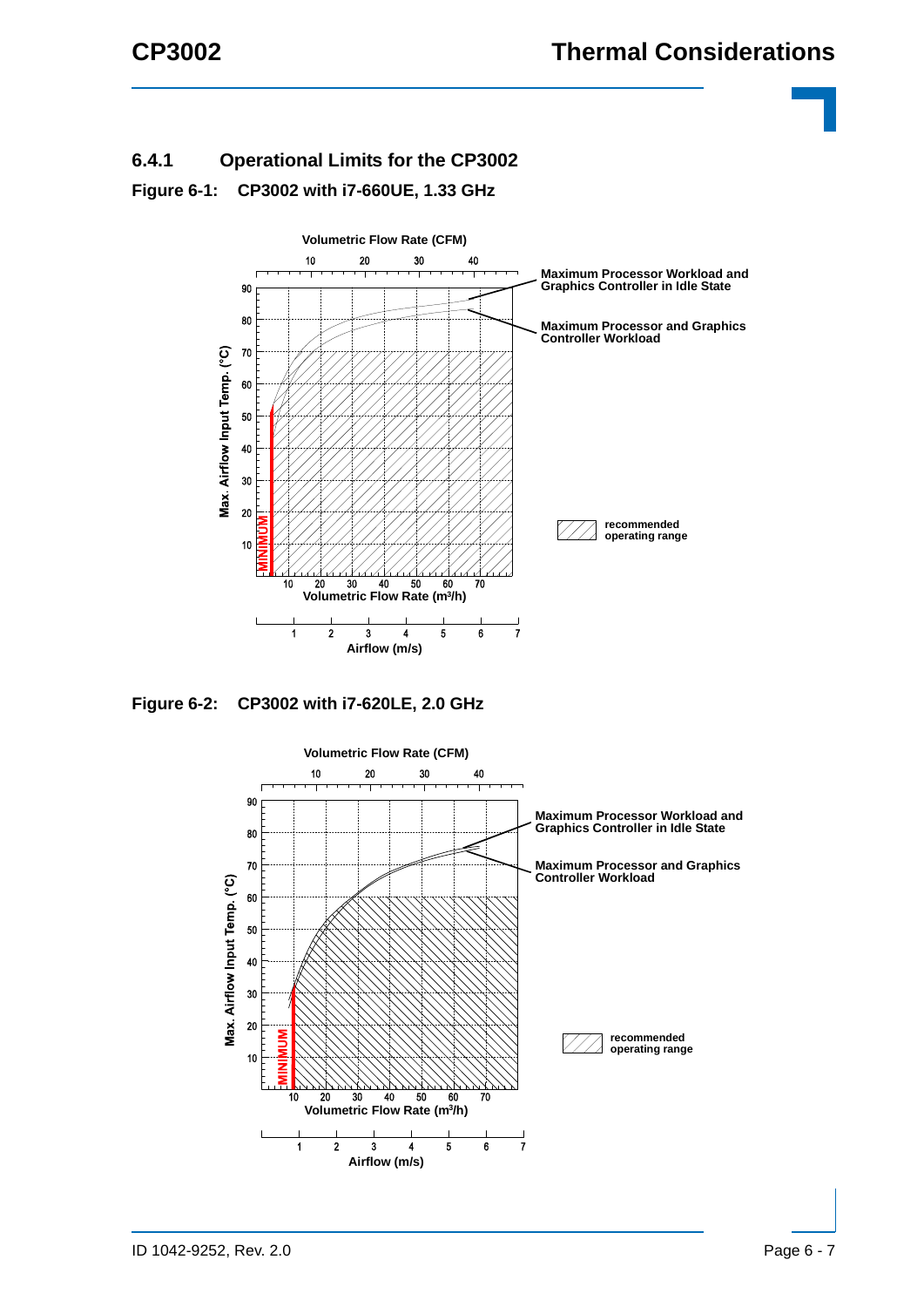# **Thermal Considerations CP3002**



# **Figure 6-3: CP3002 with i7-610E, 2.53 GHz**



**Figure 6-4: CP3002 with Celeron® U3405, 1.07 GHz**

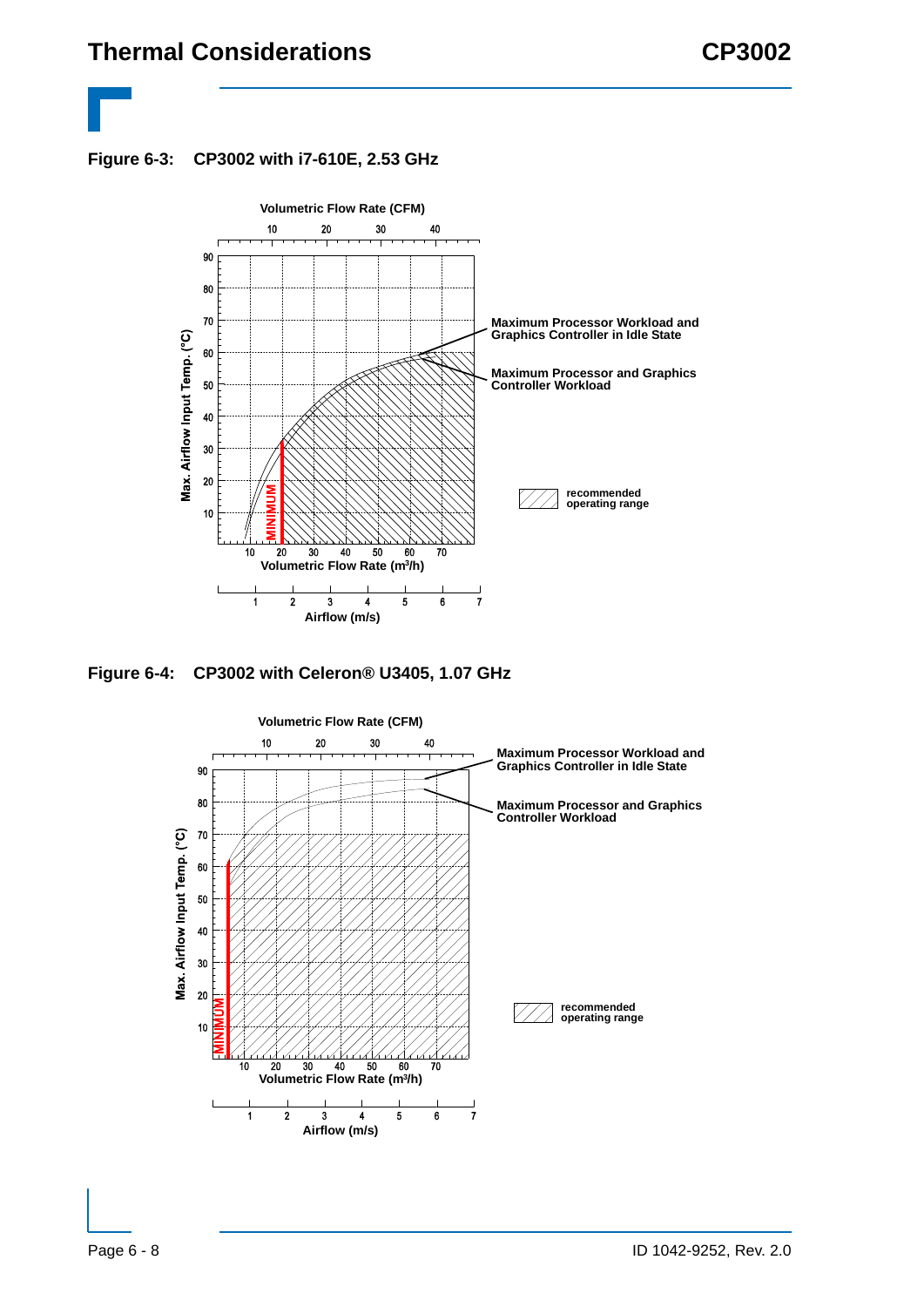

# **6.4.2 Peripherals**

When determining the thermal requirements for a given application, peripherals to be used with the CP3002 must also be considered. Devices such as SATA Flash modules which are directly attached to the CP3002 must also be capable of being operated at the temperatures foreseen for the application. It may very well be necessary to revise system requirements to comply with operational environment conditions. In most cases, this will lead to a reduction in the maximum allowable ambient operating temperature or even require active cooling of the operating environment.



### *Warning!*

As Kontron assumes no responsibility for any damage to the CP3002 or other equipment resulting from overheating of the CPU, it is highly recommended that system integrators as well as end users confirm that the operational environment of the CP3002 complies with the thermal considerations set forth in this document.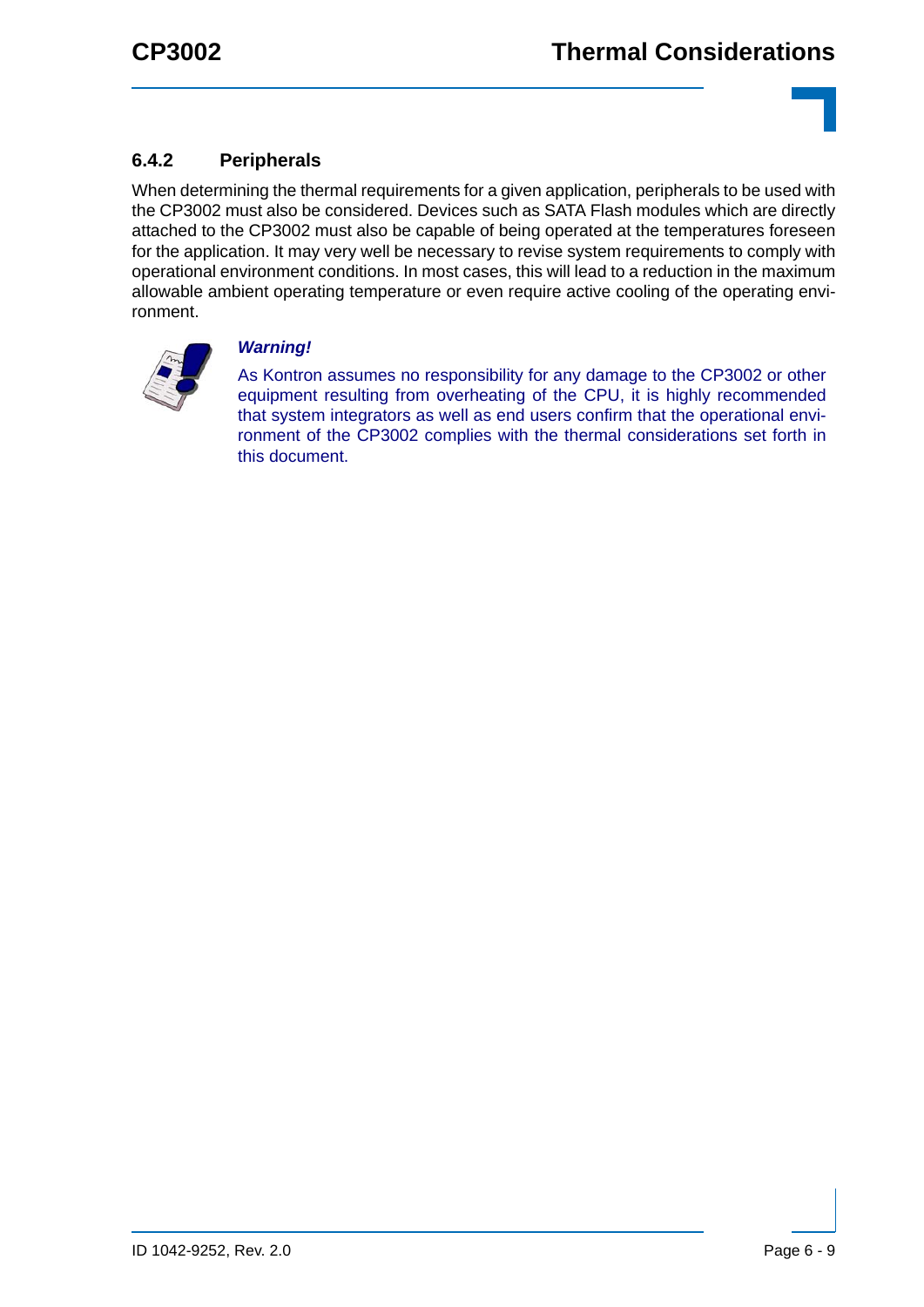

This page has been intentionally left blank.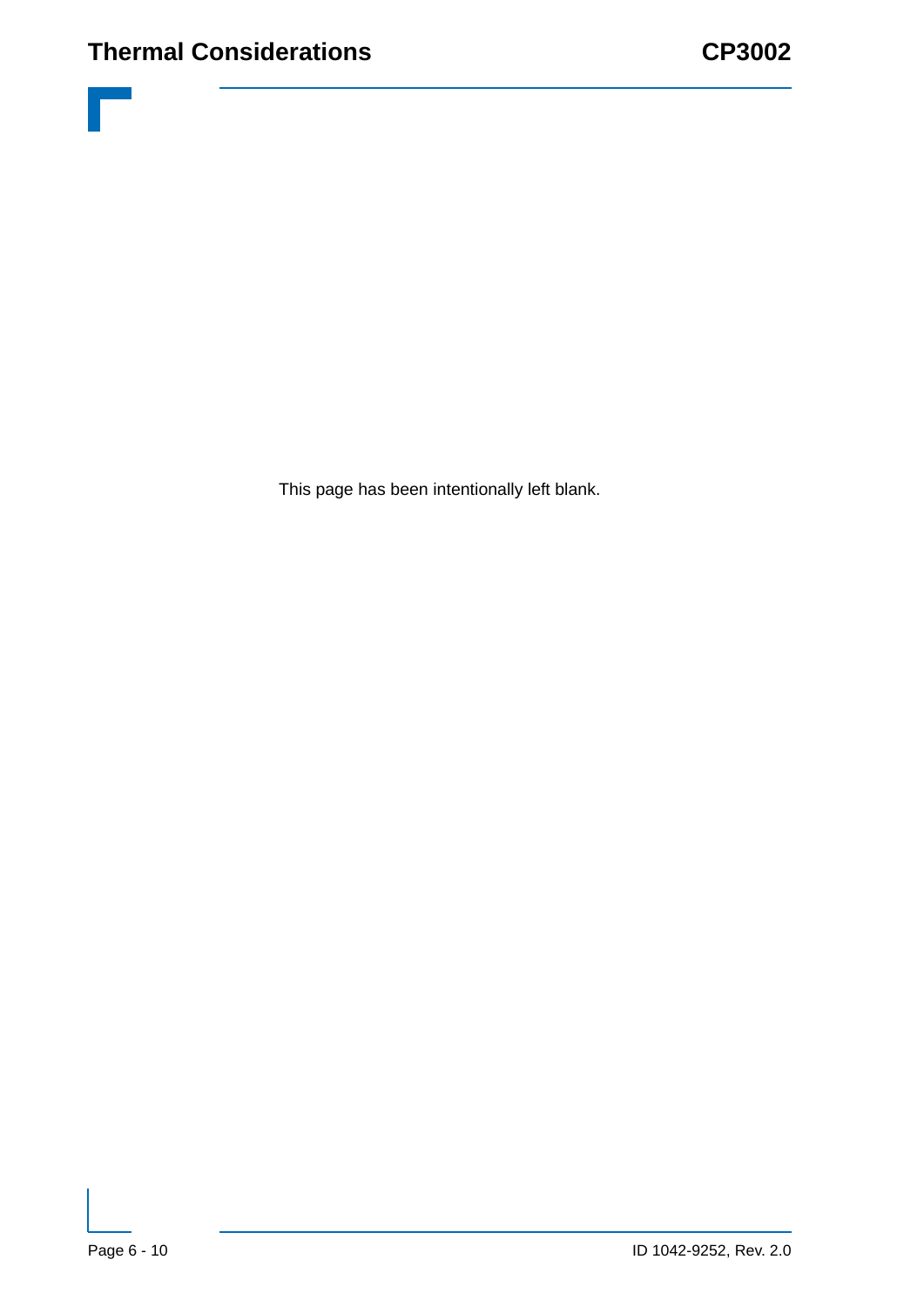

# **CP3002-HDD**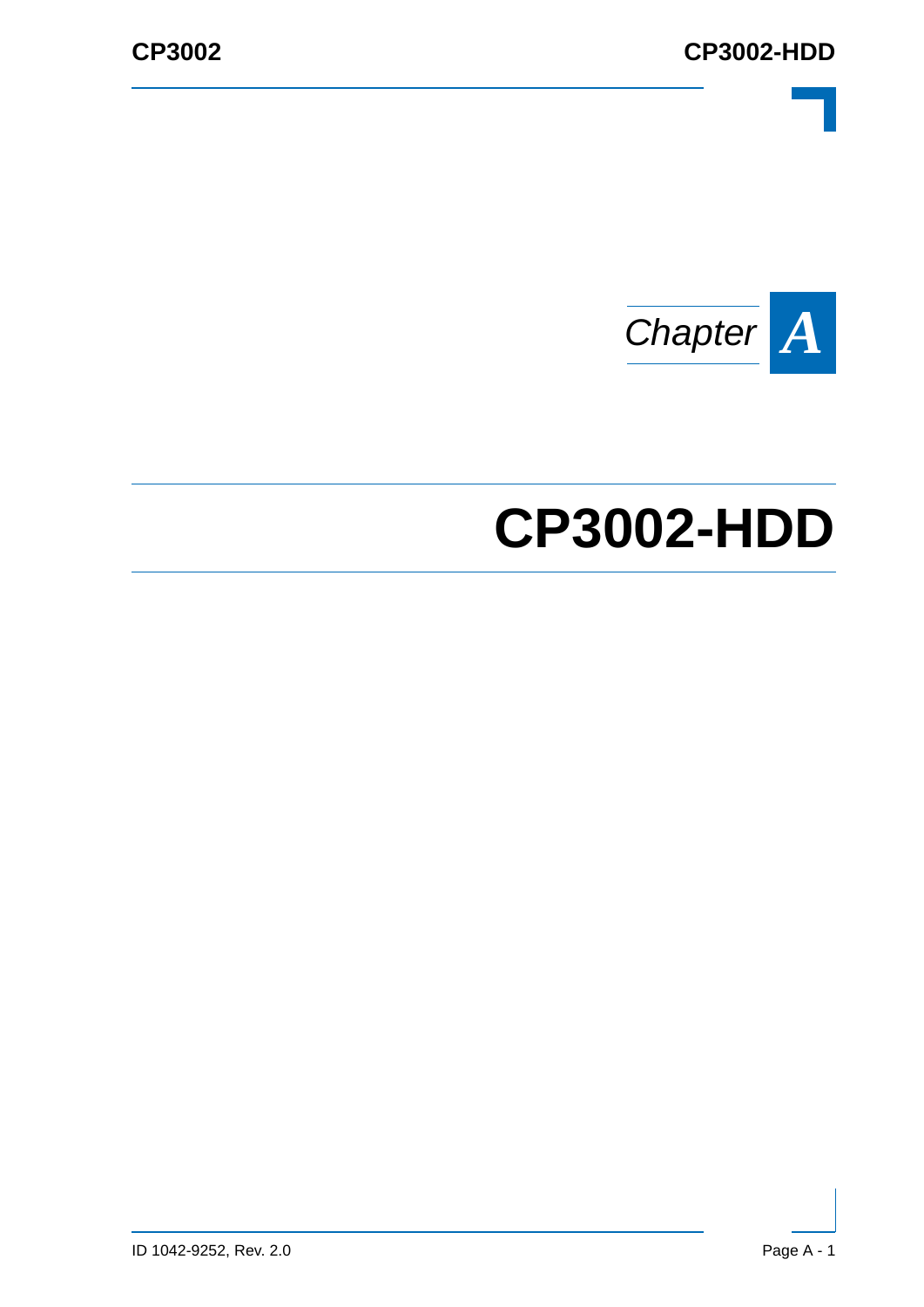This page has been intentionally left blank.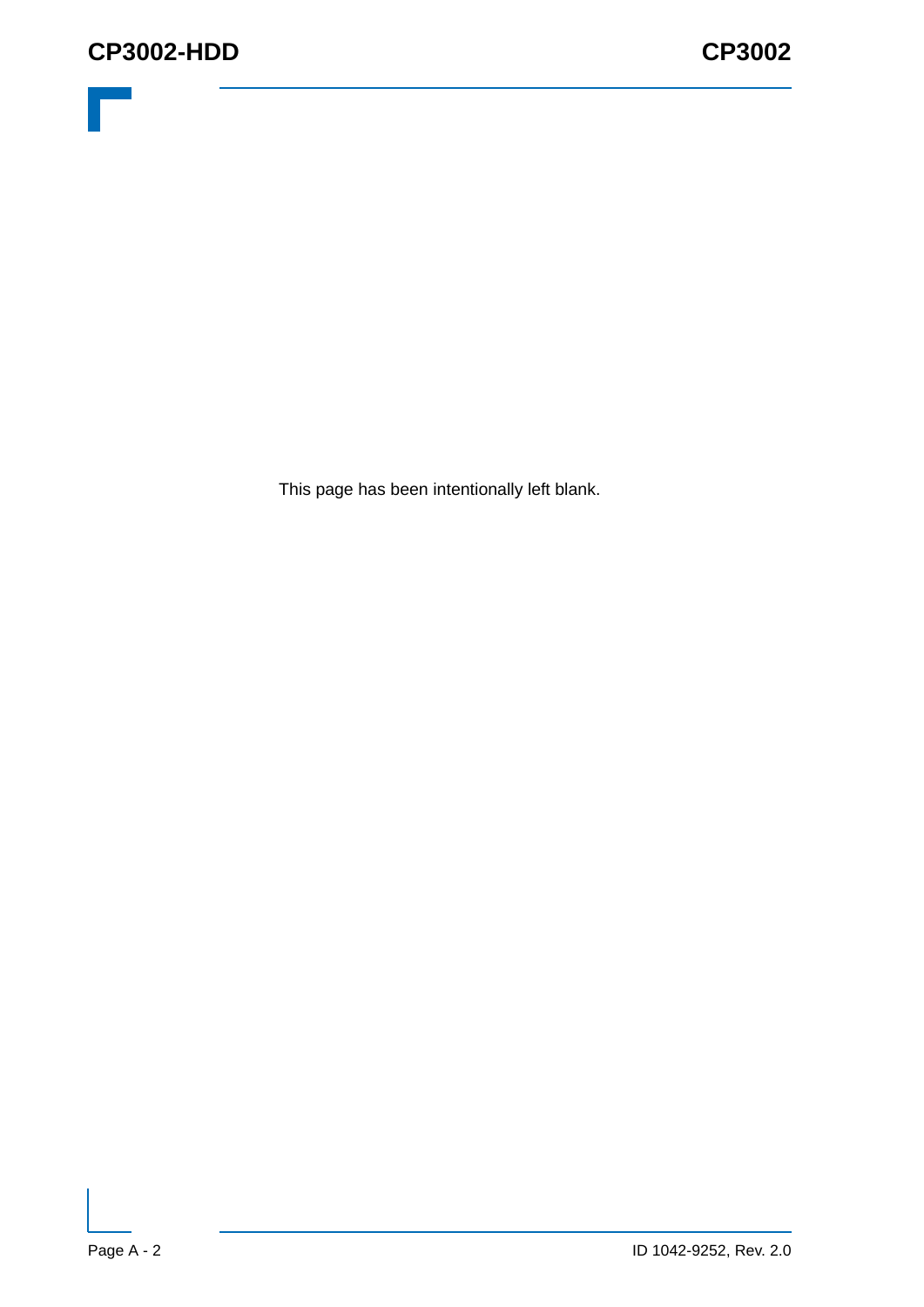# **A. CP3002-HDD Module**

# **A.1 Overview**

The CP3002-HDD module has been designed to include a COM port, a SATA drive (HDD/ SSD) interface, two USB 2.0 interfaces, a CFast card socket, a DVI-D flat panel interface, and a battery socket. The CP3002-HDD module expands the CP3002 board from 4HP to 8HP. This additional capability opens up the broadest range of expansion possibilities.

The connectors for the COM port, the USB ports, and the DVI-D port are situated at the front panel, while the SATA connector, the CFast card socket are onboard connectors. The module connects to the CP3002 via the high-speed I/O extension connector.

The battery socket on the CP3002-HDD module has the same function as the battery socket on the CP3002.



### *Note ...*

If a CP3002-HDD module is used on the CP3002, either the CP3002 or the CP3002-HDD module may be equipped with a battery.

Using one battery on the CP3002 and one on the CP3002-HDD module simultaneously may result in premature discharge of the batteries.



# *Note ...*

If the CP3002-HDD module is mounted on the CP3002, the SATA Flash module cannot be used on the CP3002.

Either the CP3002-HDD module or the SATA Flash module can be mounted on the CP3002.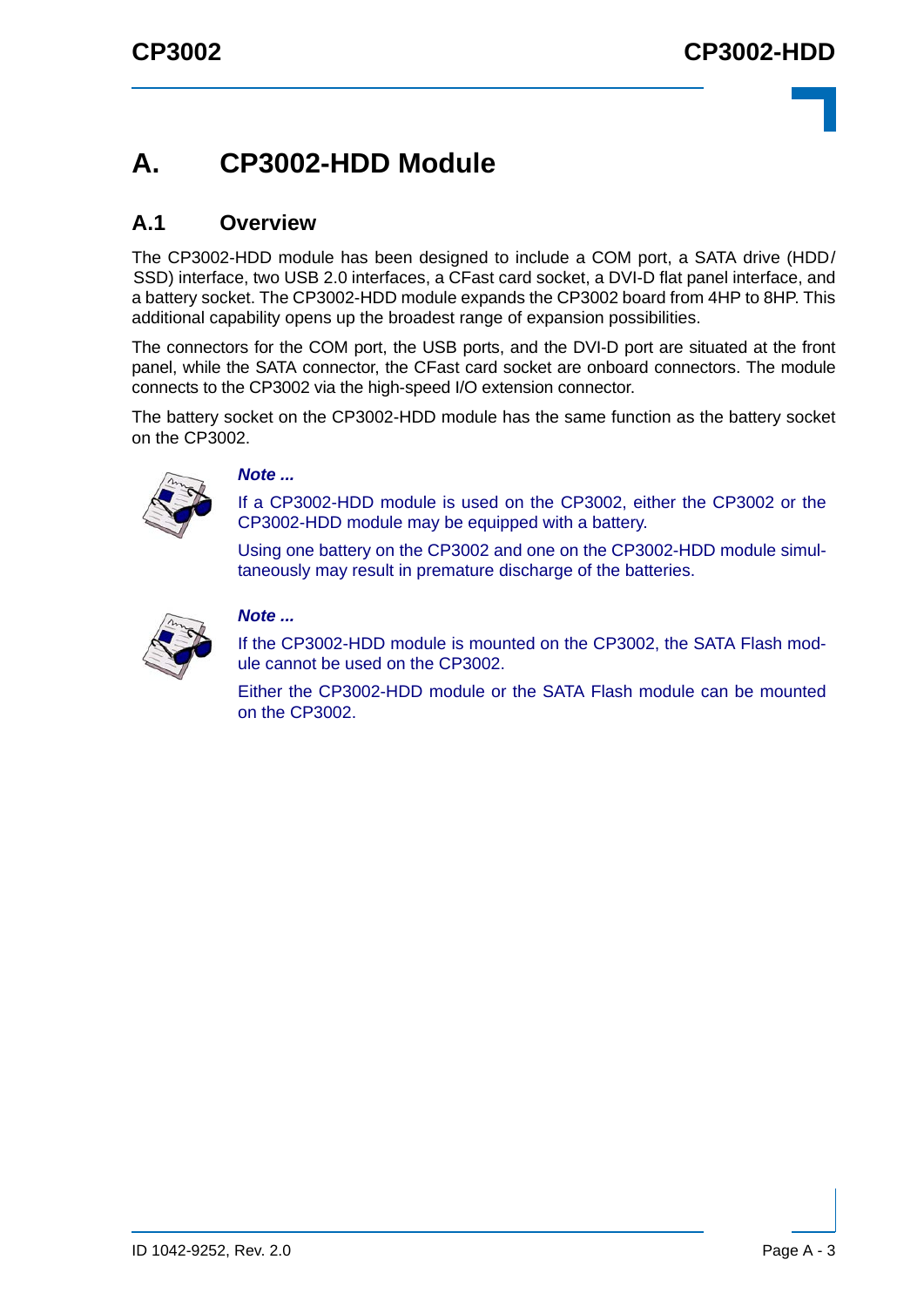

# **A.2 Technical Specifications**

# **Table A-1: CP3002-HDD Module Specifications**

|                                  | <b>CP3002-HDD</b>        | <b>SPECIFICATIONS</b>                                                                                                                                                                                                                                                                                                                                                                                                |  |  |  |
|----------------------------------|--------------------------|----------------------------------------------------------------------------------------------------------------------------------------------------------------------------------------------------------------------------------------------------------------------------------------------------------------------------------------------------------------------------------------------------------------------|--|--|--|
|                                  | Serial Port              | One 16C550-compatible serial port (COMA), RS-232; 9-pin D-Sub connector; J5                                                                                                                                                                                                                                                                                                                                          |  |  |  |
| Front Panel<br><b>Interfaces</b> | <b>USB</b>               | Two USB 2.0 connectors, J2 and J4                                                                                                                                                                                                                                                                                                                                                                                    |  |  |  |
|                                  | DVI-D                    | One DVI-D connector with digital signals only, J1                                                                                                                                                                                                                                                                                                                                                                    |  |  |  |
|                                  | <b>SATA</b>              | SATA connector, J3, for connecting a SATA 2.5" HDD/SSD                                                                                                                                                                                                                                                                                                                                                               |  |  |  |
| Interfaces<br>Onboard            | CFast                    | One CFast card socket, J6                                                                                                                                                                                                                                                                                                                                                                                            |  |  |  |
|                                  | Board-to-Board           | One high-speed I/O extension connector, J7, for connecting the module to the<br>CP3002                                                                                                                                                                                                                                                                                                                               |  |  |  |
|                                  | HDD LED                  | One LED (green) monitors SATA activity                                                                                                                                                                                                                                                                                                                                                                               |  |  |  |
| Indicators/<br>Switches          | Front Panel Switch       | Reset button, guarded                                                                                                                                                                                                                                                                                                                                                                                                |  |  |  |
|                                  | Power Consumption        | Power consumption without hard disk, CFast card and peripheral devices connected:<br>100 mA at 3.3 V                                                                                                                                                                                                                                                                                                                 |  |  |  |
|                                  | Temperature Range        | $0^{\circ}$ C to +60 $^{\circ}$ C<br>Standard<br>Operational:<br>-55 $^{\circ}$ C to +85 $^{\circ}$ C<br>Storage:<br>Without hard disk and without battery<br>-40 $^{\circ}$ C to +65 $^{\circ}$ C<br>With hard disk<br>Note<br>When a battery is installed, refer to the operational specifications<br>of the battery as this determines the storage temperature of the<br>CP3002-HDD module (See "Battery" below). |  |  |  |
| General                          | <b>Climatic Humidity</b> | 93% RH at 40°C, non-condensing (acc. to IEC 60068-2-78)                                                                                                                                                                                                                                                                                                                                                              |  |  |  |
|                                  | <b>Dimensions</b>        | Dimensions: 100 mm x 158 mm                                                                                                                                                                                                                                                                                                                                                                                          |  |  |  |
|                                  | <b>Board Weight</b>      | 482 grams (8 HP CP3002 with CP3002-HDD, heat sink, front panel, two 2 GB<br>SODIMM memory modules and battery, but without CFast card and 2.5" HDD/SSD)                                                                                                                                                                                                                                                              |  |  |  |
|                                  | <b>Battery</b>           | 3.0V lithium battery for RTC with battery socket. Recommended type: CR2025                                                                                                                                                                                                                                                                                                                                           |  |  |  |
|                                  |                          | Temperature ranges:                                                                                                                                                                                                                                                                                                                                                                                                  |  |  |  |
|                                  |                          | Operational: -20°C to +70°C<br>typical (refer to the battery manufacturer's specifica-<br>tions for exact range)                                                                                                                                                                                                                                                                                                     |  |  |  |
|                                  |                          | Storage: -55°C to +70°C<br>typical (no discharge)                                                                                                                                                                                                                                                                                                                                                                    |  |  |  |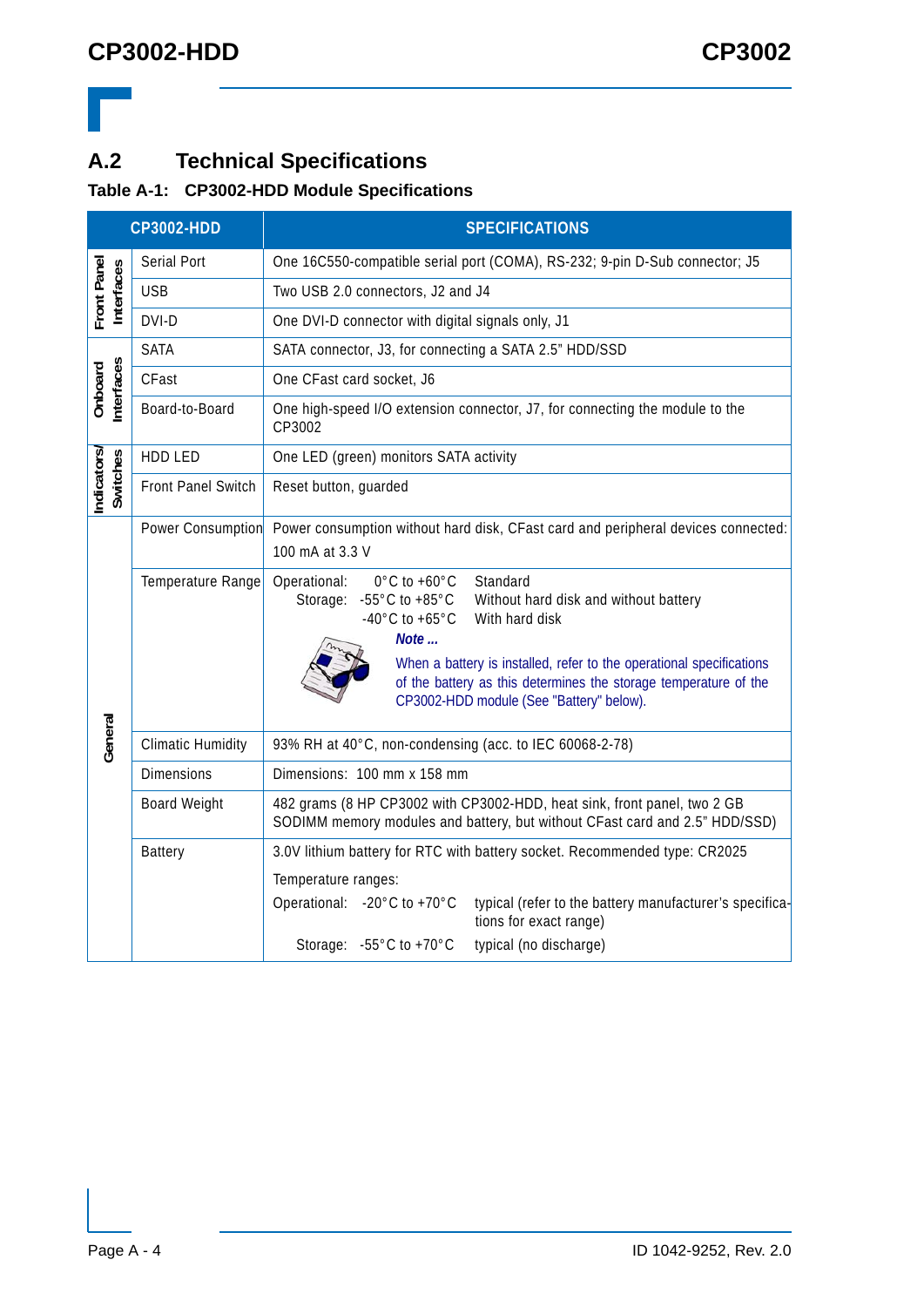# **A.3 CP3002-HDD Module Functional Block Diagram**

**Figure A-1: CP3002-HDD Module Functional Block Diagram**

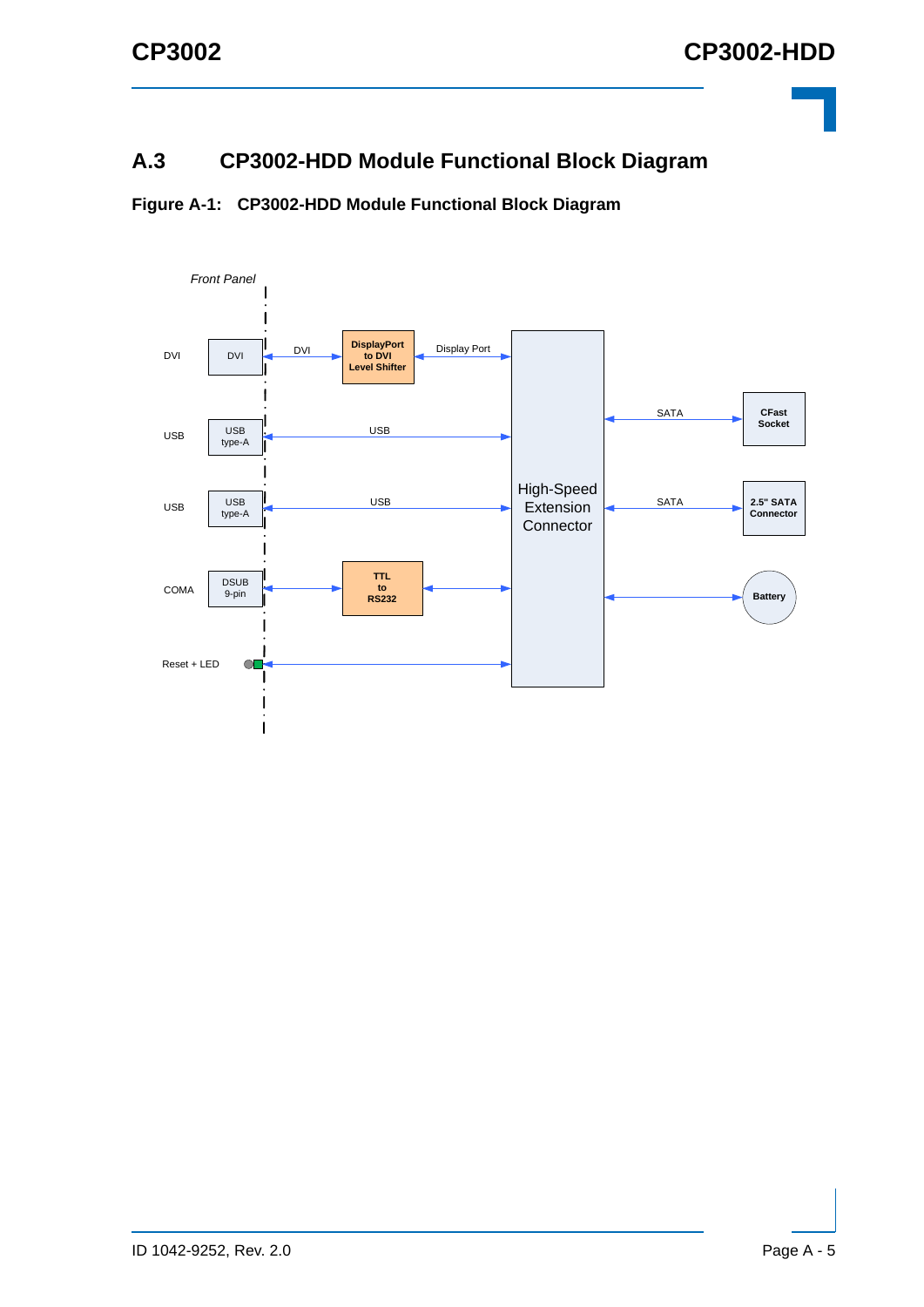

# **A.4 Front Panel of the 8HP CP3002 with CP3002-HDD Module**

### **Figure A-2: Front Panel of the 8HP CP3002 with CP3002-HDD Module**

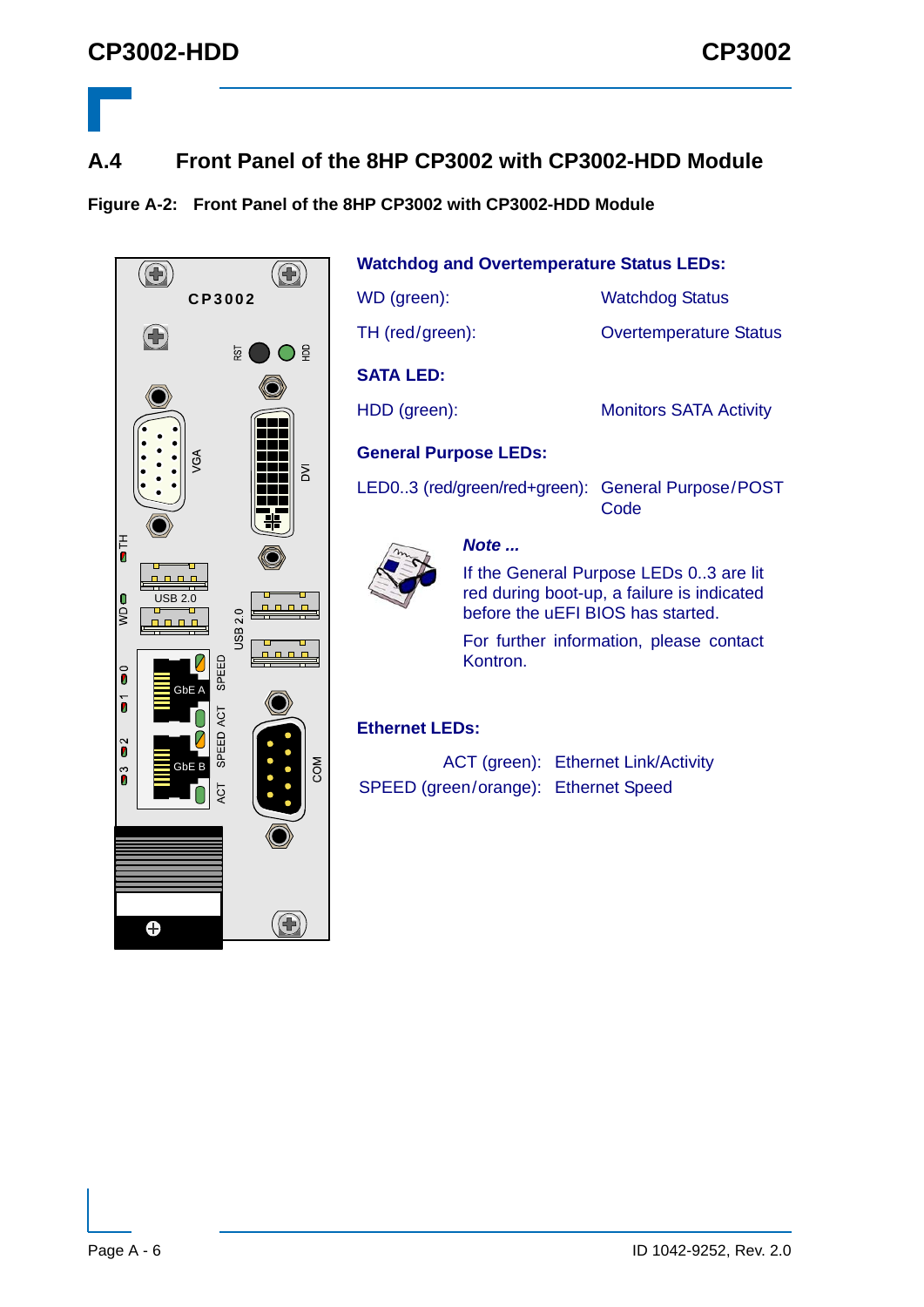# **A.5 CP3002-HDD Module Layout**

**Figure A-3: CP3002-HDD Module Layout (Top View)**



**Figure A-4: CP3002-HDD Module Layout (Bottom View)**

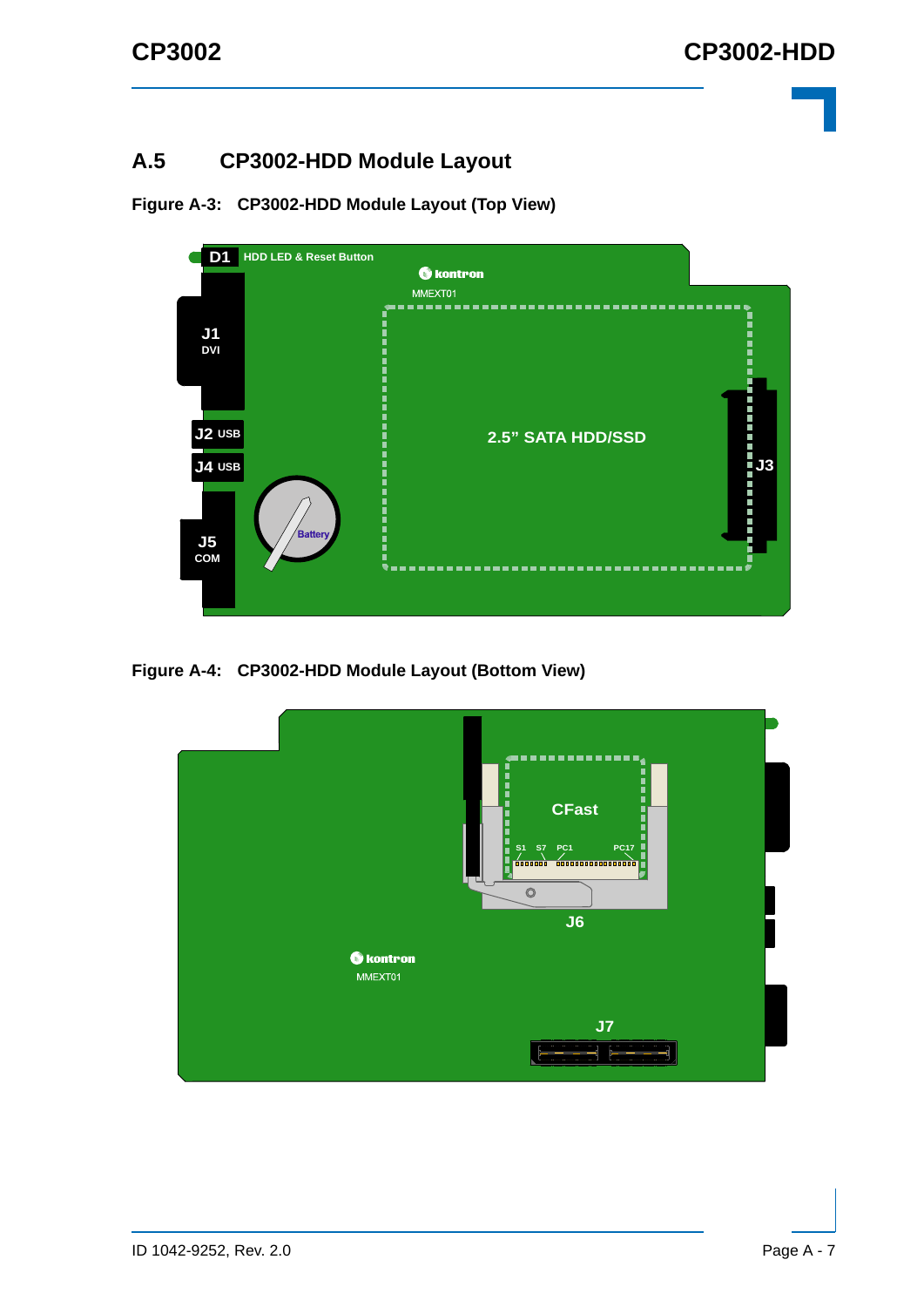# **A.6 Module Interfaces (Front Panel and Onboard)**

# **A.6.1 Serial Port**

One PC-compatible, serial RS-232, 9-pin D-Sub port is available, which is fully compatible with the 16C550 controller. This port includes a complete set of handshaking and modem control signals. Data transfer rates up to 115.2 kB/s are supported.

The COMA interface is routed to the serial port connector J5.

#### **Figure A-5: Serial Port Connector J5 Table A-2: Serial Port Connector J5 Pinout**



| <b>SIGNAL</b> | <b>DESCRIPTION</b>  | 1/O |
|---------------|---------------------|-----|
| <b>DCD</b>    | Data carrier detect |     |
| RXD           | Receive data        |     |
| TXD           | Transmit data       | Ω   |
| <b>DTR</b>    | Data terminal ready |     |
| GND           | Signal ground       |     |
| DSR           | Data send request   |     |
| <b>RTS</b>    | Request to send     |     |
| CTS           | Clear to send       |     |
| RI            | Ring indicator      |     |
|               |                     |     |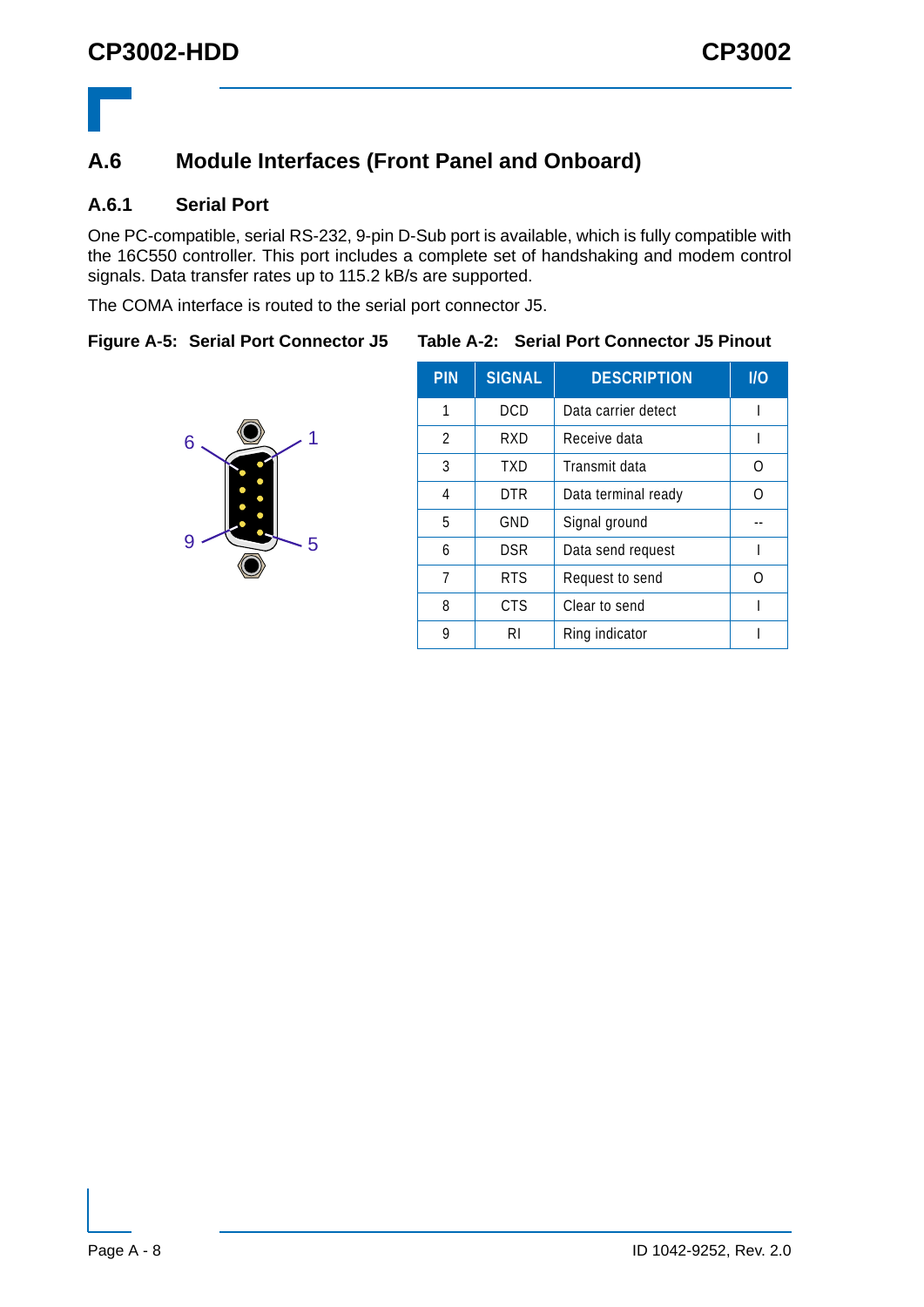

# **A.6.2 USB Interfaces**

The CP3002-HDD provides two standard USB 2.0 ports on J2 and J4. The USB 2.0 ports are high-speed, full-speed, and low-speed capable. Hi-speed USB 2.0 allows data transfers of up to 480 Mb/s.

One USB peripheral may be connected to each port. To connect more USB devices than there are available ports, an external hub is required.

**Figure A-6: USB Connectors J2 and J4**



| <b>PIN</b> | <b>SIGNAL</b> | <b>FUNCTION</b>   | 1/O |
|------------|---------------|-------------------|-----|
|            | <b>VCC</b>    | <b>VCC</b>        |     |
| 2          | USB-          | Differential USB- | 1/O |
| 3          | $USB+$        | Differential USB+ | 1/0 |
|            | GND           | GND               |     |

# **Table A-3: USB Connectors J2 and J4 Pinout**



### *Note ...*

The CP3002-HDD host interfaces can be used with maximum 500 mA continuous load current as specified in the Universal Serial Bus Specification, Revision 2.0. Short-circuit protection is provided. All the signal lines are EMIfiltered.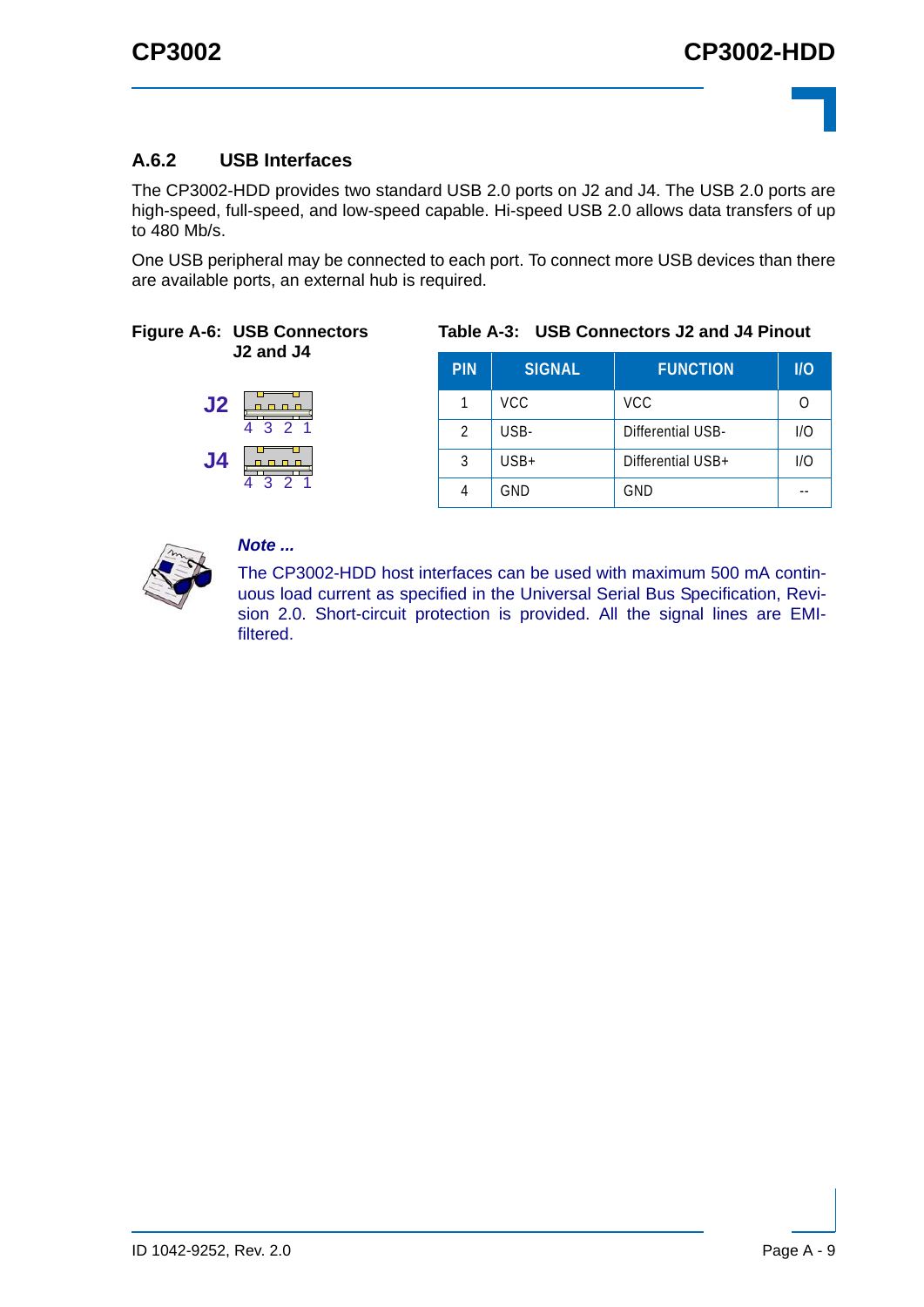# **A.6.3 DVI-D Interface**

The CP3002-HDD provides one standard DVI-D interface, J1, which is a digital signal only interface with device detection.

## **Figure A-7: DVI-D Connector J1**



The following table indicates the pinout of the DVI-D Connector J1.

# **Table A-4: DVI-D Connector J1 Pinout**

| <b>PIN</b>     | <b>SIGNAL</b>    | <b>DESCRIPTION</b> | 1/O                        | <b>PIN</b>     | <b>SIGNAL</b>   | <b>DESCRIPTION</b>        | 1/O      |
|----------------|------------------|--------------------|----------------------------|----------------|-----------------|---------------------------|----------|
| 1              | TMDS Data 2-     | TMDS* Link -       | $\Omega$                   | 13             | <b>NC</b>       | Not connected             | $- -$    |
| $\overline{2}$ | TMDS Data 2+     | TMDS Link +        | $\Omega$                   | 14             | <b>VCC</b>      | Power +5 V, 0.5A<br>fused |          |
| 3              | GND              | Ground             | $\overline{\phantom{a}}$ . | 15             | GND             | Ground                    | --       |
| 4              | <b>NC</b>        | Not connected      | $\overline{\phantom{a}}$ . | 16             | <b>HPDETECT</b> | Hot Plug Detect           |          |
| 5              | <b>NC</b>        | Not connected      | $- -$                      | 17             | TMDS Data 0-    | TMDS Link -               | $\Omega$ |
| 6              | <b>DDC Clock</b> | $1^2C^m$ Clock     | $\Omega$                   | 18             | TMDS Data 0+    | TMDS Link +               | $\Omega$ |
| 7              | <b>DDC</b> Data  | $I2C™$ Data        | I/O                        | 19             | GND             | Ground                    |          |
| 8              | <b>NC</b>        | Not connected      | $\overline{\phantom{a}}$ . | 20             | <b>NC</b>       | Not connected             | $ -$     |
| 9              | TMDS Data 1-     | TMDS Link -        | $\Omega$                   | 21             | <b>NC</b>       | Not connected             | $- -$    |
| 10             | TMDS Data 1+     | TMDS Link +        | 0                          | 22             | GND             | Ground                    |          |
| 11             | GND              | Ground             | $\overline{\phantom{a}}$ . | 23             | TMDS Clock +    | TMDS Link +               | $\Omega$ |
| 12             | <b>NC</b>        | Not connected      | $\overline{\phantom{a}}$ . | 24             | TMDS Clock -    | TMDS Link -               | $\Omega$ |
| C <sub>1</sub> | <b>NC</b>        | Not connected      | $\overline{\phantom{a}}$ . | C4             | <b>NC</b>       | Not connected             | $-$      |
| C <sub>2</sub> | <b>NC</b>        | Not connected      | $\overline{\phantom{a}}$ . | C <sub>5</sub> | GND             | Ground                    | --       |
| C3             | <b>NC</b>        | Not connected      | $\overline{\phantom{a}}$ . |                |                 |                           |          |

\* TMDS = Transition Minimized Differential Signaling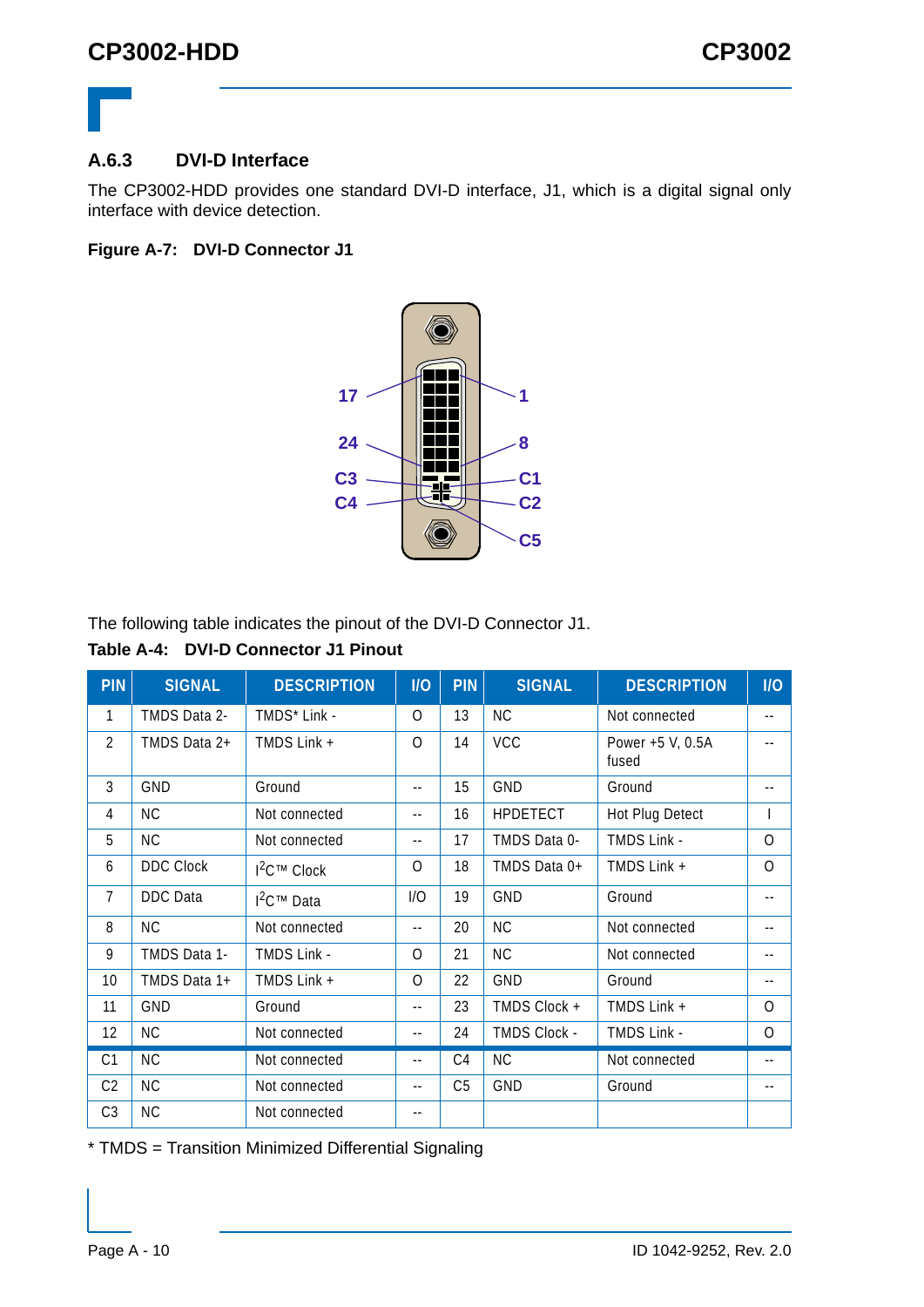

# **A.6.4 CFast Card Connector**

To enable flexible flash expansion, a CFast card connector, J6, is available on the CP3002- HDD.

# **Figure A-8: CFast Connector J6**



The following table provides the pinout for the CFast connector J6.

## **Table A-5: CFast Connector J6 Pinout**

| <b>PIN</b>     |                 | <b>SIGNAL</b> | <b>FUNCTION</b>              | 1/0            |
|----------------|-----------------|---------------|------------------------------|----------------|
|                | S <sub>1</sub>  | <b>GND</b>    | Ground signal                |                |
|                | S <sub>2</sub>  | SATA_TX+      | Differential Transmit+       | $\Omega$       |
|                | S <sub>3</sub>  | SATA_TX-      | Differential Transmit-       | $\overline{O}$ |
|                | S <sub>4</sub>  | <b>GND</b>    | Ground signal                | $\overline{a}$ |
| Signal Segment | S <sub>5</sub>  | SATA_RX-      | <b>Differential Receive-</b> | I              |
|                | S <sub>6</sub>  | SATA_RX+      | Differential Receive+        | I              |
|                | S7              | <b>GND</b>    | Ground signal                |                |
|                | PC1             | <b>RSV</b>    | Reserved                     |                |
|                | PC <sub>2</sub> | <b>GND</b>    | Ground signal                | $-$            |
|                | PC <sub>3</sub> | <b>NC</b>     | Not connected                | $\overline{a}$ |
|                | PC4             | <b>NC</b>     | Not connected                |                |
|                | PC <sub>5</sub> | <b>NC</b>     | Not connected                |                |
|                | PC <sub>6</sub> | <b>NC</b>     | Not connected                |                |
|                | PC7             | <b>GND</b>    | Ground signal                |                |
| Power Segment  | PC8             | <b>RSV</b>    | Reserved                     |                |
|                | PC9             | <b>RSV</b>    | Reserved                     | $\overline{a}$ |
|                | <b>PC10</b>     | <b>NC</b>     | Not connected                | $-$            |
|                | PC11            | <b>NC</b>     | Not connected                |                |
|                | <b>PC12</b>     | <b>NC</b>     | Not connected                | $-$            |
|                | <b>PC13</b>     | 3.3V          | 3.3V power                   | --             |
|                | PC14            | 3.3V          | 3.3V power                   | $-$            |
|                | <b>PC15</b>     | <b>GND</b>    | Ground signal                | $\overline{a}$ |
|                | <b>PC16</b>     | <b>GND</b>    | Ground signal                | $-$            |
|                | <b>PC17</b>     | <b>RSV</b>    | Reserved                     | $-$            |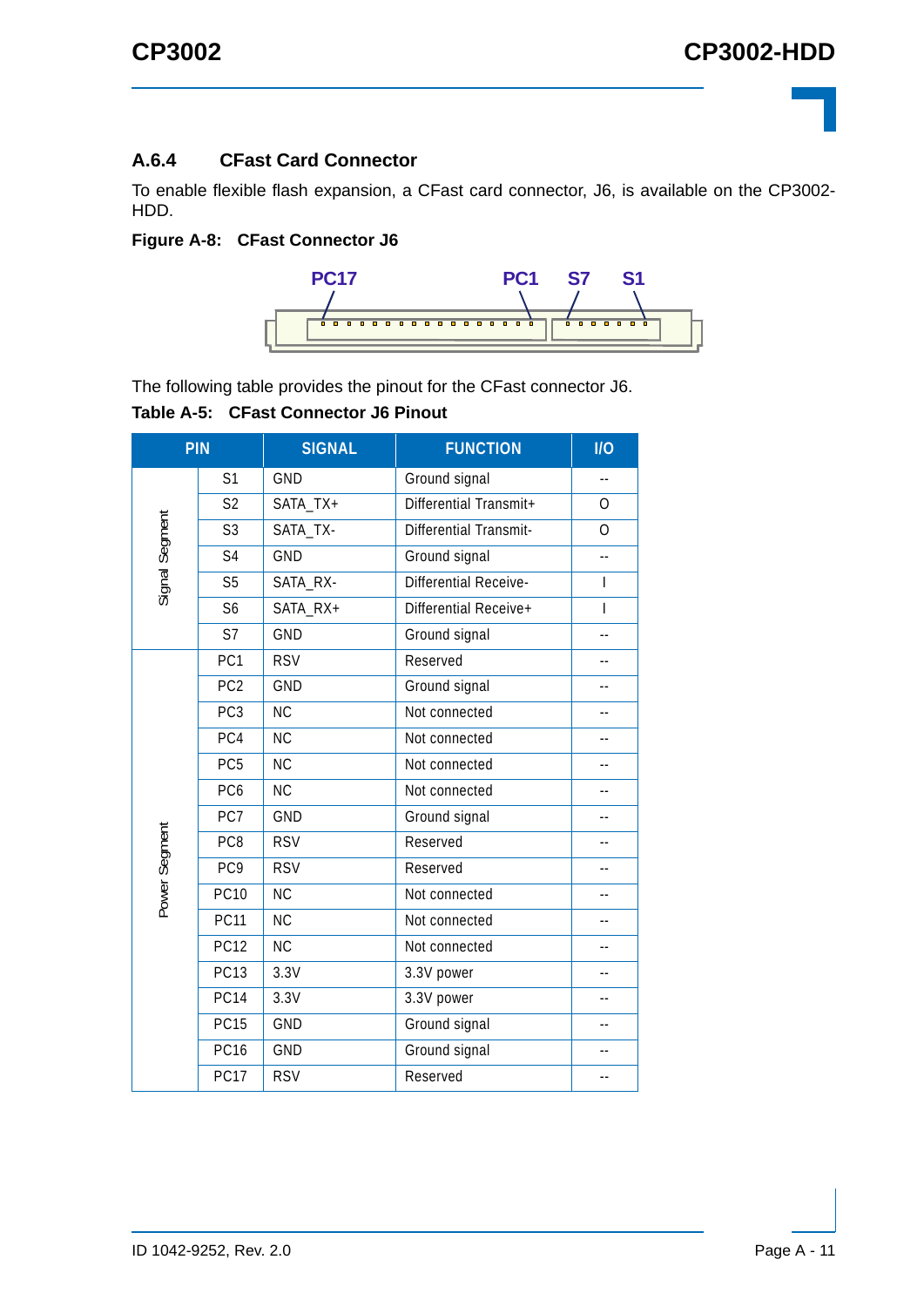# **A.6.5 SATA Interface**

The SATA connector, J3, on the CP3002-HDD module is provided for connecting a 2.5" SATA HDD/SSD to the CP3002-HDD module and is divided into three segments: a primary signal segment, a secondary signal segment, and a power segment.



### **PIN SIGNAL FUNCTION I/O** S1 GND Ground signal --Segment Primary Signal Segment S2 SATA\_TX+ Differential Transmit+ O S3 SATA\_TX- Differential Transmit- O Primary Signal S4 GND Ground signal --S5 SATA\_RX- Differential Receive- | I S6 | SATA\_RX+ | Differential Receive+ | I S7 GND Ground signal Fig. S8 GND Ground signal --Secondary Signal Segment Secondary Signal Segment S9 NC Not connected --S10 NC Not connected --S11 GND Ground signal --S12 NC Not connected --S13 NC Not connected --S14 GND Ground signal -- $P1$  3.3V 3.3V power  $\frac{1}{2}$  $P2 \mid 3.3V$  3.3V power  $\mid$  -- $P3$  3.3V 3.3V power --P4 GND Ground signal --P5 GND Ground signal Fig. P6 GND Ground signal contact and signal contact and Ground signal Power Segment Power Segment P7 5V 5V power --P8 5V 5V power -- $P9 \mid 5V$  5V power  $\sim$ P10 GND Ground signal Fig. P11 RES Reserved --P12 GND Ground signal Fig.  $P13 \mid NC(12V) \mid Not connected \qquad \qquad$  $P14$  NC (12V) Not connected  $\Box$  $P15 \mid NC(12V) \mid Not connected \qquad \qquad$

#### **Figure A-9: SATA Connector J3 Table A-6: SATA Connector J3 Pinout**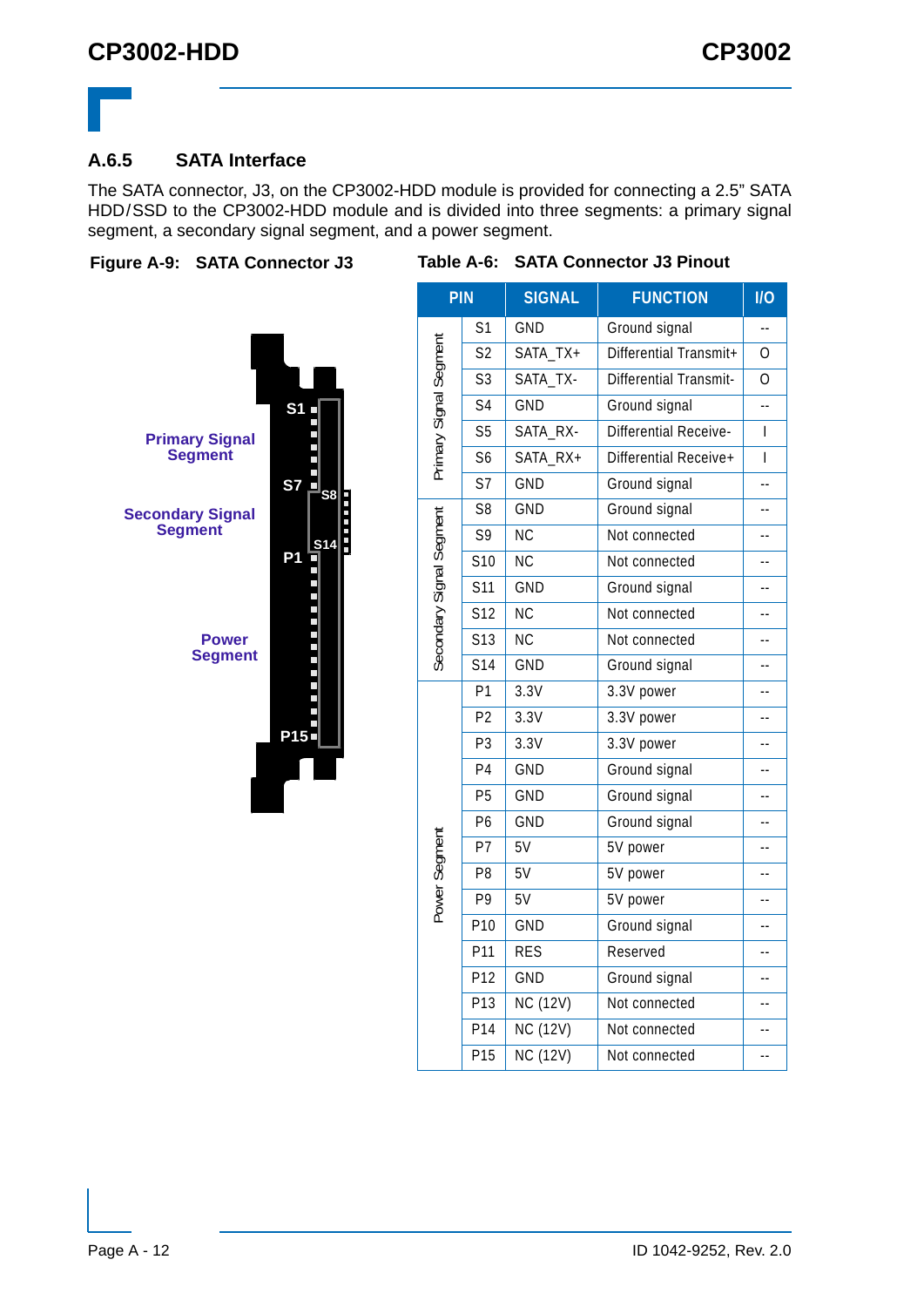# **A.6.6 Battery**

The CP3002-HDD may be equipped with a 3.0 V "coin cell" lithium battery for the RTC on the CP3002.



## *Note ...*

If an CP3002-HDD module is used on the CP3002, either the CP3002 or the CP3002-HDD module may be equipped with a battery.

Using one battery on the CP3002 and one on the CP3002-HDD module simultaneously may result in premature discharge of the batteries.

To replace the battery, proceed as follows:

- Turn off power
- Remove the battery
- Place the new battery in the socket.
- Make sure that you insert the battery the right way round. The plus pole must be on the top!

The lithium battery must be replaced with an identical battery or a battery type recommended by the manufacturer. A suitable battery type is CR2025.



## *Note ...*

The user must be aware that the battery's operational temperature range is less than the CP3002-HDD's storage temperature range.

For exact range information, refer to the battery manufacturer's specifications.



#### *Note ...*

Care must be taken to ensure that the battery is correctly replaced.

The battery should be replaced only with an identical or equivalent type recommended by the manufacturer.

Dispose of used batteries according to the manufacturer's instructions.

The typical life expectancy of a 170 mAh battery (CR2025) is 5 - 6 years with an average on-time of 8 hours per working day at an operating temperature of 30°C. However, this typical value varies considerably because the life expectancy is dependent on the operating temperature and the standby time (shutdown time) of the system in which it operates.

To ensure that the lifetime of the battery has not been exceeded, it is recommended to exchange the battery after 4 - 5 years.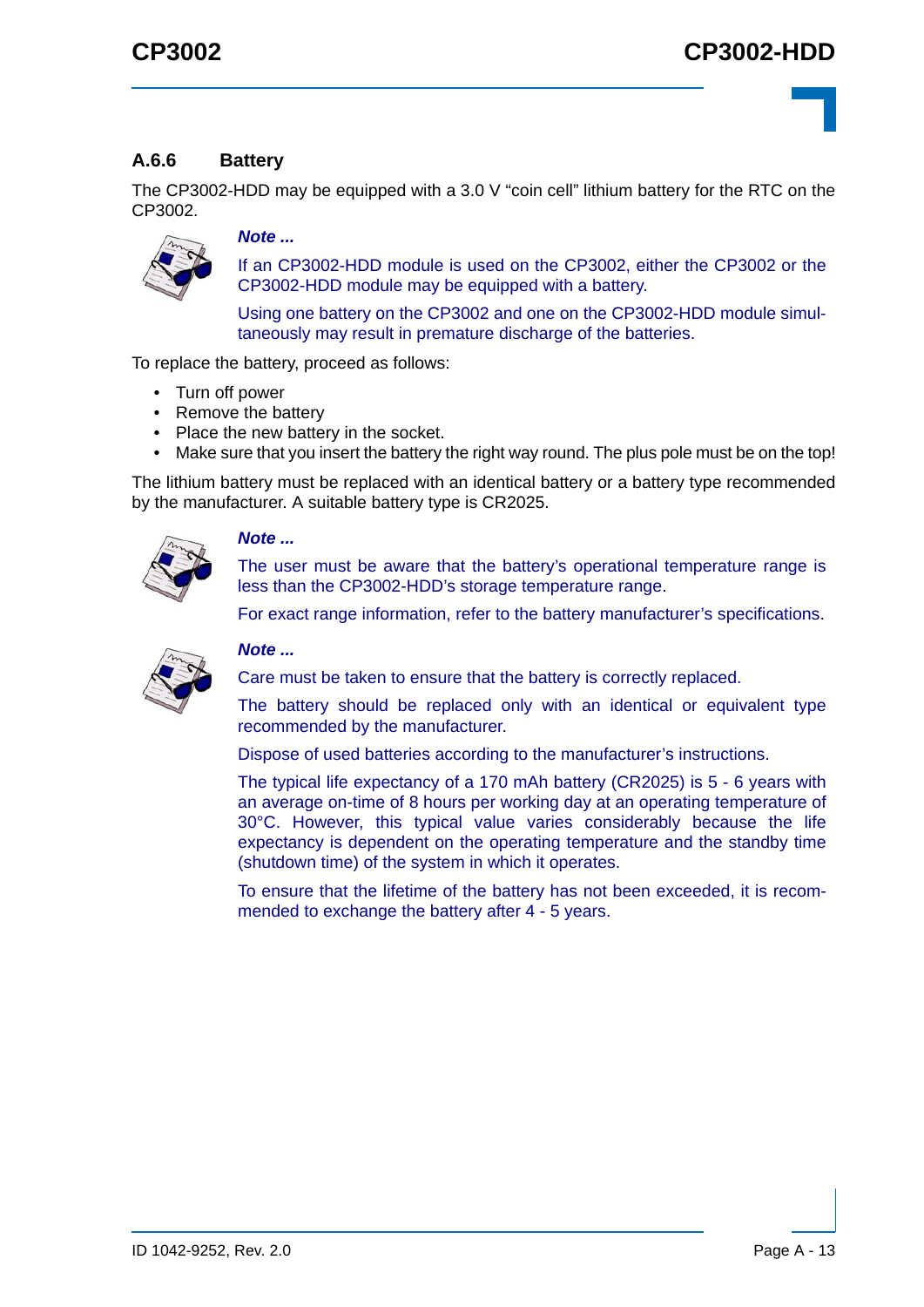This page has been intentionally left blank.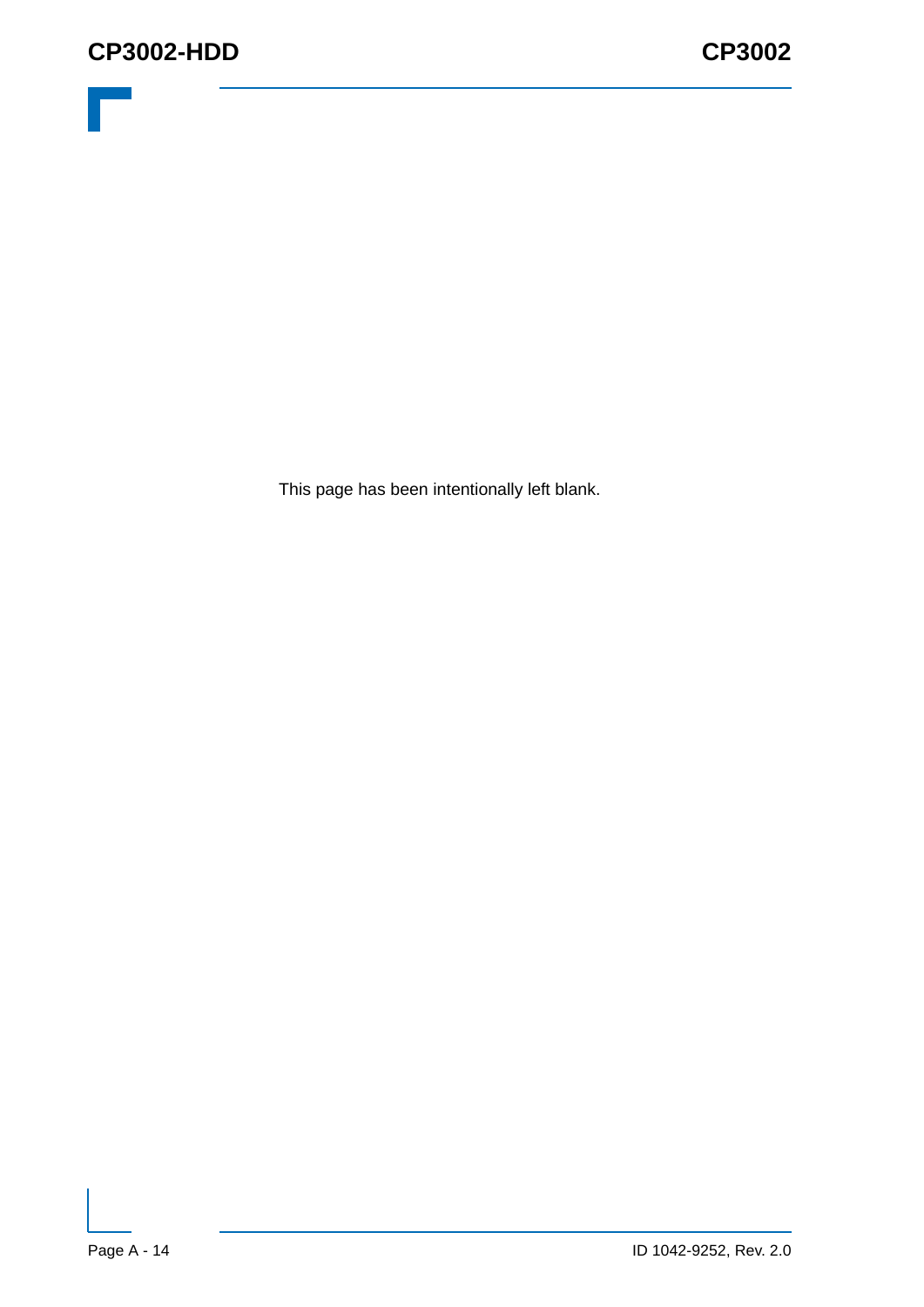

# **CP-RIO3-04**

ID 1042-9252, Rev. 2.0 Page B - 1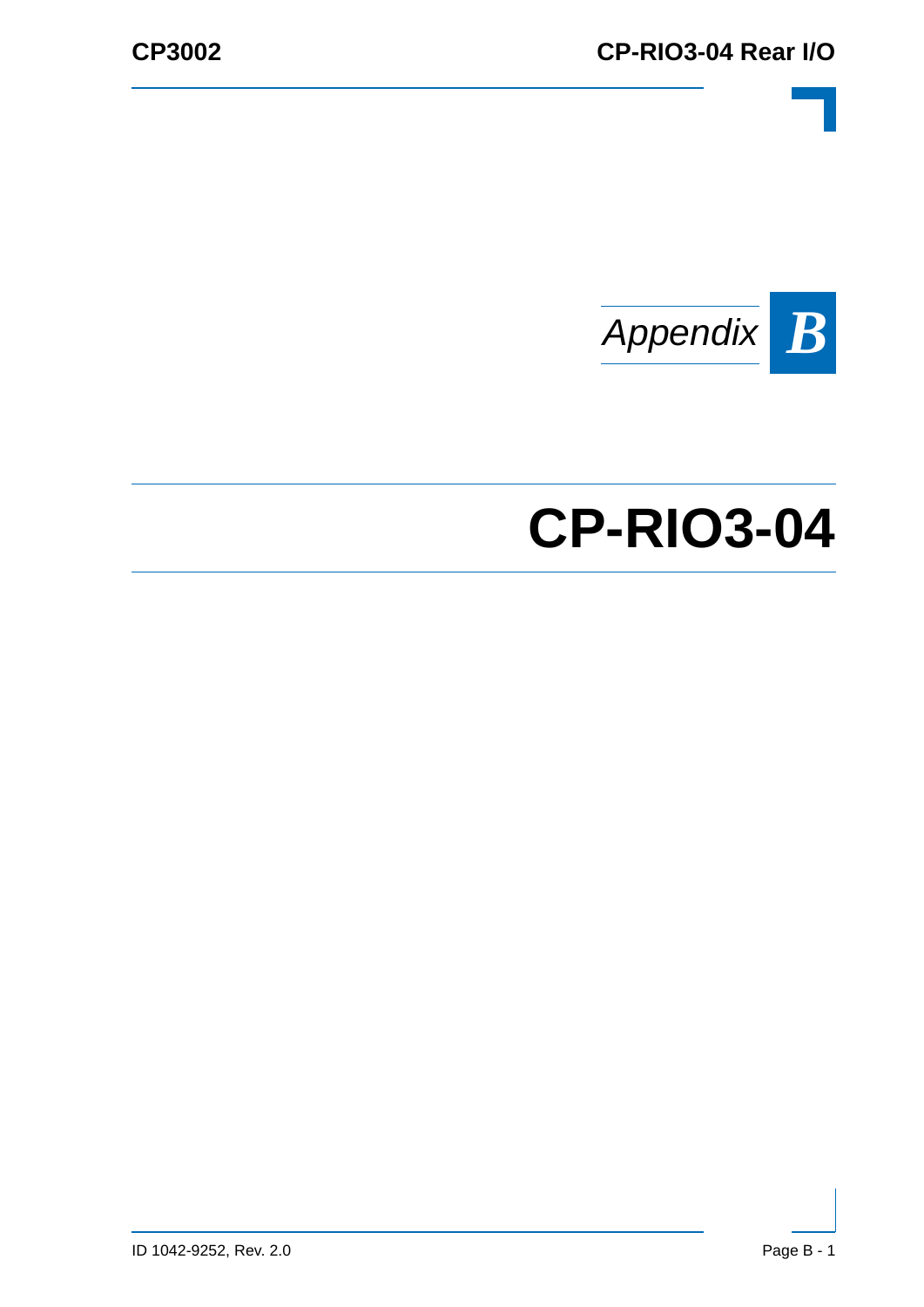

This page has been intentionally left blank.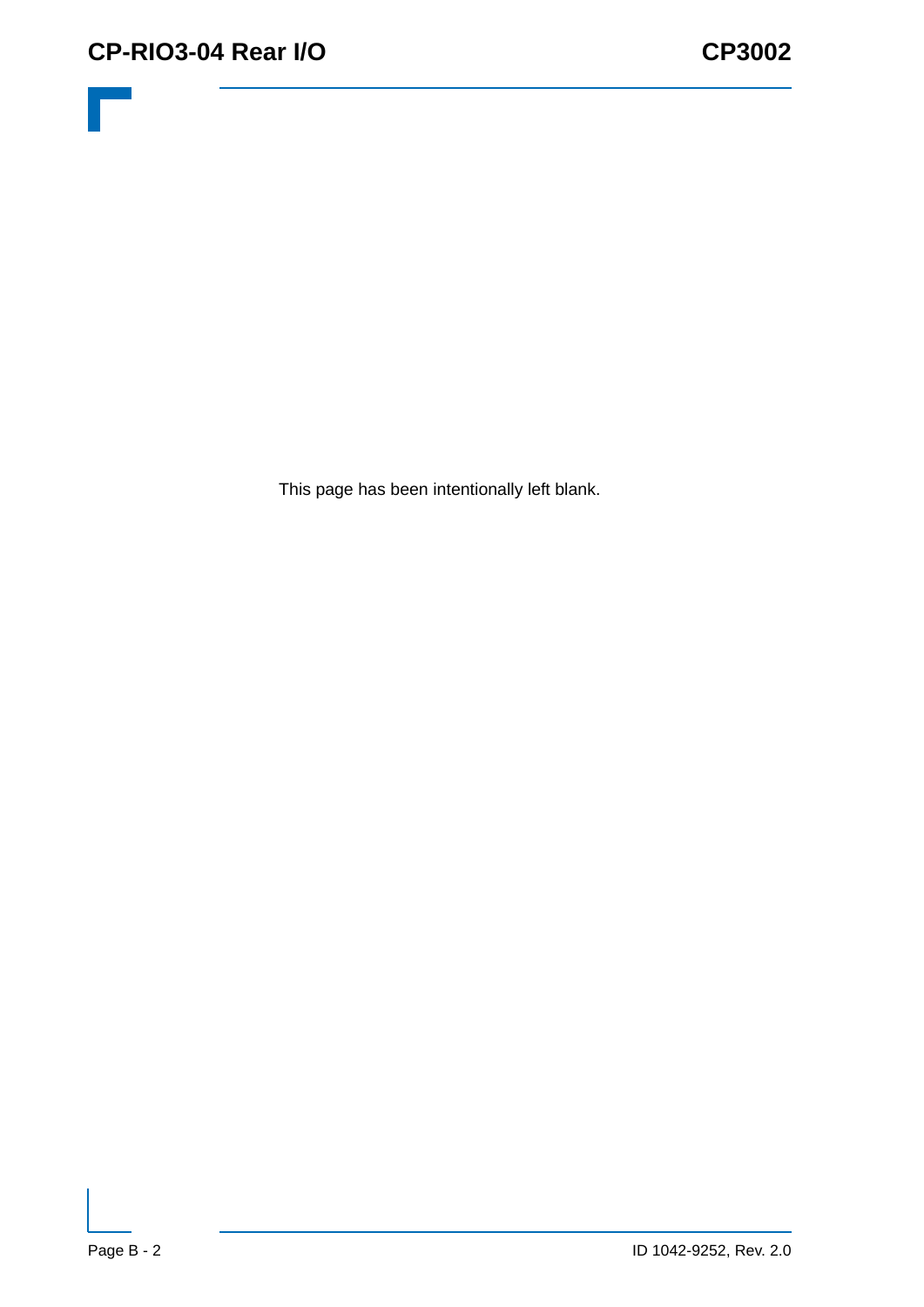# **B. CP-RIO3-04 Rear I/O Module**

# **B.1 Overview**

The CP3002 provides optional rear I/O connectivity for peripherals, a feature which may be particularly useful in specialized CompactPCI systems. Some standard PC interfaces are implemented and assigned to the front panel and to the rear I/O connector J2 on the CP3002.

When the CP-RIO3-04 rear I/O module is used, the signals of some of the main board/front panel connectors are routed to the module interface.

To support the rear I/O feature, a 3U CompactPCI backplane with rear I/O support is required. The CP3002 with rear I/O is compatible with all standard CompactPCI passive backplanes with rear I/O support.

The CP-RIO3-04 rear I/O module provides the following interfaces.

- CompactPCI rear I/O
- Two USB 2.0 ports
- Two Gigabit Ethernet ports without LED signals
- Two COM ports
- VGA analog port
- Two SATA ports
- Power supply management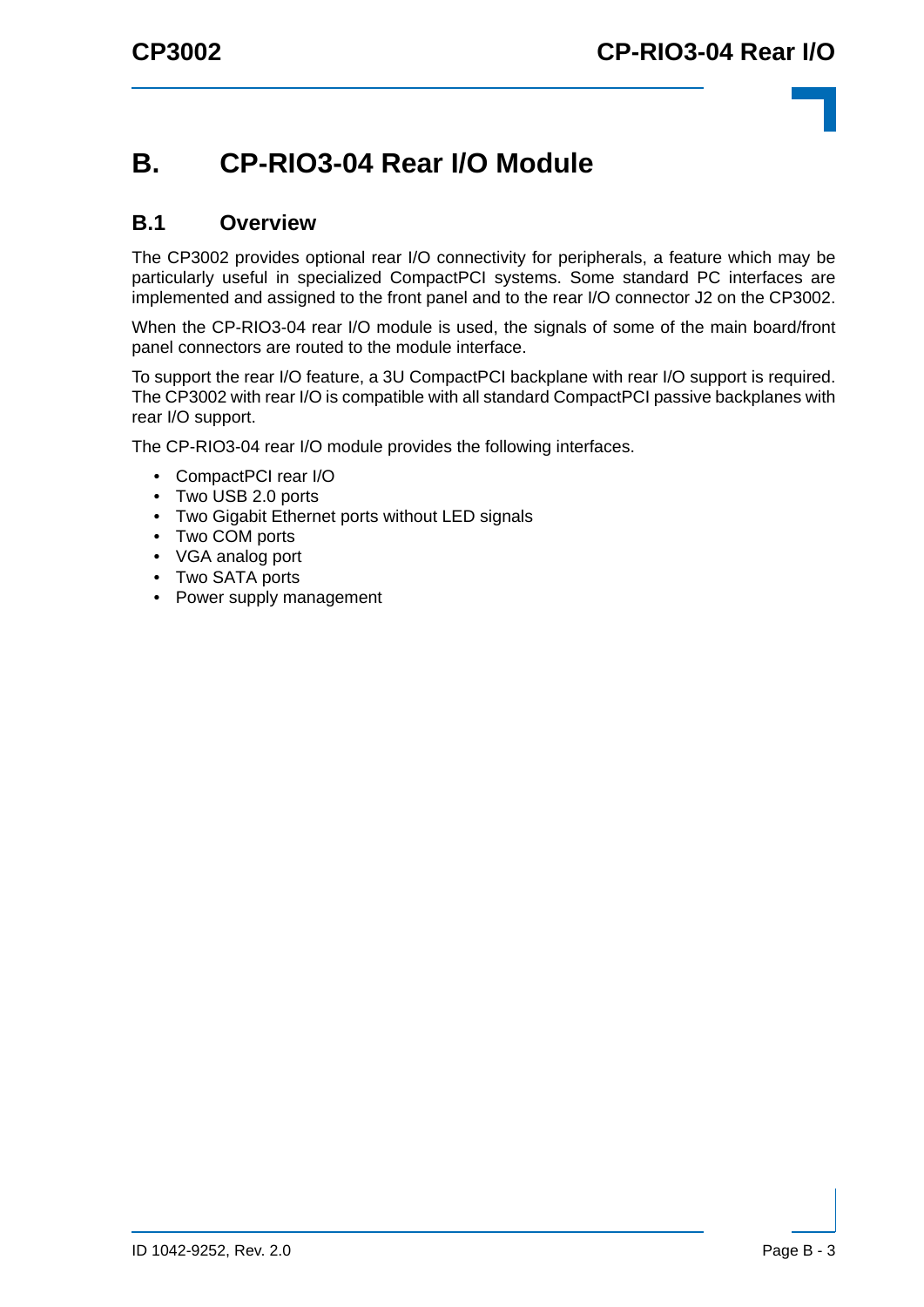

# **B.2 Technical Specifications**

# **Table B-1: CP-RIO3-04 Rear I/O Module Main Specifications**

|                     | <b>CP-RIO3-04</b>        | <b>SPECIFICATIONS</b>                                                                                                |  |  |
|---------------------|--------------------------|----------------------------------------------------------------------------------------------------------------------|--|--|
|                     | <b>USB</b>               | Two USB 2.0 interfaces; two 4-pin connectors                                                                         |  |  |
|                     | <b>VGA</b>               | One VGA interface; 15-pin D-Sub connector                                                                            |  |  |
|                     | Ethernet                 | Two Gigabit Ethernet interfaces implemented as dual RJ-45 connector without LEDs                                     |  |  |
| External Interfaces | COM                      | Two onboard, RS-232 serial ports with full modem support, COMA (COM1) and<br>COMB (COM2)                             |  |  |
|                     |                          | On the 8HP version, the serial ports are routed to the front panel and implemented as<br>two 9-pin D-Sub connectors. |  |  |
|                     | <b>SATA</b>              | Two SATA interfaces implemented as two 7-pin, L-form standard SATA connectors                                        |  |  |
|                     | Peripheral Control       | One 10-pin, 2.54 mm onboard connector for power supply management                                                    |  |  |
|                     | Compact PCI              | CompactPCI connector for connecting rear I/O to the backplane                                                        |  |  |
| Internal Interfaces | COM                      | Two COM ports implemented as two 10-pin, 2.54 mm onboard connectors (4HP only)<br>full modem support                 |  |  |
|                     | Temperature Range        | Operational:<br>$0^{\circ}$ C to +60 $^{\circ}$ C<br>Storage: -55°C to +85°C                                         |  |  |
|                     | <b>Climatic Humidity</b> | 93% RH at 40°C, non-condensing (acc. to IEC 60068-2-78)                                                              |  |  |
| General             | <b>Dimensions</b>        | 100 mm x 80 mm                                                                                                       |  |  |
|                     | Board Weight             | 4HP: 120 grams                                                                                                       |  |  |
|                     |                          | 8HP: 150 grams                                                                                                       |  |  |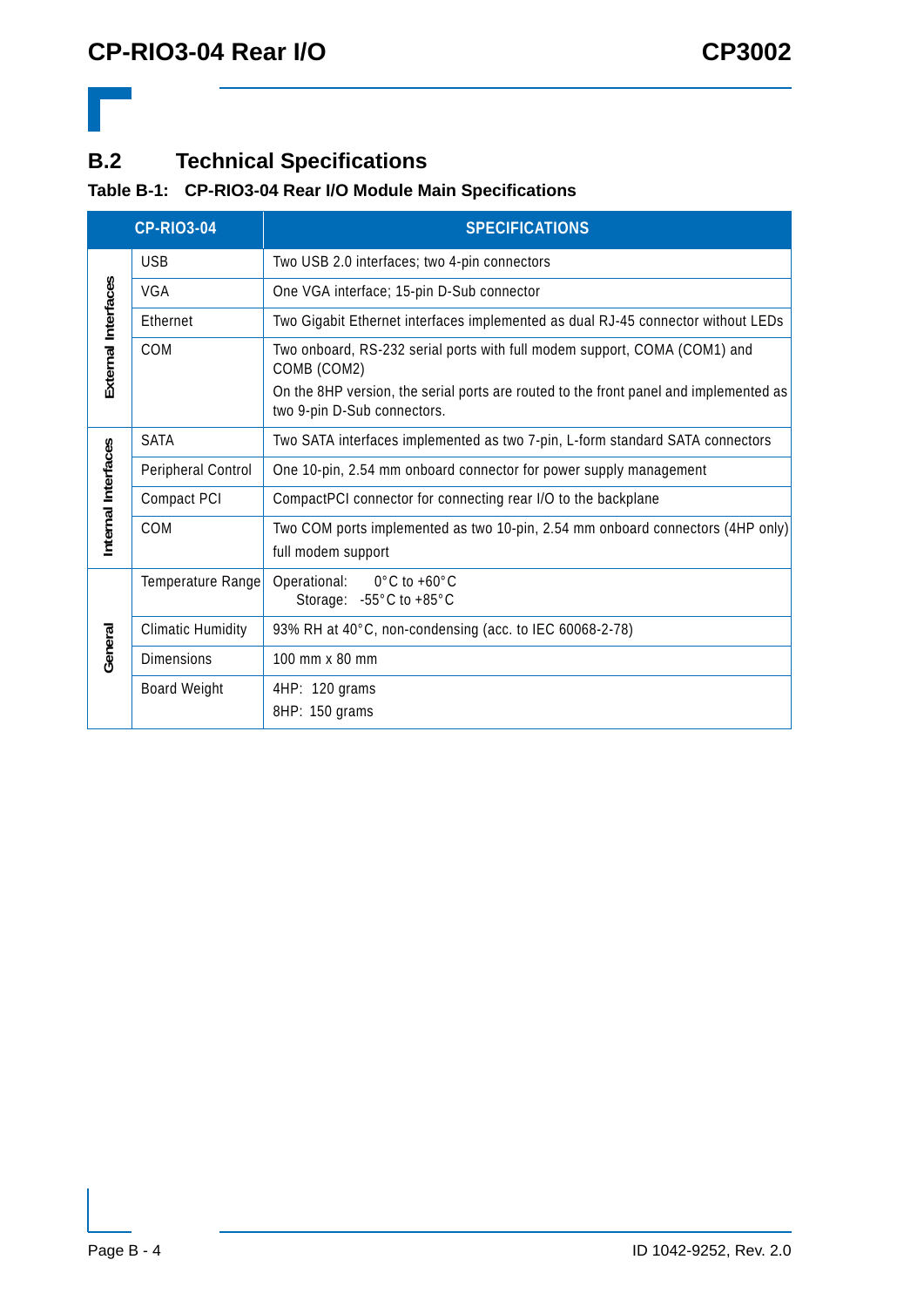

# **B.3 Front Panels**

**Figure B-1: CP-RIO3-04 Front Panels, 4HP and 8HP Versions**

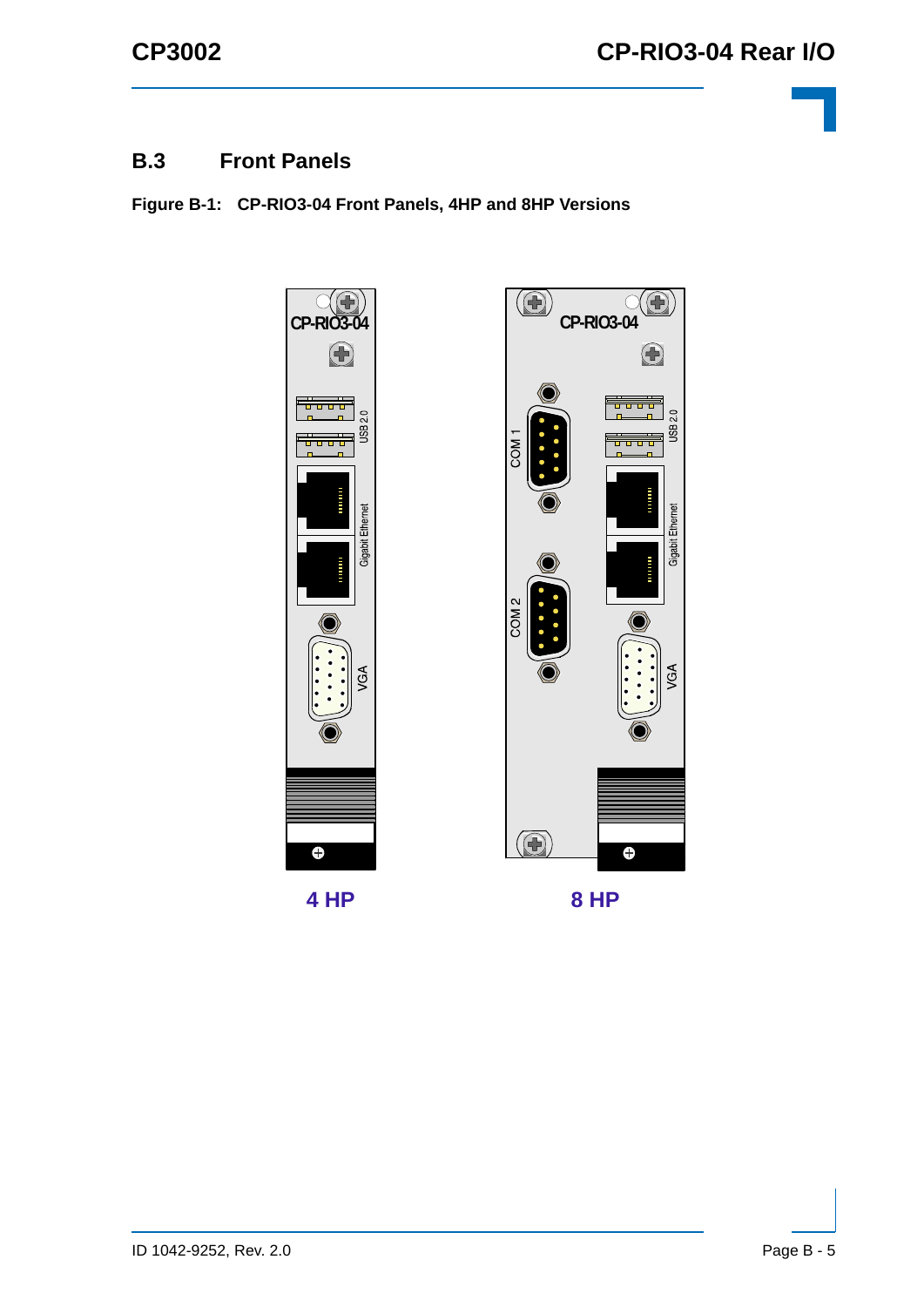

# **B.4 Module Layout: 4HP and 8HP Versions**

**Figure B-2: CP-RIO3-04 Rear I/O Module Layout, 4HP Version**



**Figure B-3: CP-RIO3-04 Rear I/O Module Layout, 8HP Version** 

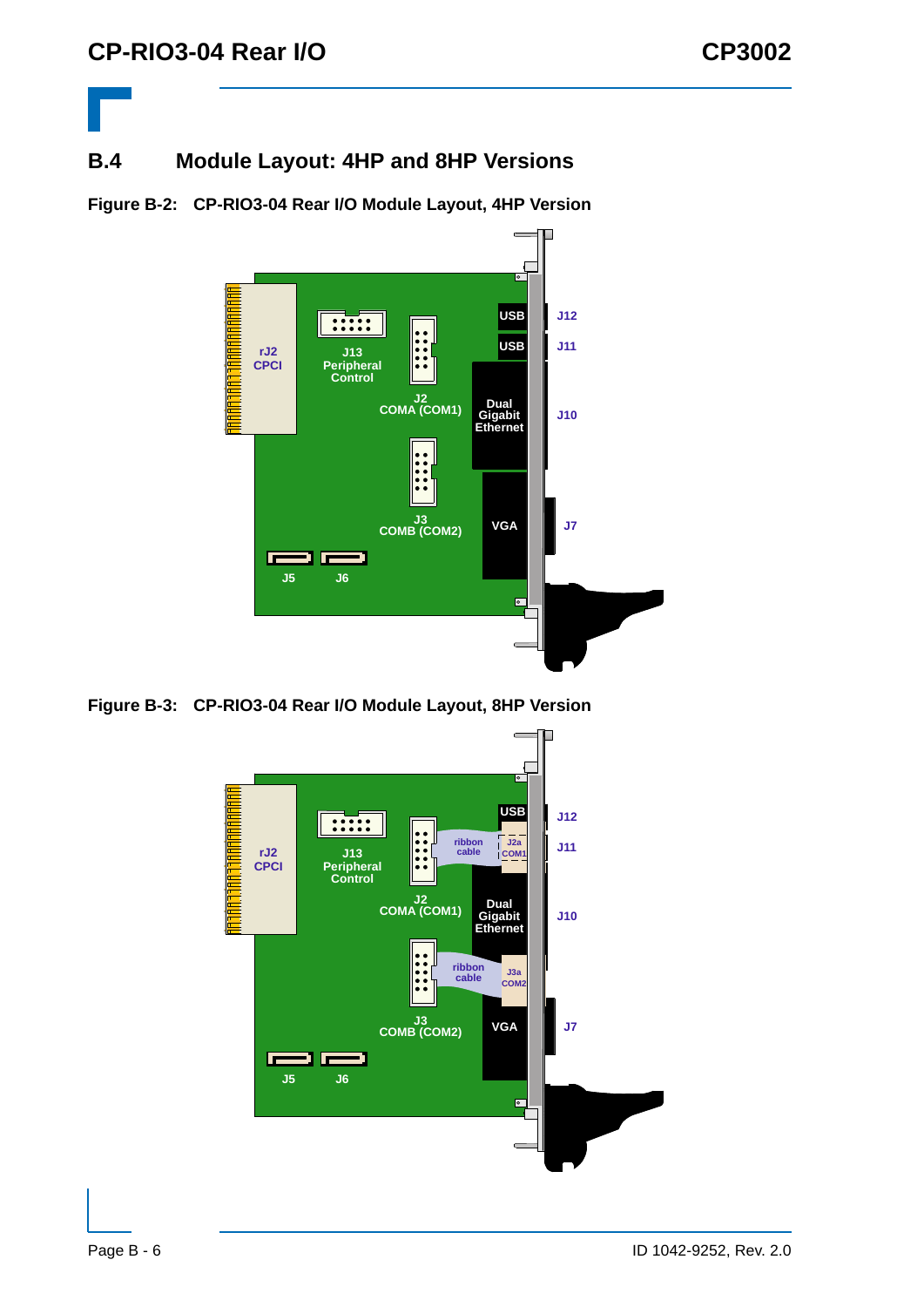# **B.5 Module Interfaces**

# **B.5.1 USB Interfaces**

There are two identical USB interfaces on the CP-RIO3-04 rear I/O module, each with a maximum transfer rate of 480 Mb/s provided for connecting USB devices. One USB peripheral may be connected to each port. To connect more USB devices than there are available ports, an external hub is required.

### **Figure B-4: USB Con. J11/J12**



| <b>PIN</b> | <b>SIGNAL</b> | <b>DESCRIPTION</b> | $\overline{1}$ |
|------------|---------------|--------------------|----------------|
|            | <b>VCC</b>    | VCC signal         |                |
| 2          | USB-          | Differential USB-  | I/O            |
| 3          | $USB+$        | Differential USB+  | I/O            |
|            | GND           | GND signal         |                |

**Table B-2: USB Con. J11 and J12 Pinout**



### *Note ...*

The USB host interfaces on the CP-RIO3-04 rear I/O module can be used with maximum 500 mA continuous load current as specified in the Universal Serial Bus Specification, Revision 2.0. Short-circuit protection is provided. All the signal lines are EMI-filtered.



## *Note ...*

The rear I/O interface supports the USB 1.1 and USB 2.0 standards. For USB 2.0 it is strongly recommended to use a cable length not exceeding 3 meters.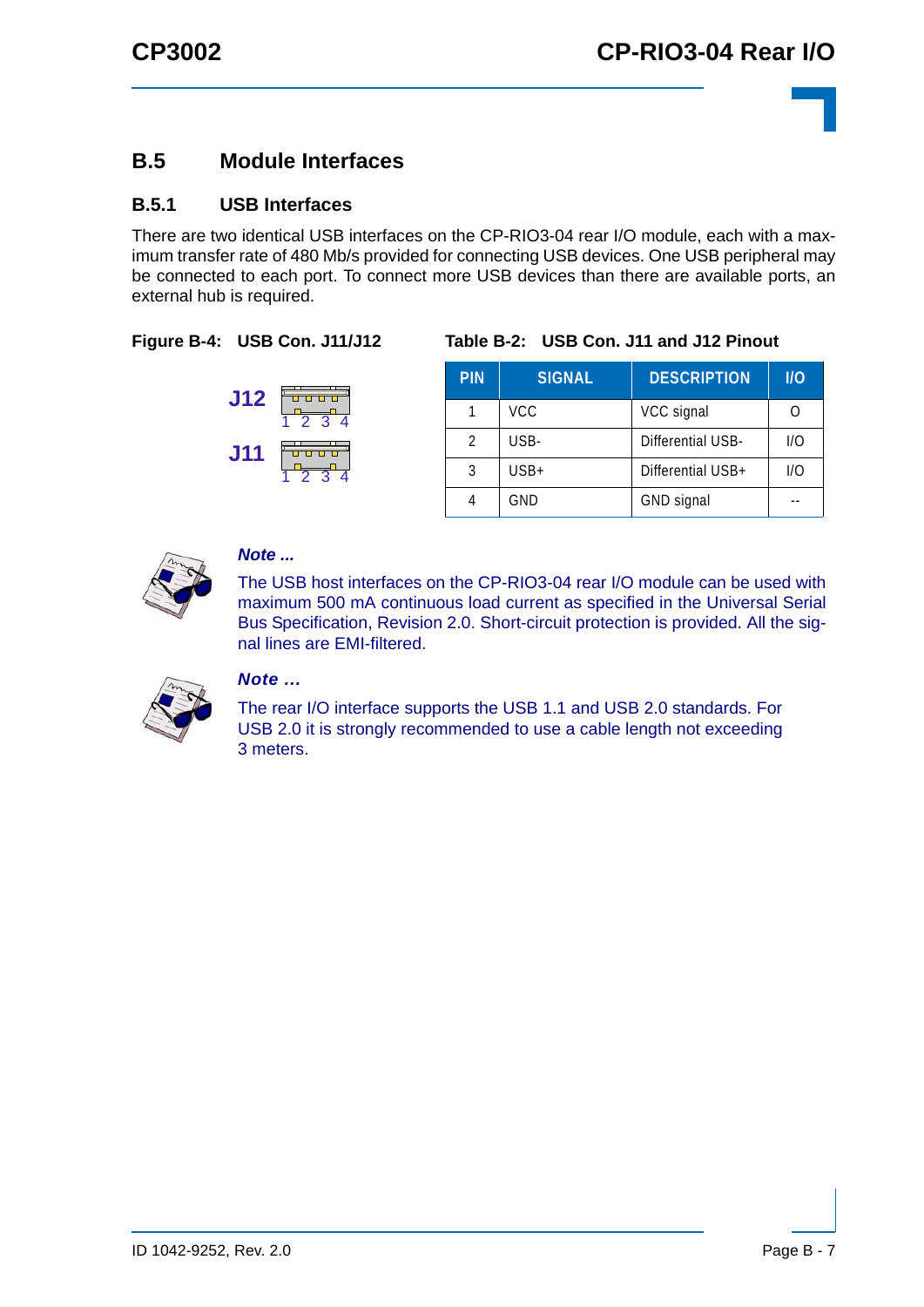

# **B.5.2 VGA Interface**

The 15-pin female connector J7 is used to connect a VGA monitor to the CP-RIO3-04 rear I/O module.



| <b>PIN</b>     | <b>SIGNAL</b> | <b>FUNCTION</b>                      | 1/O            |
|----------------|---------------|--------------------------------------|----------------|
| 1              | Red           | Red video signal output              | ∩              |
| $\mathfrak{D}$ | Green         | Green video signal output            | Ω              |
| 3              | Blue          | Blue video signal output             | Ω              |
| 13             | Hsync         | Horizontal sync.                     | <b>TTL Out</b> |
| 14             | Vsync         | Vertical sync.                       | <b>TTL Out</b> |
| 12             | Sdata         | $I^2C$ data                          | 1/O            |
| 15             | Sclk          | $I^2C$ clock                         | Ω              |
| 9              | <b>VCC</b>    | Power +5V, 140 mA fuse<br>protection | ∩              |
| 5,6,7,8,<br>10 | GND           | Ground signal                        |                |
| 4,11           | ΝC            |                                      |                |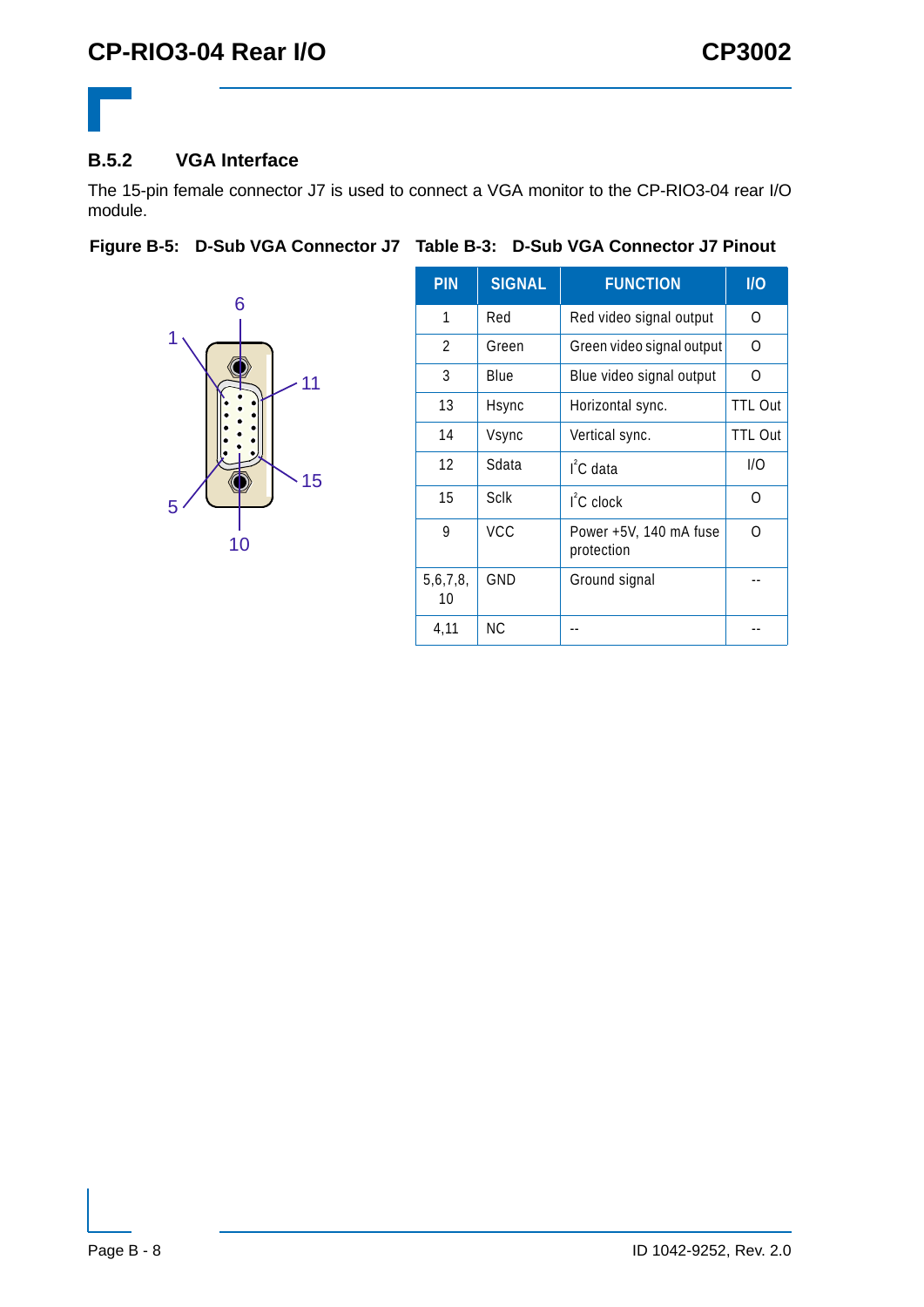

# **B.5.3 Gigabit Ethernet Interface**

The Ethernet connectors are realized as RJ-45 connectors. The interface provides automatic detection and switching between 10Base-T, 100Base-TX and 1000Base-T data transmission (Auto-Negotiation). Auto-wire switching for crossed cables is also supported (Auto-MDI/X).

# **RJ-45 Connector J10A/B Pinout**

The J10A/B connector supplies the 10Base-T, 100Base-TX and 1000Base-T interfaces to the Ethernet controller.

|                | <b>MDI / STANDARD ETHERNET CABLE</b> |                          |                          |                          |            |               |
|----------------|--------------------------------------|--------------------------|--------------------------|--------------------------|------------|---------------|
| <b>PIN</b>     | 10BASE-T                             |                          | 100BASE-TX               |                          | 1000BASE-T |               |
|                | I/O                                  | <b>SIGNAL</b>            | 1/0                      | <b>SIGNAL</b>            | I/O        | <b>SIGNAL</b> |
| 1              | $\Omega$                             | $TX+$                    | $\Omega$                 | $TX+$                    | I/O        | BI_DA+        |
| $\overline{2}$ | $\Omega$                             | TX-                      | $\Omega$                 | TX-                      | I/O        | BI_DA-        |
| 3              |                                      | $RX+$                    |                          | $RX+$                    | 1/0        | BI_DB+        |
| 4              | $\overline{\phantom{a}}$             | $\overline{\phantom{a}}$ | $\overline{\phantom{a}}$ | $\overline{\phantom{a}}$ | 1/0        | $BI\_DC+$     |
| 5              | $\overline{\phantom{a}}$             | $\overline{\phantom{a}}$ | $\overline{\phantom{a}}$ | $\overline{\phantom{a}}$ | I/O        | BI_DC-        |
| 6              |                                      | RX-                      |                          | RX-                      | I/O        | BI_DB-        |
| $\overline{7}$ |                                      |                          |                          |                          | 1/0        | $BI_DD+$      |
| 8              | $\overline{\phantom{a}}$             | $\overline{\phantom{a}}$ | -                        |                          | I/O        | BI_DD-        |

### **Table B-4: Dual Gigabit Ethernet Connector J10A/B Pinout**



## *Note ...*

The Ethernet transmission can operate effectively with structured cable that meets CAT5 cable or higher specifications.

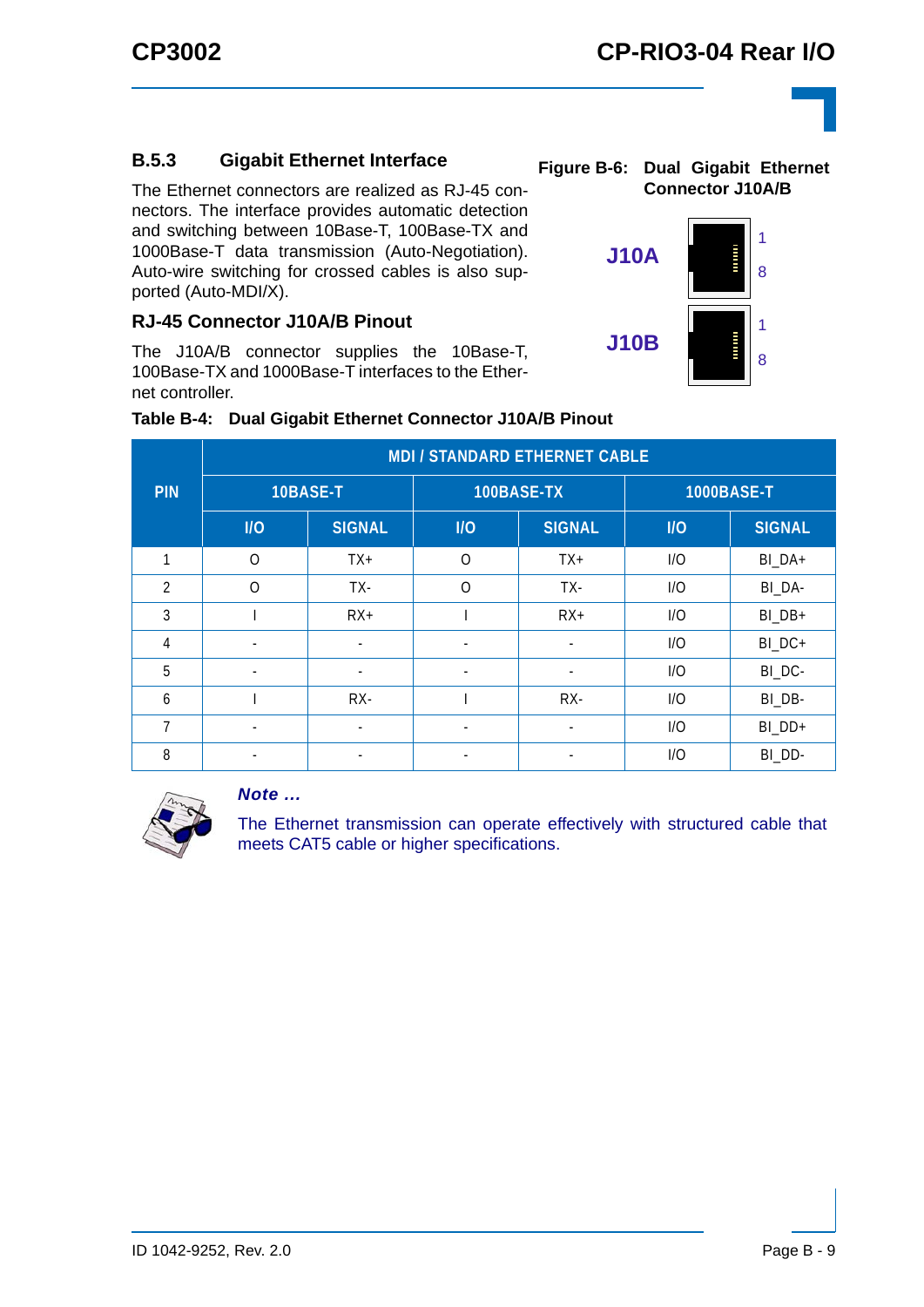# **B.5.4 COM Interface**

The CP-RIO3-04 rear I/O module provides two identical COM ports for connecting RS-232 devices to the CP-RIO3-04 rear I/O module.

On the 8HP version, the onboard 10-pin COM connectors J2 and J3 are routed to the 9-pin D-Sub COM connectors J2a and J3a located on the front panel.

On the 4HP version, the COM signals are available only on the onboard 10-pin COM connectors J2 and J3.

The following figure and table provide pinout information for the 9-pin D-Sub COM connectors J2a and J3a located on the front panel of the 8HP version.

**Figure B-7: COM Connectors J2a (COMA) Table B-5: COM Connectors J2a (COMA) and J3a (COMB) and J3a (COMB) Pinout**



| <b>PIN</b> | <b>SIGNAL</b> | <b>DESCRIPTION</b>  | 1/O |
|------------|---------------|---------------------|-----|
| 1          | <b>DCD</b>    | Data carrier detect |     |
| 2          | RXD           | Receive data        |     |
| 3          | <b>TXD</b>    | Transmit data       | Ω   |
| 4          | DTR           | Data terminal ready | 0   |
| 5          | GND           | Signal ground       |     |
| 6          | DSR           | Data send request   |     |
| 7          | <b>RTS</b>    | Request to send     | ∩   |
| 8          | CTS           | Clear to send       |     |
| 9          | RI            | Ring indicator      |     |

The following figure and table provide pinout information for the onboard serial port connectors J2 and J3.





### **Table B-6: Serial Port Con. J2 (COMA) and J3 (COMB) Pinout**

| PIN            | <b>SIGNAL</b> | <b>DESCRIPTION</b>  | I/O |
|----------------|---------------|---------------------|-----|
| 1              | <b>DCD</b>    | Data carrier detect |     |
| $\overline{2}$ | DSR           | Data send request   | I   |
| 3              | RXD           | Receive data        |     |
| 4              | <b>RTS</b>    | Request to send     | Ω   |
| 5              | <b>TXD</b>    | Transmit data       | Ω   |
| 6              | <b>CTS</b>    | Clear to send       |     |
| $\overline{7}$ | DTR           | Data terminal ready | O   |
| 8              | RI            | Ring indicator      |     |
| 9              | <b>GND</b>    | Signal ground       |     |
| 10             | NC.           | Not connected       |     |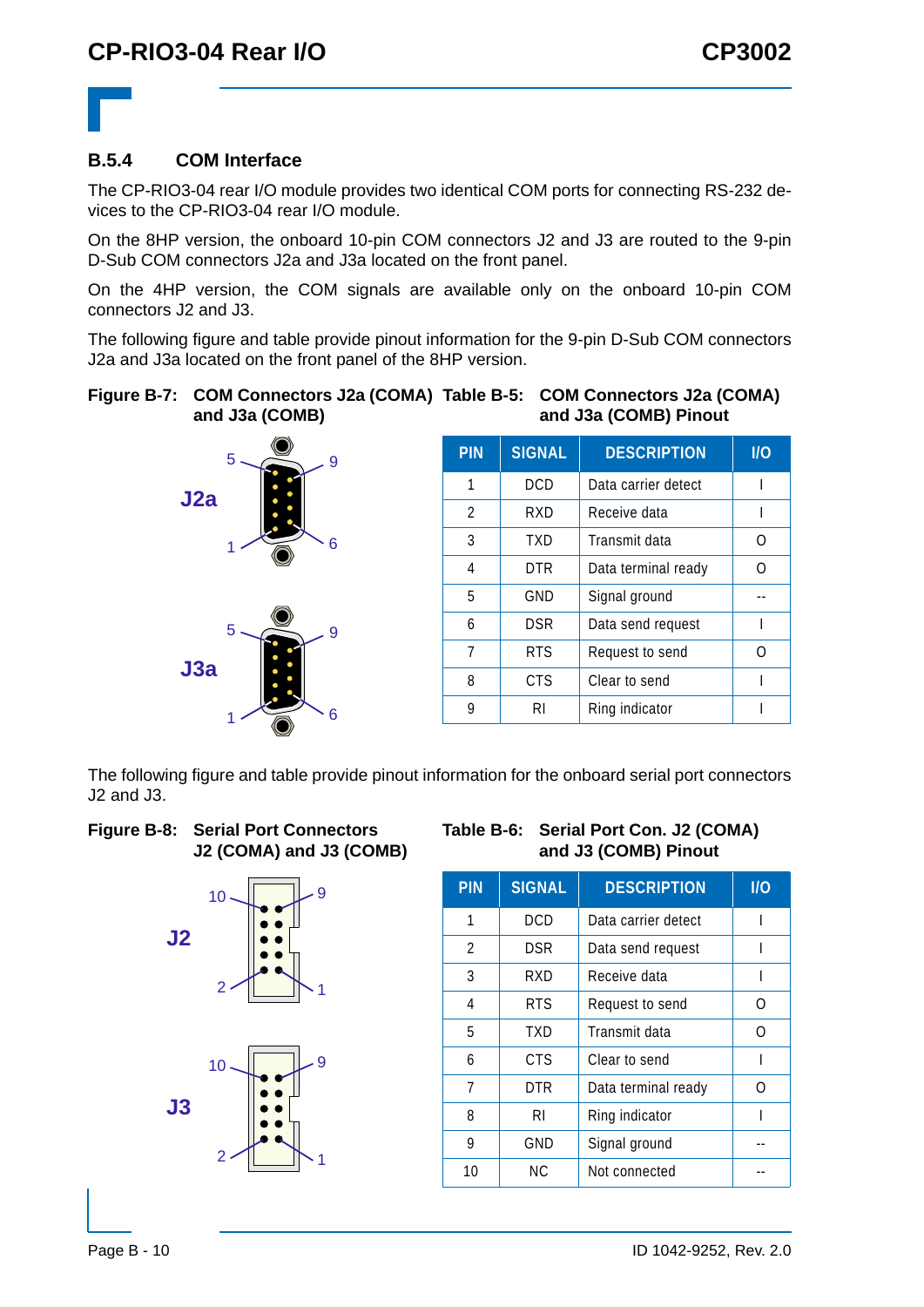

A power supply with power management can be connected to the CP-RIO3-04 via the peripheral control connector J13.

The following figure and table provide pinout information for connector J13.

## **Figure B-9: Peripheral Con. J13**

### **Table B-7: Peripheral Connector J13 Pinout**



| <b>PIN</b>     | <b>SIGNAL</b> | <b>DESCRIPTION</b>              | 1/O |
|----------------|---------------|---------------------------------|-----|
| 1              | GND           | Signal ground                   |     |
| $\overline{2}$ | PWR_5VSTDBY   | +5V standby power<br>(optional) |     |
| 3              | <b>RSV</b>    | Reserved                        |     |
| 4              | VCC5V         | Power $+5V$                     | ∩   |
| 5              | <b>RSV</b>    | Reserved                        |     |
| 6              | VCC3V3        | Power $+3.3V$                   | Ω   |
| 7              | PWR_SLPS3#    | Power supply sleep mode         | Ω   |
| 8              | GND           | Signal ground                   |     |
| 9              | PWR_BTN#      | Wake-up / sleep input           |     |
| 10             | GND           | Signal ground                   |     |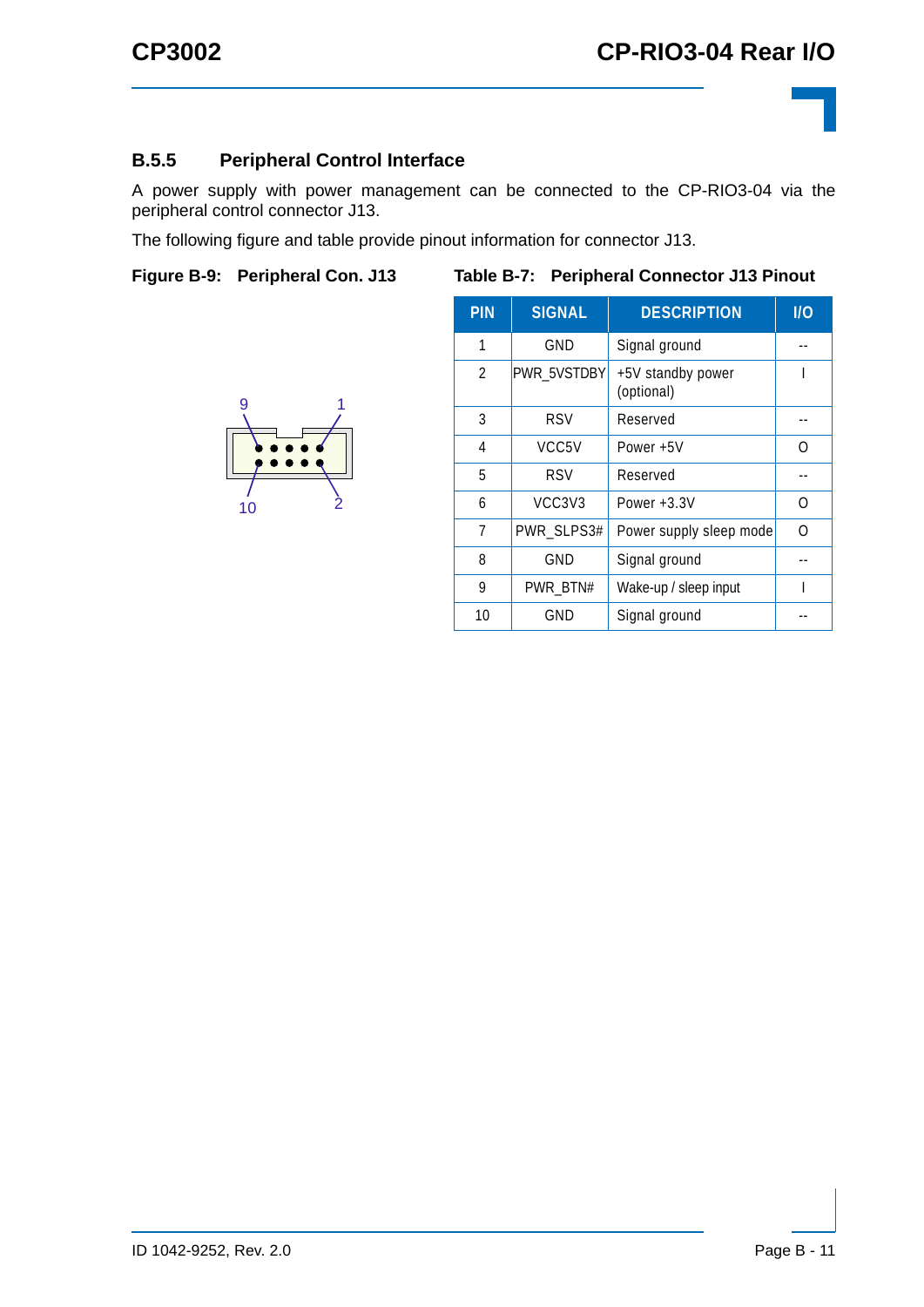# **B.5.6 Serial ATA Interfaces**

The onboard Serial ATA connectors J5 and J6 allow the connection of standard HDDs and other Serial ATA devices to the CP-RIO3-04 rear I/O module.

The following figure and table provide pinout information for the SATA connectors J5 and J6.

## **Figure B-10: SATA Con. J5 and J6**



| <b>PIN</b> | <b>SIGNAL</b> | <b>DESCRIPTION</b>      | 1/O |
|------------|---------------|-------------------------|-----|
| 1          | GND           | Ground signal           |     |
| 2          | SATA_TX+      | Differential Transmit + |     |
| 3          | SATA_TX-      | Differential Transmit - |     |
| 4          | GND           | Ground signal           |     |
| 5          | SATA_RX-      | Differential Receive -  |     |
| 6          | SATA_RX+      | Differential Receive +  |     |
|            | GND           | Ground signal           |     |

#### **Table B-8: SATA Connectors J5 and J6 Pinout**



# *Note ...*

When using a Serial ATA cable, it is recommended to use a special right-angled Serial ATA cable due to possible space limitations within the system. For further information, please contact Kontron.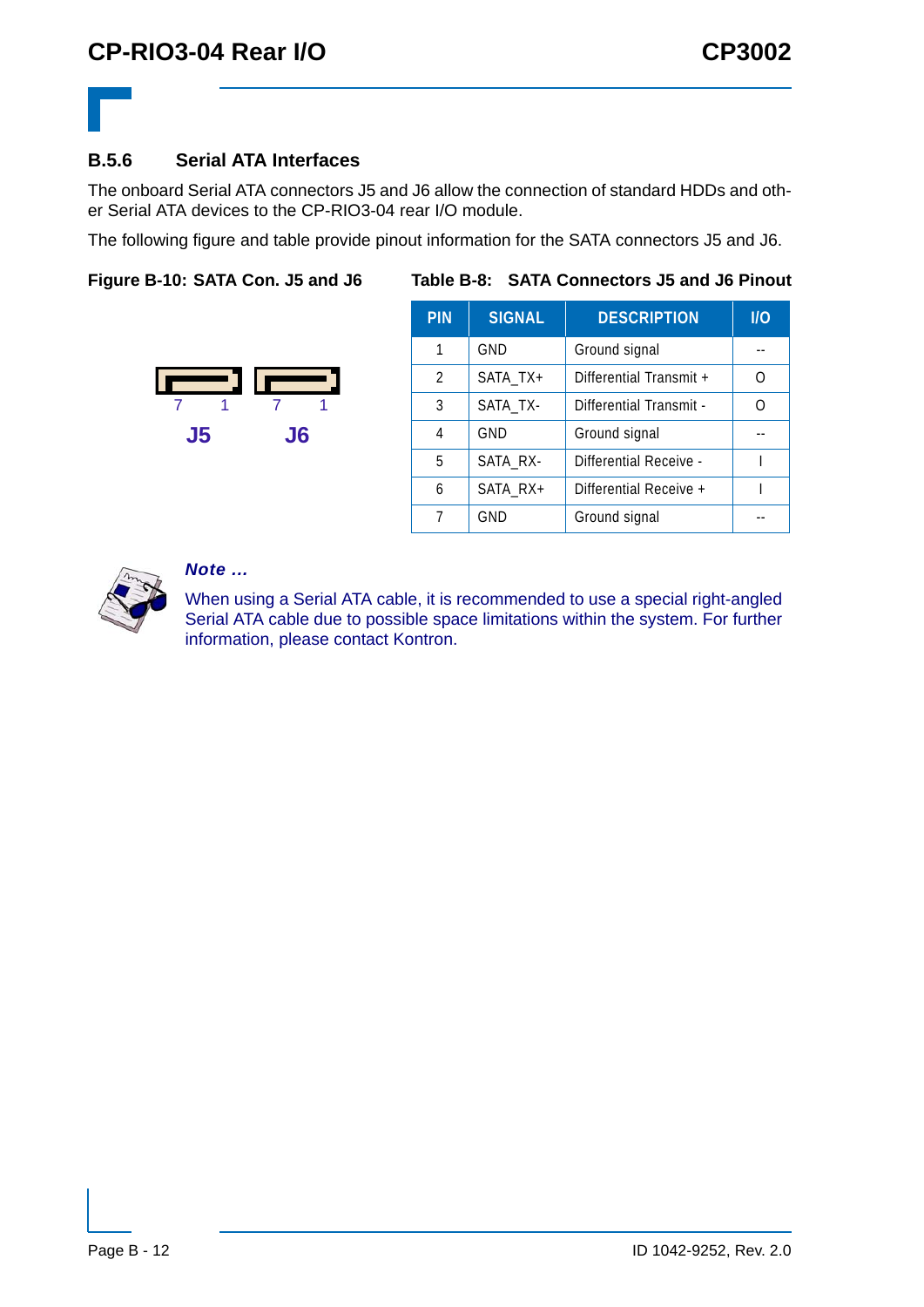## **B.5.7 Rear I/O Interface on CompactPCI Connector rJ2**

The CP-RIO3-04 rear I/O module conducts a wide range of I/O signals through the rear I/O connector rJ2.



## *Warning!*

To support the rear I/O feature, a 3U CompactPCI backplane with rear I/O support is required. Do not plug a rear I/O configured board in a backplane without rear I/O support. Failure to comply with the above will result in damage to your board.

**Figure B-11: Rear I/O CompactPCI Connector rJ2**

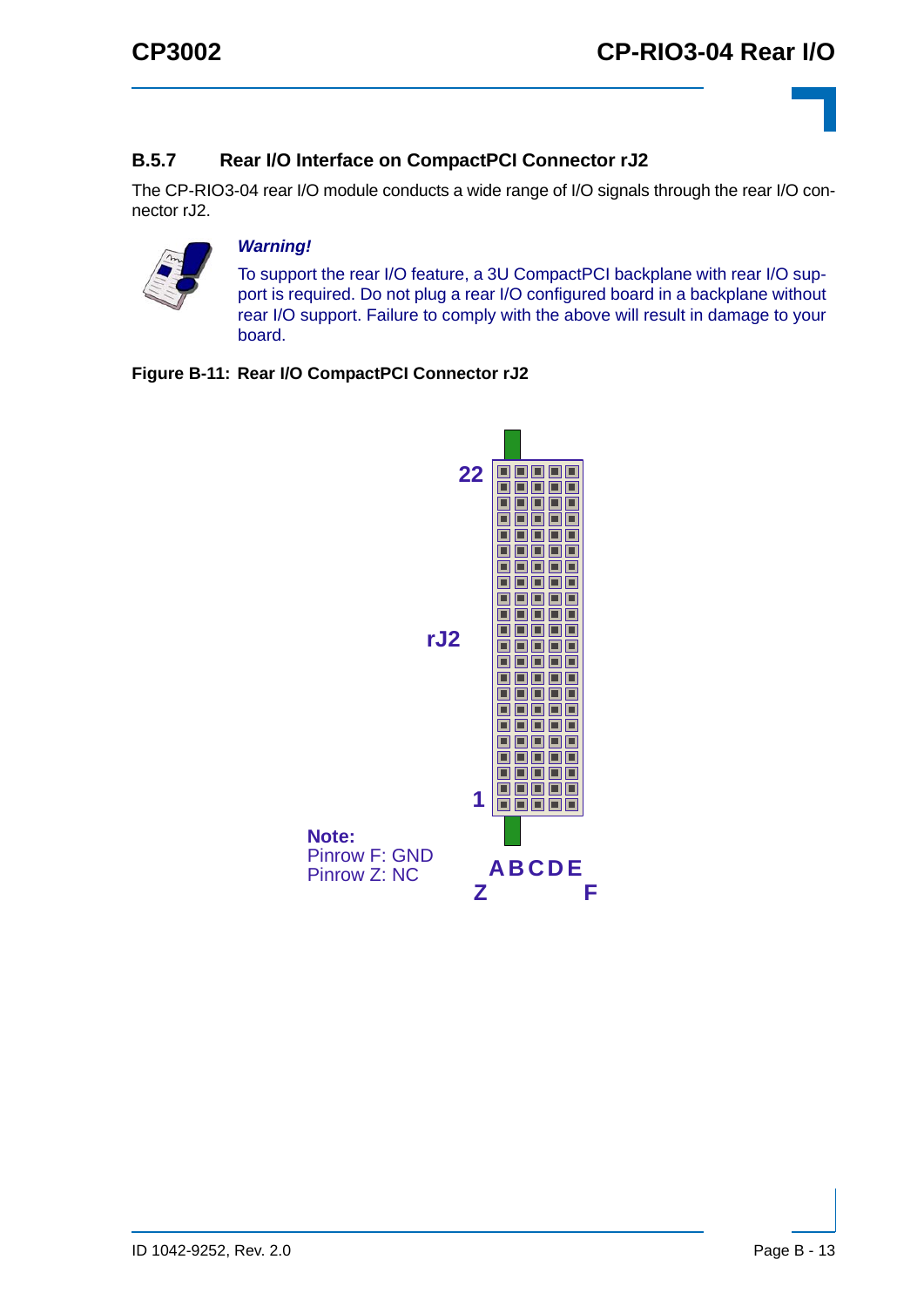

### **Table B-9: Rear I/O CompactPCI Connector rJ2 Pinout**

| <b>PIN</b>      | <b>ROW Z</b>           | <b>ROWA</b>            | <b>ROW B</b>           | <b>ROW C</b>           | <b>ROWD</b>                       | <b>ROWE</b>            | <b>ROWF</b> |
|-----------------|------------------------|------------------------|------------------------|------------------------|-----------------------------------|------------------------|-------------|
| 22              | <b>NC</b>              | <b>NC</b>              | <b>NC</b>              | <b>NC</b>              | <b>NC</b>                         | <b>NC</b>              | GND         |
| $\overline{21}$ | NC                     | $\overline{\text{NC}}$ | <b>GND</b>             | $USBA+ / bi$           | $USBB+ / bi$                      | USBA_PWR_5V<br>$/$ in  | <b>GND</b>  |
| 20              | <b>NC</b>              | <b>NC</b>              | <b>GND</b>             | USBA- / bi             | $USBB-$ /bi                       | USBB_PWR_5V<br>$/$ in  | GND         |
| 19              | NC                     | GND                    | GND                    | PWR_BTN# / out         | PWR_SLPS3#<br>$/$ in              | RIO_3.3V / in          | GND         |
| $\overline{18}$ | NC                     | COMA_RXD /<br>out      | COMA_DCD#/<br>out      | COMA_DTR# / in         | COMB_CTS#<br>/ out                | COMA_CTS#/<br>out      | <b>GND</b>  |
| 17              | <b>NC</b>              | COMA_TXD / in          | COMB_RXD /<br>out      | <b>NC</b>              | <b>NC</b>                         | <b>NC</b>              | GND         |
| 16              | NC                     | COMA_DSR#/<br>out      | COMA_RTS#/<br>in.      | <b>NC</b>              | <b>RSV</b>                        | COMA_RI# / out         | GND         |
| 15              | NC                     | PWR_5VSTDBY<br>/ out   | <b>RSV</b>             | NC                     | NC                                | NC                     | <b>GND</b>  |
| 14              | <b>NC</b>              | IPA_DA+ / bi           | IPA_DA- / bi           | $COMB_RTS#/in$         | IPA_DC+ / bi                      | IPA_DC- / bi           | <b>GND</b>  |
| 13              | NC                     | IPA_DB+ / bi           | IPA_DB- / bi           | COMB_RI# / out         | IPA_DD+ / bi                      | IPA_DD- / bi           | GND         |
| 12              | $\overline{\text{NC}}$ | IPB_DA+ / bi           | IPB_DA- / bi           | RIO_1V9 / in           | $\overline{\text{IPB\_DC+}}$ / bi | IPB_DC-/bi             | <b>GND</b>  |
| $\overline{11}$ | NC                     | $IPB$ _DB+ / bi        | IPB_DB-/bi             | COMB_DCD#/<br>out      | $IPB$ $DD+$ / bi                  | IPB_DD-/bi             | <b>GND</b>  |
| 10              | $\overline{\text{NC}}$ | <b>GND</b>             | COMB_TXD /<br>in       | VGA_RED / in           | COMB_DTR#<br>$/$ in               | <b>GND</b>             | <b>GND</b>  |
| $\overline{9}$  | $\overline{\text{NC}}$ | SATAATX+ / in          | <b>GND</b>             | VGA_HSYNC / in         | <b>GND</b>                        | SATABTX+/in            | <b>GND</b>  |
| $\overline{8}$  | NC                     | SATAATX- / in          | <b>GND</b>             | VGA_BLUE / in          | <b>GND</b>                        | SATABTX- / in          | <b>GND</b>  |
| $\overline{7}$  | $\overline{\text{NC}}$ | <b>GND</b>             | COMB_DSR#/<br>out      | VGA DDC DATA<br>/ bi   | <b>RSV</b>                        | <b>GND</b>             | <b>GND</b>  |
| 6               | $\overline{\text{NC}}$ | SATAARX+ / out         | <b>GND</b>             | VGA_GREEN / in         | <b>GND</b>                        | SATABRX+ / out         | <b>GND</b>  |
| $\overline{5}$  | NC                     | SATAARX- / out         | <b>GND</b>             | VGA_VSYNC / in         | <b>GND</b>                        | SATABRX- / out         | <b>GND</b>  |
| $\overline{4}$  | NC                     | $\overline{\text{NC}}$ | RIO_5V / in            | VGA_DDC_CLK/<br>in.    | GPIO_CFG0/<br>out                 | <b>GND</b>             | <b>GND</b>  |
| $\overline{3}$  | <b>NC</b>              | $\overline{\text{NC}}$ | GND                    | $\overline{\text{NC}}$ | $\overline{\text{NC}}$            | $\overline{\text{NC}}$ | GND         |
| $\overline{2}$  | NC                     | $\overline{\text{NC}}$ | $\overline{\text{NC}}$ | <b>NC</b>              | $\overline{\text{NC}}$            | $\overline{\text{NC}}$ | <b>GND</b>  |
| $\overline{1}$  | $\overline{\text{NC}}$ | $\overline{\text{NC}}$ | NC                     | $\overline{\text{NC}}$ | $\overline{\text{NC}}$            | $\overline{\text{NC}}$ | <b>GND</b>  |



# *Warning!*

The RIO\_XXX signals are power supply **INPUTS** to supply the rear I/O module with power. These pins **MUST NOT** be connected to any other power source, either within the backplane itself or within a rear I/O module.

Failure to comply with the above will result in damage to your board.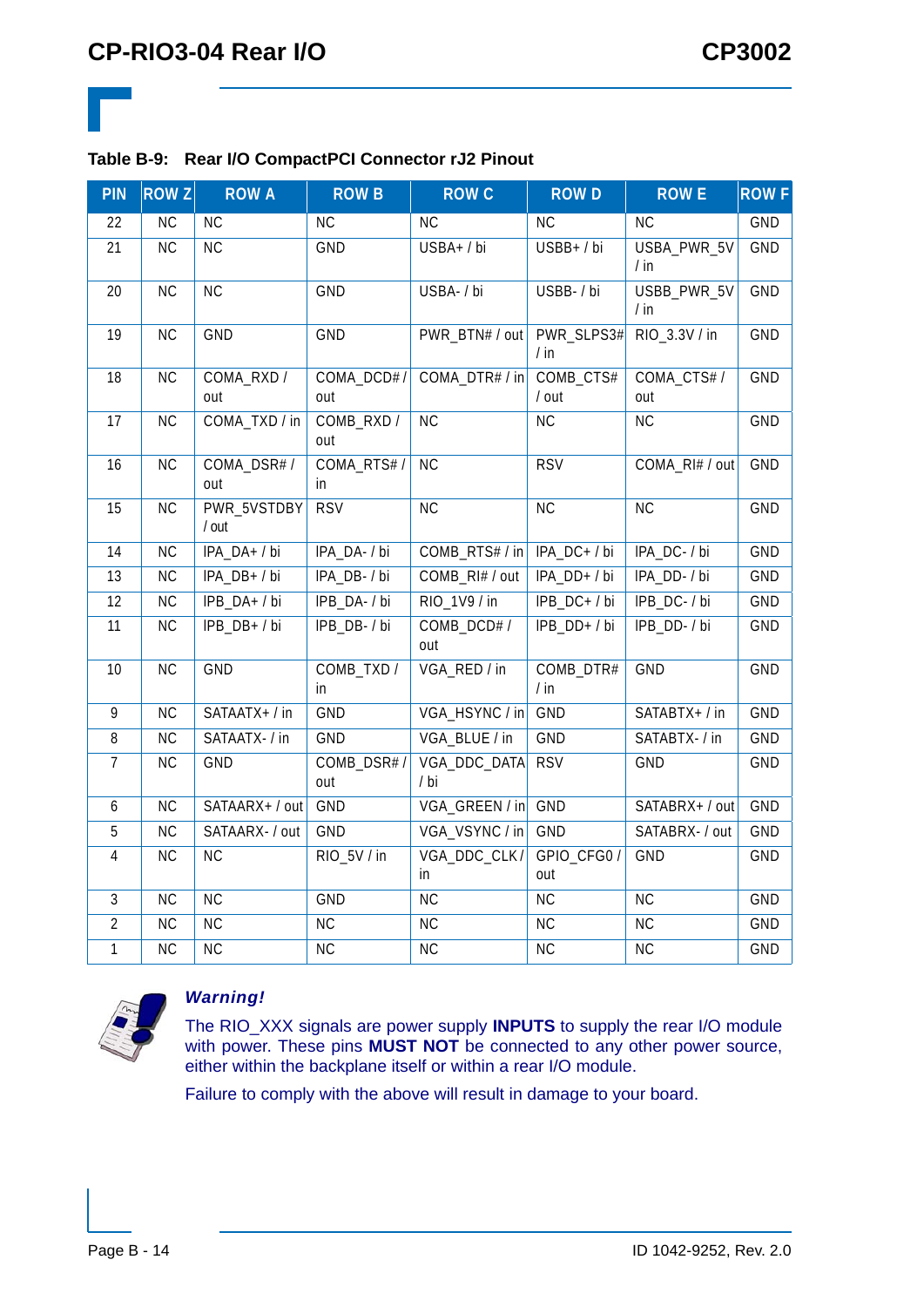# **Table B-10: Rear I/O Signal Description**

| <b>SIGNAL</b>          | <b>DESCRIPTION</b>           |
|------------------------|------------------------------|
| COMAx                  | COMA port LVTTL (3.3V)       |
| COMBX                  | COMB port LVTTL (3.3V)       |
| GPIO_CFG0              | COMB configuration           |
| <b>IPx</b>             | Gigabit Ethernet copper port |
| <b>SATAx</b>           | Serial ATA port              |
| <b>USBx</b>            | USB interface and power      |
| VGAx                   | VGA signal                   |
| <b>RIO<sub>x</sub></b> | Power supply signal          |
| <b>PWR<sub>x</sub></b> | Power management signal      |
| <b>RSV</b>             | Reserved                     |
| GND                    | Ground signal                |
| <b>NC</b>              | Not connected                |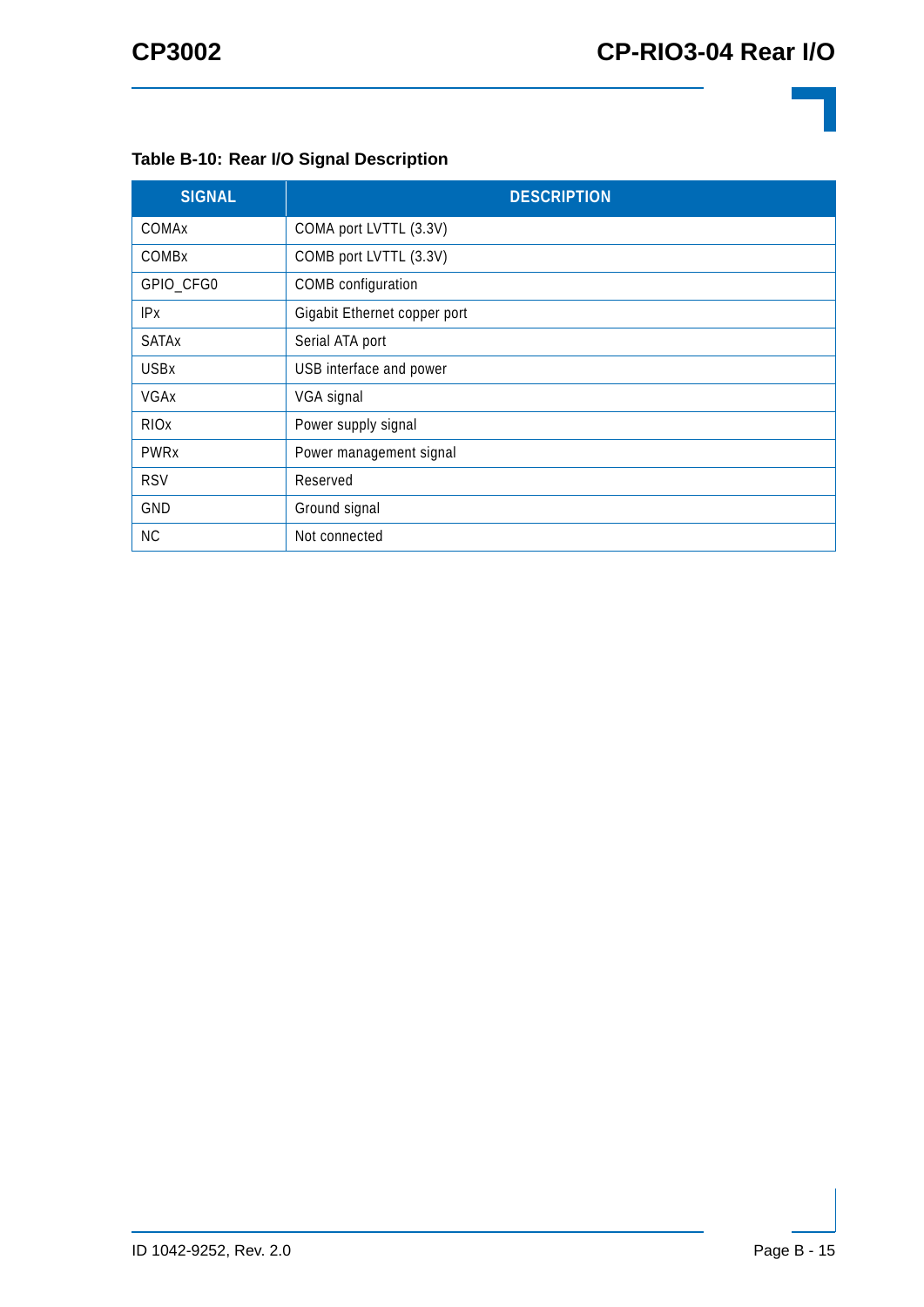

This page has been intentionally left blank.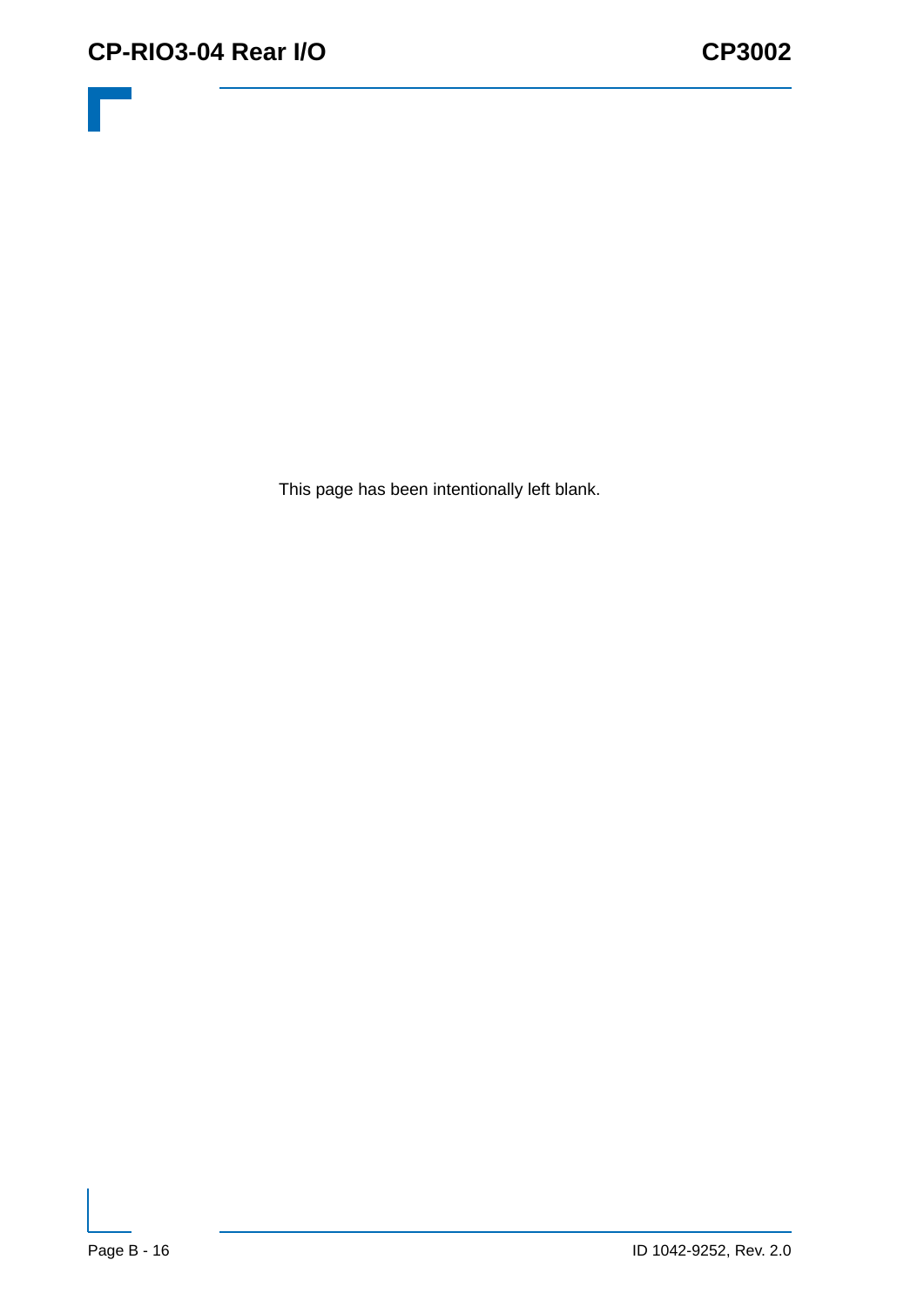

# **SATA Flash Module**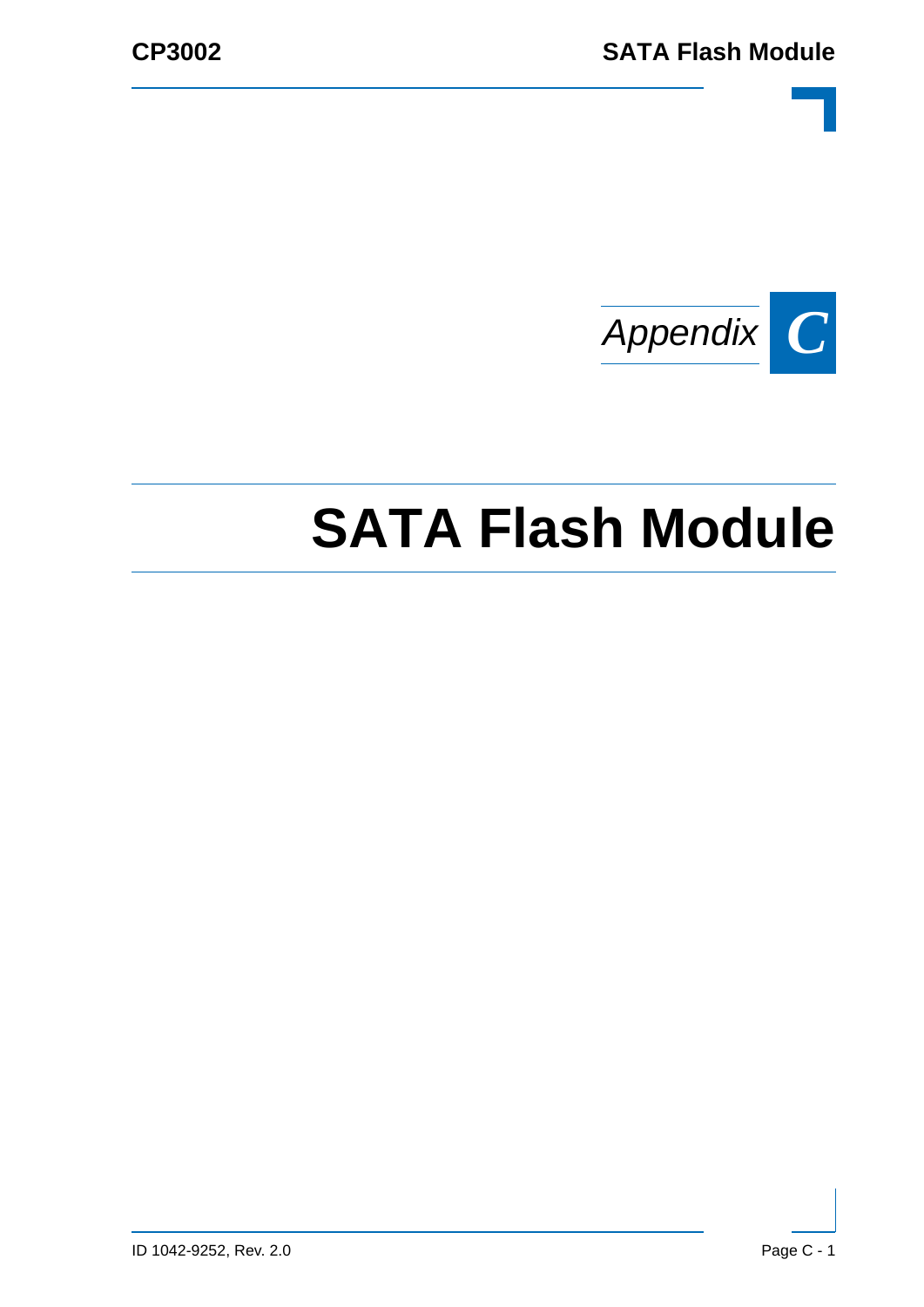

This page has been intentionally left blank.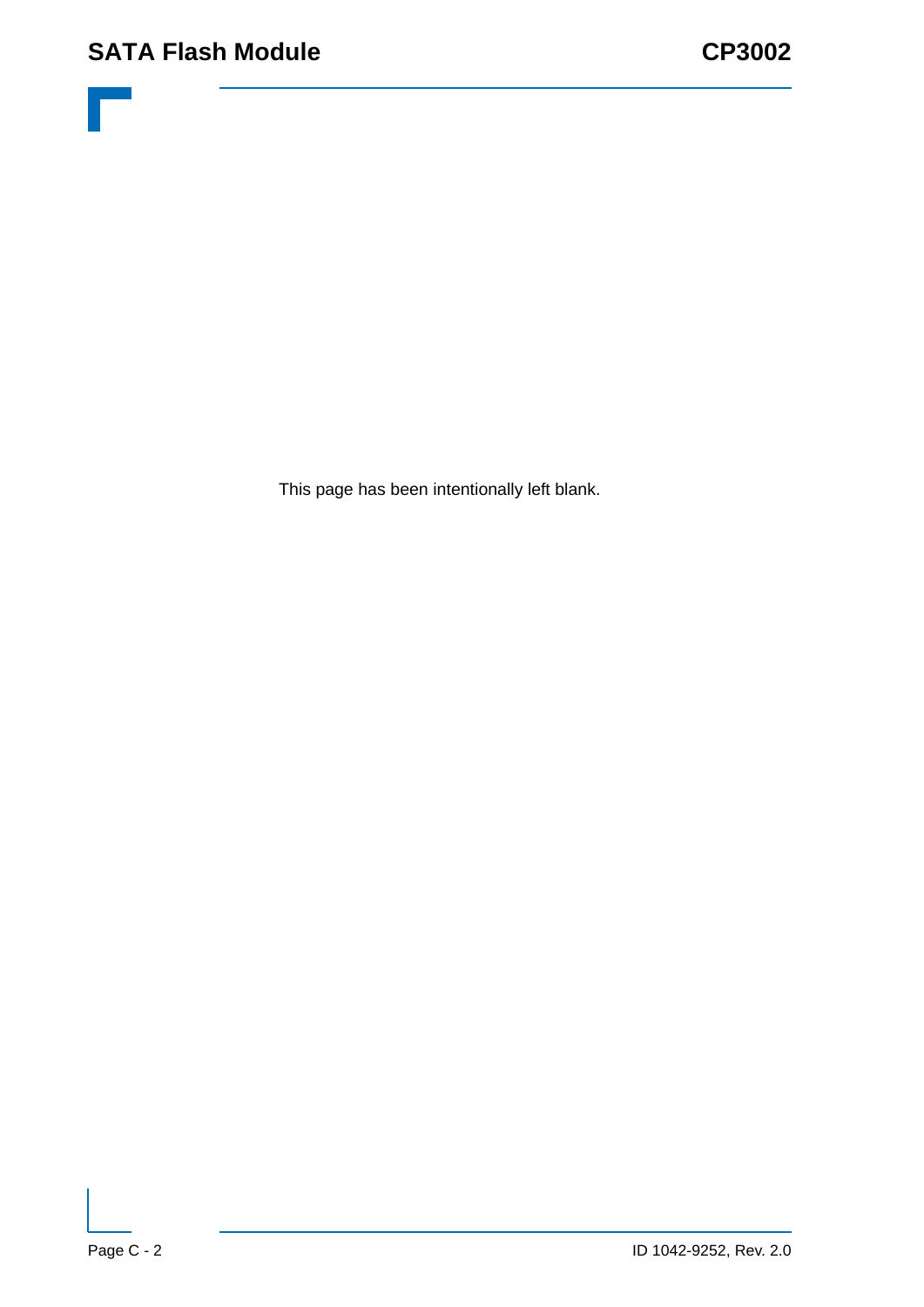# **C. SATA Flash Module**

The 4HP CP3002 provides an optional SATA Flash module with up to 16 GB NAND Flash memory. The SATA Flash module is connected to the CP3002 via the board-to-board connectors J5 located on the CP3002 and J1 located on the SATA Flash module. The SATA Flash module has been optimized for embedded systems providing high performance, reliability and security. The SATA Flash module cannot be used in conjunction with the CP3002-HDD module.



## *Note ...*

Write protection is available for this module. Contact Kontron for further assistance if write protection is required.



## *Note ...*

If the SATA Flash module is mounted on the CP3002, the CP3002-HDD module cannot be used on the CP3002.

Either the SATA Flash module or the CP3002-HDD module can be mounted on the CP3002.

# **C.1 Technical Specifications**

#### **Table C-1: SATA Flash Module Specifications**

|           | <b>SATA FLASH MODULE</b> | <b>SPECIFICATIONS</b>                                                                                                               |  |  |
|-----------|--------------------------|-------------------------------------------------------------------------------------------------------------------------------------|--|--|
| Interface | Board-to-Board Connector | One 18-pin, female, board-to-board connector, J1                                                                                    |  |  |
| Memory    | Memory                   | Up to 16 GB SLC-based NAND Flash memory<br>Built-in full hard disk emulation<br>Up to 50 MB/s read rate<br>Up to 45 MB/s write rate |  |  |
| General   | Power Consumption        | typ. 0.5 W<br>3.3 V supply                                                                                                          |  |  |
|           | Temperature Range        | Operational: 0°C to +60°C Standard<br>-40°C to +85°C Extended<br>Storage:<br>-40°C to +85°C                                         |  |  |
|           | <b>Climatic Humidity</b> | 93% RH at 40°C, non-condensing (acc. to IEC 60068-2-78)                                                                             |  |  |
|           | <b>Dimensions</b>        | 38 mm x 27 mm                                                                                                                       |  |  |
|           | <b>Board Weight</b>      | ca. 7 grams                                                                                                                         |  |  |